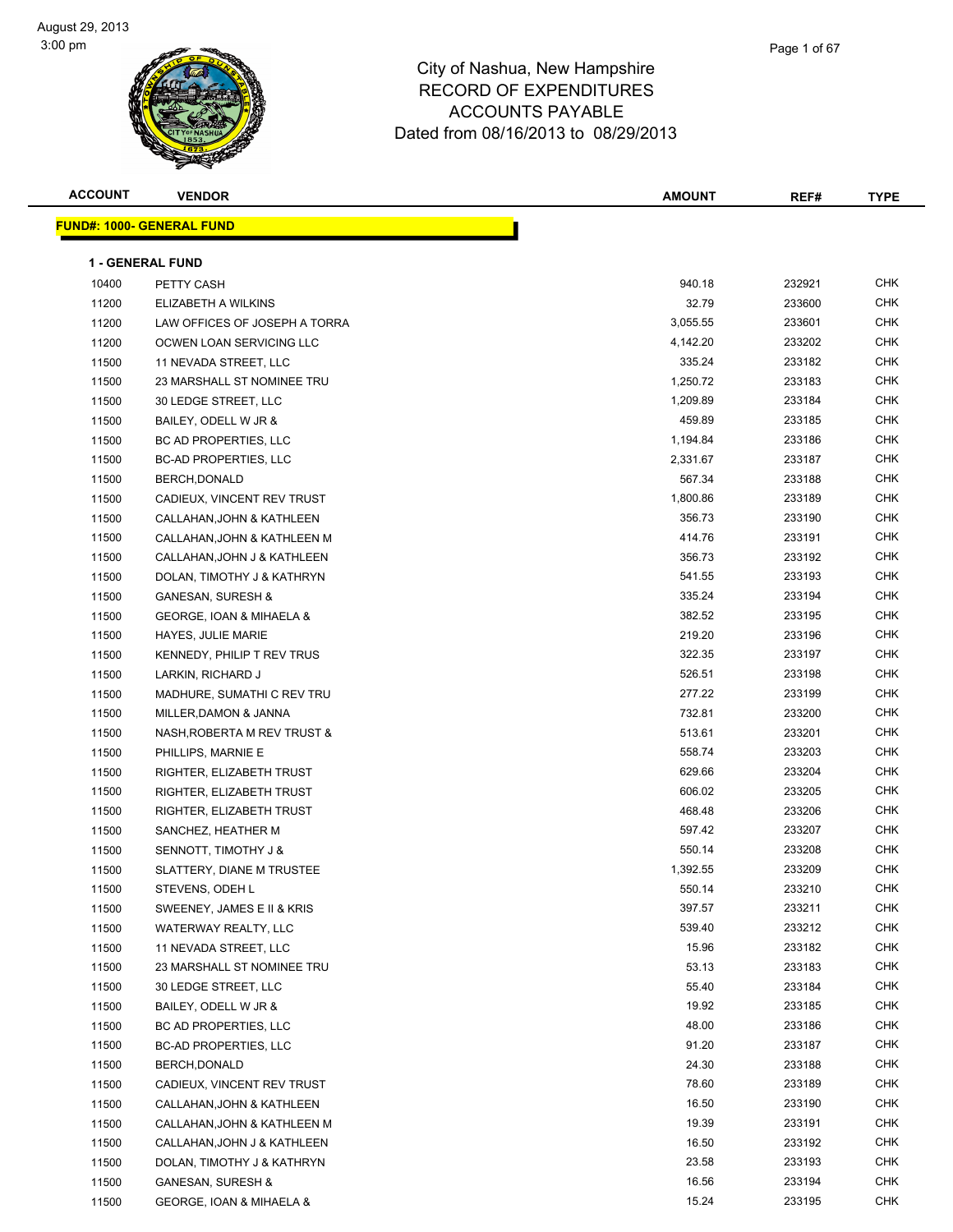| <b>ACCOUNT</b> | <b>VENDOR</b>                     | <b>AMOUNT</b> | REF#   | <b>TYPE</b> |
|----------------|-----------------------------------|---------------|--------|-------------|
|                | <u> FUND#: 1000- GENERAL FUND</u> |               |        |             |
|                |                                   |               |        |             |
|                | <b>1 - GENERAL FUND</b>           |               |        |             |
| 11500          | HAYES, JULIE MARIE                | 10.16         | 233196 | CHK         |
| 11500          | KENNEDY, PHILIP T REV TRUS        | 12.65         | 233197 | <b>CHK</b>  |
| 11500          | LARKIN, RICHARD J                 | 23.31         | 233198 | CHK         |
| 11500          | MADHURE, SUMATHI C REV TRU        | 12.65         | 233199 | <b>CHK</b>  |
| 11500          | MILLER, DAMON & JANNA             | 30.12         | 233200 | CHK         |
| 11500          | NASH, ROBERTA M REV TRUST &       | 20.72         | 233201 | CHK         |
| 11500          | PHILLIPS, MARNIE E                | 22.41         | 233203 | <b>CHK</b>  |
| 11500          | RIGHTER, ELIZABETH TRUST          | 25.40         | 233204 | <b>CHK</b>  |
| 11500          | RIGHTER, ELIZABETH TRUST          | 25.40         | 233205 | <b>CHK</b>  |
| 11500          | RIGHTER, ELIZABETH TRUST          | 20.32         | 233206 | <b>CHK</b>  |
| 11500          | SANCHEZ, HEATHER M                | 26.90         | 233207 | <b>CHK</b>  |
| 11500          | <b>SENNOTT, TIMOTHY J &amp;</b>   | 23.31         | 233208 | <b>CHK</b>  |
| 11500          | SLATTERY, DIANE M TRUSTEE         | 60.03         | 233209 | <b>CHK</b>  |
| 11500          | STEVENS, ODEH L                   | 22.77         | 233210 | <b>CHK</b>  |
| 11500          | SWEENEY, JAMES E II & KRIS        | 17.43         | 233211 | <b>CHK</b>  |
| 21400          | INTERNAL REVENUE SERVICE          | 508.91        | 232938 | <b>CHK</b>  |
| 21400          | INTERNAL REVENUE SERVICE          | $-508.91$     | 232938 | CHK         |
| 21432          | <b>TSA CONSULTING GROUP</b>       | 755.51        | 14038  | ACH         |
| 21432          | <b>TSA CONSULTING GROUP</b>       | 73,048.35     | 14066  | ACH         |
| 21440          | HARTFORD LIFE IPD GROUP ANNUIT    | 23,683.32     | 14025  | ACH         |
| 21440          | HARTFORD LIFE IPD GROUP ANNUIT    | 34,448.20     | 14053  | ACH         |
| 21467          | <b>BENEFIT STRATEGIES INC</b>     | 35,012.76     | 14015  | ACH         |
| 21475          | <b>CITIZENS BANK</b>              | 1,315.84      | 232933 | <b>CHK</b>  |
| 21475          | <b>CITIZENS BANK</b>              | 3,323.16      | 233243 | <b>CHK</b>  |
| 21485          | AFSCME COUNCIL 93/LOCAL 365 SC    | 2,007.00      | 14022  | ACH         |
| 21485          | FIREFIGHTERS LOCAL 789            | 3,808.05      | 14024  | ACH         |
| 21485          | <b>IAFF LOCAL 789</b>             | 227.00        | 14026  | ACH         |
| 21485          | NASHUA POLICE COMMUNICATIONS U    | 165.00        | 14029  | ACH         |
| 21485          | NASHUA POLICE PATROLMANS ASSOC    | 952.00        | 14030  | ACH         |
| 21485          | NASHUA POLICE RELIEF ASSOCIATI    | 799.00        | 14031  | ACH         |
| 21485          | NASHUA POLICE SUPERVISORS ASSO    | 403.00        | 14032  | ACH         |
| 21485          | NPLE-LOCAL 4831                   | 241.69        | 14034  | ACH         |
| 21485          | <b>TEAMSTERS UNION LOCAL 633</b>  | 274.80        | 14036  | ACH         |
| 21485          | TREAS NASHUA TEACHERS UNION 10    | 873.42        | 14037  | ACH         |
| 21485          | UAW LOCAL 2232                    | 719.08        | 14039  | ACH         |
| 21485          | AFSCME COUNCIL 93/LOCAL 365 SC    | 2,016.00      | 14050  | ACH         |
| 21485          | <b>FIREFIGHTERS LOCAL 789</b>     | 3,832.00      | 14052  | ACH         |
| 21485          | <b>IAFF LOCAL 789</b>             | 228.00        | 14054  | ACH         |
| 21485          | NASHUA POLICE COMMUNICATIONS U    | 165.00        | 14057  | ACH         |
| 21485          | NASHUA POLICE PATROLMANS ASSOC    | 960.00        | 14058  | ACH         |
| 21485          | NASHUA POLICE RELIEF ASSOCIATI    | 803.50        | 14059  | ACH         |
| 21485          | NASHUA POLICE SUPERVISORS ASSO    | 403.00        | 14060  | ACH         |
| 21485          | NPLE-LOCAL 4831                   | 241.69        | 14062  | ACH         |
| 21485          | TEAMSTERS UNION LOCAL 633         | 274.80        | 14064  | ACH         |
| 21485          | TREAS NASHUA TEACHERS UNION 10    | 25,011.32     | 14065  | ACH         |
| 21485          | UAW LOCAL 2232                    | 703.15        | 14067  | ACH         |
| 21485          | AMERICAN FEDERATION OF TEACHER    | 2.00          | 232923 | CHK         |
| 21485          | AMERICAN FEDERATION OF TEACHER    | 186.00        | 233244 | CHK         |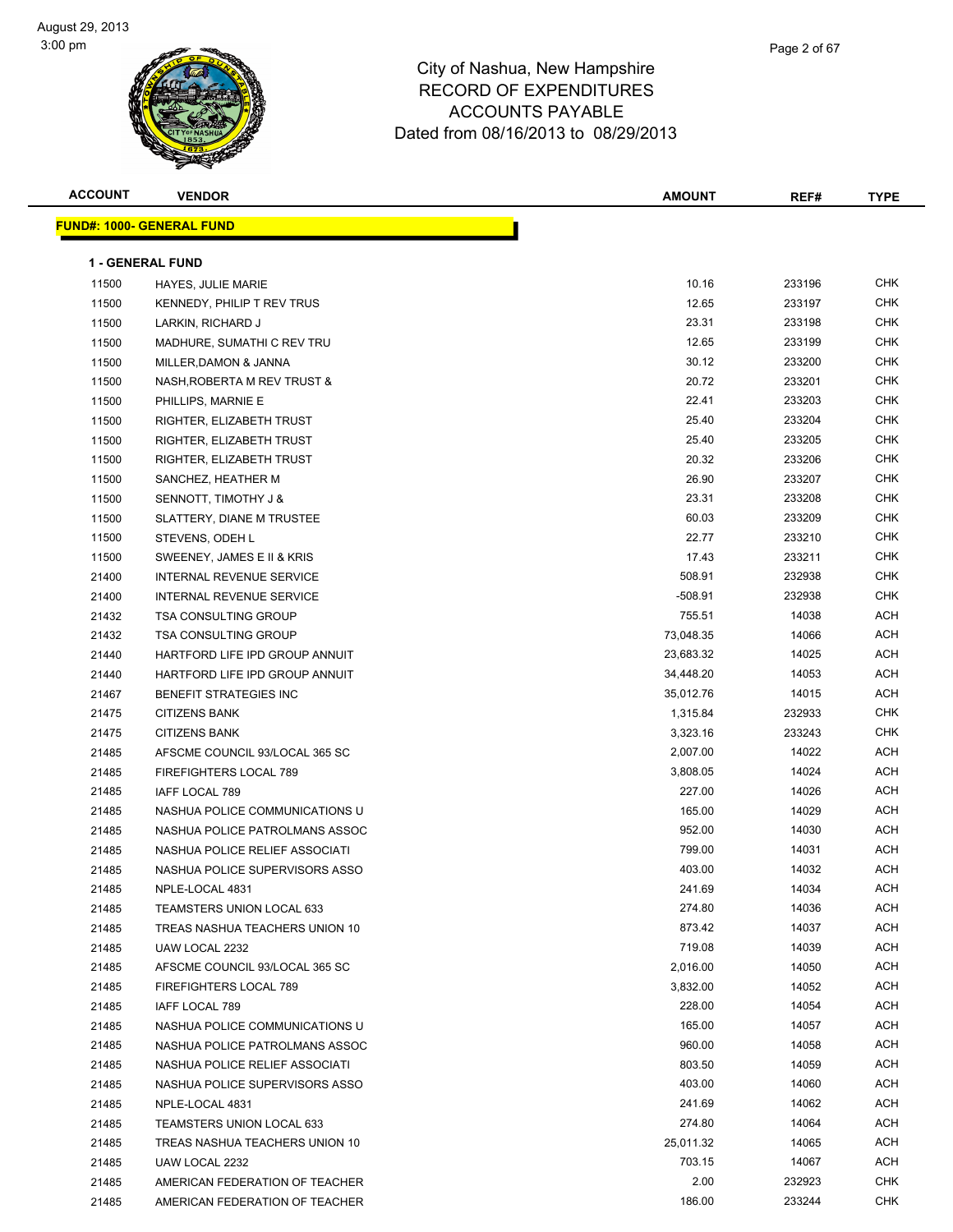| <b>ACCOUNT</b> | <b>VENDOR</b>                             | <b>AMOUNT</b>      | REF#            | <b>TYPE</b>              |
|----------------|-------------------------------------------|--------------------|-----------------|--------------------------|
|                | <b>FUND#: 1000- GENERAL FUND</b>          |                    |                 |                          |
|                | <b>1 - GENERAL FUND</b>                   |                    |                 |                          |
| 21490          | UNITED WAY OF GREATER NASHUA              | 222.56             | 232931          | <b>CHK</b>               |
| 21490          | UNITED WAY OF GREATER NASHUA              | 830.46             | 233254          | <b>CHK</b>               |
| 21495          | <b>WAGE ASSIGNMENT</b>                    | 175.00             | 14023           | <b>ACH</b>               |
| 21495          | <b>WAGE ASSIGNMENT</b>                    | 184.75             | 14027           | <b>ACH</b>               |
| 21495          | <b>WAGE ASSIGNMENT</b>                    | 318.00             | 14028           | <b>ACH</b>               |
| 21495          | <b>WAGE ASSIGNMENT</b>                    | 259.00             | 14035           | <b>ACH</b>               |
| 21495          | <b>WAGE ASSIGNMENT</b>                    | 219.23             | 14040           | <b>ACH</b>               |
| 21495          | <b>WAGE ASSIGNMENT</b>                    | 175.00             | 14051           | <b>ACH</b>               |
| 21495          | <b>WAGE ASSIGNMENT</b>                    | 184.75             | 14055           | <b>ACH</b>               |
| 21495          | <b>WAGE ASSIGNMENT</b>                    | 318.00             | 14056           | <b>ACH</b>               |
| 21495          | <b>WAGE ASSIGNMENT</b>                    | 259.00             | 14063           | <b>ACH</b>               |
| 21495          | <b>WAGE ASSIGNMENT</b>                    | 219.23             | 14068           | <b>ACH</b>               |
| 21495          | <b>WAGE ASSIGNMENT</b>                    | 849.32             | 232924          | <b>CHK</b>               |
| 21495          | <b>WAGE ASSIGNMENT</b>                    | 25.00              | 232925          | <b>CHK</b>               |
| 21495          | <b>WAGE ASSIGNMENT</b>                    | 1,346.85           | 232926          | <b>CHK</b>               |
| 21495          | <b>WAGE ASSIGNMENT</b>                    | 80.63              | 232927          | <b>CHK</b>               |
| 21495          | <b>WAGE ASSIGNMENT</b>                    | 11.54              | 232928          | <b>CHK</b>               |
| 21495          | <b>WAGE ASSIGNMENT</b>                    | 103.50             | 232929          | <b>CHK</b>               |
| 21495          | <b>WAGE ASSIGNMENT</b>                    | 237.00             | 232930          | <b>CHK</b>               |
| 21495          | <b>WAGE ASSIGNMENT</b>                    | 123.54             | 232932          | <b>CHK</b>               |
| 21495          | <b>WAGE ASSIGNMENT</b>                    | 968.00             | 233245          | <b>CHK</b>               |
| 21495          | <b>WAGE ASSIGNMENT</b>                    | 75.00              | 233246          | <b>CHK</b>               |
| 21495          | <b>WAGE ASSIGNMENT</b>                    | 1,325.13           | 233247          | <b>CHK</b>               |
| 21495          | <b>WAGE ASSIGNMENT</b>                    | 80.63              | 233248          | <b>CHK</b>               |
| 21495          | <b>WAGE ASSIGNMENT</b>                    | 11.54              | 233249          | <b>CHK</b>               |
| 21495          | <b>WAGE ASSIGNMENT</b>                    | 103.50             | 233250          | <b>CHK</b>               |
| 21495          | <b>WAGE ASSIGNMENT</b>                    | 369.83             | 233251          | <b>CHK</b>               |
| 21495          | <b>WAGE ASSIGNMENT</b>                    | 192.50             | 233252          | <b>CHK</b>               |
| 21495          | <b>WAGE ASSIGNMENT</b>                    | 237.00             | 233253          | <b>CHK</b>               |
| 21495          | <b>WAGE ASSIGNMENT</b>                    | 347.44             | 233255          | <b>CHK</b>               |
| 21495          | <b>WAGE ASSIGNMENT</b>                    | 144.72             | 233256          | <b>CHK</b>               |
| 21538          | NASHUA TEACHERS UNION                     | 84.56              | 14033           | ACH                      |
| 21538          | NASHUA TEACHERS UNION                     | 4,857.25           | 14061           | <b>ACH</b>               |
| 21921          | STATE OF NH                               | 13,493.55          | 14009           | <b>ACH</b>               |
| 21921          | STATE OF NH                               | 14,046.27          | 14010           | <b>ACH</b>               |
| 21921          | STATE OF NH                               | 23,846.05          | 14012           | <b>ACH</b>               |
| 21921          | STATE OF NH                               | 23,728.65          | 14013           | <b>ACH</b>               |
|                |                                           |                    |                 | <b>ACH</b>               |
| 21921          | STATE OF NH                               | 20,141.68          | 14041           | <b>ACH</b>               |
| 21921          | STATE OF NH                               | 16,782.29          | 14042           | <b>ACH</b>               |
| 21921          | STATE OF NH                               | 17,633.47          | 14043           | <b>ACH</b>               |
| 21921          | STATE OF NH                               | 19,843.92          | 14047           |                          |
| 21921          | STATE OF NH                               | 17,089.80          | 14049           | <b>ACH</b><br><b>ACH</b> |
| 21921<br>21922 | STATE OF NH<br>STATE OF NH DEPT OF SAFETY | 17,625.72<br>33.00 | 14069<br>233295 | <b>CHK</b>               |
|                |                                           |                    |                 |                          |
|                | <b>TOTAL 1 - GENERAL FUND</b>             | \$445,525.88       |                 |                          |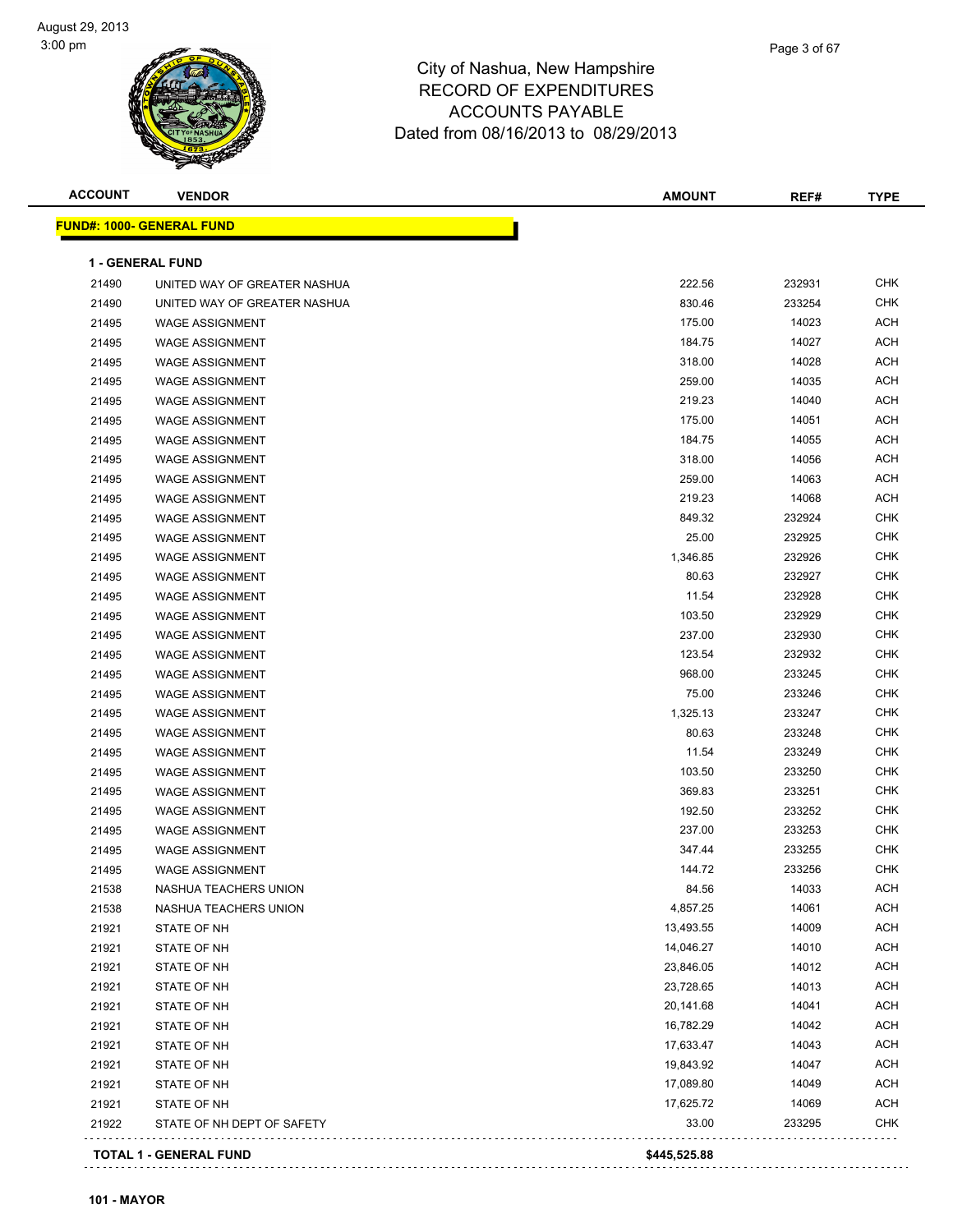| <b>ACCOUNT</b>     | <b>VENDOR</b>                             | <b>AMOUNT</b> | REF#   | <b>TYPE</b> |
|--------------------|-------------------------------------------|---------------|--------|-------------|
|                    | <u> FUND#: 1000- GENERAL FUND</u>         |               |        |             |
| <b>101 - MAYOR</b> |                                           |               |        |             |
| 61910              | PETTY CASH                                | 6.99          | 232922 | <b>CHK</b>  |
| 68300              | <b>CANAL ART &amp; FRAMING</b>            | 109.00        | 232918 | <b>CHK</b>  |
|                    | TOTAL 101 - MAYOR                         | \$115.99      |        |             |
|                    | <b>107 - CITY CLERK</b>                   |               |        |             |
| 55600              | <b>GENERAL CODE LLC</b>                   | 3,278.13      | 233350 | <b>CHK</b>  |
| 61100              | WB MASON CO INC                           | 104.60        | 233076 | <b>CHK</b>  |
| 61650              | PETTY CASH                                | 23.41         | 232922 | <b>CHK</b>  |
| 61650              | WB MASON CO INC                           | 232.22        | 233076 | <b>CHK</b>  |
|                    | <b>TOTAL 107 - CITY CLERK</b>             | \$3,638.36    |        |             |
|                    | <b>111 - HUMAN RESOURCES</b>              |               |        |             |
| 55425              | <b>CRAIG CARTER</b>                       | 25.00         | 233324 | <b>CHK</b>  |
| 55425              | <b>MARK JENNINGS</b>                      | 40.00         | 233368 | <b>CHK</b>  |
| 55425              | <b>VERONICA PAIGE LORENZ</b>              | 25.00         | 233379 | <b>CHK</b>  |
| 61100              | WB MASON CO INC                           | 103.83        | 233076 | <b>CHK</b>  |
|                    | <b>TOTAL 111 - HUMAN RESOURCES</b>        | \$193.83      |        |             |
|                    | <b>118 - OTHER GENERAL GOV'T</b>          |               |        |             |
| 45370              | NASHUA HYDROPOWER ASSOCIATES              | 35,586.99     | 14048  | <b>ACH</b>  |
| 45960              | STAPLES BUSINESS ADVANTAGE                | $-15.02$      | 233068 | CHK         |
|                    | TOTAL 118 - OTHER GENERAL GOV'T           | \$35,571.97   |        |             |
|                    | <b>120 - TELECOMMUNICATIONS</b>           |               |        |             |
| 55109              | <b>FAIRPOINT COMMUNICATIONS</b>           | 89.99         | 232960 | <b>CHK</b>  |
| 55109              | <b>SUSAN LOVERING</b>                     | 33.00         | 233265 | <b>CHK</b>  |
| 55109              | <b>FAIRPOINT COMMUNICATIONS</b>           | 1,923.61      | 233280 | <b>CHK</b>  |
|                    | TOTAL 120 - TELECOMMUNICATIONS            | \$2,046.60    |        |             |
|                    | <b>122 - INFORMATION TECHNOLOGY</b>       |               |        |             |
| 71228              | <b>CDW GOVERNMENT INC</b>                 | 1,809.71      | 233325 | <b>CHK</b>  |
|                    | <b>TOTAL 122 - INFORMATION TECHNOLOGY</b> | \$1,809.71    |        |             |
|                    | <b>126 - FINANCIAL SERVICES</b>           |               |        |             |
| 45925              | PETTY CASH                                | 40.00         | 232922 | <b>CHK</b>  |
| 53452              | <b>KBW FINANCIAL STAFFING/RECRUIT</b>     | 824.80        | 233372 | <b>CHK</b>  |
| 53467              | <b>MAILINGS UNLIMITED</b>                 | 769.28        | 233383 | <b>CHK</b>  |
| 54828              | <b>US BANK</b>                            | 184.29        | 232975 | <b>CHK</b>  |
| 55200              | <b>NHGFOA</b>                             | 75.00         | 233288 | <b>CHK</b>  |
| 55307              | <b>MO QAMARUDEEN</b>                      | 63.22         | 233409 | CHK         |
| 55607              | <b>MAILINGS UNLIMITED</b>                 | 12.65         | 233383 | <b>CHK</b>  |
| 61100              | WB MASON CO INC                           | 238.10        | 233076 | <b>CHK</b>  |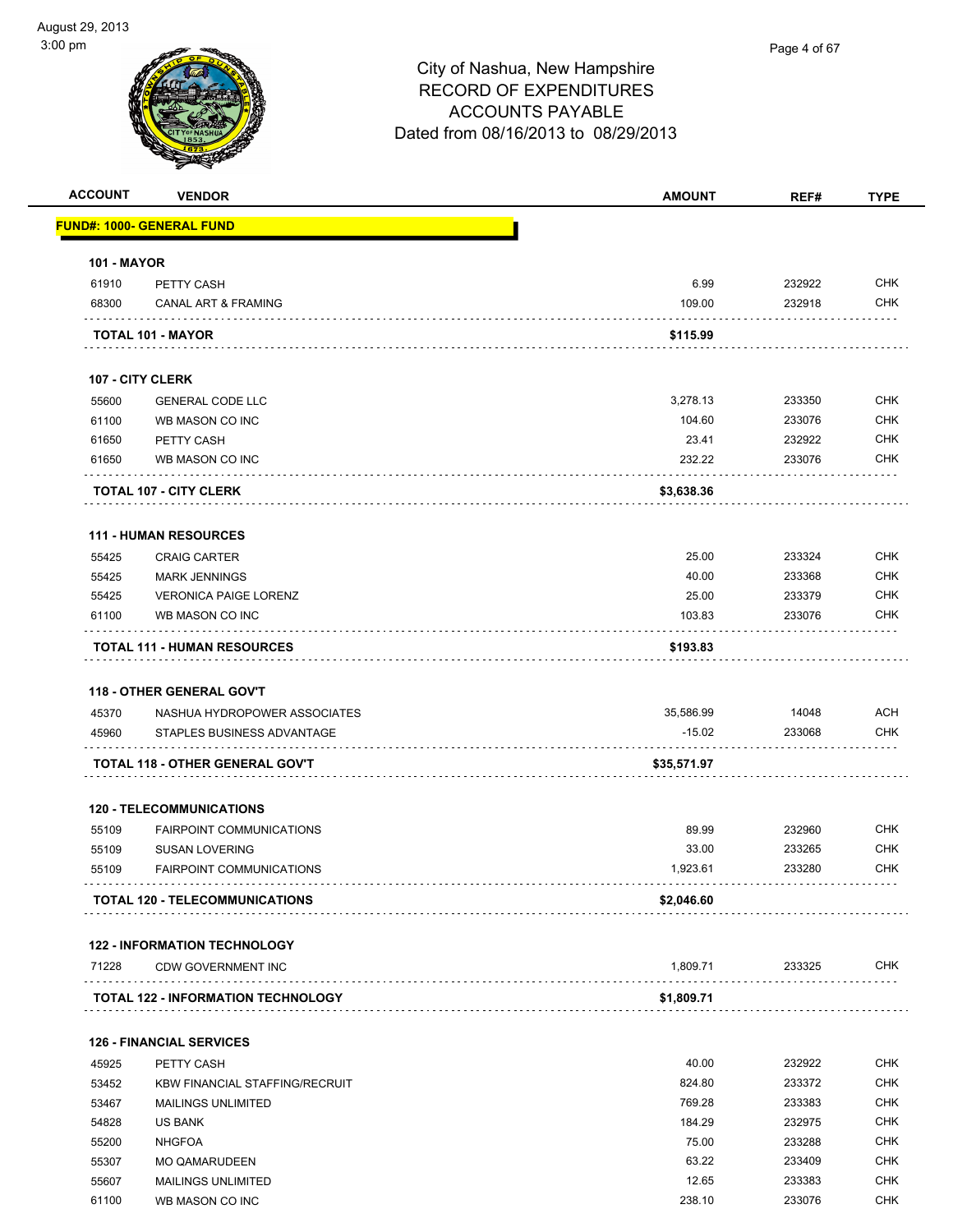| <b>ACCOUNT</b> | <b>VENDOR</b>                                              | <b>AMOUNT</b> | REF#   | <b>TYPE</b> |
|----------------|------------------------------------------------------------|---------------|--------|-------------|
|                | <u> FUND#: 1000- GENERAL FUND</u>                          |               |        |             |
|                | <b>126 - FINANCIAL SERVICES</b>                            |               |        |             |
| 61100          | WB MASON CO INC                                            | 85.83         | 233446 | <b>CHK</b>  |
|                | <b>TOTAL 126 - FINANCIAL SERVICES</b>                      | \$2,293.17    |        |             |
|                | <b>129 - CITY BUILDINGS</b>                                |               |        |             |
| 54100          | <b>PSNH</b>                                                | 6,305.71      | 232973 | <b>CHK</b>  |
| 54141          | PENNICHUCK WATER WORKS INC                                 | 218.68        | 232971 | <b>CHK</b>  |
| 54141          | PENNICHUCK WATER WORKS INC                                 | 525.90        | 233290 | <b>CHK</b>  |
| 54228          | <b>BAIN PEST CONTROL SERVICE INC</b>                       | 75.00         | 233309 | <b>CHK</b>  |
| 54236          | STANLEY CONVERGENT SECURITY SO                             | 589.08        | 233430 | <b>CHK</b>  |
| 54280          | <b>B &amp; S LOCKSMITHS INC</b>                            | 9.90          | 233307 | <b>CHK</b>  |
| 54280          | HOME DEPOT CREDIT SERVICES                                 | 75.72         | 233360 | <b>CHK</b>  |
| 54280          | <b>HUFF &amp; GAUTHIER INC</b>                             | 107.10        | 233363 | <b>CHK</b>  |
| 54280          | KERRY FIRE PROTECTION INC                                  | 275.00        | 233371 | <b>CHK</b>  |
|                | <b>TOTAL 129 - CITY BUILDINGS</b>                          | \$8,182.09    |        |             |
|                | <b>131 - HUNT BUILDING</b>                                 |               |        |             |
| 54487          | DEPENDABLE LOCK SERVICE INC                                | 293.55        | 233337 | <b>CHK</b>  |
|                | <b>TOTAL 131 - HUNT BUILDING</b>                           | \$293.55      |        |             |
|                |                                                            |               |        |             |
|                | 132 - ASSESSING                                            |               |        |             |
| 54828          | <b>US BANK</b>                                             | 109.70        | 232975 | <b>CHK</b>  |
| 55400          | PETTY CASH                                                 | 20.47         | 232922 | <b>CHK</b>  |
| 61100          | PETTY CASH                                                 | 12.83         | 232922 | <b>CHK</b>  |
|                | <b>TOTAL 132 - ASSESSING</b>                               | \$143.00      |        |             |
|                | <b>140 - PINEWOOD CEMETERY</b>                             |               |        |             |
| 54280          | SAYCO TREE & LANDSCAPE INC                                 | 720.00        | 233423 | <b>CHK</b>  |
| 71025          | HOME DEPOT CREDIT SERVICES                                 | 143.91        | 233360 | <b>CHK</b>  |
|                | <b>TOTAL 140 - PINEWOOD CEMETERY</b>                       | \$863.91      |        |             |
|                |                                                            |               |        |             |
|                | <b>142 - WOODLAWN CEMETERY</b>                             | 58.23         | 232966 | <b>CHK</b>  |
| 54114<br>54280 | LIBERTY UTILITIES                                          | 86.97         | 233354 | <b>CHK</b>  |
| 54280          | <b>GRANZ POWER EQUIPMENT</b><br>HOME DEPOT CREDIT SERVICES | 94.79         | 233360 | <b>CHK</b>  |
| 54280          | HUFF & GAUTHIER INC                                        | 245.10        | 233363 | <b>CHK</b>  |
| 54487          | <b>GRANZ POWER EQUIPMENT</b>                               | 63.99         | 233354 | <b>CHK</b>  |
| 54600          | HOME DEPOT CREDIT SERVICES                                 | 7.98          | 233360 | <b>CHK</b>  |
| 54600          | SANEL AUTO PARTS CO                                        | 7.19          | 233420 | <b>CHK</b>  |
| 61499          | PETTY CASH                                                 | 31.96         | 232922 | <b>CHK</b>  |
| 61499          | HOME DEPOT CREDIT SERVICES                                 | 10.64         | 233360 | <b>CHK</b>  |
| 61560          | HOME DEPOT CREDIT SERVICES                                 | 15.14         | 233360 | <b>CHK</b>  |
| 61709          | HOME DEPOT CREDIT SERVICES                                 | 17.97         | 233360 | <b>CHK</b>  |
| 71025          |                                                            | 27.91         | 233360 | <b>CHK</b>  |
|                | HOME DEPOT CREDIT SERVICES                                 |               |        |             |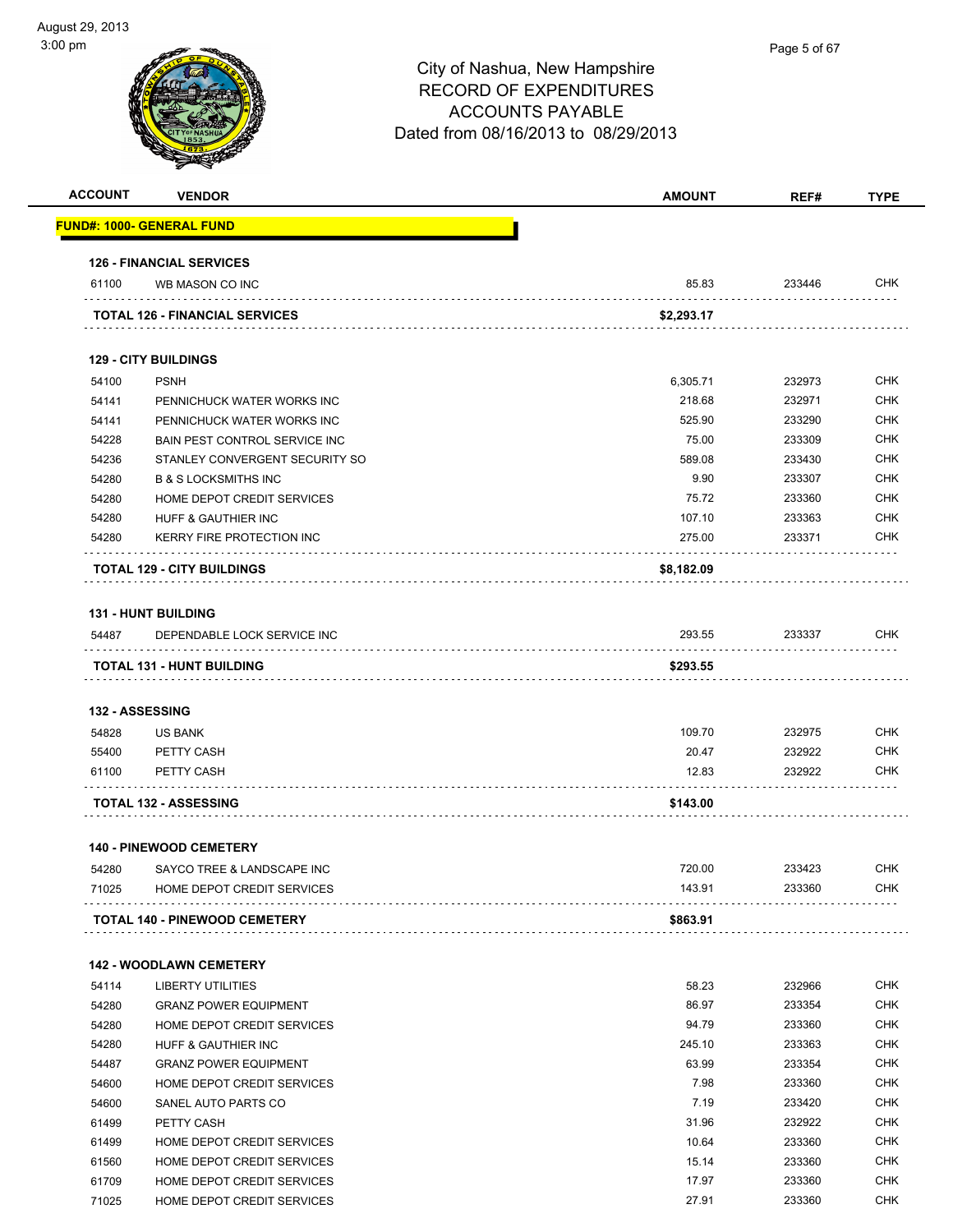| <b>ACCOUNT</b> | <b>VENDOR</b>                        | <b>AMOUNT</b> | REF#   | <b>TYPE</b> |
|----------------|--------------------------------------|---------------|--------|-------------|
|                | <b>FUND#: 1000- GENERAL FUND</b>     |               |        |             |
|                |                                      |               |        |             |
|                | TOTAL 142 - WOODLAWN CEMETERY        | \$667.87      |        |             |
|                |                                      |               |        |             |
|                | <b>144 - EDGEWOOD CEMETERY</b>       |               |        |             |
| 54280          | PETTY CASH                           | 9.99          | 232922 | <b>CHK</b>  |
| 54280          | F W WEBB CO                          | 225.20        | 233341 | <b>CHK</b>  |
| 54280          | HOME DEPOT CREDIT SERVICES           | 24.45         | 233360 | <b>CHK</b>  |
| 54487          | PETTY CASH                           | 5.60          | 232922 | <b>CHK</b>  |
| 54487          | NASHUA OUTDOOR POWER EQUIPMENT       | 39.50         | 233396 | <b>CHK</b>  |
| 54600          | NASHUA OUTDOOR POWER EQUIPMENT       | 5.20          | 233396 | <b>CHK</b>  |
| 61300          | DENNIS K BURKE INC                   | 706.94        | 233017 | <b>CHK</b>  |
| 61499          | NASHUA WALLPAPER & PAINT CO          | 153.46        | 233397 | <b>CHK</b>  |
| 71000          | <b>HOME DEPOT CREDIT SERVICES</b>    | 55.95         | 233360 | <b>CHK</b>  |
|                | TOTAL 144 - EDGEWOOD CEMETERY        | \$1,226.29    |        |             |
|                | <b>145 - SUBURBAN CEMETERY</b>       |               |        |             |
| 54141          | PENNICHUCK WATER WORKS INC           | 179.16        | 233290 | <b>CHK</b>  |
|                | <b>TOTAL 145 - SUBURBAN CEMETERY</b> | \$179.16      |        |             |
|                |                                      |               |        |             |
| 150 - POLICE   |                                      |               |        |             |
| 52100          | INTERNAL REVENUE SERVICE             | 508.91        | 232938 | <b>CHK</b>  |
| 52800          | <b>JOHN CINELLI</b>                  | 480.00        | 233259 | <b>CHK</b>  |
| 53149          | ANIMAL HOSPITAL OF NASHUA INC        | 233.65        | 232990 | <b>CHK</b>  |
| 54100          | <b>PSNH</b>                          | 361.36        | 232972 | <b>CHK</b>  |
| 54114          | <b>LIBERTY UTILITIES</b>             | 40.94         | 232964 | <b>CHK</b>  |
| 54243          | J LAWRENCE HALL INC                  | 1,524.21      | 233365 | <b>CHK</b>  |
| 54280          | THE METRO GROUP                      | 204.00        | 233049 | <b>CHK</b>  |
| 54280          | <b>PETTY CASH</b>                    | 18.00         | 233271 | <b>CHK</b>  |
| 54280          | HOME DEPOT CREDIT SERVICES           | 23.72         | 233361 | <b>CHK</b>  |
| 54487          | <b>GYM SERVICES INC</b>              | 910.96        | 233355 | <b>CHK</b>  |
| 54600          | SULLIVAN TIRE INC                    | 42.00         | 233432 | CHK         |
| 54849          | COMCAST CABLE COMMUNICATIONS I       | 124.85        | 232958 | CHK         |
| 54849          | DIRECTV INC                          | 11.00         | 232959 | <b>CHK</b>  |
| 54849          | <b>FAIRPOINT COMMUNICATIONS</b>      | 59.18         | 232960 | <b>CHK</b>  |
| 55118          | <b>VERIZON WIRELESS</b>              | 454.38        | 232976 | CHK         |
| 55200          | TREASURER STATE OF NH                | 75.00         | 233299 | <b>CHK</b>  |
| 55307          | MICHAEL HATZIPETROS                  | 45.20         | 233261 | <b>CHK</b>  |
| 55307          | RYAN MCDERMOTT                       | 45.20         | 233267 | <b>CHK</b>  |
| 55307          | PETTY CASH                           | 3.00          | 233271 | <b>CHK</b>  |
| 55307          | <b>JASON REINOLD</b>                 | 45.20         | 233273 | <b>CHK</b>  |
| 55307          | <b>GEOFFREY ROGAN</b>                | 21.74         | 233274 | <b>CHK</b>  |
| 55307          | <b>HEATHER WEST</b>                  | 45.20         | 233279 | <b>CHK</b>  |
| 55400          | CITY OF MANCHESTER POLICE DEPT       | 780.00        | 232957 | <b>CHK</b>  |
| 55400          | MASSACHUSETTS VEST A DOG             | 150.00        | 232969 | <b>CHK</b>  |
| 55400          | MASSACHUSETTS VEST A DOG             | 75.00         | 233286 | <b>CHK</b>  |
| 55400          | <b>POWERPHONE</b>                    | 458.00        | 233291 | CHK         |
| 55400          | FORENSIC COMPARATIVE SCIENCE         | 595.00        | 233345 | <b>CHK</b>  |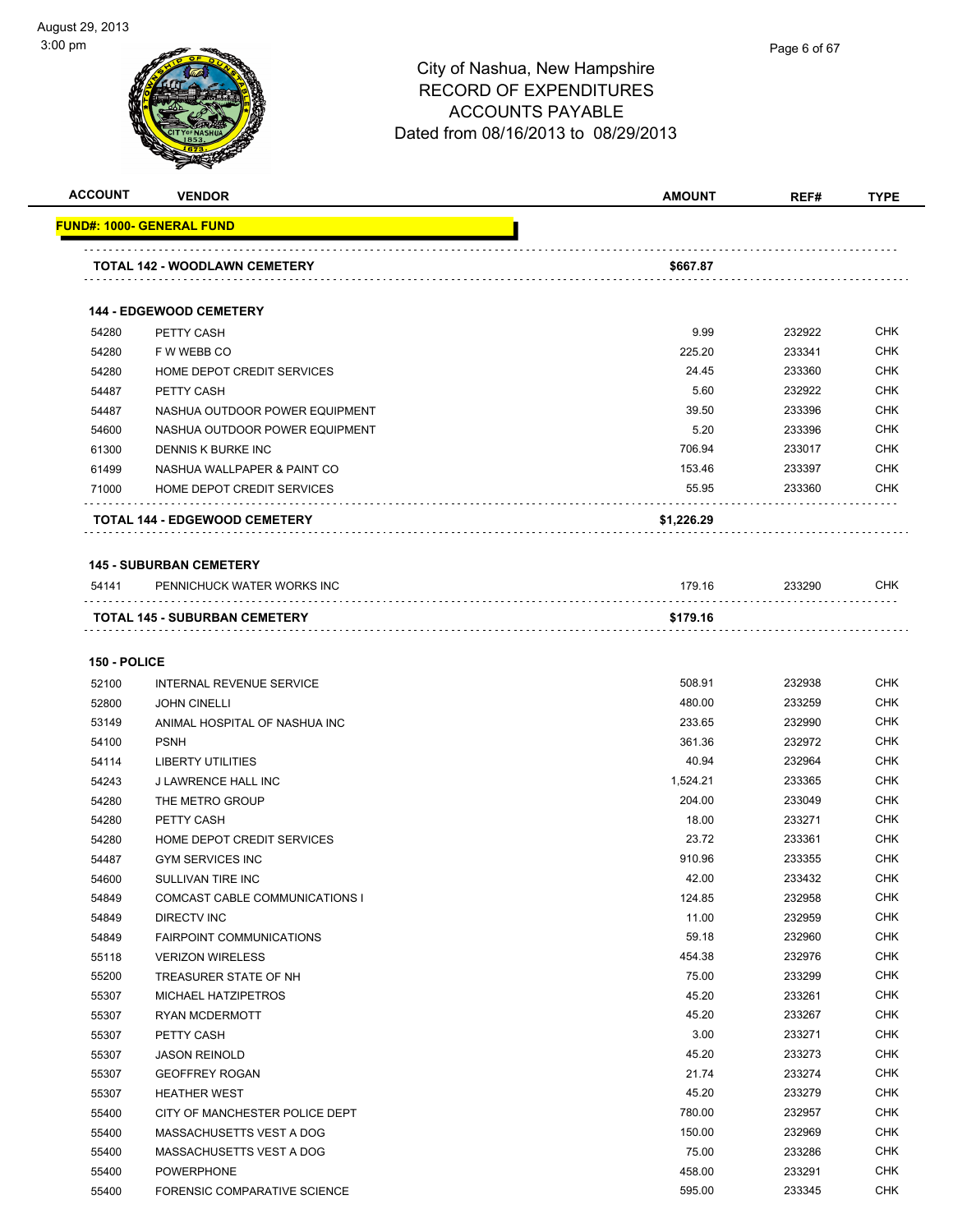

| <b>ACCOUNT</b> | <b>VENDOR</b>                     | <b>AMOUNT</b> | REF#   | <b>TYPE</b> |
|----------------|-----------------------------------|---------------|--------|-------------|
|                | <u> FUND#: 1000- GENERAL FUND</u> |               |        |             |
|                |                                   |               |        |             |
| 150 - POLICE   |                                   |               |        |             |
| 55500          | <b>CYGNUS BUSINESS MEDIA</b>      | 400.00        | 233015 | <b>CHK</b>  |
| 55607          | PETTY CASH                        | 0.46          | 233271 | <b>CHK</b>  |
| 55607          | UNITED PARCEL SERVICE             | 19.98         | 233300 | <b>CHK</b>  |
| 55699          | <b>CANAL ART &amp; FRAMING</b>    | 137.00        | 233321 | <b>CHK</b>  |
| 55699          | D & R TOWING INC                  | 157.50        | 233335 | <b>CHK</b>  |
| 61100          | <b>GRANITE STATE STAMPS INC</b>   | 14.70         | 233035 | <b>CHK</b>  |
| 61100          | PETTY CASH                        | 25.50         | 233271 | <b>CHK</b>  |
| 61100          | MCINTIRE BUSINESS PRODUCTS INC    | 144.28        | 233388 | <b>CHK</b>  |
| 61107          | <b>JOSHUA ALBERT</b>              | 18.97         | 232935 | <b>CHK</b>  |
| 61107          | <b>KERRY BAXTER</b>               | 10.00         | 232936 | <b>CHK</b>  |
| 61107          | <b>JOSEPH FAY</b>                 | 161.25        | 232939 | <b>CHK</b>  |
| 61107          | MICHAEL HATZIPETROS               | 89.99         | 232941 | <b>CHK</b>  |
| 61107          | <b>RICHARD MOSSCROP</b>           | 100.00        | 232946 | <b>CHK</b>  |
| 61107          | <b>GEOFFREY ROGAN</b>             | 161.69        | 232948 | <b>CHK</b>  |
| 61107          | <b>FRANCIS SULLIVAN</b>           | 10.00         | 232950 | <b>CHK</b>  |
| 61107          | <b>STEPHEN SWEENEY</b>            | 20.00         | 232951 | <b>CHK</b>  |
| 61107          | <b>RICHARD TREEM</b>              | 332.46        | 232952 | <b>CHK</b>  |
| 61107          | ALECS SHOE STORE INC              | 3,191.39      | 232985 | <b>CHK</b>  |
| 61107          | <b>BENS UNIFORMS</b>              | 279.98        | 233002 | <b>CHK</b>  |
| 61107          | <b>GEORGE'S APPAREL</b>           | 385.00        | 233030 | <b>CHK</b>  |
| 61107          | RILEYS SPORT SHOP INC             | 2,812.50      | 233414 | <b>CHK</b>  |
| 61110          | <b>BENS UNIFORMS</b>              | 335.94        | 233002 | <b>CHK</b>  |
| 61110          | RILEYS SPORT SHOP INC             | 312.50        | 233063 | <b>CHK</b>  |
| 61110          | STAR PACKER BADGES                | 679.24        | 233431 | <b>CHK</b>  |
| 61121          | <b>EAGLE POINT GUN</b>            | 780.00        | 233020 | <b>CHK</b>  |
| 61121          | LAW ENFORCEMENT TARGETS INC       | 383.38        | 233373 | <b>CHK</b>  |
| 61142          | <b>AIRGAS EAST</b>                | 636.06        | 232983 | <b>CHK</b>  |
| 61185          | NATIONAL LAW ENFORCEMENT SUP      | 187.22        | 233398 | <b>CHK</b>  |
| 61299          | <b>ALIMED INC</b>                 | 83.00         | 232987 | <b>CHK</b>  |
| 61299          | <b>SAM'S CLUB</b>                 | 493.52        | 233418 | <b>CHK</b>  |
| 61428          | CENTRAL PAPER PRODUCTS CO         | 313.53        | 233007 | <b>CHK</b>  |
| 61428          | THE DURKIN CO INC                 | 296.70        | 233019 | <b>CHK</b>  |
| 61607          | CELLEBRITE USA CORPORATION        | 49.99         | 233326 | <b>CHK</b>  |
| 61799          | ADAMSON INDUSTRIES CORP           | 599.50        | 232980 | <b>CHK</b>  |
| 61799          | <b>BEST FORD</b>                  | 82.44         | 233003 | <b>CHK</b>  |
| 61799          | <b>CARPARTS OF NASHUA</b>         | 249.59        | 233005 | <b>CHK</b>  |
| 61799          | <b>STADIUM GRAPHICS</b>           | 58.00         | 233067 | <b>CHK</b>  |
| 61799          | PETTY CASH                        | 18.26         | 233271 | <b>CHK</b>  |
| 61799          | <b>BELLETETES INC</b>             | 1.29          | 233313 | <b>CHK</b>  |
| 61799          | <b>BEST FORD</b>                  | 40.70         | 233315 | <b>CHK</b>  |
| 61799          | CARPARTS OF NASHUA                | 463.26        | 233323 | <b>CHK</b>  |
| 61799          | G H BERLIN OIL CO                 | 2,278.61      | 233347 | <b>CHK</b>  |
| 61799          | HOME DEPOT CREDIT SERVICES        | 19.82         | 233361 | <b>CHK</b>  |
| 61799          | MACMULKIN CHEVROLET INC           | 533.15        | 233382 | <b>CHK</b>  |
| 61799          | NEW ENGLAND PARTS WAREHOUSE       | 179.22        | 233401 | <b>CHK</b>  |
| 61799          | QUIRK GM PARTS DEPOT              | 781.62        | 233410 | <b>CHK</b>  |
| 61799          | <b>SAM'S CLUB</b>                 | 112.75        | 233418 | <b>CHK</b>  |
| 61799          | TOWERS MOTOR PARTS CORP           | 48.95         | 233435 | <b>CHK</b>  |
|                |                                   |               |        |             |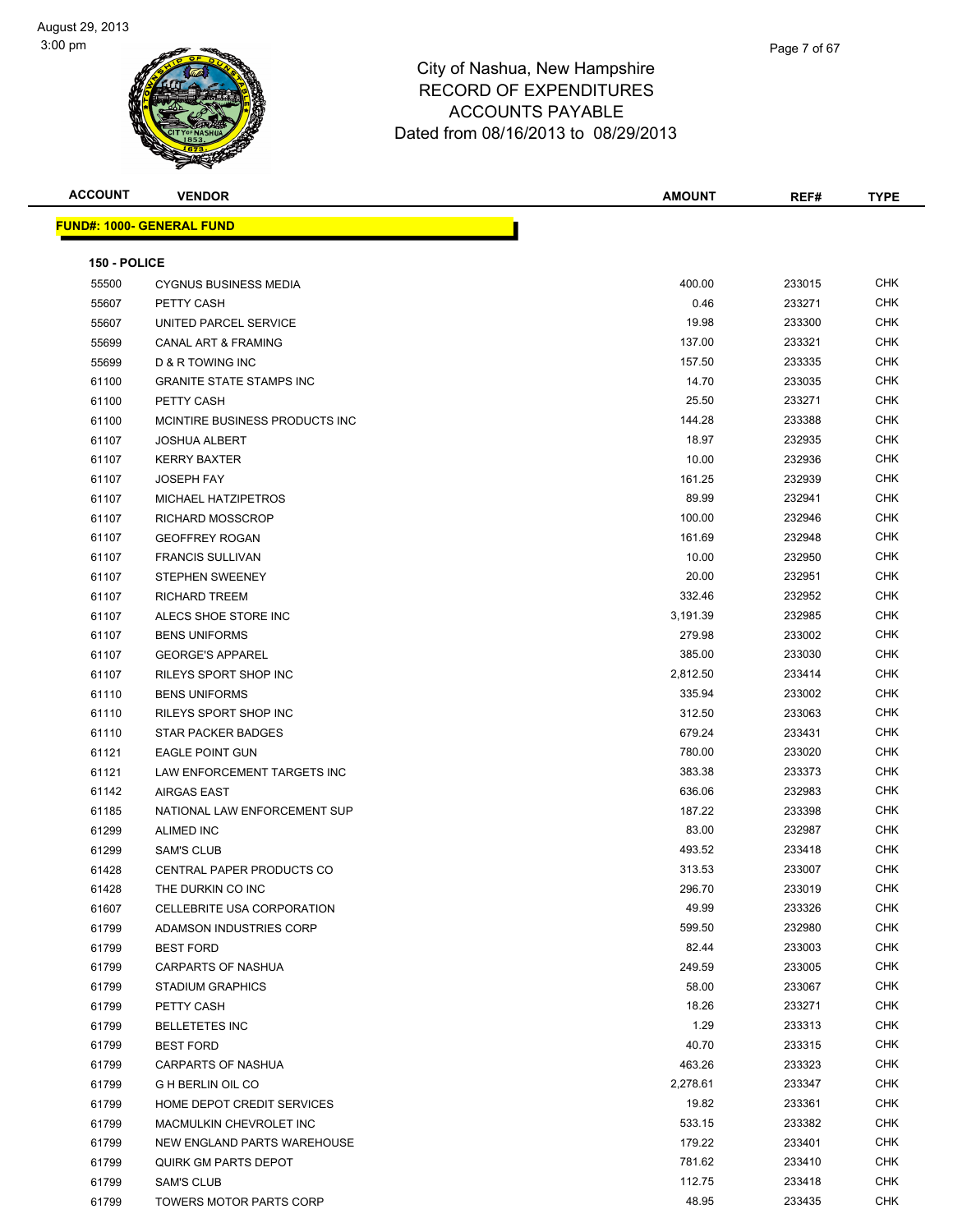

**ACCOUNT VENDOR AMOUNT REF# TYPE**

|                   | <u> FUND#: 1000- GENERAL FUND</u> |             |        |            |
|-------------------|-----------------------------------|-------------|--------|------------|
| 150 - POLICE      |                                   |             |        |            |
| 61807             | <b>BLUE BOOK</b>                  | 136.95      | 232956 | <b>CHK</b> |
| 61907             | <b>SAM'S CLUB</b>                 | 221.40      | 233418 | <b>CHK</b> |
| 71400             | CHIEF SUPPLY CORP INC             | 281.00      | 233009 | <b>CHK</b> |
| 71400             | <b>TSSI</b>                       | 157.26      | 233071 | <b>CHK</b> |
| 71407             | <b>TASER INTERNATIONAL</b>        | 9,316.85    | 233070 | CHK        |
|                   | <b>TOTAL 150 - POLICE</b>         | \$35,940.05 |        |            |
| <b>152 - FIRE</b> |                                   |             |        |            |
| 52800             | <b>WILLIAM CAMPBELL</b>           | 600.00      | 233320 | <b>CHK</b> |
| 54114             | <b>LIBERTY UTILITIES</b>          | 191.26      | 232962 | <b>CHK</b> |
| 54114             | <b>LIBERTY UTILITIES</b>          | 135.45      | 232963 | <b>CHK</b> |
| 54114             | LIBERTY UTILITIES                 | 54.50       | 232968 | CHK        |
| 54114             | <b>HESS CORPORATION</b>           | 138.08      | 233037 | CHK        |
| 54114             | <b>LIBERTY UTILITIES</b>          | 68.65       | 233282 | <b>CHK</b> |
| 54114             | <b>HESS CORPORATION</b>           | 127.09      | 233357 | <b>CHK</b> |
| 54141             | PENNICHUCK WATER WORKS INC        | 420.53      | 232971 | <b>CHK</b> |
| 54141             | PENNICHUCK WATER WORKS INC        | 924.14      | 233290 | <b>CHK</b> |
| 54243             | AE MECHANICAL INC                 | 143.50      | 232981 | <b>CHK</b> |
| 54280             | <b>BELLETETES INC</b>             | 41.38       | 233001 | <b>CHK</b> |
| 54280             | <b>FIMBEL PAUNET CORP</b>         | 240.00      | 233025 | <b>CHK</b> |
| 54280             | YANKEE EQUIPMENT SYSTEMS INC      | 360.00      | 233078 | <b>CHK</b> |
| 54600             | CHELMSFORD AUTO ELECTRIC          | 239.00      | 233008 | <b>CHK</b> |
| 54600             | YANKEE TRUCK LLC                  | 0.00        | 233079 | <b>CHK</b> |
| 54600             | MINUTEMAN TRUCKS INC              | 157.70      | 233393 | <b>CHK</b> |
| 54600             | SANEL AUTO PARTS CO               | 11.37       | 233421 | <b>CHK</b> |
| 55118             | <b>VERIZON WIRELESS</b>           | 112.29      | 232977 | <b>CHK</b> |
| 55699             | TRUE BLUE CLEANERS                | 71.70       | 233436 | <b>CHK</b> |
|                   | <b>TRUE BLUE CLEANERS</b>         | 55.78       | 233437 | CHK        |
| 55699             |                                   |             |        | <b>CHK</b> |
| 55699             | TRUE BLUE CLEANERS                | 113.10      | 233438 |            |
| 55699             | UNITED SITE SERVICES NORTHEAST    | 9.99        | 233441 | <b>CHK</b> |
| 61100             | WB MASON CO INC                   | 23.55       | 233076 | <b>CHK</b> |
| 61100             | WB MASON CO INC                   | 157.03      | 233446 | <b>CHK</b> |
| 61107             | <b>THOMAS LINGLEY</b>             | 295.80      | 233045 | <b>CHK</b> |
| 61107             | <b>MATTHEW PERAULT</b>            | 60.00       | 233060 | <b>CHK</b> |
| 61110             | BERGERON PROTECTIVE CLOTHING      | 52.25       | 233314 | <b>CHK</b> |
| 61142             | <b>MOORE MEDICAL LLC</b>          | 280.50      | 233052 | <b>CHK</b> |
| 61142             | MOORE MEDICAL LLC                 | 550.50      | 233394 | <b>CHK</b> |
| 61166             | ARCSOURCE INC                     | 138.00      | 232991 | <b>CHK</b> |
| 61299             | HOME DEPOT CREDIT SERVICES        | 155.07      | 233360 | <b>CHK</b> |
| 61650             | WB MASON CO INC                   | 222.16      | 233446 | <b>CHK</b> |
| 61705             | MAYNARD & LESIEUR INC             | 600.00      | 233385 | <b>CHK</b> |
| 61799             | <b>BELLETETES INC</b>             | 62.64       | 233001 | <b>CHK</b> |
| 61799             | YANKEE TRUCK LLC                  | 533.40      | 233079 | CHK        |
| 61799             | SANEL AUTO PARTS CO               | 37.55       | 233419 | <b>CHK</b> |
| 61799             | SANEL AUTO PARTS CO               | 3.74        | 233421 | <b>CHK</b> |
| 71400             | <b>BATTERIES PLUS</b>             | 52.56       | 232999 | <b>CHK</b> |
| 71400             | FIRE TECH & SAFETY OF NEW ENGL    | 1,000.00    | 233026 | <b>CHK</b> |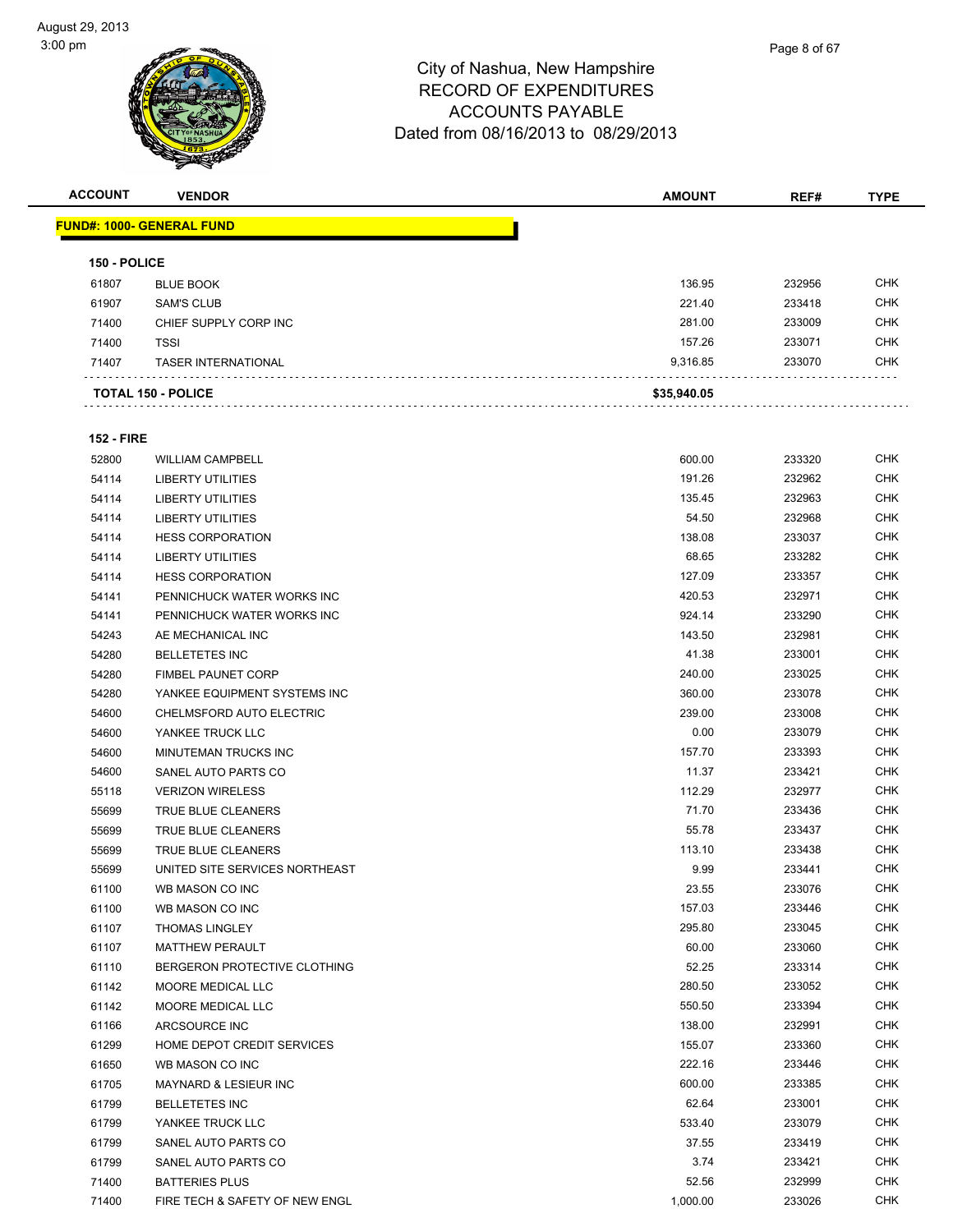-

| וווען טי          |                                             | City of Nashua, New Hampshire<br><b>RECORD OF EXPENDITURES</b><br><b>ACCOUNTS PAYABLE</b><br>Dated from 08/16/2013 to 08/29/2013 | Page 9 of 67 |                |
|-------------------|---------------------------------------------|----------------------------------------------------------------------------------------------------------------------------------|--------------|----------------|
| <b>ACCOUNT</b>    | <b>VENDOR</b>                               | <b>AMOUNT</b>                                                                                                                    | REF#         | <b>TYPE</b>    |
|                   | <b>FUND#: 1000- GENERAL FUND</b>            |                                                                                                                                  |              |                |
| <b>152 - FIRE</b> |                                             |                                                                                                                                  |              |                |
| 71800             | <b>FLETCHERS APPLIANCE</b>                  | 449.00                                                                                                                           | 233027       | <b>CHK</b>     |
|                   | <b>TOTAL 152 - FIRE</b>                     | \$8,889.26                                                                                                                       |              |                |
|                   | <b>153 - BUILDING INSPECTION</b>            |                                                                                                                                  |              |                |
| 55421             | <b>NHBOA</b>                                | 35.00                                                                                                                            | 233057       | <b>CHK</b>     |
| 61299             | WB MASON CO INC                             | 62.57                                                                                                                            | 233076       | <b>CHK</b>     |
| 61299             | WB MASON CO INC                             | 11.19                                                                                                                            | 233446       | <b>CHK</b>     |
|                   | <b>TOTAL 153 - BUILDING INSPECTION</b>      | \$108.76                                                                                                                         |              |                |
|                   | <b>155 - CODE ENFORCEMENT</b>               |                                                                                                                                  |              |                |
| 55307             | <b>KYLE METCALF</b>                         | 380.25                                                                                                                           | 233268       | <b>CHK</b>     |
| 55307             | <b>ROBERT SOUSA</b>                         | 226.00                                                                                                                           | 233276       | <b>CHK</b>     |
| 55421             | AACE                                        | 850.00                                                                                                                           | 232953       | <b>CHK</b>     |
|                   | <b>TOTAL 155 - CODE ENFORCEMENT</b>         | \$1,456.25                                                                                                                       |              |                |
|                   | <b>156 - EMERGENCY MANAGEMENT</b>           |                                                                                                                                  |              |                |
| 55421             | <b>JUSTIN KATES</b>                         | 239.16                                                                                                                           | 233263       | <b>CHK</b>     |
| 71207             | 2-WAY COMMUNICATIONS SERVICE                | 80.00                                                                                                                            | 233242       | CHK            |
|                   | <b>TOTAL 156 - EMERGENCY MANAGEMENT</b>     | \$319.16                                                                                                                         |              |                |
|                   | <b>157 - CITYWIDE COMMUNICATIONS</b>        |                                                                                                                                  |              |                |
| 54100             | <b>PSNH</b>                                 | 305.75                                                                                                                           | 232972       | <b>CHK</b>     |
| 54100             | <b>PSNH</b>                                 | 476.23                                                                                                                           | 233292       | <b>CHK</b>     |
| 55118             | <b>VERIZON WIRELESS</b>                     | 40.01                                                                                                                            | 232976       | <b>CHK</b>     |
| 55400             | <b>WILLIAM R MANSFIELD</b>                  | 1,537.93                                                                                                                         | 233266       | <b>CHK</b>     |
| 55400             | <b>BRIAN SHERMAN</b>                        | 1,205.95                                                                                                                         | 233275       | CHK            |
| 55607             | UNITED PARCEL SERVICE                       | 11.26                                                                                                                            | 233300       | <b>CHK</b>     |
| 55699             | PAGE STREET LEASING LLC                     | 75.00                                                                                                                            | 233406       | <b>CHK</b>     |
| 61299             | PETTY CASH                                  | 20.81                                                                                                                            | 233271       | <b>CHK</b>     |
| 71207             | MOTOROLA SOLUTIONS INC                      | 993.58                                                                                                                           | 233395       | <b>CHK</b>     |
| 71228             | MOTOROLA SOLUTIONS INC<br>.                 | 251.75                                                                                                                           | 233053       | <b>CHK</b>     |
|                   | <b>TOTAL 157 - CITYWIDE COMMUNICATIONS</b>  | \$4,918.27                                                                                                                       |              |                |
|                   | <b>160 - PUBLIC WORKS-ADMIN/ENGINEERING</b> |                                                                                                                                  |              |                |
| <b>E4141</b>      | DEMINICULICK WATER WORKS INC.               | 60.74                                                                                                                            | 232071       | C <sub>H</sub> |

| 54141 | PENNICHUCK WATER WORKS INC     | 60.74  | 232971 | <b>CHK</b> |
|-------|--------------------------------|--------|--------|------------|
| 55118 | <b>AT&amp;T MOBILITY</b>       | 112.50 | 232955 | <b>CHK</b> |
| 55607 | PETTY CASH                     | 13.54  | 232922 | <b>CHK</b> |
| 55699 | JAN PRO CLEANING SYSTEMS NORTH | 665.00 | 233366 | <b>CHK</b> |
| 61100 | PETTY CASH                     | 19.99  | 232922 | <b>CHK</b> |
| 61100 | WB MASON CO INC                | 48.34  | 233076 | <b>CHK</b> |
| 61107 | ALECS SHOE STORE INC           | 304.85 | 233304 | <b>CHK</b> |
| 61310 | ALTERNATIVE VEHICLE SERVICE GR | 143.94 | 232993 | <b>CHK</b> |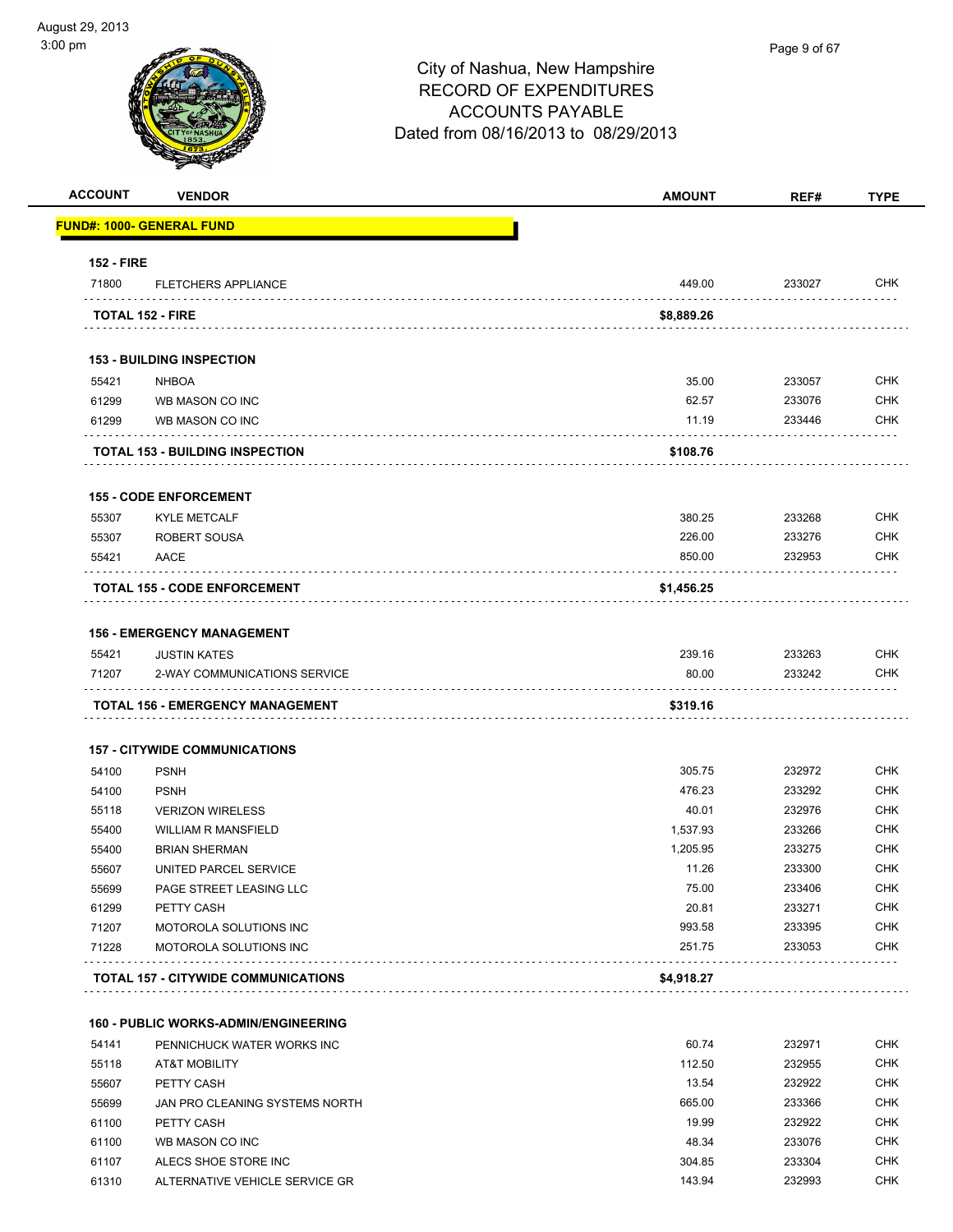| <b>ACCOUNT</b> | <b>VENDOR</b>                                     | <b>AMOUNT</b> | REF#   | <b>TYPE</b> |
|----------------|---------------------------------------------------|---------------|--------|-------------|
|                | <b>FUND#: 1000- GENERAL FUND</b>                  |               |        |             |
|                | <b>TOTAL 160 - PUBLIC WORKS-ADMIN/ENGINEERING</b> | \$1,368.90    |        |             |
|                |                                                   |               |        |             |
| 161 - STREETS  |                                                   |               |        |             |
| 54100          | <b>PSNH</b>                                       | 1,067.99      | 232972 | <b>CHK</b>  |
| 54236          | CALLOGIX INC                                      | 59.56         | 233319 | <b>CHK</b>  |
| 54236          | STANLEY CONVERGENT SECURITY SO                    | 26.50         | 233429 | <b>CHK</b>  |
| 54280          | NH SAFE & LOCK CO INC                             | 99.00         | 233402 | <b>CHK</b>  |
| 54600          | ATLANTIC BROOM SERVICE INC                        | 600.00        | 232992 | <b>CHK</b>  |
| 54600          | D & R TOWING INC                                  | 80.00         | 233016 | <b>CHK</b>  |
| 54600          | NAPA AUTO PARTS                                   | 362.50        | 233055 | <b>CHK</b>  |
| 54600          | SWEEPER PARTS SALES                               | 2,337.45      | 233069 | <b>CHK</b>  |
| 54600          | <b>BEST FORD</b>                                  | 967.69        | 233315 | <b>CHK</b>  |
| 54600          | <b>CARPARTS OF NASHUA</b>                         | 52.05         | 233323 | <b>CHK</b>  |
| 54600          | LIBERTY INTNL TRUCKS OF NH LLC                    | 88.60         | 233375 | <b>CHK</b>  |
| 54600          | MACMULKIN CHEVROLET INC                           | 116.34        | 233382 | <b>CHK</b>  |
| 54600          | MCDEVITT TRUCKS INC                               | 139.00        | 233387 | <b>CHK</b>  |
| 54600          | <b>SUNBELT RENTALS</b>                            | 365.00        | 233433 | <b>CHK</b>  |
| 54828          | <b>US BANK</b>                                    | 109.70        | 232975 | <b>CHK</b>  |
| 55118          | <b>AT&amp;T MOBILITY</b>                          | 37.50         | 232955 | <b>CHK</b>  |
| 55699          | <b>I C REED &amp; SONS INC</b>                    | 770.00        | 233364 | <b>CHK</b>  |
| 55699          | SAFETY KLEEN SYSTEMS INC                          | 640.12        | 233417 | <b>CHK</b>  |
| 61107          | UNIFIRST CORPORATION                              | 614.51        | 233440 | <b>CHK</b>  |
| 61299          | PETTY CASH                                        | 11.00         | 232922 | <b>CHK</b>  |
| 61299          | CORRIVEAU ROUTHIER INC                            | 334.00        | 233014 | <b>CHK</b>  |
| 61299          | R WHITE EQUIPMENT CENTER INC                      | 147.35        | 233062 | <b>CHK</b>  |
| 61299          | <b>BELLETETES INC</b>                             | 128.84        | 233313 | <b>CHK</b>  |
| 61299          | <b>AUBUCHON HARDWARE</b>                          | 1.79          | 233316 | <b>CHK</b>  |
| 61300          | DENNIS K BURKE INC                                | 19,334.76     | 233017 | <b>CHK</b>  |
| 61310          | ALTERNATIVE VEHICLE SERVICE GR                    | 1,886.01      | 232993 | <b>CHK</b>  |
| 61428          | PETTY CASH                                        | 19.20         | 232922 | <b>CHK</b>  |
| 61507          | <b>BROX INDUSTRIES INC</b>                        | 742.20        | 233004 | <b>CHK</b>  |
| 61507          | CONTINENTAL PAVING INC                            | 1,484.67      | 233012 | <b>CHK</b>  |
| 61535          | <b>CONTINENTAL PAVING INC</b>                     | 67.42         | 233012 | <b>CHK</b>  |
| 61535          | <b>BROX INDUSTRIES INC</b>                        | 676.32        | 233317 | <b>CHK</b>  |
| 61542          | <b>BELLETETES INC</b>                             | 18.87         | 233313 | <b>CHK</b>  |
| 61556          | UNITED PARCEL SERVICE                             | 4.47          | 233300 | <b>CHK</b>  |
| 61556          | OCEAN STATE SIGNAL CO                             | 220.00        | 233404 | <b>CHK</b>  |
| 61560          | CORRIVEAU ROUTHIER INC                            | 234.00        | 233014 | <b>CHK</b>  |
| 61560          | <b>BELLETETES INC</b>                             | 186.35        | 233313 | <b>CHK</b>  |
| 61799          | CARPARTS OF NASHUA                                | 30.27         | 233005 | <b>CHK</b>  |
| 61799          | SANEL AUTO PARTS CO                               | 11.62         | 233422 | <b>CHK</b>  |
| 71025          | <b>CORNWELL TOOLS</b>                             | 54.69         | 233332 | <b>CHK</b>  |
| 71025          | SANEL AUTO PARTS CO                               | 13.74         | 233422 | <b>CHK</b>  |
| 71999          | <b>B-B CHAIN INC</b>                              | 550.00        | 233308 | <b>CHK</b>  |
|                | USP OF NEW ENGLAND                                | 64.75         | 233443 | <b>CHK</b>  |

**TOTAL 161 - STREETS \$34,755.83**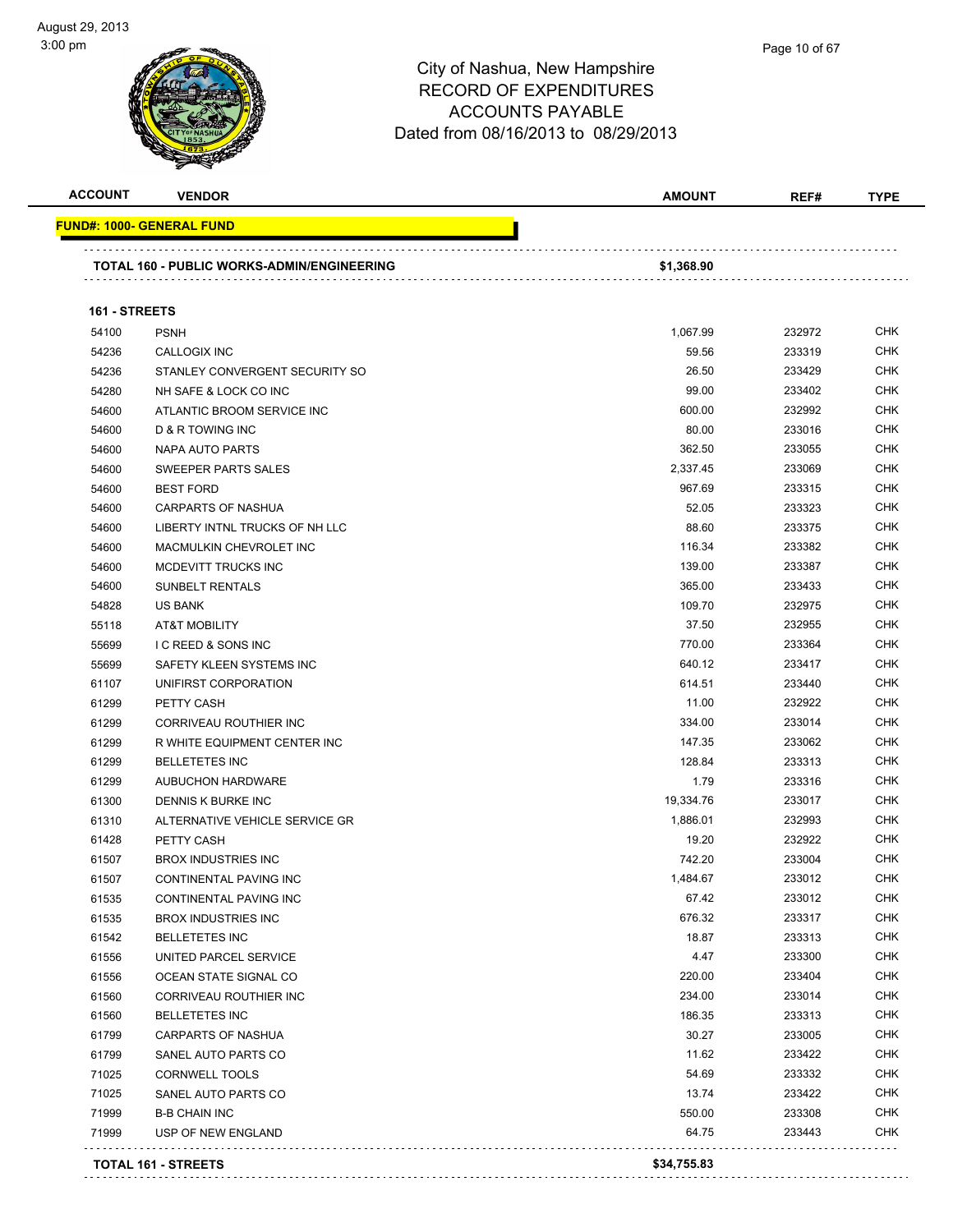| <b>ACCOUNT</b> | <b>VENDOR</b>                                           | <b>AMOUNT</b> | REF#   | <b>TYPE</b> |
|----------------|---------------------------------------------------------|---------------|--------|-------------|
|                | <u> FUND#: 1000- GENERAL FUND</u>                       |               |        |             |
|                | <b>162 - STREET LIGHTING</b>                            |               |        |             |
| 54100          | <b>PSNH</b>                                             | 458.57        | 232972 | <b>CHK</b>  |
|                | <b>TOTAL 162 - STREET LIGHTING</b>                      | \$458.57      |        |             |
|                | <b>166 - PARKING LOTS</b>                               |               |        |             |
| 54100          | <b>PSNH</b>                                             | 1,322.50      | 232972 | <b>CHK</b>  |
| 54100          | <b>PSNH</b>                                             | 274.63        | 233292 | <b>CHK</b>  |
| 54141          | PENNICHUCK WATER WORKS INC                              | 67.50         | 233290 | <b>CHK</b>  |
| 55699          | LOOMIS FARGO & CO                                       | 54.21         | 233378 | CHK         |
| 61900          | PETTY CASH                                              | 32.35         | 232922 | CHK         |
|                | <b>TOTAL 166 - PARKING LOTS</b>                         | \$1,751.19    |        |             |
|                | <b>171 - COMMUNITY SERVICES</b>                         |               |        |             |
| 54100          | <b>PSNH</b>                                             | 1,303.78      | 232972 | <b>CHK</b>  |
| 54141          | PENNICHUCK WATER WORKS INC                              | 251.68        | 233290 | <b>CHK</b>  |
| 54828          | <b>US BANK</b>                                          | 339.00        | 232975 | <b>CHK</b>  |
| 55200          | <b>NACCHO</b>                                           | 420.00        | 233287 | <b>CHK</b>  |
| 61830          | THE TELEGRAPH                                           | 195.50        | 233297 | CHK         |
|                | <b>TOTAL 171 - COMMUNITY SERVICES</b>                   | \$2,509.96    |        |             |
|                |                                                         |               |        |             |
|                | 173 - ENVIRONMENTAL HEALTH                              |               |        |             |
| 53142          | DRAGON MOSQUITO CONTROL INC                             | 1,350.00      | 233339 | CHK         |
| 55307          | AMANDA HYDE                                             | 140.12        | 233262 | <b>CHK</b>  |
|                | TOTAL 173 - ENVIRONMENTAL HEALTH                        | \$1,490.12    |        |             |
|                | <b>174 - WELFARE ADMINISTRATION</b>                     |               |        |             |
| 55307          | ROBERT MACK                                             | 157.56        | 232944 | CHK         |
|                | <b>TOTAL 174 - WELFARE ADMINISTRATION</b>               | \$157.56      |        |             |
|                | <b>175 - WELFARE ASSISTANCE</b>                         |               |        |             |
| 55810          | 23-25 TEMPLE ST REALTY LLC                              | 450.00        | 233214 | <b>CHK</b>  |
| 55810          | <b>LEONARD ABREU</b>                                    | 800.00        | 233215 | <b>CHK</b>  |
| 55810          | AMHERST ST ASSOC                                        | 613.68        | 233216 | <b>CHK</b>  |
| 55810          | COCO ANTHONY PROPERTIES LLC                             | 565.50        | 233217 | <b>CHK</b>  |
| 55810          | <b>GP NASHUA LIMITED PARTNERSHIP</b>                    | 563.00        | 233218 | CHK         |
| 55810          | ROBERT E KEROUAC                                        | 750.00        | 233219 | <b>CHK</b>  |
| 55810          | <b>LSB LIMITED PARTNERSHIP</b>                          | 870.00        | 233220 | <b>CHK</b>  |
| 55810          | <b>JIMMIE LUMPKIN</b>                                   | 800.00        | 233221 | <b>CHK</b>  |
| 55810          | PRA PROPERTIES LTD PARTNERSHIP                          | 360.46        | 233222 | <b>CHK</b>  |
|                | MIGRELA REALTY TRUST                                    | 850.00        | 233223 | <b>CHK</b>  |
| 55810          |                                                         |               |        |             |
| 55810          | <b>MARGARET VICENTE</b>                                 | 750.00        | 233224 | <b>CHK</b>  |
|                |                                                         | 600.00        | 233582 | <b>CHK</b>  |
| 55810<br>55810 | 23-25 TEMPLE ST REALTY LLC<br>28-34 RAILROAD SQUARE LLC | 475.00        | 233583 | <b>CHK</b>  |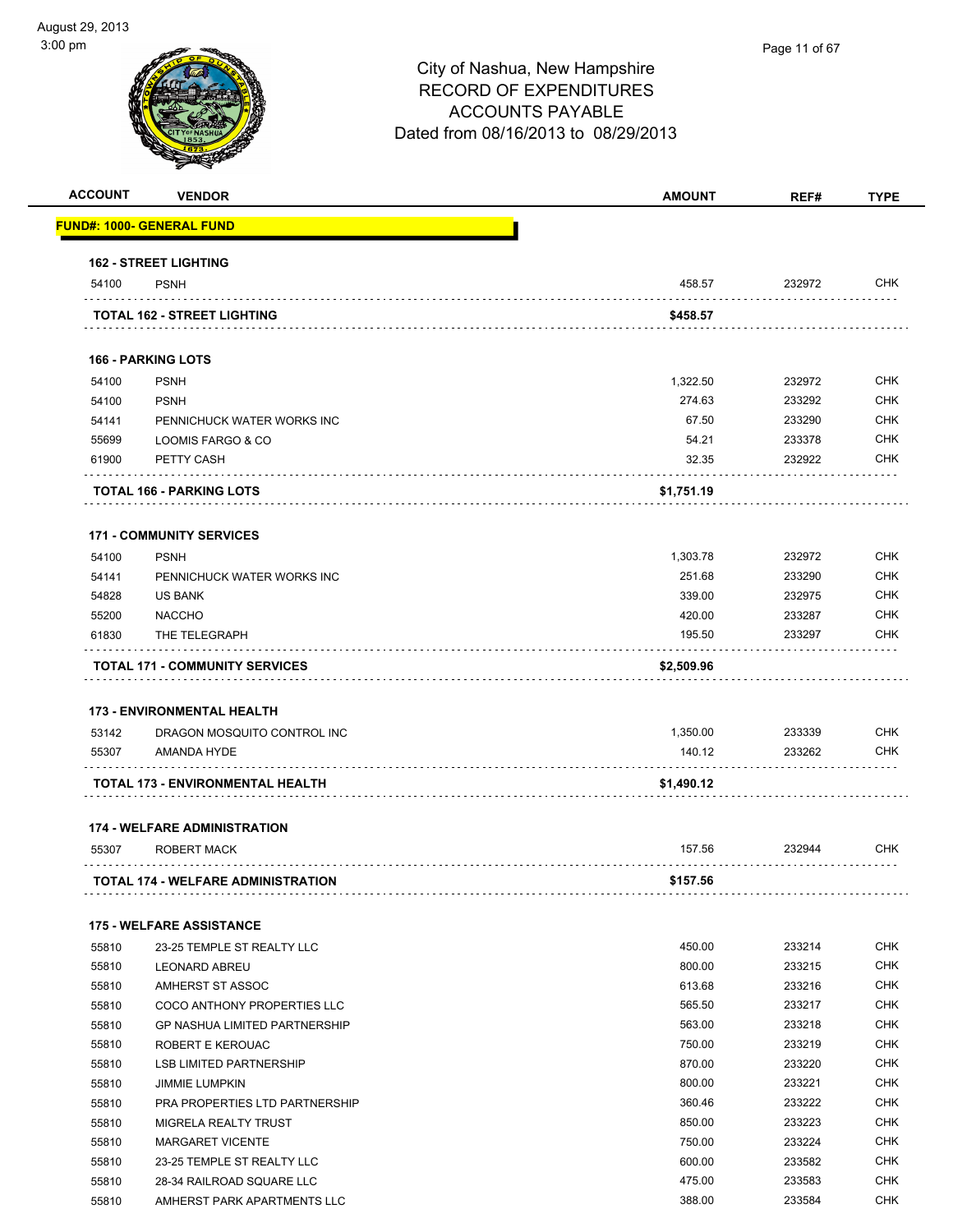| <b>ACCOUNT</b> | <b>VENDOR</b>                                          | <b>AMOUNT</b>   | REF#             | <b>TYPE</b>              |
|----------------|--------------------------------------------------------|-----------------|------------------|--------------------------|
|                | <u> FUND#: 1000- GENERAL FUND</u>                      |                 |                  |                          |
|                | <b>175 - WELFARE ASSISTANCE</b>                        |                 |                  |                          |
| 55810          | AMHERST ST ASSOC                                       | 587.00          | 233585           | <b>CHK</b>               |
| 55810          | <b>CONSTANT FAMILY LLC II</b>                          | 1,179.21        | 233586           | <b>CHK</b>               |
| 55810          | PAUL G CORRIVEAU FAMILY TRUST                          | 375.00          | 233587           | <b>CHK</b>               |
| 55810          | <b>COUNTRY BARN MOTEL</b>                              | 252.00          | 233588           | <b>CHK</b>               |
| 55810          | D7 REAL ESTATE LLC                                     | 797.76          | 233589           | <b>CHK</b>               |
| 55810          | <b>CONRAD J GAUTHIER</b>                               | 305.07          | 233591           | <b>CHK</b>               |
| 55810          | <b>CONSTANCE GAUTHIER</b>                              | 258.05          | 233592           | <b>CHK</b>               |
| 55810          | L & G PROPERTIES LLC                                   | 640.00          | 233593           | <b>CHK</b>               |
| 55810          | <b>LEO M LAVOIE</b>                                    | 650.00          | 233594           | <b>CHK</b>               |
| 55810          | <b>JOHN V MCQUADE</b>                                  | 675.00          | 233596           | <b>CHK</b>               |
| 55810          | NASHUA HOUSING AUTHORITY                               | 118.00          | 233597           | <b>CHK</b>               |
| 55810          | NWGM TITLE HOLDING CO II                               | 673.00          | 233598           | <b>CHK</b>               |
| 55810          | <b>SANCHE RAMIREZ</b>                                  | 200.00          | 233599           | <b>CHK</b>               |
| 55814          | <b>PSNH</b>                                            | 676.74          | 233213           | <b>CHK</b>               |
| 55814          | <b>PSNH</b>                                            | 995.02          | 233581           | <b>CHK</b>               |
| 55816          | MARKET BASKET ACCT 2589096                             | 2,862.75        | 233595           | <b>CHK</b>               |
| 55818          | MARKET BASKET ACCT 2589096                             | 684.23          | 233595           | <b>CHK</b>               |
| 55820          | DAVIS FUNERAL HOME                                     | 750.00          | 233590           | <b>CHK</b>               |
|                | TOTAL 175 - WELFARE ASSISTANCE                         | \$21,514.47     |                  |                          |
|                |                                                        |                 |                  |                          |
|                |                                                        |                 |                  |                          |
|                | <b>177 - PARKS &amp; RECREATION</b>                    |                 |                  |                          |
| 45999          | <b>HEATHER ANTENIVICH</b>                              | 25.00           | 233172           | <b>CHK</b>               |
| 54100          | <b>PSNH</b>                                            | 92.00           | 232972           | <b>CHK</b>               |
| 54114          | <b>LIBERTY UTILITIES</b>                               | 46.47<br>112.58 | 233283           | <b>CHK</b><br><b>CHK</b> |
| 54114          | <b>LIBERTY UTILITIES</b><br>PENNICHUCK WATER WORKS INC | 2,196.10        | 233284<br>232971 | <b>CHK</b>               |
| 54141<br>54141 |                                                        | 4,497.04        | 233290           | <b>CHK</b>               |
| 54250          | PENNICHUCK WATER WORKS INC<br>FILLION ASSOCIATES INC   | 345.34          | 233342           | <b>CHK</b>               |
| 54280          | BANNER SYSTEMS OF MASSACHUSETT                         | 1,724.85        | 232996           | CHK                      |
| 54280          | <b>BROX INDUSTRIES INC</b>                             | 356.84          | 233004           | <b>CHK</b>               |
| 54280          | JOHNSONS ELECTRIC INC                                  | 304.00          | 233043           | <b>CHK</b>               |
| 54280          | PETTY CASH                                             | 27.00           | 233270           | <b>CHK</b>               |
| 54280          | <b>B &amp; S LOCKSMITHS INC</b>                        | 81.00           | 233307           | <b>CHK</b>               |
| 54280          | GATE CITY FENCE CO INC                                 | 4,275.00        | 233348           | <b>CHK</b>               |
| 54280          | HOME DEPOT CREDIT SERVICES                             | 744.86          | 233360           | <b>CHK</b>               |
| 54280          | JOHNSONS ELECTRIC INC                                  | 282.00          | 233370           | <b>CHK</b>               |
| 54280          | LOWES                                                  | 250.62          | 233380           | <b>CHK</b>               |
| 54280          | M & M ELECTRICAL SUPPLY CO INC                         | 188.04          | 233381           | <b>CHK</b>               |
| 54280          | NASHUA WALLPAPER & PAINT CO                            | 47.88           | 233397           | <b>CHK</b>               |
| 54280          | PEABODY SUPPLY CO                                      | 103.81          | 233407           | <b>CHK</b>               |
| 54280          | <b>TURF PRODUCTS CORP</b>                              | 527.41          | 233439           | <b>CHK</b>               |
| 54487          | HUDSON SMALL ENGINE                                    | 160.00          | 233362           | <b>CHK</b>               |
| 54487          | <b>MB TRACTOR &amp; EQUIPMENT</b>                      | 327.60          | 233386           | CHK                      |
|                |                                                        |                 |                  |                          |

 PETTY CASH 30.00 233270 CHK UNITED SITE SERVICES NORTHEAST 1,154.37 233072 CHK US BANK 83.85 232975 CHK AT&T MOBILITY 37.50 232955 CHK

Page 12 of 67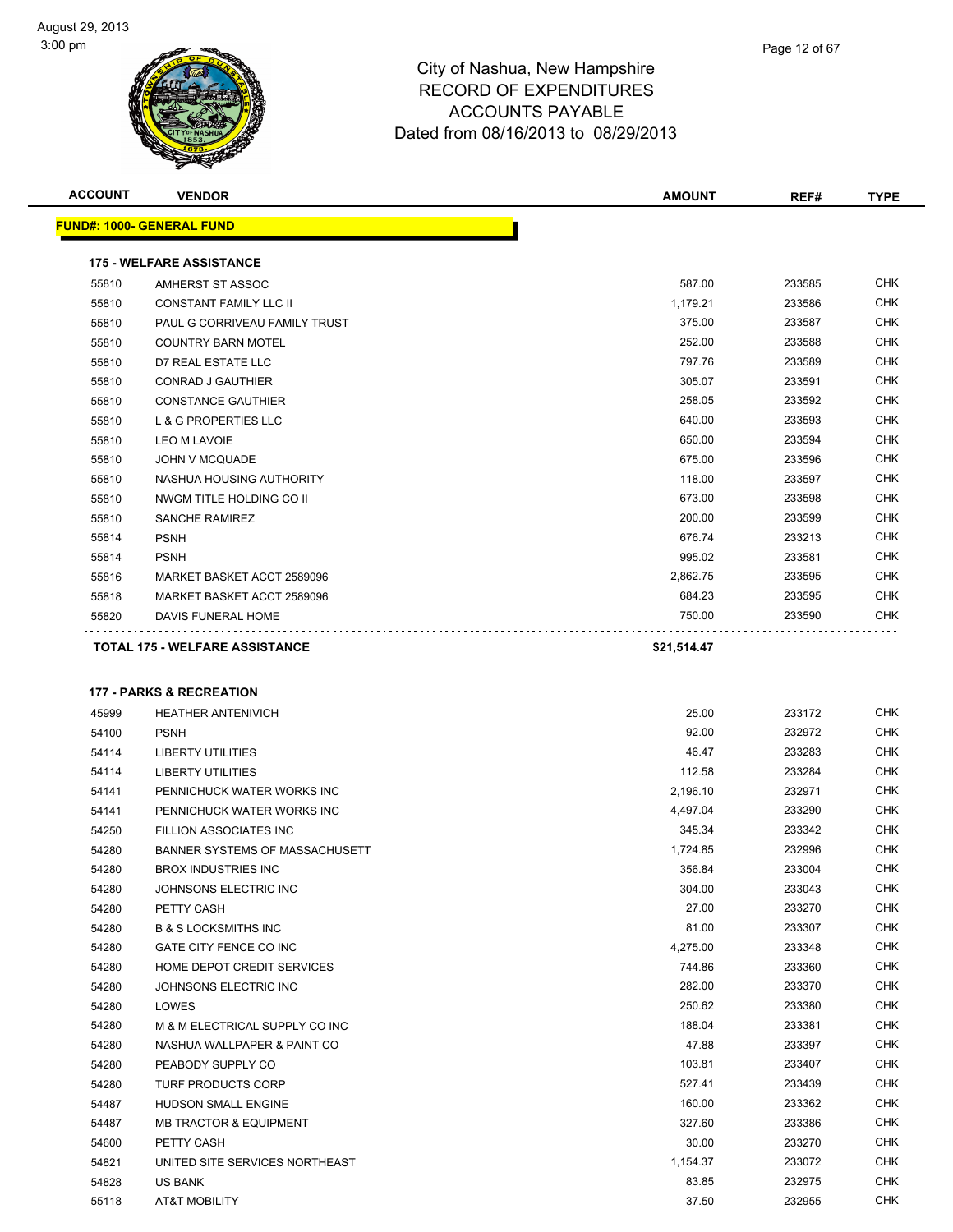| <b>ACCOUNT</b> | <b>VENDOR</b>                             | <b>AMOUNT</b>   | REF#             | <b>TYPE</b>       |
|----------------|-------------------------------------------|-----------------|------------------|-------------------|
|                | <u> FUND#: 1000- GENERAL FUND</u>         |                 |                  |                   |
|                | <b>177 - PARKS &amp; RECREATION</b>       |                 |                  |                   |
| 55307          | <b>JENNIFER BURNETTE</b>                  | 187.86          | 233257           | <b>CHK</b>        |
| 55642          | DAVE CHESTNUTT                            | 50.00           | 233170           | <b>CHK</b>        |
| 55642          | <b>DENNIS MELANSON</b>                    | 50.00           | 233177           | CHK               |
| 55642          | <b>AMY CARTIER</b>                        | 300.00          | 233555           | <b>CHK</b>        |
| 55642          | <b>KEVIN COYLE</b>                        | 100.00          | 233556           | <b>CHK</b>        |
| 55642          | <b>MORGAN KOZYRA</b>                      | 300.00          | 233564           | CHK               |
| 61107          | <b>M &amp; N SPORTS LLC</b>               | 377.55          | 233046           | <b>CHK</b>        |
| 61107          | <b>STEVE WALTERS</b>                      | 69.00           | 233278           | CHK               |
| 61114          | SEASONAL SPECIALTY STORES                 | 10.97           | 233425           | CHK               |
| 61300          | DENNIS K BURKE INC                        | 2,770.11        | 233336           | <b>CHK</b>        |
| 61310          | ALTERNATIVE VEHICLE SERVICE GR            | 1,386.44        | 232993           | CHK               |
| 61705          | NUERA TRANSPORT INC                       | 21.31           | 233403           | CHK               |
| 61799          | CARPARTS OF NASHUA                        | 48.27           | 233323           | CHK               |
|                | <b>TOTAL 177 - PARKS &amp; RECREATION</b> | \$23,692.67     |                  |                   |
|                |                                           |                 |                  |                   |
| 179 - LIBRARY  |                                           |                 |                  |                   |
| 52800          | <b>JULIE ANDREWS</b>                      | 1,422.00        | 232989           | <b>CHK</b>        |
| 54141          | PENNICHUCK WATER WORKS INC                | 315.47          | 232971           | <b>CHK</b>        |
| 54243          | JOHNSON CONTROLS INC                      | 6,998.83        | 233369           | CHK               |
| 54280          | F W WEBB CO                               | 69.58           | 233023           | CHK               |
| 54280          | <b>GRAINGER</b>                           | 322.02          | 233034           | CHK               |
| 54280          | HUFF & GAUTHIER INC                       | 166.50          | 233363           | CHK<br><b>CHK</b> |
| 54487<br>54828 | STANLEY CONVERGENT SECURITY SO            | 69.68<br>146.37 | 233430<br>232975 | CHK               |
| 55607          | US BANK<br>US POSTAL SERVICES             | 1,500.00        | 14011            | ACH               |
| 61142          | <b>BASS FIRST AID SERVICE CO</b>          | 109.55          | 232998           | CHK               |
| 61299          | <b>GAYLORD BROS INC</b>                   | 77.76           | 233029           | CHK               |
| 61299          | MONACO LLC                                | 248.32          | 233051           | <b>CHK</b>        |
| 61428          | NEW ENGLAND PAPER & SUPPLY                | 611.74          | 233400           | CHK               |
| 61428          | <b>REXEL CLS</b>                          | 1,025.26        | 233413           | CHK               |
| 61807          | <b>BAKER &amp; TAYLOR, INC</b>            | 1,468.69        | 232995           | <b>CHK</b>        |
| 61807          | CENGAGE LEARNING INC                      | $-57.58$        | 233028           | CHK               |
| 61807          | BAKER & TAYLOR, INC                       | 76.50           | 233310           | CHK               |
| 61807          | <b>SIMON &amp; SCHUSTER</b>               | 26.88           | 233427           | <b>CHK</b>        |
| 61814          | BAKER & TAYLOR, INC                       | 126.44          | 232995           | CHK               |
| 61814          | MIDWEST TAPE LLC                          | 205.36          | 233050           | CHK               |
| 61814          | MULTICULTURAL BOOKS & VIDEOS              | 107.75          | 233054           | CHK               |
| 61814          | BAKER & TAYLOR, INC                       | 49.48           | 233310           | CHK               |
| 61814          | MICRO MARKETING ASSOCIATES                | 416.71          | 233392           | <b>CHK</b>        |
| 61814          | RANDOM HOUSE INC                          | 108.75          | 233411           | <b>CHK</b>        |
| 61816          | ORIENTAL TRADING CO INC                   | 359.70          | 233405           | CHK               |
| 61821          | <b>EBSCO INFORMATION SERVICES</b>         | $-74.17$        | 233022           | CHK               |
| 61830          | <b>EBSCO INFORMATION SERVICES</b>         | 660.00          | 233022           | CHK               |
| 71221          | <b>CDW GOVERNMENT INC</b>                 | 32.24           | 233006           | CHK               |
|                |                                           |                 |                  |                   |

**TOTAL 179 - LIBRARY \$16,589.83**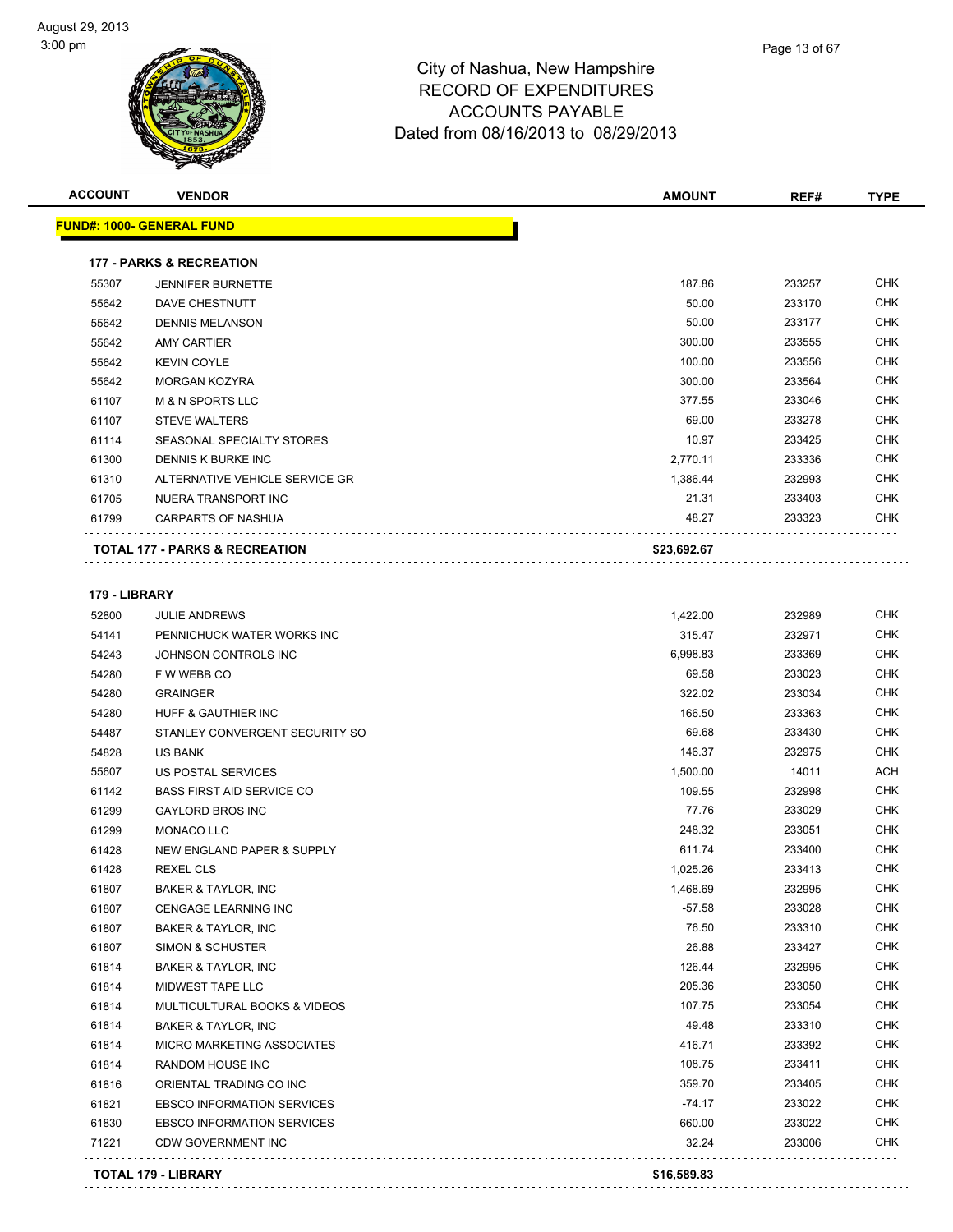| <b>ACCOUNT</b>      | <b>VENDOR</b>                            | AMOUNT    | REF#   | <b>TYPE</b> |
|---------------------|------------------------------------------|-----------|--------|-------------|
|                     | <u> FUND#: 1000- GENERAL FUND</u>        |           |        |             |
|                     |                                          |           |        |             |
|                     | <b>181 - COMMUNITY DEVELOPMENT</b>       |           |        |             |
| 61100               | PETTY CASH                               | 8.48      | 232922 | <b>CHK</b>  |
| 61100               | WB MASON CO INC                          | 35.14     | 233076 | <b>CHK</b>  |
| 61100               | WB MASON CO INC                          | 27.75     | 233446 | <b>CHK</b>  |
| 61650               | WB MASON CO INC                          | 58.06     | 233076 | CHK         |
|                     |                                          |           |        |             |
|                     | <b>TOTAL 181 - COMMUNITY DEVELOPMENT</b> | \$129.43  |        |             |
|                     | <b>182 - PLANNING &amp; ZONING</b>       |           |        |             |
| 53428               | <b>DONNA GRAHAM</b>                      | 106.25    | 233032 | <b>CHK</b>  |
| 53428               | <b>DONNA GRAHAM</b>                      | 200.00    | 233352 | <b>CHK</b>  |
| 55200               | AMERICAN PLANNING ASSOC                  | 225.00    | 232954 | <b>CHK</b>  |
| 55307               | PETTY CASH                               | 123.74    | 232922 | <b>CHK</b>  |
| 55421               | <b>MARCIA WILKINS</b>                    | 125.00    | 232945 | <b>CHK</b>  |
|                     |                                          | 125.00    | 232947 | <b>CHK</b>  |
| 55421<br>61910      | <b>LINDA PANNY</b>                       | 79.99     |        | <b>CHK</b>  |
|                     | PETTY CASH                               |           | 232922 |             |
|                     | TOTAL 182 - PLANNING & ZONING            | \$984.98  |        |             |
|                     |                                          |           |        |             |
| <b>191 - SCHOOL</b> |                                          |           |        |             |
| 52300               | PLIC - SBD GRAND ISLAND                  | 4,309.85  | 233531 | <b>CHK</b>  |
| 52800               | <b>HALLIE STONE</b>                      | 2,532.00  | 233549 | <b>CHK</b>  |
| 53128               | <b>JACKSON LEWIS LLP</b>                 | 40.00     | 233125 | <b>CHK</b>  |
| 53128               | WADLEIGH STARR & PETERS PLLC             | 52.50     | 233551 | <b>CHK</b>  |
| 53614               | <b>BOOTHBY THERAPY SERVICES LLC</b>      | 175.34    | 233090 | <b>CHK</b>  |
| 53614               | AMY MCCARTNEY                            | 2,045.85  | 233136 | <b>CHK</b>  |
| 53628               | STATE OF NH CRIMINAL RECORDS             | 540.00    | 233084 | <b>CHK</b>  |
| 53628               | <b>LAURA BABB</b>                        | 500.00    | 233466 | <b>CHK</b>  |
| 53628               | <b>CURTIS HARTSHORN</b>                  | 425.00    | 233500 | <b>CHK</b>  |
| 53628               | NORTHEAST PRO-CON SOLUTIONS              | 575.00    | 233526 | <b>CHK</b>  |
| 54100               | <b>PSNH</b>                              | 7,338.16  | 233083 | <b>CHK</b>  |
| 54100               | PUBLIC SERVICE OF NH-LARGE POW           | 77,997.94 | 233151 | <b>CHK</b>  |
| 54100               | <b>PSNH</b>                              | 5,805.36  | 233457 | CHK         |
| 54114               | LIBERTY UTILITIES                        | 3,322.28  | 233450 | <b>CHK</b>  |
| 54114               | <b>HESS CORPORATION</b>                  | 685.05    | 233452 | <b>CHK</b>  |
| 54141               | PENNICHUCK WATER WORKS INC               | 5,022.36  | 233451 | <b>CHK</b>  |
| 54141               | PENNICHUCK WATER WORKS INC               | 586.91    | 233456 | <b>CHK</b>  |
| 54280               | MARVELL PLATE GLASS INC                  | 175.00    | 233134 | <b>CHK</b>  |
| 54280               | JOHN BROWN & SONS, INC                   | 2,700.00  | 233505 | <b>CHK</b>  |
| 54280               | MARVELL PLATE GLASS INC                  | 312.00    | 233513 | <b>CHK</b>  |
| 54280               | MERRIMACK BUILDING SUPPLY INC            | 646.06    | 233516 | <b>CHK</b>  |
| 54487               | HILLYARD/MANCHESTER                      | 622.93    | 233122 | <b>CHK</b>  |
| 54487               | ASAP FIRE & SAFETY CORP                  | 450.00    | 233465 | <b>CHK</b>  |
| 54487               | J. SALLESE & SONS LOCKSMITH              | 1,743.00  | 233504 | <b>CHK</b>  |
| 54487               | ALL AMERICAN SPORTS CORP                 | 14,184.62 | 233535 | <b>CHK</b>  |
| 54487               | <b>SCHOOL OUTFITTERS</b>                 | 454.88    | 233542 | <b>CHK</b>  |
| 54600               | <b>MAYNARD &amp; LESIEUR INC</b>         | 457.20    | 233135 | <b>CHK</b>  |
| 54600               | SANEL AUTO PARTS CO                      | 7.02      | 233159 | <b>CHK</b>  |
| 55109               | <b>EARTHLINK BUSINESS</b>                | 2,749.82  | 233080 | <b>CHK</b>  |
|                     |                                          |           |        |             |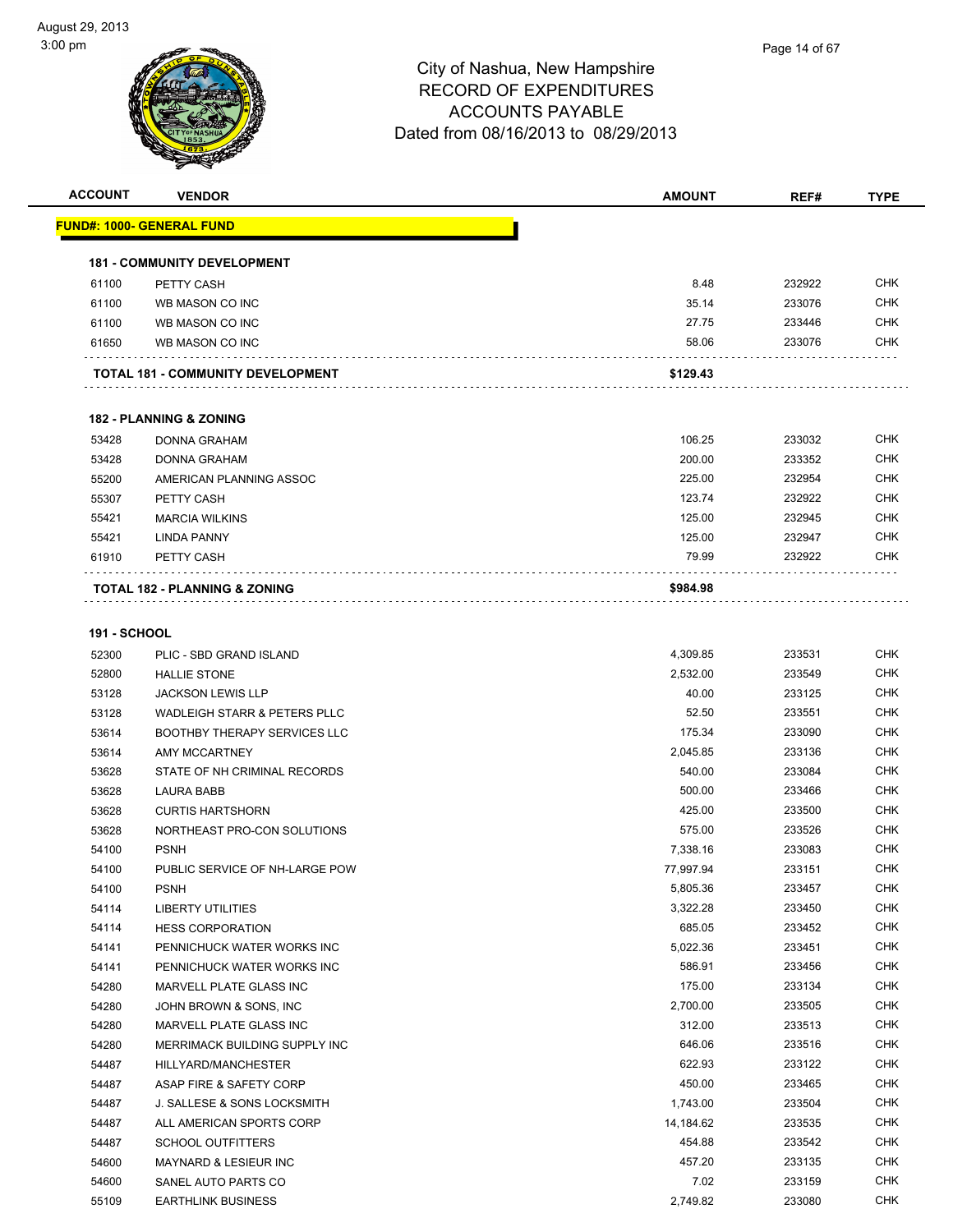| <b>ACCOUNT</b>      | <b>VENDOR</b>                        | <b>AMOUNT</b> | REF#   | <b>TYPE</b> |
|---------------------|--------------------------------------|---------------|--------|-------------|
|                     | <b>FUND#: 1000- GENERAL FUND</b>     |               |        |             |
|                     |                                      |               |        |             |
| <b>191 - SCHOOL</b> |                                      |               |        |             |
| 55109               | <b>FAIRPOINT COMMUNICATIONS</b>      | 32.44         | 233082 | <b>CHK</b>  |
| 55109               | <b>VERIZON WIRELESS</b>              | 465.13        | 233086 | <b>CHK</b>  |
| 55200               | NH MUSIC EDUCATORS ASSOC             | 400.00        | 233143 | <b>CHK</b>  |
| 55200               | AASA                                 | 436.00        | 233453 | <b>CHK</b>  |
| 55200               | <b>NHSAA</b>                         | 750.00        | 233525 | <b>CHK</b>  |
| 55300               | LUTHERAN COMMUNITY SERVICES SH       | 90.00         | 233128 | <b>CHK</b>  |
| 55300               | <b>BARBIE CLARK</b>                  | 23.17         | 233477 | <b>CHK</b>  |
| 55300               | <b>NHIAA</b>                         | 40.00         | 233524 | <b>CHK</b>  |
| 55307               | SARAH MARANDOS                       | 26.28         | 233132 | <b>CHK</b>  |
| 55307               | <b>MARGARET REYNOLDS</b>             | 65.53         | 233155 | <b>CHK</b>  |
| 55307               | <b>THOMAS ARRIA</b>                  | 101.85        | 233464 | <b>CHK</b>  |
| 55307               | PETER MICHAELS                       | 94.92         | 233517 | <b>CHK</b>  |
| 55400               | <b>REBECCA TAYLOR</b>                | 114.80        | 233166 | <b>CHK</b>  |
| 55400               | ARUN VISWANATHAN                     | 321.00        | 233167 | <b>CHK</b>  |
| 55400               | <b>SHARON NG</b>                     | 225.00        | 233523 | <b>CHK</b>  |
| 55400               | <b>MARY Q STEWART</b>                | 225.00        | 233548 | <b>CHK</b>  |
| 55500               | <b>NHSAA</b>                         | 1,600.00      | 233525 | <b>CHK</b>  |
| 55607               | PETTY CASH SCHOOLS                   | 119.88        | 233081 | <b>CHK</b>  |
| 55607               | <b>JULIE HENRY</b>                   | 36.80         | 233121 | <b>CHK</b>  |
| 55607               | <b>MAILFINANCE</b>                   | 413.82        | 233131 | <b>CHK</b>  |
| 55607               | PETTY CASH SCHOOLS                   | 45.00         | 233455 | <b>CHK</b>  |
| 55607               | <b>RESERVE ACCOUNT</b>               | 2,000.00      | 233458 | <b>CHK</b>  |
| 55607               | <b>MARIANN FARRELL</b>               | 29.45         | 233486 | <b>CHK</b>  |
| 55607               | <b>JENNIFER SCARPATI</b>             | 161.00        | 233539 | <b>CHK</b>  |
| 55642               | <b>JAMES GORSUCH</b>                 | 80.00         | 233496 | <b>CHK</b>  |
| 55649               | <b>STEVE ROSSETTI</b>                | 880.00        | 233536 | <b>CHK</b>  |
| 55690               | FIRST STUDENT INC                    | 2,784.65      | 233109 | <b>CHK</b>  |
| 55690               | FIRST STUDENT INC                    | 4,397.01      | 233488 | <b>CHK</b>  |
| 55691               | <b>J S C TRANSPORTATION SVCS INC</b> | 1,645.00      | 233123 | <b>CHK</b>  |
| 55691               | THE PROVIDER ENTERPRISES INC         | 33,553.98     | 233150 | <b>CHK</b>  |
| 55694               | DONNA BRAND                          | 190.00        | 233470 | <b>CHK</b>  |
| 61100               | PETTY CASH SCHOOLS                   | 48.98         | 233454 | <b>CHK</b>  |
| 61100               | <b>VIRGINIA ESSON</b>                | 352.67        | 233483 | <b>CHK</b>  |
| 61100               | <b>JACQUELINE OKONAK</b>             | 6.82          | 233527 | <b>CHK</b>  |
| 61100               | PITNEY BOWES GLOBAL FIN SRVS         | 130.88        | 233529 | <b>CHK</b>  |
| 61100               | STAPLES BUSINESS ADVANTAGE           | 89.69         | 233547 | CHK         |
| 61100               | DEBBRA UTTERO                        | 40.98         | 233550 | <b>CHK</b>  |
| 61100               | WB MASON CO INC                      | 133.73        | 233552 | <b>CHK</b>  |
| 61135               | ALL METALS INDUSTRIES, INC           | 586.00        | 233087 | <b>CHK</b>  |
| 61135               | CAMCOR, INC                          | 125.07        | 233093 | <b>CHK</b>  |
| 61135               | CARTRIDGE WORLD NASHUA               | 180.00        | 233094 | <b>CHK</b>  |
| 61135               | CASEYS WOOD PRODUCTS INC             | 5.00          | 233095 | <b>CHK</b>  |
| 61135               | COASTAL PUBLISHING GROUP INC         | 621.00        | 233098 | <b>CHK</b>  |
| 61135               | EDUCATORS PUBLISHING SERVICE I       | 163.80        | 233105 | CHK         |
| 61135               | <b>FLAGHOUSE INC</b>                 | 40.55         | 233111 | <b>CHK</b>  |
| 61135               | <b>FLAGHOUSE INC</b>                 | 407.73        | 233112 | CHK         |
| 61135               | MUSIC EXPRESS MAGAZINE               | 265.00        | 233118 | CHK         |
| 61135               | SCHOOL SPECIALTY                     | 6.93          | 233119 | <b>CHK</b>  |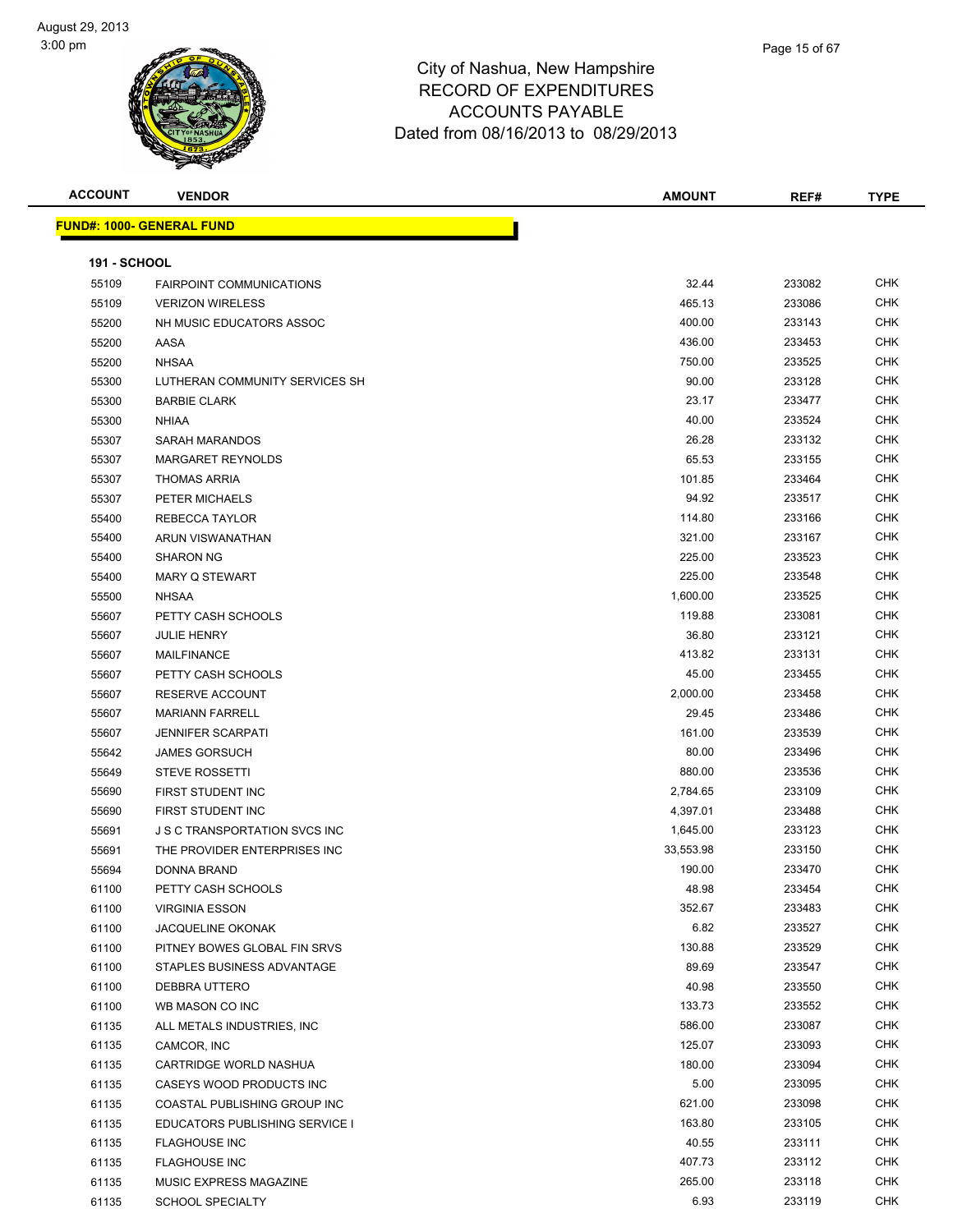| <b>ACCOUNT</b>      | <b>VENDOR</b>                     | AMOUNT    | REF#   | <b>TYPE</b> |
|---------------------|-----------------------------------|-----------|--------|-------------|
|                     | <u> FUND#: 1000- GENERAL FUND</u> |           |        |             |
|                     |                                   |           |        |             |
| <b>191 - SCHOOL</b> |                                   |           |        |             |
| 61135               | <b>HEINEMANN</b>                  | 495.00    | 233120 | <b>CHK</b>  |
| 61135               | J W PEPPER & SON INC              | 334.99    | 233124 | <b>CHK</b>  |
| 61135               | LAKESHORE LEARNING MATERIALS      | 80.47     | 233126 | <b>CHK</b>  |
| 61135               | LORENZ CORPORATION                | 79.95     | 233127 | <b>CHK</b>  |
| 61135               | <b>MCGRAW HILL COMPANIES</b>      | 1,339.42  | 233137 | <b>CHK</b>  |
| 61135               | <b>MUSIC IN MOTION</b>            | 75.90     | 233140 | <b>CHK</b>  |
| 61135               | NIMCO INC                         | 21.75     | 233144 | <b>CHK</b>  |
| 61135               | PEARSON SCOTT FORESMAN            | 511.59    | 233147 | <b>CHK</b>  |
| 61135               | PLANK ROAD PUBLISHING INC         | 152.20    | 233148 | <b>CHK</b>  |
| 61135               | REALLY GOOD STUFF INC             | 44.91     | 233153 | <b>CHK</b>  |
| 61135               | ROCHESTER 100 INC                 | 460.00    | 233156 | <b>CHK</b>  |
| 61135               | <b>RUGS USA</b>                   | 292.00    | 233158 | <b>CHK</b>  |
| 61135               | <b>SCHOOL SPECIALTY</b>           | 15,562.45 | 233162 | <b>CHK</b>  |
| 61135               | STAPLES BUSINESS ADVANTAGE        | 213.26    | 233164 | <b>CHK</b>  |
| 61135               | WB MASON CO INC                   | 2,717.96  | 233168 | <b>CHK</b>  |
| 61135               | <b>WEST MUSIC</b>                 | 152.40    | 233169 | <b>CHK</b>  |
| 61135               | PETTY CASH SCHOOLS                | 143.82    | 233454 | <b>CHK</b>  |
| 61135               | PETTY CASH SCHOOLS                | 19.48     | 233455 | <b>CHK</b>  |
| 61135               | CARTRIDGE WORLD NASHUA            | 1,996.55  | 233473 | <b>CHK</b>  |
| 61135               | CASEYS WOOD PRODUCTS INC          | 581.00    | 233474 | <b>CHK</b>  |
| 61135               | <b>TRAVIS COTE</b>                | 56.00     | 233481 | <b>CHK</b>  |
| 61135               | <b>ERIN FALABELLA</b>             | 79.33     | 233485 | <b>CHK</b>  |
| 61135               | <b>FIELDTEX PRODUCTS</b>          | 295.00    | 233487 | <b>CHK</b>  |
| 61135               | FREESTYLE PHOTOGRAPHIC SUPPLIE    | 683.89    | 233493 | <b>CHK</b>  |
| 61135               | <b>GOPHER SPORTS</b>              | 1,794.78  | 233495 | <b>CHK</b>  |
| 61135               | <b>ROBERT GRACE</b>               | 78.88     | 233497 | <b>CHK</b>  |
| 61135               | HOME DEPOT CREDIT SERVICES        | 238.76    | 233502 | <b>CHK</b>  |
| 61135               | <b>MCGRAW HILL COMPANIES</b>      | 622.33    | 233514 | <b>CHK</b>  |
| 61135               | MCINTIRE BUSINESS PRODUCTS INC    | 6,483.18  | 233515 | <b>CHK</b>  |
| 61135               | MODERN SCHOOL SUPPLIES INC        | 1,891.50  | 233518 | <b>CHK</b>  |
| 61135               | <b>BROOKE MONTWILL</b>            | 81.65     | 233519 | <b>CHK</b>  |
| 61135               | <b>SHARON NG</b>                  | 561.45    | 233523 | <b>CHK</b>  |
| 61135               | PITSCO INC                        | 549.98    | 233530 | <b>CHK</b>  |
| 61135               | POSITIVE ACTION INC               | 255.00    | 233532 | <b>CHK</b>  |
| 61135               | PRESTWICK HOUSE                   | 379.97    | 233533 | <b>CHK</b>  |
| 61135               | <b>SCHOOL SPECIALTY</b>           | 4,015.96  | 233543 | <b>CHK</b>  |
| 61135               | SI KIDS                           | 199.60    | 233545 | <b>CHK</b>  |
| 61135               | <b>JULIE SLATTERY</b>             | 105.49    | 233546 | <b>CHK</b>  |
| 61135               | STAPLES BUSINESS ADVANTAGE        | 328.52    | 233547 | <b>CHK</b>  |
| 61135               | <b>MARY Q STEWART</b>             | 629.93    | 233548 | <b>CHK</b>  |
| 61135               | WB MASON CO INC                   | 397.28    | 233552 | <b>CHK</b>  |
| 61142               | MEDCO SUPPLY INC                  | 7,838.74  | 233145 | <b>CHK</b>  |
| 61299               | TREASURER STATE OF NH             | 547.00    | 233085 | <b>CHK</b>  |
| 61299               | <b>BELLETETES INC</b>             | 43.28     | 233089 | CHK         |
| 61299               | ADAM ROZUMEK                      | 619.81    | 233157 | CHK         |
| 61299               | <b>BELLETETES INC</b>             | 1,386.82  | 233467 | CHK         |
| 61299               | <b>AUBUCHON HARDWARE</b>          | 691.43    | 233469 | <b>CHK</b>  |
| 61299               | MARKET BASKET ACCT 2589096        | 238.83    | 233512 | <b>CHK</b>  |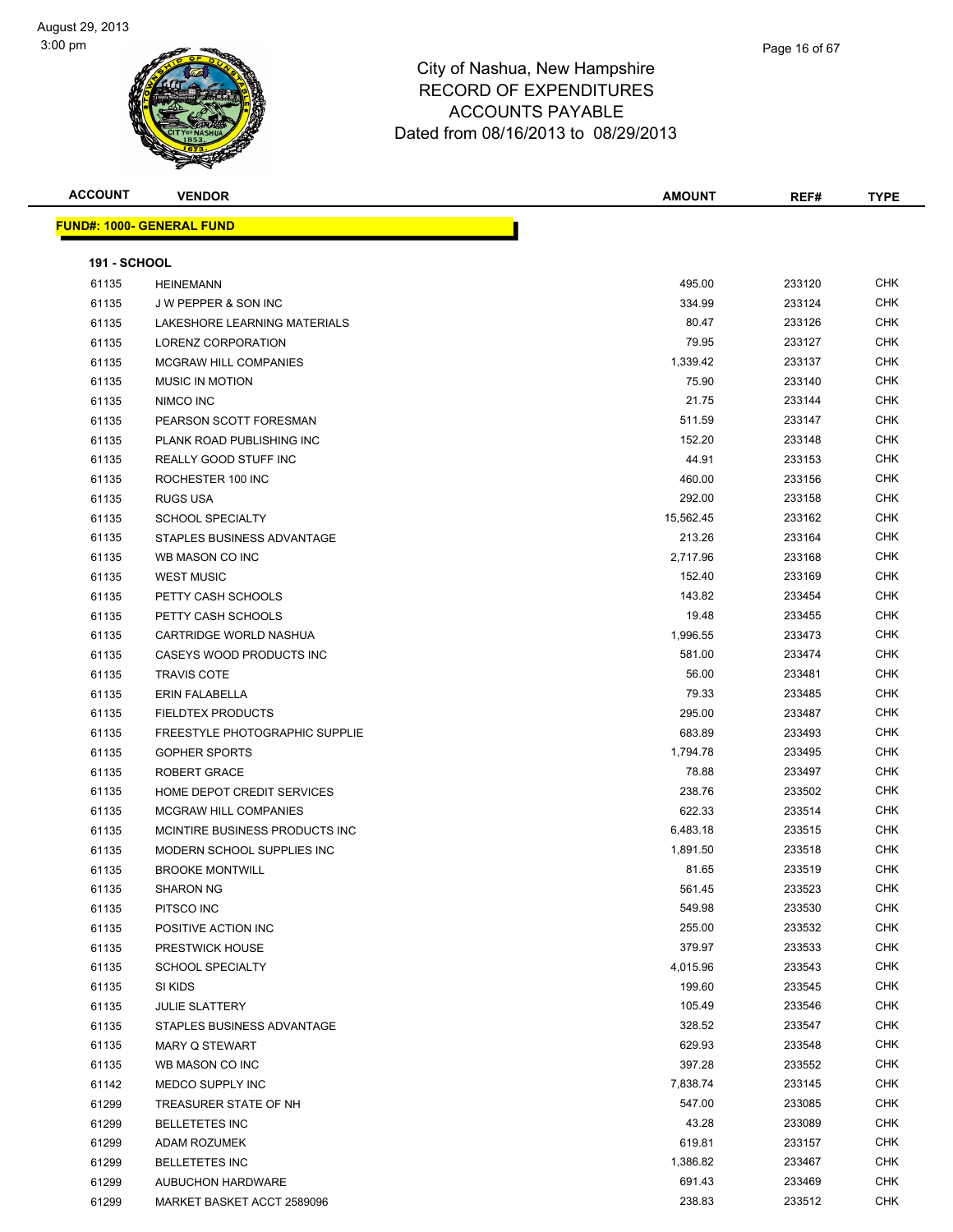| <b>ACCOUNT</b>      | <b>VENDOR</b>                                           | <b>AMOUNT</b>       | REF#             | <b>TYPE</b>              |
|---------------------|---------------------------------------------------------|---------------------|------------------|--------------------------|
|                     | <b>FUND#: 1000- GENERAL FUND</b>                        |                     |                  |                          |
|                     |                                                         |                     |                  |                          |
| <b>191 - SCHOOL</b> |                                                         |                     |                  |                          |
| 61407               | M & M ELECTRICAL SUPPLY CO INC                          | 291.90              | 233129           | <b>CHK</b>               |
| 61407               | <b>WILLIAMS COMMUNICATIONS SERVIC</b>                   | 634.60              | 233553           | <b>CHK</b>               |
| 61414               | F W WEBB CO                                             | 3,038.72            | 233107           | <b>CHK</b>               |
| 61414               | PEABODY SUPPLY CO                                       | 87.26               | 233146           | <b>CHK</b>               |
| 61414               | F W WEBB CO                                             | 39.72<br>94.84      | 233484           | <b>CHK</b><br><b>CHK</b> |
| 61414               | PEABODY SUPPLY CO                                       | 23.00               | 233528<br>233117 | <b>CHK</b>               |
| 61421<br>61428      | <b>GRAINGER</b><br>CENTRAL PAPER PRODUCTS CO            | 27,674.70           | 233096           | <b>CHK</b>               |
|                     |                                                         | 463.33              | 233141           | <b>CHK</b>               |
| 61428<br>61428      | NATIONWIDE SALES & SERVICE<br>CENTRAL PAPER PRODUCTS CO |                     |                  | <b>CHK</b>               |
|                     |                                                         | 21,695.20<br>945.33 | 233475           | <b>CHK</b>               |
| 61428               | NATIONWIDE SALES & SERVICE                              | 346.80              | 233521           | <b>CHK</b>               |
| 61607               | <b>SCHOOL SPECIALTY</b>                                 |                     | 233162           |                          |
| 61650               | CANON SOLUTIONS AMERICA INC                             | 117.00              | 233472           | <b>CHK</b>               |
| 61807               | <b>CURRICULUM ASSOC INC</b>                             | 337.85              | 233099           | <b>CHK</b>               |
| 61814               | <b>FOLLETT LIBRARY RESOURCES</b>                        | 5,654.06            | 233113           | <b>CHK</b>               |
| 61814               | <b>FOLLETT LIBRARY RESOURCES</b>                        | 5,465.75            | 233491           | <b>CHK</b>               |
| 61821               | <b>EBSCO INFORMATION SERVICES</b>                       | 153.76              | 233104           | <b>CHK</b>               |
| 61821               | <b>FOLLETT LIBRARY RESOURCES</b>                        | 232.56              | 233113           | <b>CHK</b>               |
| 61821               | <b>FOLLETT LIBRARY RESOURCES</b>                        | 1,893.00            | 233491           | <b>CHK</b>               |
| 61821               | SCHOLASTIC MAGAZINE                                     | 863.40              | 233541           | <b>CHK</b>               |
| 61875               | <b>MUSIC &amp; ART CENTERS</b>                          | 458.14              | 233139           | <b>CHK</b>               |
| 61875               | PEARSON ASSESSMENTS                                     | 833.44              | 233142           | <b>CHK</b>               |
| 61875               | PEARSON SCOTT FORESMAN                                  | 355.85              | 233147           | <b>CHK</b>               |
| 61875               | SCHOLASTIC INC                                          | 2,528.00            | 233160           | <b>CHK</b>               |
| 61875               | RIVERSIDE PUBLISHING CO                                 | 227.15              | 233503           | <b>CHK</b>               |
| 61875               | KIDS DISCOVER                                           | 167.58              | 233507           | <b>CHK</b>               |
| 61875               | <b>SCHOLASTIC INC</b>                                   | 11,842.18           | 233540           | <b>CHK</b>               |
| 71221               | <b>APPLE INC</b>                                        | 499.00              | 233088           | <b>CHK</b>               |
| 71221               | PRO AV SYSTEMS INC                                      | 2,967.00            | 233149           | <b>CHK</b>               |
| 71221               | <b>HEWLETT PACKARD GOV/ED SALES</b>                     | 5,890.00            | 233501           | <b>CHK</b>               |
| 71228               | <b>FOLLETT SOFTWARE CO</b>                              | 26,085.99           | 233492           | <b>CHK</b>               |
| 71800               | LAKESHORE LEARNING MATERIALS                            | 539.35              | 233126           | CHK                      |
| 71800               | WB MASON CO INC                                         | 522.00              | 233552           | <b>CHK</b>               |
| 71999               | PRO AV SYSTEMS INC                                      | 651.00              | 233149           | <b>CHK</b>               |
| 71999               | SURPLUS OFFICE EQUIPMENT INC                            | 394.00              | 233165           | <b>CHK</b>               |
| 71999               | MCINTIRE BUSINESS PRODUCTS INC                          | 1,995.00            | 233515           | <b>CHK</b>               |
| 71999               | STAPLES BUSINESS ADVANTAGE                              | 241.66              | 233547           | <b>CHK</b>               |
|                     | TOTAL 191 - SCHOOL                                      | \$373,628.28        |                  |                          |
|                     | 193 - DEBT SERVICE                                      |                     |                  |                          |
| 75300               | UNITED PARCEL SERVICE                                   | 5.98                | 233300           | <b>CHK</b>               |
|                     | <b>TOTAL 193 - DEBT SERVICE</b>                         | \$5.98              |                  |                          |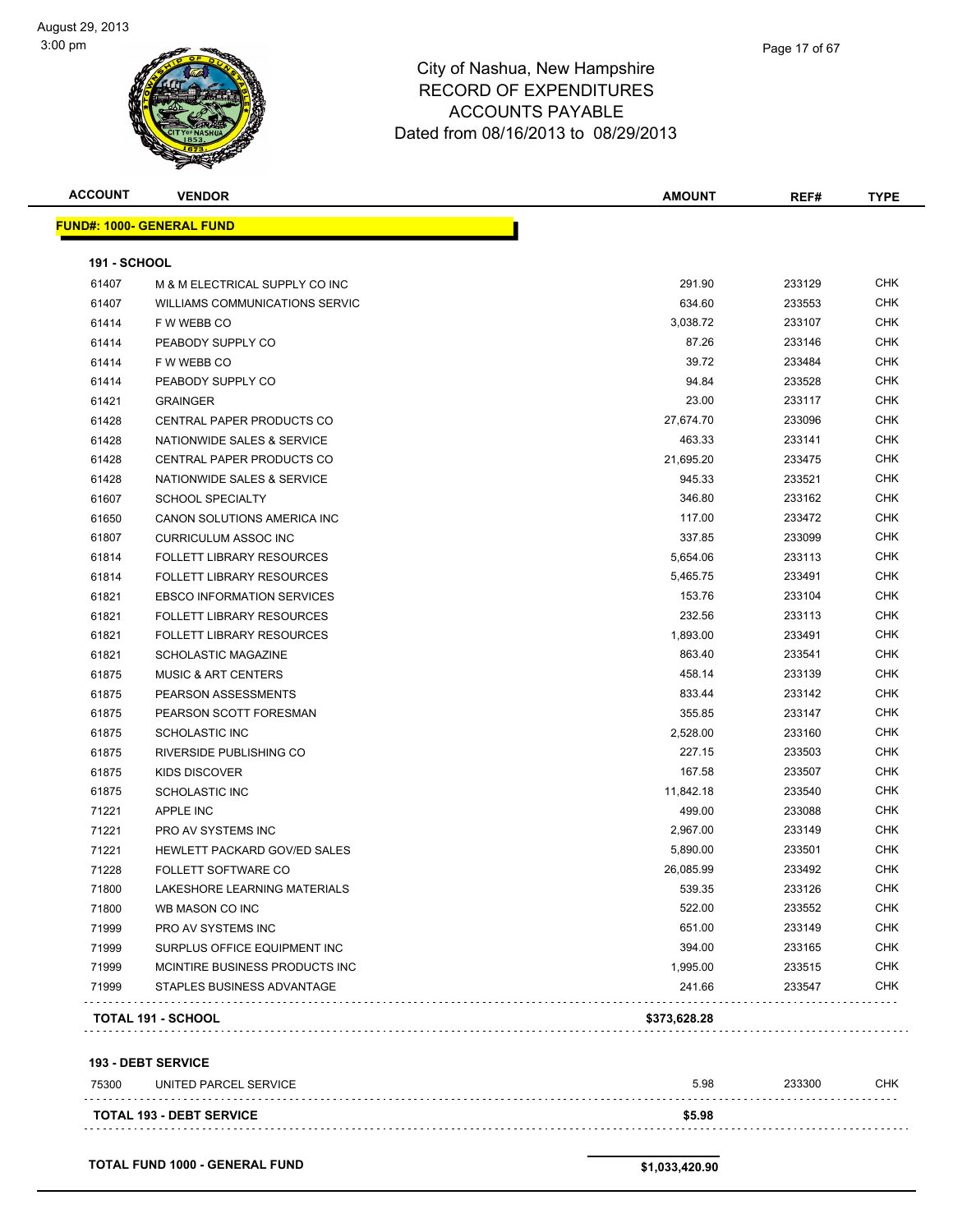| $3:00$ pm      |                                                                                                                                                                                                                                                                                                                                                                                                                                                             | City of Nashua, New Hampshire<br><b>RECORD OF EXPENDITURES</b><br><b>ACCOUNTS PAYABLE</b><br>Dated from 08/16/2013 to 08/29/2013 | Page 18 of 67 |             |
|----------------|-------------------------------------------------------------------------------------------------------------------------------------------------------------------------------------------------------------------------------------------------------------------------------------------------------------------------------------------------------------------------------------------------------------------------------------------------------------|----------------------------------------------------------------------------------------------------------------------------------|---------------|-------------|
| <b>ACCOUNT</b> | <b>VENDOR</b>                                                                                                                                                                                                                                                                                                                                                                                                                                               | <b>AMOUNT</b>                                                                                                                    | REF#          | <b>TYPE</b> |
|                | <b>FUND#: 1001- GF-CAPITAL IMPROVEMENTS</b>                                                                                                                                                                                                                                                                                                                                                                                                                 |                                                                                                                                  |               |             |
|                | 161 - STREETS-CAP IMP                                                                                                                                                                                                                                                                                                                                                                                                                                       |                                                                                                                                  |               |             |
| 81100          | HOME DEPOT CREDIT SERVICES                                                                                                                                                                                                                                                                                                                                                                                                                                  | 54.65                                                                                                                            | 233360        | <b>CHK</b>  |
| 81100          | <b>COLES LAWN &amp; GARDEN</b>                                                                                                                                                                                                                                                                                                                                                                                                                              | 510.00                                                                                                                           | 233010        | <b>CHK</b>  |
| 81100          | CAPITAL STREETSCAPES LLC                                                                                                                                                                                                                                                                                                                                                                                                                                    | 953.00                                                                                                                           | 233322        | <b>CHK</b>  |
| 81100          | PETTY CASH                                                                                                                                                                                                                                                                                                                                                                                                                                                  | 25.95                                                                                                                            | 232922        | <b>CHK</b>  |
| 0.4400         | $\lambda$ , $\lambda$ , $\lambda$ , $\lambda$ , $\lambda$ , $\lambda$ , $\lambda$ , $\lambda$ , $\lambda$ , $\lambda$ , $\lambda$ , $\lambda$ , $\lambda$ , $\lambda$ , $\lambda$ , $\lambda$ , $\lambda$ , $\lambda$ , $\lambda$ , $\lambda$ , $\lambda$ , $\lambda$ , $\lambda$ , $\lambda$ , $\lambda$ , $\lambda$ , $\lambda$ , $\lambda$ , $\lambda$ , $\lambda$ , $\lambda$ , $\lambda$ , $\lambda$ , $\lambda$ , $\lambda$ , $\lambda$ , $\lambda$ , | 240F                                                                                                                             | 000000        | $\sim$ 11/  |

| 81100 | HOME DEPOT CREDIT SERVICES                       | 54.65      | 233360 | <b>CHK</b> |
|-------|--------------------------------------------------|------------|--------|------------|
| 81100 | <b>COLES LAWN &amp; GARDEN</b>                   | 510.00     | 233010 | <b>CHK</b> |
| 81100 | CAPITAL STREETSCAPES LLC                         | 953.00     | 233322 | <b>CHK</b> |
| 81100 | PETTY CASH                                       | 25.95      | 232922 | <b>CHK</b> |
| 81100 | A H HARRIS & SONS INC                            | 316.50     | 233303 | <b>CHK</b> |
| 81100 | JOHNSONS ELECTRIC INC                            | 998.92     | 233370 | <b>CHK</b> |
| 81100 | M & M ELECTRICAL SUPPLY CO INC                   | 16.22      | 233381 | <b>CHK</b> |
| 81100 | PRO CUT OF NH INC                                | 1,200.00   | 233408 | <b>CHK</b> |
| 81100 | UNITED SITE SERVICES NORTHEAST                   | 60.97      | 233441 | <b>CHK</b> |
|       | TOTAL 161 - STREETS-CAP IMP                      | \$4,136.21 |        |            |
|       | <b>166 - PARKING-CAP IMP</b>                     |            |        |            |
| 81100 | HOME DEPOT CREDIT SERVICES                       | 544.13     | 233038 | <b>CHK</b> |
| 81100 | <b>CALE AMERICA</b>                              | 31.53      | 233318 | <b>CHK</b> |
|       | TOTAL 166 - PARKING-CAP IMP                      | \$575.66   |        |            |
|       | <b>TOTAL FUND 1001 - GF-CAPITAL IMPROVEMENTS</b> | \$4,711.87 |        |            |
|       |                                                  |            |        |            |
|       | <b>126 - FINANCIAL SERVICES</b>                  |            |        |            |
| 53452 | <b>KBW FINANCIAL STAFFING/RECRUIT</b>            | 804.18     | 233372 | <b>CHK</b> |
|       | <b>TOTAL 126 - FINANCIAL SERVICES</b>            | \$804.18   |        |            |
|       | <b>150 - POLICE-PRIOR YEAR</b>                   |            |        |            |
| 61121 | RILEYS SPORT SHOP INC                            | 6,278.40   | 233063 | <b>CHK</b> |
| 61142 | FIRE TECH & SAFETY OF NEW ENGL                   | 395.00     | 233343 | <b>CHK</b> |
| 71999 | LIFE FITNESS                                     | 807.14     | 233376 | <b>CHK</b> |
|       | <b>TOTAL 150 - POLICE-PRIOR YEAR</b>             | \$7,480.54 |        |            |
|       | 152 - FIRE-PRIOR YEAR                            |            |        |            |
| 61100 | STAPLES BUSINESS ADVANTAGE                       | 500.79     | 233068 | <b>CHK</b> |
|       | <b>TOTAL 152 - FIRE-PRIOR YEAR</b>               | \$500.79   |        |            |
|       |                                                  |            |        |            |
|       | <b>161 - STREETS-PRIOR YEAR</b>                  |            |        |            |
| 81100 | JOHNSONS ELECTRIC INC                            | 3,100.00   | 233043 | <b>CHK</b> |
| 81100 | JOHNSONS ELECTRIC INC                            | 240.00     | 233370 | <b>CHK</b> |
|       | TOTAL 161 - STREETS-PRIOR YEAR                   | \$3,340.00 |        |            |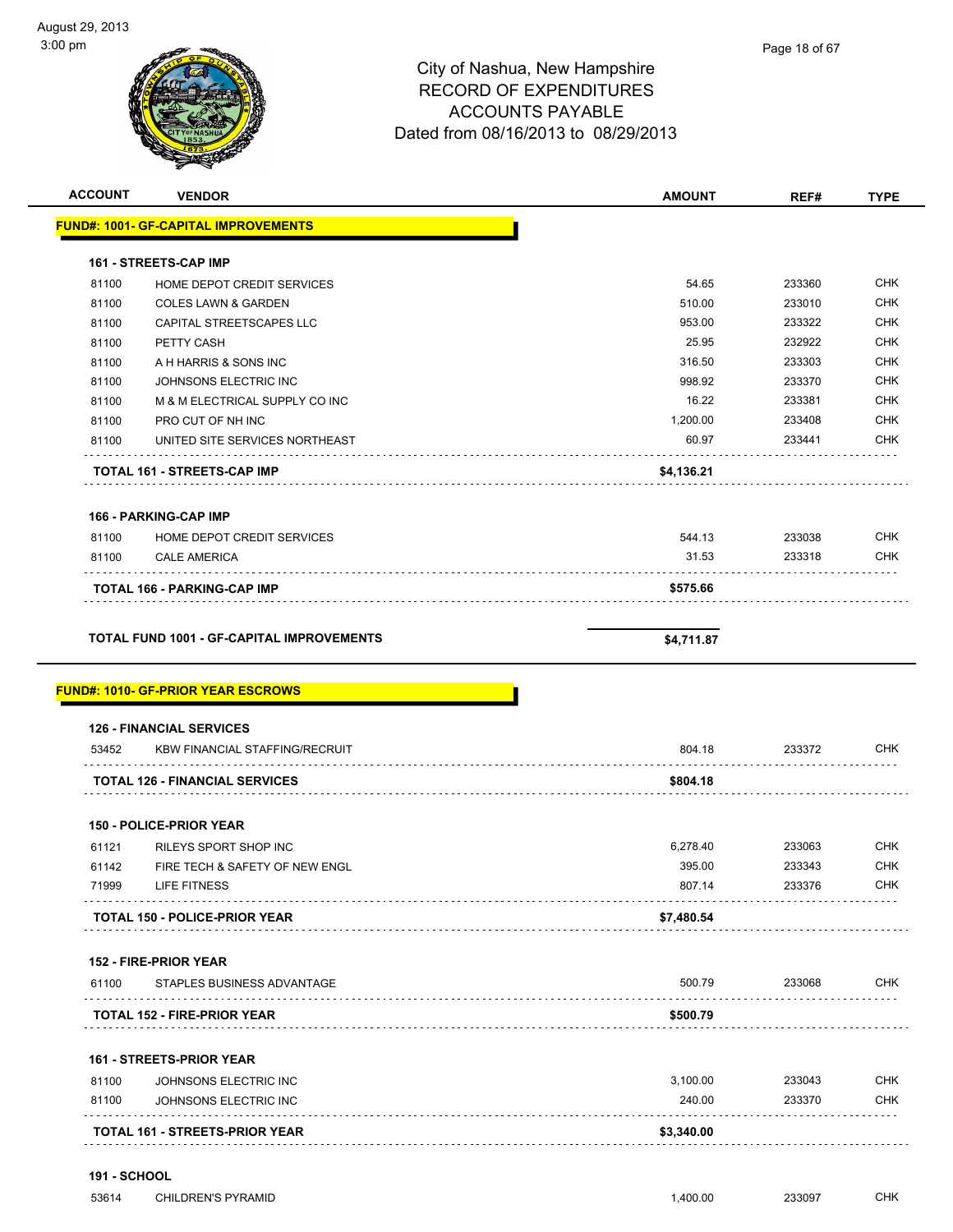| yust zə, zu ib<br>00 pm |                                                 | City of Nashua, New Hampshire<br><b>RECORD OF EXPENDITURES</b><br><b>ACCOUNTS PAYABLE</b><br>Dated from 08/16/2013 to 08/29/2013 | Page 19 of 67 |             |
|-------------------------|-------------------------------------------------|----------------------------------------------------------------------------------------------------------------------------------|---------------|-------------|
| <b>ACCOUNT</b>          | <b>VENDOR</b>                                   | <b>AMOUNT</b>                                                                                                                    | REF#          | <b>TYPE</b> |
|                         | <b>FUND#: 1010- GF-PRIOR YEAR ESCROWS</b>       |                                                                                                                                  |               |             |
| 191 - SCHOOL            |                                                 |                                                                                                                                  |               |             |
| 61135                   | DURACO INC                                      | 1,065.14                                                                                                                         | 233103        | <b>CHK</b>  |
| 61135                   | <b>SCHOOL SPECIALTY</b>                         | 4,540.00                                                                                                                         | 233162        | <b>CHK</b>  |
| 61875                   | FOLLETT EDUCATIONAL SERVICES                    | 1,707.68                                                                                                                         | 233490        | <b>CHK</b>  |
| 71228                   | <b>GREENLIGHT INTERACTIVE INC</b>               | 5,750.00                                                                                                                         | 233499        | <b>CHK</b>  |
| 71999                   | <b>WINDSOR INDUSTRIES</b>                       | 5,002.97                                                                                                                         | 233506        | <b>CHK</b>  |
|                         | TOTAL 191 - SCHOOL                              | \$19,465.79                                                                                                                      |               |             |
|                         | <b>TOTAL FUND 1010 - GF-PRIOR YEAR ESCROWS</b>  | \$31,591.30                                                                                                                      |               |             |
|                         | <b>FUND#: 2100- FOOD SERVICES</b>               |                                                                                                                                  |               |             |
| 53628                   | <b>CINTAS FIRE PROTECTION</b>                   | 6,408.00                                                                                                                         | 233476        | <b>CHK</b>  |
| 61214                   | <b>BIMBO FOODS BAKERIES INC</b>                 | 382.20                                                                                                                           | 233468        | <b>CHK</b>  |
| 61214                   | COCA COLA BOTTLING CO                           | 1,790.65                                                                                                                         | 233478        | <b>CHK</b>  |
| 61214                   | COSTA FRUIT & PRODUCE CO INC                    | 23,235.14                                                                                                                        | 233480        | <b>CHK</b>  |
| 61214                   | GILLS PIZZA CO                                  | 182.00                                                                                                                           | 233494        | <b>CHK</b>  |
| 61214                   | <b>GREAT STATE BEVERAGES INC</b>                | 365.99                                                                                                                           | 233498        | <b>CHK</b>  |
| 61214                   | M SAUNDERS INC                                  | 1,453.66                                                                                                                         | 233511        | <b>CHK</b>  |
| 61214                   | NEW ENGLAND ICE CREAM                           | 397.88                                                                                                                           | 233522        | <b>CHK</b>  |
| 61299                   | CENTRAL PAPER PRODUCTS CO                       | 3,644.59                                                                                                                         | 233475        | CHK         |
|                         | <b>TOTAL FUND 2100 - FOOD SERVICES</b>          | \$37,860.11                                                                                                                      |               |             |
|                         | <b>FUND#: 2120- SUMMER FEEDING PROGRAM</b>      |                                                                                                                                  |               |             |
| 61214                   | <b>GARELICK FARMS LYNN</b>                      | 564.22                                                                                                                           | 233115        | <b>CHK</b>  |
| 61214                   | GILLS PIZZA CO                                  | 31.20                                                                                                                            | 233116        | <b>CHK</b>  |
| 61214                   | <b>M SAUNDERS INC</b>                           | 26.57                                                                                                                            | 233130        | <b>CHK</b>  |
| 61299                   | <b>DOREEN BURGESS</b>                           | 24.75                                                                                                                            | 233092        | <b>CHK</b>  |
|                         | TOTAL FUND 2120 - SUMMER FEEDING PROGRAM        | \$646.74                                                                                                                         |               |             |
|                         | <b>FUND#: 2207- ADULT ED/CONTINUING ED</b>      |                                                                                                                                  |               |             |
| 55500                   | <b>SENIOR BEACON</b>                            | 140.00                                                                                                                           | 233163        | <b>CHK</b>  |
|                         | <b>TOTAL FUND 2207 - ADULT ED/CONTINUING ED</b> | \$140.00                                                                                                                         |               |             |

# **FUND#: 2212- ATHLETICS REVENUE FUND** 54487 FIRST TO THE FINISH 240.00 233110 CHK 54487 FIRST TO THE FINISH **684.00** CHK Produced a method of the US 233535 CHK of the US 233535 CHK of the US 233535 CHK of the US 233535 CHK **TOTAL FUND 2212 - ATHLETICS REVENUE FUND \$1,024.00**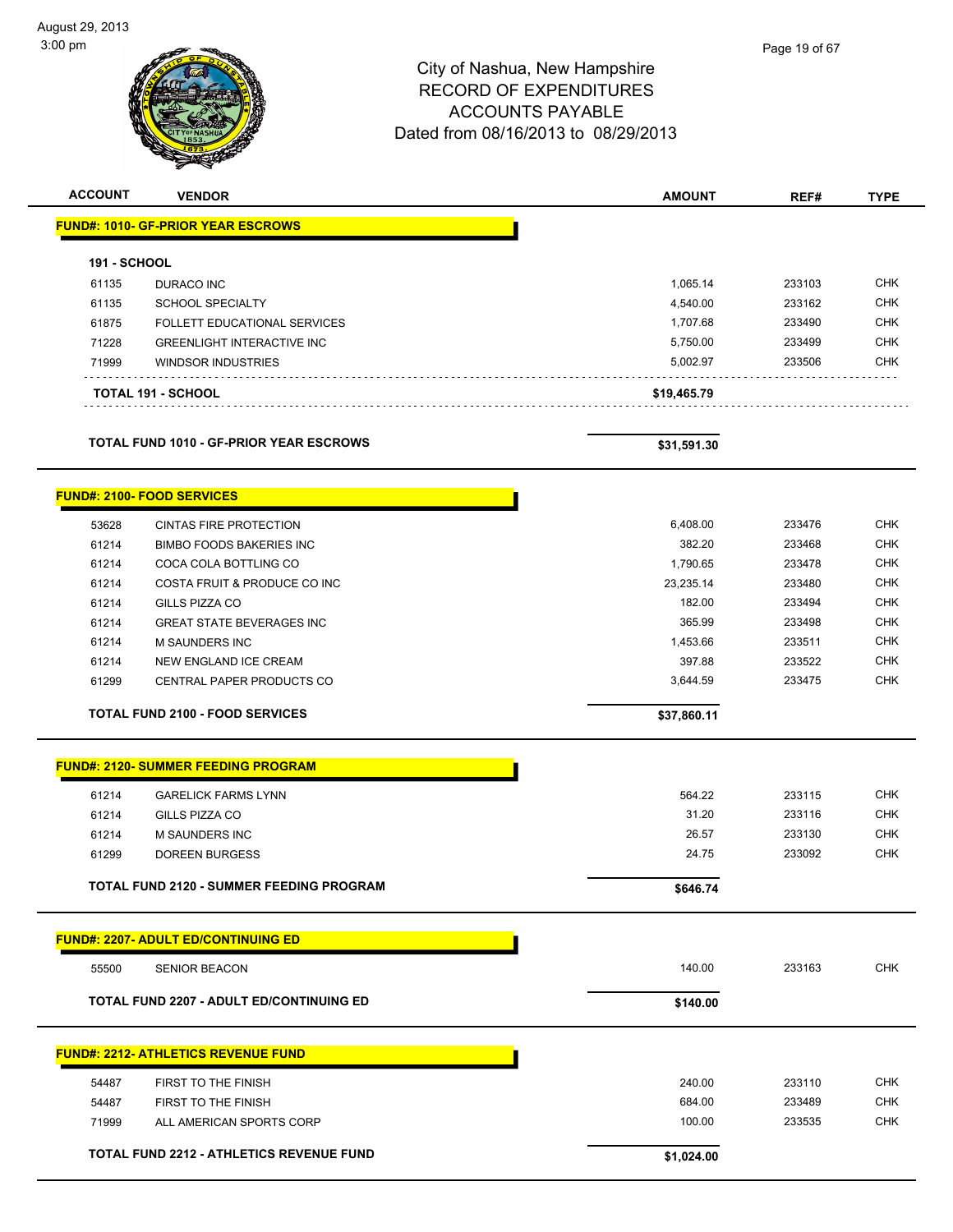

| Page 20 of 67 |  |
|---------------|--|
|               |  |

| <b>ACCOUNT</b> | <b>VENDOR</b>                                 | <b>AMOUNT</b> | REF#   | <b>TYPE</b> |
|----------------|-----------------------------------------------|---------------|--------|-------------|
|                | <b>FUND#: 2222- AFTER SCHOOL PROGRAM</b>      |               |        |             |
| 55690          | FIRST STUDENT INC                             | 2,554.06      | 233109 | <b>CHK</b>  |
| 55690          | FIRST STUDENT INC                             | 483.09        | 233488 | <b>CHK</b>  |
| 61299          | <b>GARELICK FARMS LYNN</b>                    | 205.15        | 233115 | <b>CHK</b>  |
| 61299          | MARKET BASKET ACCT 2589096                    | 54.62         | 233133 | <b>CHK</b>  |
| 61299          | AC MOORE INC                                  | 19.90         | 233461 | <b>CHK</b>  |
| 61299          | <b>SUSAN ALMEIDA</b>                          | 914.51        | 233463 | <b>CHK</b>  |
| 61299          | <b>SHERRI BULLUCK</b>                         | 117.00        | 233471 | <b>CHK</b>  |
| 61299          | CATHERINE COGSWELL                            | 177.30        | 233479 | <b>CHK</b>  |
| 61299          | MARKET BASKET ACCT 2589096                    | 34.85         | 233512 | <b>CHK</b>  |
| 61299          | NEW ENGLAND ICE CREAM                         | $-72.35$      | 233522 | <b>CHK</b>  |
| 61299          | <b>SAM'S CLUB</b>                             | 100.00        | 233538 | <b>CHK</b>  |
| 61299          | STAPLES BUSINESS ADVANTAGE                    | 20.50         | 233547 | <b>CHK</b>  |
|                | <b>TOTAL FUND 2222 - AFTER SCHOOL PROGRAM</b> | \$4,608.63    |        |             |

Т

### **FUND#: 2503- PARKS & REC PROGRAMS FUND**

| 44549 | <b>MANJIT SINGH</b>       | 90.00  | 233175 | <b>CHK</b> |
|-------|---------------------------|--------|--------|------------|
| 44549 | <b>MARY JAURIS</b>        | 175.00 | 233176 | <b>CHK</b> |
| 44549 | MICHAEL GREENBERG         | 90.00  | 233178 | <b>CHK</b> |
| 44549 | <b>HARISH BABBAR</b>      | 500.00 | 233561 | <b>CHK</b> |
| 51400 | <b>FRANK DELPIZZO</b>     | 412.50 | 233171 | <b>CHK</b> |
| 51400 | <b>MELANIE HEDLUND</b>    | 450.00 | 233173 | <b>CHK</b> |
| 51400 | JULIE LEBLANC             | 450.00 | 233174 | <b>CHK</b> |
| 51400 | <b>BRIAN QUIMBY</b>       | 30.00  | 233179 | <b>CHK</b> |
| 51400 | <b>THOMAS RUSSO</b>       | 300.00 | 233180 | <b>CHK</b> |
| 51400 | <b>LAURA SERCEL</b>       | 300.00 | 233181 | <b>CHK</b> |
| 51400 | <b>SOUMI ARUN</b>         | 200.00 | 233554 | <b>CHK</b> |
| 51400 | <b>RIANNON K CROCKER</b>  | 225.00 | 233557 | <b>CHK</b> |
| 51400 | <b>APRIL DESMARAIS</b>    | 200.00 | 233558 | CHK        |
| 51400 | KATRINA GRABEAU           | 50.00  | 233559 | <b>CHK</b> |
| 51400 | <b>VICTORIA GRADY</b>     | 150.00 | 233560 | <b>CHK</b> |
| 51400 | <b>REGAN JAMESON</b>      | 50.00  | 233562 | <b>CHK</b> |
| 51400 | ANNIKA KOSSAYDA           | 150.00 | 233563 | <b>CHK</b> |
| 51400 | OLIVIA KRUCZYNSKA         | 100.00 | 233565 | <b>CHK</b> |
| 51400 | <b>ALLISON KRUEGER</b>    | 50.00  | 233566 | <b>CHK</b> |
| 51400 | MICHAEL LENTZ             | 300.00 | 233567 | CHK        |
| 51400 | <b>SCOTT MCDOUGALD</b>    | 930.00 | 233568 | <b>CHK</b> |
| 51400 | CARA-KRISTEN D MCINTIRE   | 600.00 | 233569 | <b>CHK</b> |
| 51400 | <b>BRIDGET MURPHY</b>     | 300.00 | 233571 | <b>CHK</b> |
| 51400 | VINCENT ORTOLANO          | 600.00 | 233572 | <b>CHK</b> |
| 51400 | DAVID OSBORN              | 390.00 | 233573 | <b>CHK</b> |
| 51400 | ALECXIA RIDDELL           | 100.00 | 233574 | <b>CHK</b> |
| 51400 | <b>KATELYN ROESER</b>     | 150.00 | 233575 | <b>CHK</b> |
| 51400 | <b>KRISTEN ROY</b>        | 300.00 | 233576 | <b>CHK</b> |
| 51400 | CAITLIN ANN RUSSELL       | 150.00 | 233577 | <b>CHK</b> |
| 51400 | VICTORIA ROSE SHARLAND    | 450.00 | 233578 | <b>CHK</b> |
| 51400 | <b>GABRIELLE WHITMAN</b>  | 150.00 | 233579 | <b>CHK</b> |
| 51400 | <b>JESSICA K WILLIAMS</b> | 50.00  | 233580 | <b>CHK</b> |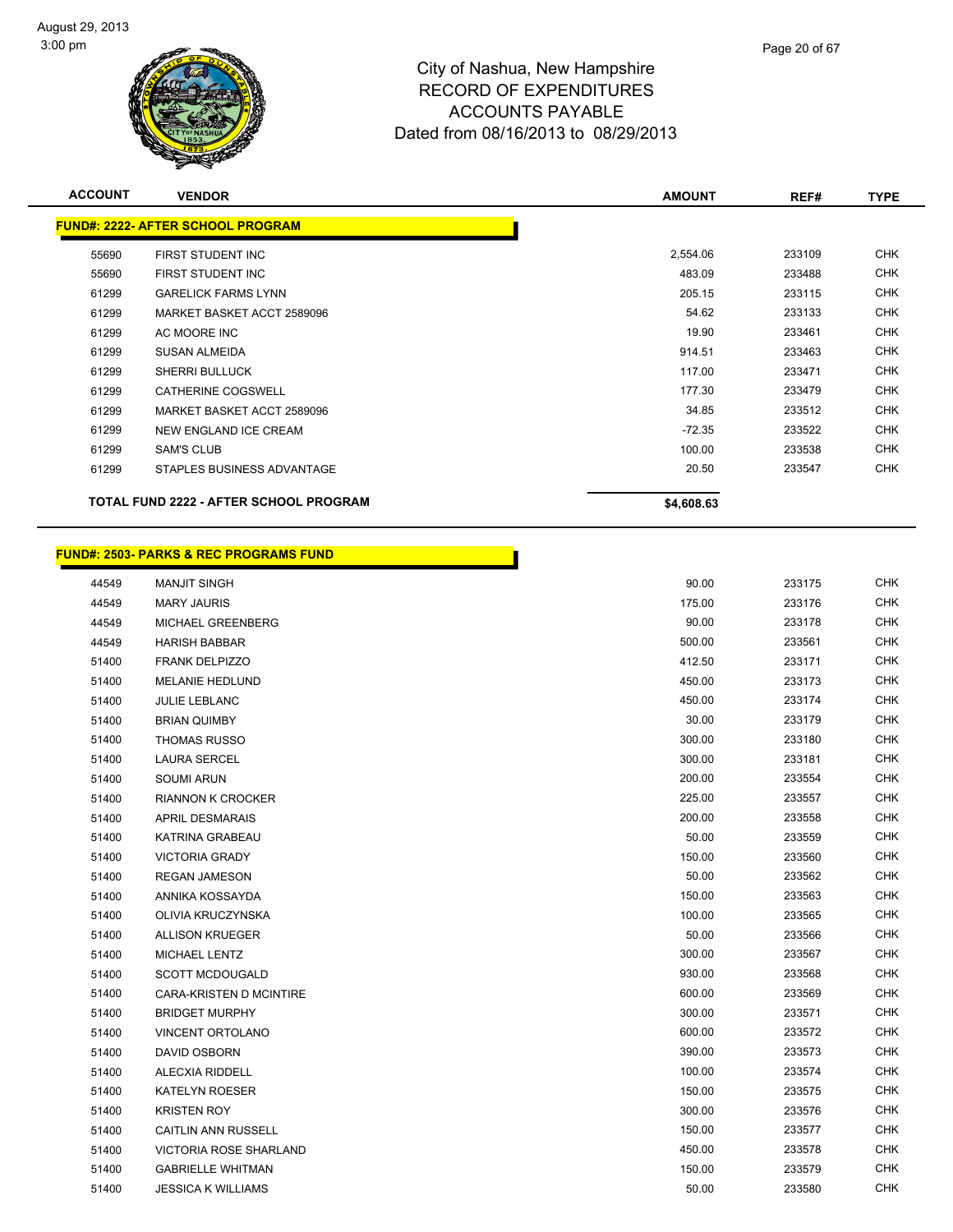

| <b>ACCOUNT</b> | <b>VENDOR</b>                                               | <b>AMOUNT</b> | REF#   | <b>TYPE</b> |
|----------------|-------------------------------------------------------------|---------------|--------|-------------|
|                | <b>FUND#: 2503- PARKS &amp; REC PROGRAMS FUND</b>           |               |        |             |
| 53600          | BECK'S ARTS EXPRESS LLC                                     | 320.00        | 233000 | <b>CHK</b>  |
| 53600          | YOGAREDEFINED                                               | 180.00        | 233449 | <b>CHK</b>  |
| 55658          | THE COACH CO                                                | $-223.00$     | 233331 | <b>CHK</b>  |
|                |                                                             |               |        |             |
|                | <b>TOTAL FUND 2503 - PARKS &amp; REC PROGRAMS FUND</b>      | \$8,719.50    |        |             |
|                | <b>FUND#: 2504- HOLMAN STADIUM EVENTS FUND</b>              |               |        |             |
| 44550          | MIKE HENZLEY                                                | 250.00        | 233570 | <b>CHK</b>  |
| 55699          | FIRST STUDENT INC                                           | 507.00        | 232920 | <b>CHK</b>  |
| 55699          | PETTY CASH                                                  | 17.76         | 233270 | <b>CHK</b>  |
|                | <b>TOTAL FUND 2504 - HOLMAN STADIUM EVENTS FUND</b>         | \$774.76      |        |             |
|                |                                                             |               |        |             |
|                | <b>FUND#: 2505- GOVT &amp; EDUCATION CHANNELS FUND</b>      |               |        |             |
| 53470          | <b>JOHN COLLINS</b>                                         | 100.00        | 233011 | <b>CHK</b>  |
| 53470          | <b>MIKE JEYNES</b>                                          | 250.00        | 233042 | <b>CHK</b>  |
| 53470          | <b>THOMAS KING</b>                                          | 100.00        | 233044 | <b>CHK</b>  |
| 53470          | <b>JIM MCLEAN</b>                                           | 225.00        | 233047 | <b>CHK</b>  |
| 53470          | <b>TIM O'NEIL</b>                                           | 450.00        | 233059 | <b>CHK</b>  |
| 53470          | <b>FRANK J WALLENT</b>                                      | 387.50        | 233075 | <b>CHK</b>  |
| 54141          | PENNICHUCK WATER WORKS INC                                  | 16.57         | 232971 | <b>CHK</b>  |
| 55300          | <b>JEFF POEHNERT</b>                                        | 127.12        | 233272 | <b>CHK</b>  |
| 55699          | AARDVARK THE DEAN OF CLEAN                                  | 195.00        | 232979 | <b>CHK</b>  |
| 81100          | SCOTT WOODBURY CONTRACTOR                                   | 1,600.00      | 233424 | <b>CHK</b>  |
|                | <b>TOTAL FUND 2505 - GOVT &amp; EDUCATION CHANNELS FUND</b> | \$3,451.19    |        |             |
|                | <b>FUND#: 2506- HUNT BLDG FACILITY RENTALS</b>              |               |        |             |
| 54141          | PENNICHUCK WATER WORKS INC                                  | 416.76        | 232971 | <b>CHK</b>  |
|                |                                                             |               |        |             |
|                | TOTAL FUND 2506 - HUNT BLDG FACILITY RENTALS                | \$416.76      |        |             |
|                | <b>FUND#: 3015- HUNT BLDG GRANTS FUND</b>                   |               |        |             |
| 55699          | PETTY CASH                                                  | 48.71         | 232922 | <b>CHK</b>  |
|                | TOTAL FUND 3015 - HUNT BLDG GRANTS FUND                     | \$48.71       |        |             |
|                | <u> FUND#: 3040- C/WIDE COMMUNICATIONS GRANTS</u>           |               |        |             |
| 71207          | FIRE TECH & SAFETY OF NEW ENGL                              | 9,792.00      | 232919 | <b>CHK</b>  |
|                |                                                             |               |        |             |
|                | <b>TOTAL FUND 3040 - C/WIDE COMMUNICATIONS GRANTS</b>       | \$9,792.00    |        |             |
|                | <u> FUND#: 3050- POLICE GRANTS FUND</u>                     |               |        |             |
| 61110          | RILEYS SPORT SHOP INC                                       | 312.50        | 233063 | <b>CHK</b>  |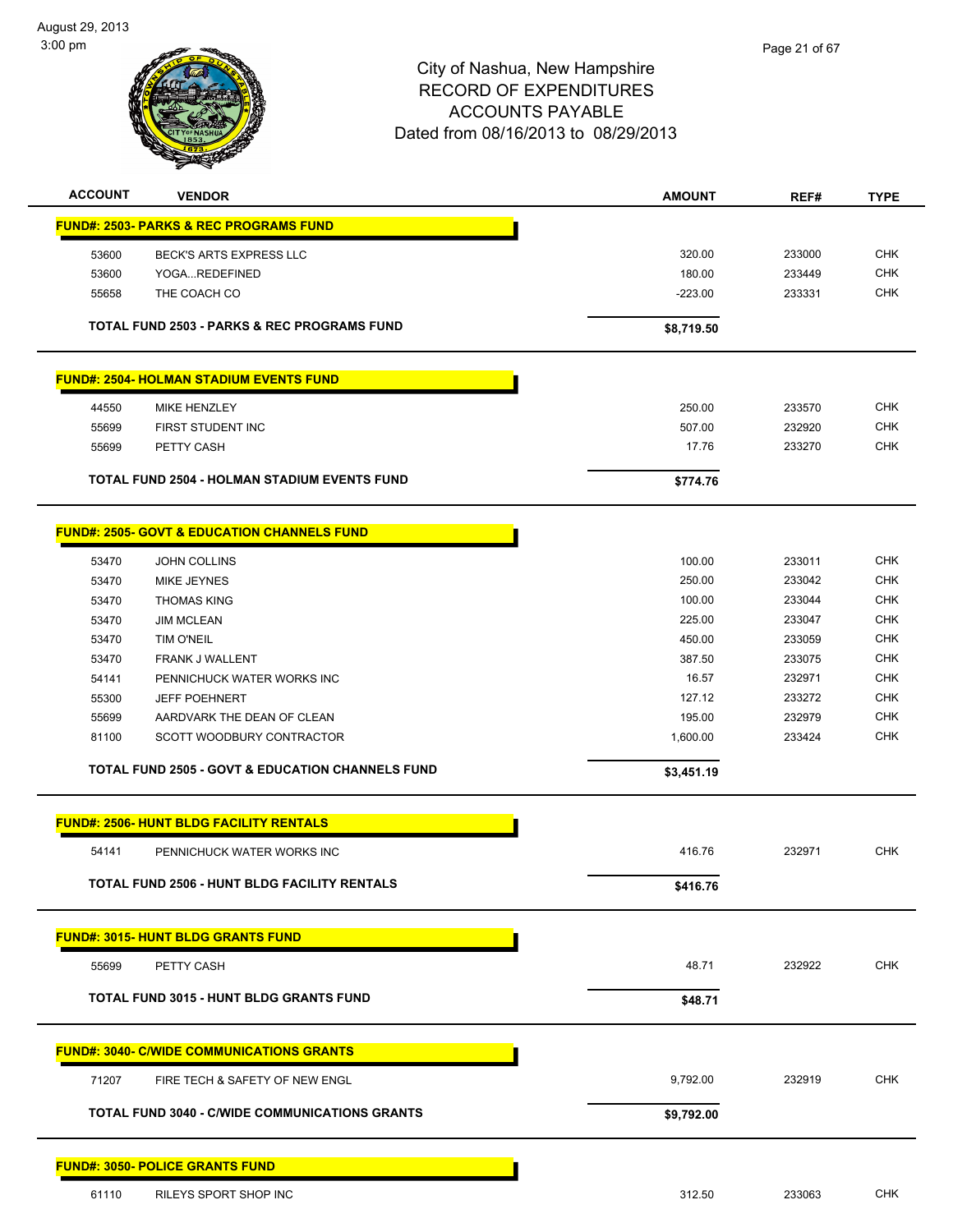

| <b>ACCOUNT</b> | <b>VENDOR</b>                                    | <b>AMOUNT</b> | REF#   | <b>TYPE</b> |
|----------------|--------------------------------------------------|---------------|--------|-------------|
|                | <b>FUND#: 3050- POLICE GRANTS FUND</b>           |               |        |             |
| 61110          | RILEYS SPORT SHOP INC                            | 2,812.50      | 233414 | <b>CHK</b>  |
| 71000          | FIRE TECH & SAFETY OF NEW ENGL                   | 1,000.00      | 233343 | <b>CHK</b>  |
| 71999          | <b>MHQ MUNICIPAL VEHICLES</b>                    | 2,518.77      | 233390 | <b>CHK</b>  |
| 71999          | <b>MHQ MUNICIPAL VEHICLES</b>                    | 640.23        | 233390 | <b>CHK</b>  |
|                | <b>TOTAL FUND 3050 - POLICE GRANTS FUND</b>      | \$7,284.00    |        |             |
|                | <b>FUND#: 3060- FIRE GRANTS FUND</b>             |               |        |             |
| 71999          | WISE SAFETY & ENVIRONMENTAL                      | 668.98        | 233447 | <b>CHK</b>  |
| 71999          | WISE SAFETY & ENVIRONMENTAL                      | 89.30         | 233448 | <b>CHK</b>  |
|                | <b>TOTAL FUND 3060 - FIRE GRANTS FUND</b>        | \$758.28      |        |             |
|                | <b>FUND#: 3068- COMMUNITY SERVICES GRANTS</b>    |               |        |             |
| 53999          | <b>GREATER NASHUA MENTAL HEALTH C</b>            | 1.088.65      | 233036 | <b>CHK</b>  |
| 55300          | THERESA CALOPE-YAKLIN                            | 1.13          | 233258 | <b>CHK</b>  |
| 55699          | SOUTHERN NH HIV AIDS TASK FORC                   | 8,942.00      | 233428 | <b>CHK</b>  |
| 55810          | <b>HARBOR HOMES INC</b>                          | 24,451.00     | 233356 | <b>CHK</b>  |
| 61917          | SODEXO                                           | 461.25        | 233294 | <b>CHK</b>  |
| 68235          | <b>HARBOR HOMES INC</b>                          | 1,740.62      | 233356 | <b>CHK</b>  |
| 68235          | SOUTHERN NH HIV AIDS TASK FORC                   | 626.00        | 233428 | <b>CHK</b>  |
| 69025          | <b>HARBOR HOMES INC</b>                          | 415.00        | 233356 | <b>CHK</b>  |
|                | TOTAL FUND 3068 - COMMUNITY SERVICES GRANTS      | \$37,725.65   |        |             |
|                | <b>FUND#: 3070- COMMUNITY HEALTH GRANTS FUND</b> |               |        |             |
| 55300          | THERESA CALOPE-YAKLIN                            | 49.16         | 233258 | <b>CHK</b>  |
| 55300          | THERESA CALOPE-YAKLIN                            | 5.08          | 233258 | <b>CHK</b>  |
| 55699          | ALEXANDER GRANOK MD                              | 800.00        | 232986 | <b>CHK</b>  |
|                | TOTAL FUND 3070 - COMMUNITY HEALTH GRANTS FUND   | \$854.24      |        |             |
|                |                                                  |               |        |             |
|                | <b>FUND#: 3080- COMMUNITY DEVELOPMENT GRANTS</b> |               |        |             |
| 54210          | PENNICHUCK WATER WORKS INC                       | 1,237.59      | 232970 | <b>CHK</b>  |
| 54210          | PENNICHUCK WATER WORKS INC                       | 12.88         | 233290 | <b>CHK</b>  |
| 68400          | <b>JOHN P STABILE II</b>                         | 38,065.80     | 233277 | <b>CHK</b>  |
| 81700          | GATE CITY MONUMENT INC                           | 870.10        | 233349 | <b>CHK</b>  |
|                | TOTAL FUND 3080 - COMMUNITY DEVELOPMENT GRANTS   | \$40,186.37   |        |             |
|                | <b>FUND#: 3090- URBAN PROGRAM GRANTS</b>         |               |        |             |
| 54210          | LEONARD AND NANCY ABREU AND                      | 500.00        | 232934 | <b>CHK</b>  |
| 54210          | <b>GLEN &amp; CONSTANCE GAUTHIER AND</b>         | 14,150.00     | 232940 | <b>CHK</b>  |
| 54225          | ALCHEMY LEAD MANAGMENT                           | 2,188.00      | 232984 | <b>CHK</b>  |
| 55307          | DAVID SULLIVAN                                   | 222.40        | 232949 | <b>CHK</b>  |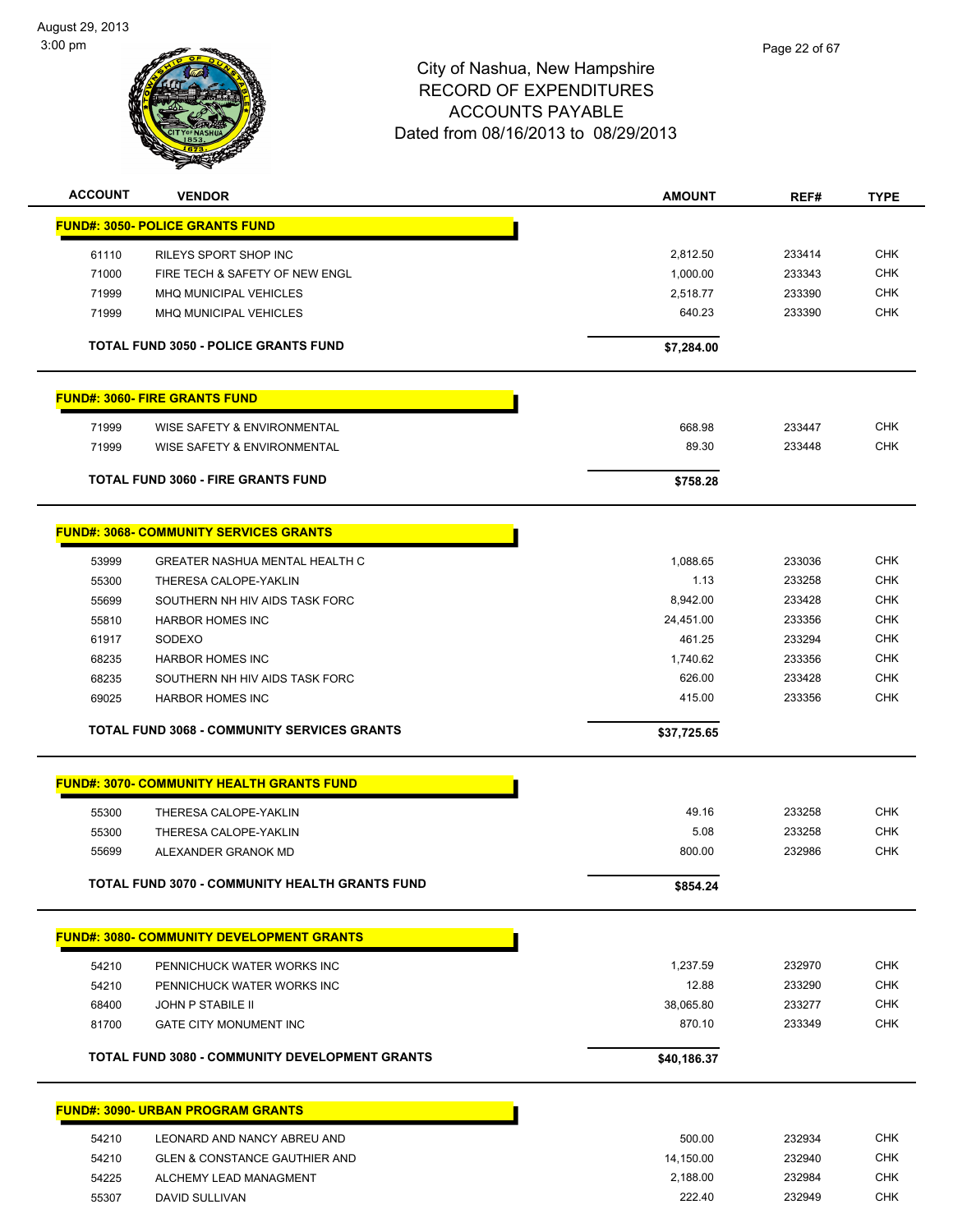

| <b>ACCOUNT</b> | <b>VENDOR</b>                                 | <b>AMOUNT</b> | REF#   | <b>TYPE</b> |
|----------------|-----------------------------------------------|---------------|--------|-------------|
|                | <b>FUND#: 3090- URBAN PROGRAM GRANTS</b>      |               |        |             |
| 55421          | AACE                                          | 425.00        | 232953 | <b>CHK</b>  |
| 55614          | HILLSBOROUGH COUNTY REGISTRY O                | 10.00         | 233359 | <b>CHK</b>  |
| 55614          | HILLSBOROUGH COUNTY REGISTRY O                | 48.92         | 233359 | <b>CHK</b>  |
| 69010          | <b>IDEAL PROPERTY MAINTENANCE &amp;</b>       | 35,000.00     | 232943 | <b>CHK</b>  |
|                | <b>TOTAL FUND 3090 - URBAN PROGRAM GRANTS</b> | \$52,544.32   |        |             |
|                | <b>FUND#: 3120- TRANSIT GRANTS</b>            |               |        |             |
| 54141          | PENNICHUCK WATER WORKS INC                    | 60.75         | 232971 | <b>CHK</b>  |
| 54141          | PENNICHUCK WATER WORKS INC                    | 49.08         | 233290 | <b>CHK</b>  |
| 54600          | ANGER WELDING & TRUCK EQUIP                   | 160.00        | 233305 | <b>CHK</b>  |
| 54600          | <b>D &amp; R TOWING INC</b>                   | 495.00        | 233335 | <b>CHK</b>  |
| 54600          | SAFETY KLEEN SYSTEMS INC                      | 314.12        | 233417 | <b>CHK</b>  |
| 55109          | <b>FAIRPOINT COMMUNICATIONS</b>               | 175.45        | 232960 | <b>CHK</b>  |
| 55699          | FIRST TRANSIT INC                             | 2,520.00      | 233344 | <b>CHK</b>  |
| 55699          | LOOMIS FARGO & CO                             | 143.75        | 233378 | <b>CHK</b>  |
| 55699          | DEPENDABLE LOCK SERVICE INC                   | 98.00         | 233018 | <b>CHK</b>  |
| 55699          | <b>CINTAS</b>                                 | 152.40        | 233329 | <b>CHK</b>  |
| 61299          | WB MASON CO INC                               | 57.18         | 233446 | <b>CHK</b>  |

| 55699 | <b>CINTAS</b>                     | 152.40    | 233329 | <b>CHK</b> |
|-------|-----------------------------------|-----------|--------|------------|
| 61299 | WB MASON CO INC                   | 57.18     | 233446 | <b>CHK</b> |
| 61299 | PRINT FACTORY                     | 65.00     | 233061 | <b>CHK</b> |
| 61299 | DEPENDABLE LOCK SERVICE INC       | 4.00      | 233018 | <b>CHK</b> |
| 61299 | <b>GRAINGER</b>                   | 40.10     | 233033 | <b>CHK</b> |
| 61299 | RYDER FLEET PRODUCTS COM INC      | 103.22    | 233064 | <b>CHK</b> |
| 61299 | <b>GRAINGER</b>                   | 75.65     | 233353 | <b>CHK</b> |
| 61299 | <b>HOME DEPOT CREDIT SERVICES</b> | 192.13    | 233360 | <b>CHK</b> |
| 61300 | <b>CITY OF NASHUA</b>             | 188.87    | 232937 | <b>CHK</b> |
| 61307 | <b>EAST RIVER ENERGY INC</b>      | 33,577.36 | 233340 | <b>CHK</b> |
| 61799 | <b>GILLIG LLC</b>                 | 284.22    | 233031 | <b>CHK</b> |
| 61799 | RYDER FLEET PRODUCTS COM INC      | 147.88    | 233064 | <b>CHK</b> |
| 61799 | <b>SPORTWORKS</b>                 | 204.94    | 233066 | <b>CHK</b> |
| 61799 | <b>CUMMINS NORTHEAST INC</b>      | 807.20    | 233334 | <b>CHK</b> |
| 61799 | <b>GILLIG LLC</b>                 | 872.72    | 233351 | <b>CHK</b> |
| 61799 | ARCSOURCE INC                     | 207.00    | 232991 | <b>CHK</b> |
| 61799 | <b>FASTENAL CO</b>                | 24.29     | 233024 | <b>CHK</b> |
| 71207 | ROUTEMATCH SOFTWARE INC           | 66,523.56 | 233415 | <b>CHK</b> |
|       |                                   |           |        |            |

**TOTAL FUND 3120 - TRANSIT GRANTS \$107,543.87**

### **FUND#: 3800- SCHOOL GRANTS FUND**

| 53600 | #1 ACADEMIC TUTORING SERVICE   | 220.00   | 233459 | <b>CHK</b> |
|-------|--------------------------------|----------|--------|------------|
| 53600 | 1:1 ONLINE TUTORING SERVICES   | 845.29   | 233460 | <b>CHK</b> |
| 53607 | NATIONAL STUDENT CLEARINGHOUSE | 850.00   | 233520 | <b>CHK</b> |
| 53607 | <b>GAYLE R ESTERLY</b>         | 4.054.00 | 233106 | <b>CHK</b> |
| 53628 | MIRAVIA LLC                    | 4.250.00 | 233138 | <b>CHK</b> |
| 53628 | <b>SDE REGISTRATION</b>        | 7.614.00 | 233544 | <b>CHK</b> |
| 54450 | R & L SUPPLY                   | 197.00   | 233152 | <b>CHK</b> |
| 55109 | <b>EARTHLINK BUSINESS</b>      | 4.49     | 233080 | CHK        |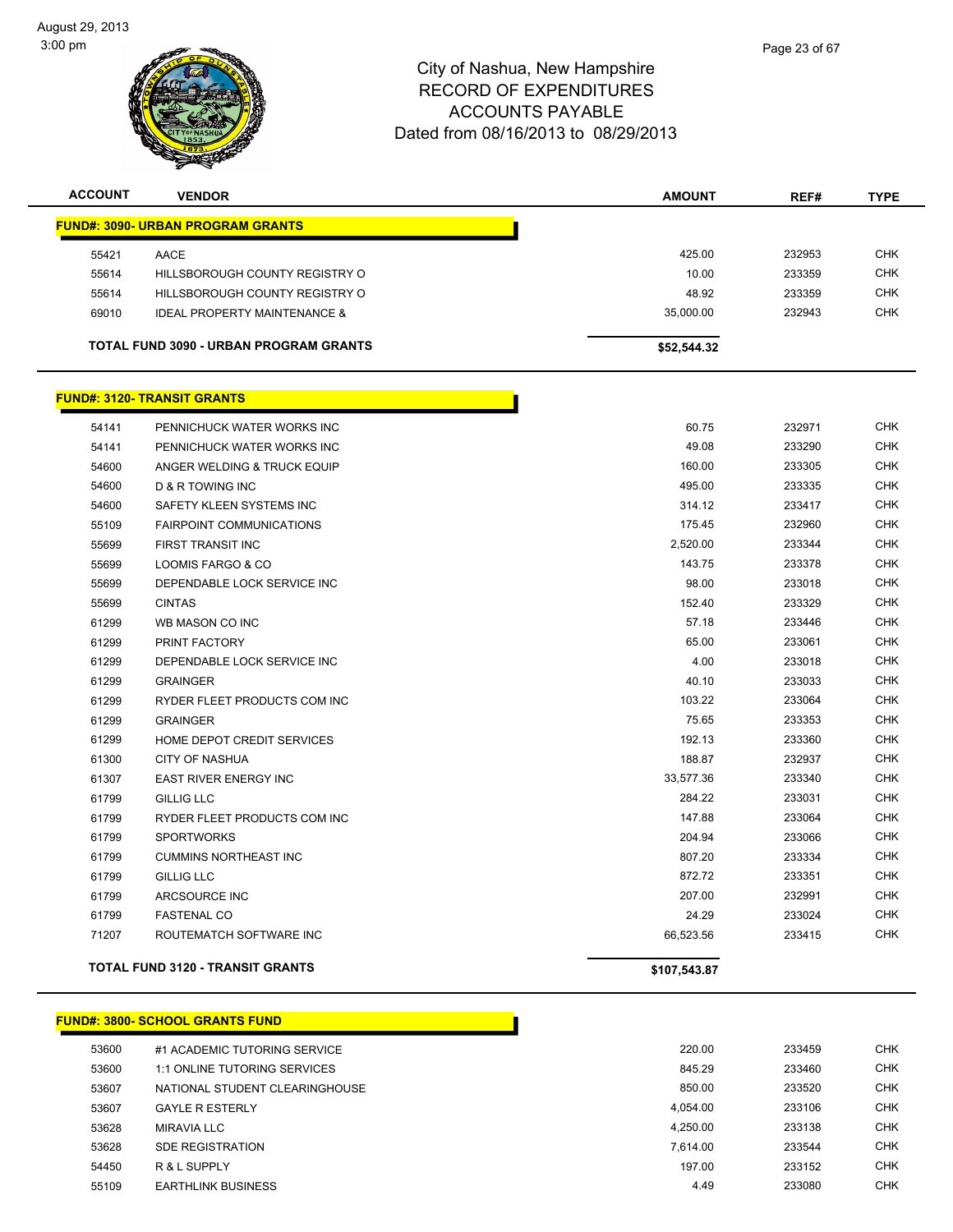

| <b>ACCOUNT</b> | <b>VENDOR</b>                                     | <b>AMOUNT</b> | REF#   | <b>TYPE</b> |
|----------------|---------------------------------------------------|---------------|--------|-------------|
|                | <b>FUND#: 3800- SCHOOL GRANTS FUND</b>            |               |        |             |
| 55300          | KATHLEEN DROLET                                   | 226.01        | 233102 | <b>CHK</b>  |
| 55300          | <b>CHERRIE FULTON</b>                             | 240.21        | 233114 | <b>CHK</b>  |
| 55300          | <b>KYLE MARIE LANGILLE</b>                        | 191.31        | 233509 | <b>CHK</b>  |
| 55300          | <b>SUSAN ROURKE</b>                               | 119.78        | 233537 | <b>CHK</b>  |
| 55300          | <b>MARIANNE DUSTIN</b>                            | 165.51        | 233482 | <b>CHK</b>  |
| 55300          | <b>JEFFREY LEONE</b>                              | 436.88        | 233510 | <b>CHK</b>  |
| 55400          | <b>NHSAA</b>                                      | 1,750.00      | 233525 | <b>CHK</b>  |
| 55690          | FIRST STUDENT INC                                 | 137.26        | 233109 | <b>CHK</b>  |
| 55690          | <b>BRUSH HILL TOURS</b>                           | 997.50        | 233091 | <b>CHK</b>  |
| 61135          | WB MASON CO INC                                   | 114.69        | 233168 | <b>CHK</b>  |
| 61135          | WB MASON CO INC                                   | 27.41         | 233552 | <b>CHK</b>  |
| 61299          | <b>MARGARET REYNOLDS</b>                          | 431.20        | 233534 | <b>CHK</b>  |
| 61299          | WB MASON CO INC                                   | 5.20          | 233168 | <b>CHK</b>  |
| 61299          | LAKESHORE LEARNING MATERIALS                      | 126.45        | 233508 | <b>CHK</b>  |
| 61299          | SCHOOL SPECIALTY                                  | 633.04        | 233162 | <b>CHK</b>  |
| 61299          | <b>ACHIEVEMENT PRODUCTS LLC</b>                   | 50.78         | 233462 | <b>CHK</b>  |
| 61299          | <b>SCHOOL SPECIALTY</b>                           | 65.57         | 233162 | <b>CHK</b>  |
| 61830          | <b>RESOURCES FOR EDUCATORS</b>                    | 154.00        | 233154 | <b>CHK</b>  |
| 61875          | SCHOLASTIC LITERACY PART.                         | 1,777.95      | 233161 | <b>CHK</b>  |
| 61875          | <b>DELTA EDUCATION</b>                            | 249.16        | 233100 | <b>CHK</b>  |
| 61875          | DIFFERENT ROADS TO LEARNING                       | 1,172.67      | 233101 | <b>CHK</b>  |
| 71999          | <b>SCHOOL SPECIALTY</b>                           | 1,042.37      | 233162 | <b>CHK</b>  |
|                | <b>TOTAL FUND 3800 - SCHOOL GRANTS FUND</b>       | \$28,149.73   |        |             |
|                | <b>FUND#: 4005- TRAFFIC VIOLATIONS FUND</b>       |               |        |             |
| 45400          | MICHAEL MCCLURE                                   | 210.00        | 233391 | <b>CHK</b>  |
| 55607          | <b>MAILINGS UNLIMITED</b>                         | 12.65         | 233383 | <b>CHK</b>  |
| 55699          | 1ST PRIORITY TOWING & RECOVERY                    | 315.00        | 233302 | <b>CHK</b>  |
| 55699          | <b>D &amp; R TOWING INC</b>                       | 410.00        | 233335 | <b>CHK</b>  |
|                |                                                   |               |        |             |
|                | <b>TOTAL FUND 4005 - TRAFFIC VIOLATIONS FUND</b>  | \$947.65      |        |             |
|                | <b>FUND#: 4010- MOTOR VEHICLE ADMIN FUND</b>      |               |        |             |
| 53467          | <b>MAILINGS UNLIMITED</b>                         | 135.76        | 233383 | <b>CHK</b>  |
| 55699          | <b>CINTAS</b>                                     | 37.45         | 233328 | <b>CHK</b>  |
|                |                                                   |               |        |             |
|                | <b>TOTAL FUND 4010 - MOTOR VEHICLE ADMIN FUND</b> | \$173.21      |        |             |
|                | <b>FUND#: 4025- DOJ DRUG FORFEITURE FUNDS</b>     |               |        |             |
| 54100          | <b>PSNH</b>                                       | 278.89        | 232972 | <b>CHK</b>  |
| 54899          | LAW REALTY CO INC                                 | 416.67        | 233374 | <b>CHK</b>  |
| 54899          | LITCHFIELD VANTAGE LLC                            | 1,583.33      | 233377 | <b>CHK</b>  |
| 55118          | <b>VERIZON WIRELESS</b>                           | 460.02        | 233301 | <b>CHK</b>  |
| 61299          | <b>BATTERIES PLUS</b>                             | 128.28        | 233312 | <b>CHK</b>  |
| 61799          | NORTHERN FOREIGN CAR PARTS INC                    | 440.90        | 233058 | <b>CHK</b>  |
|                |                                                   |               |        |             |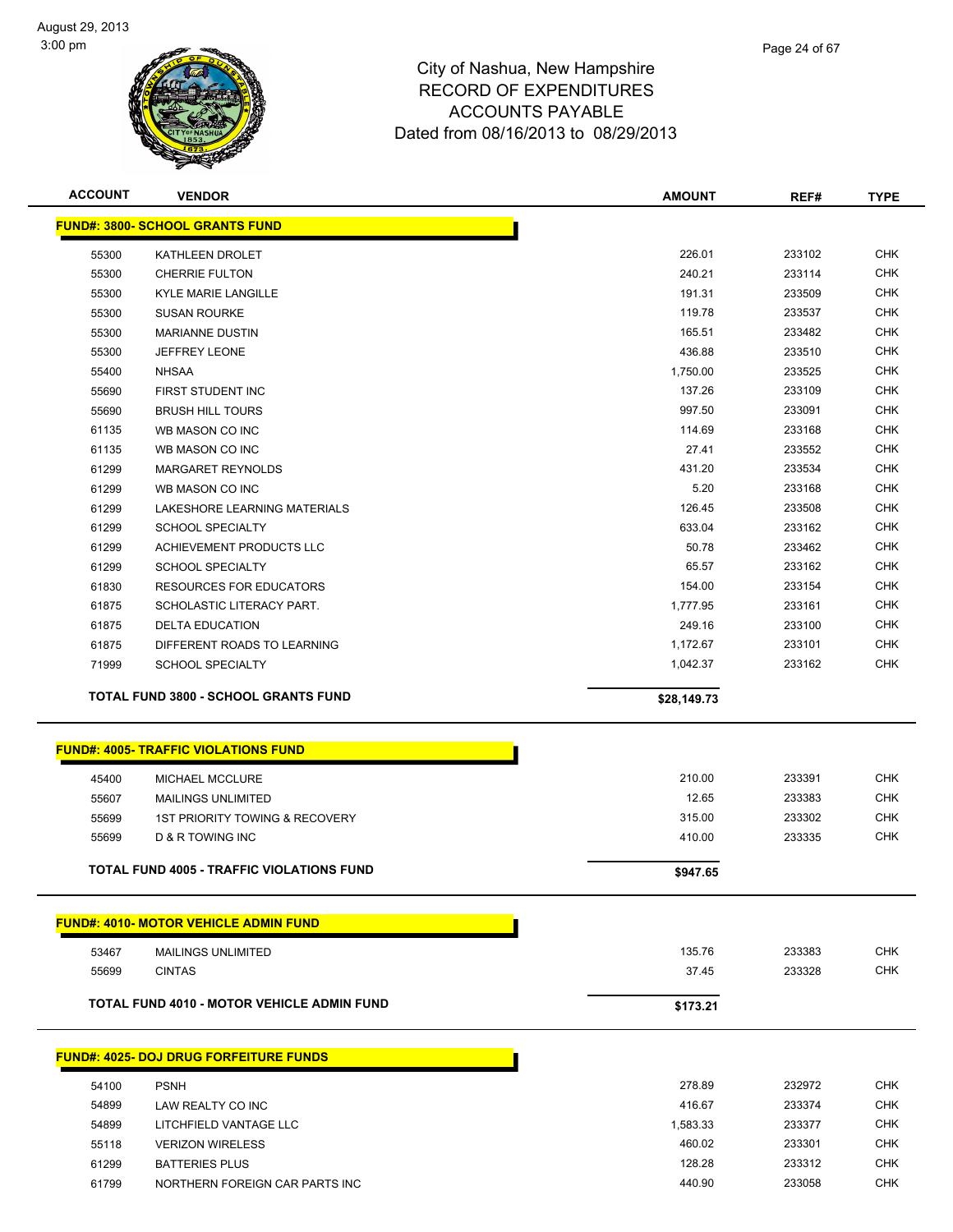# City of Nashua, New Hampshire RECORD OF EXPENDITURES ACCOUNTS PAYABLE Dated from 08/16/2013 to 08/29/2013 **ACCOUNT VENDOR AMOUNT REF# TYPE TOTAL FUND 4025 - DOJ DRUG FORFEITURE FUNDS \$3,308.09 FUND#: 4053- FIRE REGIONAL HAZMAT FUND** 71000 20/20 GENESYSTEMS, INC 438.00 232978 CHK **TOTAL FUND 4053 - FIRE REGIONAL HAZMAT FUND \$438.00 FUND#: 4085- RIVERFRONT PROMENADE TIF** 54280 VIKING ENGINEERING SERVC LLC 1,225.00 233444 CHK **TOTAL FUND 4085 - RIVERFRONT PROMENADE TIF** \$1,225.00 **FUND#: 4090- LIB-LOST/DAMAGED BOOK FINES** 54280 SEE WORTHY AQUARIUMS LLC 870.00 233426 CHK 61299 JENNIFER HINDERER 260.00 232942 CHK 61875 BAKER & TAYLOR, INC 114.61 232995 CHK 61875 BAKER & TAYLOR, INC 16.96 233310 CHK **TOTAL FUND 4090 - LIB-LOST/DAMAGED BOOK FINES \$1,261.57 FUND#: 4100- ENVIRONMENTAL RLF** 53142 GATE CITY MONUMENT INC 129.90 233349 CHK **TOTAL FUND 4100 - ENVIRONMENTAL RLF \$129.90 FUND#: 5050- CAPITAL PROJ-COMMUNICATIONS** 81300 FEDEX 106.68 233281 CHK **TOTAL FUND 5050 - CAPITAL PROJ-COMMUNICATIONS \$106.68 FUND#: 5150- CAPITAL PROJECTS-PARKS & REC** 81650 WSP-SELLS 650.00 233077 CHK 81650 CLASSIC CURB INC 4,570.00 233330 CHK **TOTAL FUND 5150 - CAPITAL PROJECTS-PARKS & REC \$5,220.00 FUND#: 5800- SCHOOL CAPITAL PROJECTS FUND** 81650 FIELDTURF USA INC 664,485.33 233108 CHK **TOTAL FUND 5800 - SCHOOL CAPITAL PROJECTS FUND**  $$664,485.33$ **FUND#: 6000- SOLID WASTE FUND**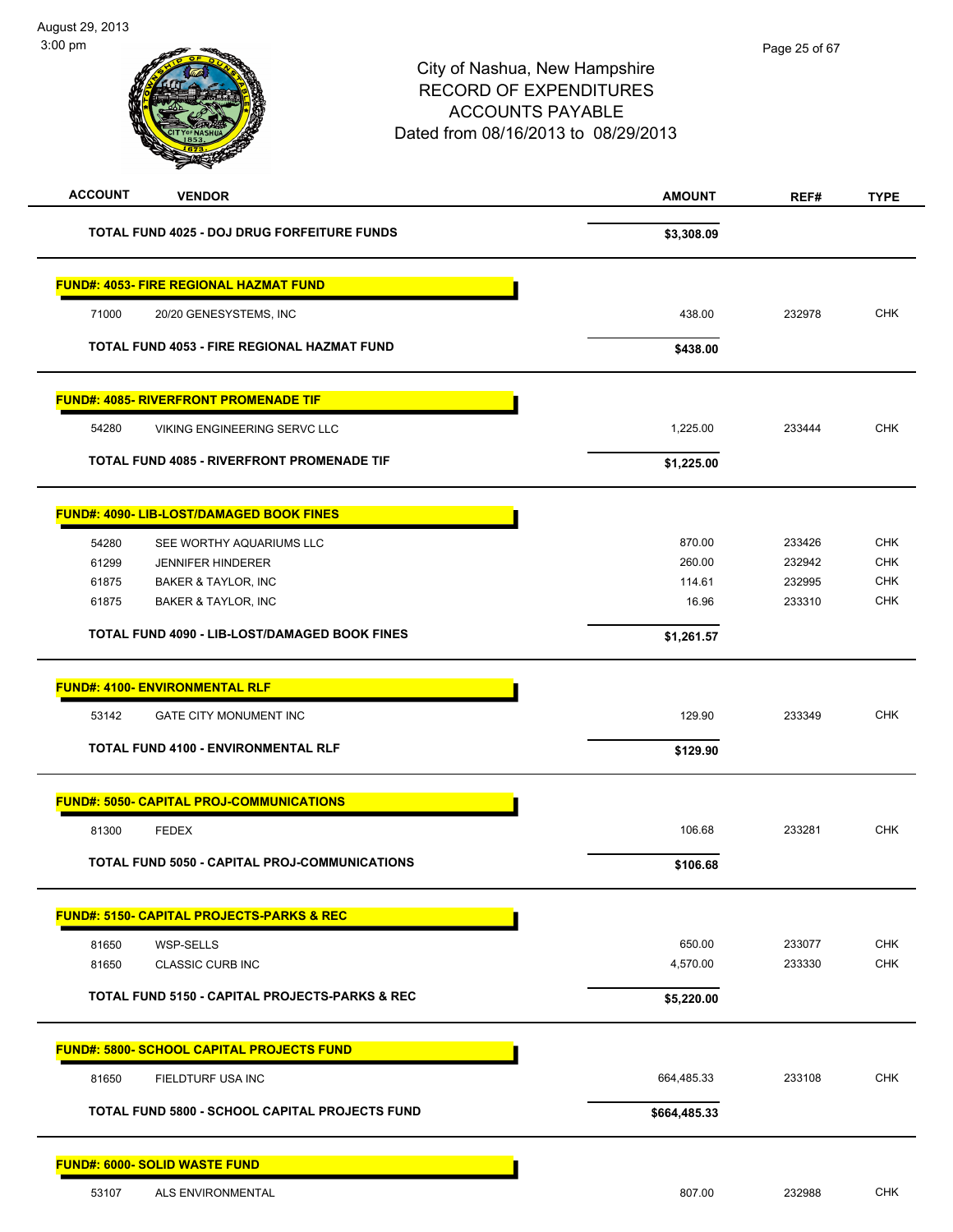

| <b>ACCOUNT</b> | <b>VENDOR</b>                             | <b>AMOUNT</b> | REF#   | <b>TYPE</b> |
|----------------|-------------------------------------------|---------------|--------|-------------|
|                | <b>FUND#: 6000- SOLID WASTE FUND</b>      |               |        |             |
| 53107          | SANBORN HEAD & ASSOC INC                  | 8,186.58      | 233065 | <b>CHK</b>  |
| 53114          | <b>MELANSON HEATH &amp; CO PC</b>         | 2,000.00      | 233389 | <b>CHK</b>  |
| 54280          | AIREX FILTER CORPORATION                  | 50.64         | 232982 | <b>CHK</b>  |
| 54280          | <b>BELLETETES INC</b>                     | 71.04         | 233001 | <b>CHK</b>  |
| 54280          | <b>BEST FORD</b>                          | 475.58        | 233003 | <b>CHK</b>  |
| 54280          | NEW ENGLAND ENERGY SERVICES               | 574.65        | 233399 | <b>CHK</b>  |
| 54600          | <b>CARPARTS OF NASHUA</b>                 | 1,187.63      | 233005 | <b>CHK</b>  |
| 54600          | MCDEVITT TRUCKS INC                       | 141.36        | 233387 | <b>CHK</b>  |
| 55109          | <b>FAIRPOINT COMMUNICATIONS</b>           | 30.44         | 232960 | <b>CHK</b>  |
| 55118          | AT&T MOBILITY                             | 37.50         | 232955 | <b>CHK</b>  |
| 55200          | <b>SWANA</b>                              | 195.00        | 233296 | <b>CHK</b>  |
| 55607          | <b>FEDEX</b>                              | 565.43        | 232961 | <b>CHK</b>  |
| 55699          | UNIVERSAL RECYCLING TECH LLC              | 3,264.12      | 233073 | <b>CHK</b>  |
| 55699          | UNIVERSAL RECYCLING TECH LLC              | 9,393.34      | 233442 | <b>CHK</b>  |
| 61100          | <b>CONWAY OFFICE PRODUCTS LLC</b>         | 9.35          | 233013 | <b>CHK</b>  |
| 61107          | ALECS SHOE STORE INC                      | 109.95        | 232985 | <b>CHK</b>  |
| 61110          | UNIFIRST CORPORATION                      | 264.92        | 233440 | <b>CHK</b>  |
| 61192          | <b>CALLOGIX INC</b>                       | 119.14        | 233319 | <b>CHK</b>  |
| 61307          | SHATTUCK MALONE OIL CO                    | 1,261.50      | 232974 | <b>CHK</b>  |
| 61307          | SHATTUCK MALONE OIL CO                    | 1,256.57      | 233293 | <b>CHK</b>  |
| 61310          | ALTERNATIVE VEHICLE SERVICE GR            | 14,477.62     | 232993 | <b>CHK</b>  |
| 61705          | <b>MAYNARD &amp; LESIEUR INC</b>          | 1,335.33      | 233384 | <b>CHK</b>  |
| 71000          | <b>CUMMINS NORTHEAST INC</b>              | 271.84        | 233334 | <b>CHK</b>  |
| 71228          | <b>VERIFONE</b>                           | 441.00        | 233074 | <b>CHK</b>  |
| 71228          | <b>DLT SOLUTIONS</b>                      | 2,531.22      | 233338 | <b>CHK</b>  |
| 71630          | <b>TOTER INC</b>                          | 4,413.60      | 233434 | <b>CHK</b>  |
|                | <b>TOTAL FUND 6000 - SOLID WASTE FUND</b> | \$53,472.35   |        |             |

### **FUND#: 6200- WASTEWATER FUND**

| 21775 | ATTY ROBERT WYMAN               | 49.07     | 233602 | <b>CHK</b> |
|-------|---------------------------------|-----------|--------|------------|
| 21775 | <b>LINDA NICHOLS</b>            | 50.85     | 233603 | <b>CHK</b> |
| 21775 | <b>PATRICIA FARMER</b>          | 33.05     | 233604 | <b>CHK</b> |
| 21775 | <b>VINCENT YOOK</b>             | 1,497.00  | 233605 | <b>CHK</b> |
| 53107 | EASTERN ANALYTICAL INC          | 247.00    | 233021 | CHK        |
| 53107 | CHEMSERVE ENVIRONMENTAL ANALYS  | 91.46     | 233327 | <b>CHK</b> |
| 53114 | MELANSON HEATH & CO PC          | 2,000.00  | 233389 | <b>CHK</b> |
| 53467 | PENNICHUCK WATER WORKS INC      | 9,036.40  | 233289 | <b>CHK</b> |
| 53467 | <b>MAILINGS UNLIMITED</b>       | 1,012.15  | 233383 | <b>CHK</b> |
| 54100 | <b>PSNH</b>                     | 31,982.70 | 232973 | <b>CHK</b> |
| 54114 | LIBERTY UTILITIES               | 45.22     | 232965 | <b>CHK</b> |
| 54114 | <b>LIBERTY UTILITIES</b>        | 114.63    | 232967 | <b>CHK</b> |
| 54141 | PENNICHUCK WATER WORKS INC      | 47.16     | 232971 | <b>CHK</b> |
| 54141 | PENNICHUCK WATER WORKS INC      | 10,832.49 | 233290 | <b>CHK</b> |
| 54280 | PETTY CASH                      | 26.25     | 232922 | <b>CHK</b> |
| 54280 | <b>J LAWRENCE HALL INC</b>      | 4,214.63  | 233365 | <b>CHK</b> |
| 54300 | <b>B &amp; D SEPTIC SERVICE</b> | 437.50    | 232994 | <b>CHK</b> |
| 54300 | CRISP CONTRACTING LLC           | 3,125.00  | 233240 | <b>CHK</b> |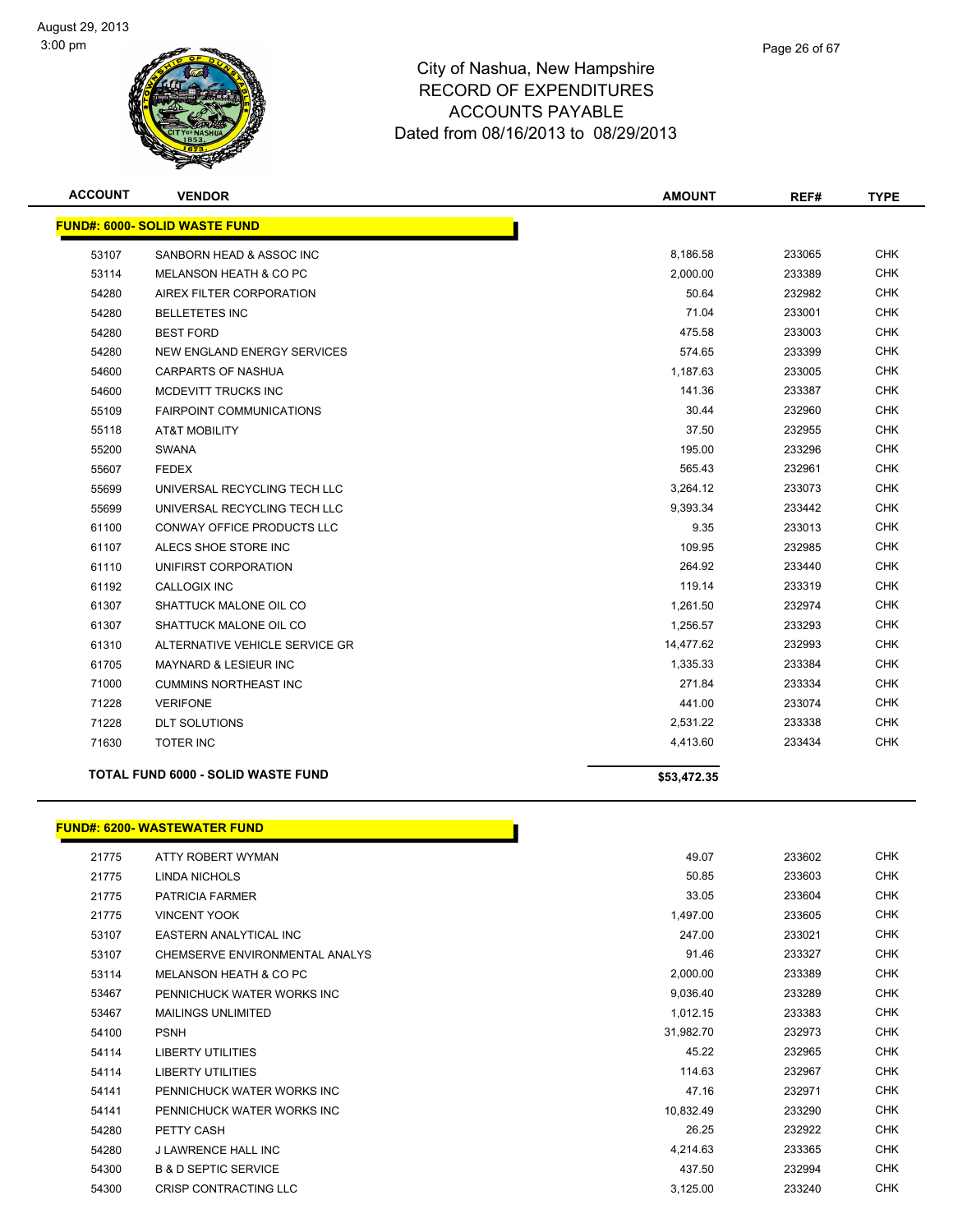

| <b>ACCOUNT</b> | <b>VENDOR</b>                            | <b>AMOUNT</b> | REF#   | <b>TYPE</b> |
|----------------|------------------------------------------|---------------|--------|-------------|
|                | <b>FUND#: 6200- WASTEWATER FUND</b>      |               |        |             |
| 54300          | <b>CORRIVEAU ROUTHIER INC</b>            | 217.06        | 233333 | <b>CHK</b>  |
| 54487          | <b>FASTENAL CO</b>                       | 383.07        | 233024 | <b>CHK</b>  |
| 54487          | MCMASTER CARR SUPPLY CO                  | 312.93        | 233048 | <b>CHK</b>  |
| 54487          | <b>HIGHLAND POWER</b>                    | 2,388.78      | 233358 | <b>CHK</b>  |
| 54487          | HOME DEPOT CREDIT SERVICES               | 247.07        | 233360 | <b>CHK</b>  |
| 54487          | PEABODY SUPPLY CO                        | 1,400.77      | 233407 | <b>CHK</b>  |
| 54600          | <b>CARPARTS OF NASHUA</b>                | 2.58          | 233005 | <b>CHK</b>  |
| 54600          | <b>CARPARTS OF NASHUA</b>                | 10.03         | 233323 | <b>CHK</b>  |
| 55118          | <b>AT&amp;T MOBILITY</b>                 | 37.50         | 232955 | <b>CHK</b>  |
| 55607          | PETTY CASH                               | 13.54         | 232922 | <b>CHK</b>  |
| 55699          | ANSWERING SERVICES OF NH LLC             | 75.00         | 233306 | <b>CHK</b>  |
| 61107          | ALECS SHOE STORE INC                     | 219.95        | 232985 | <b>CHK</b>  |
| 61107          | UNIFIRST CORPORATION                     | 631.60        | 233440 | <b>CHK</b>  |
| 61156          | <b>BASF CORPORATION</b>                  | 8,465.75      | 232997 | <b>CHK</b>  |
| 61156          | <b>JCI JONES CHEMICALS INC</b>           | 2,456.61      | 233040 | <b>CHK</b>  |
| 61156          | <b>BASE CORPORATION</b>                  | 9.478.08      | 233311 | <b>CHK</b>  |
| 61299          | MCMASTER CARR SUPPLY CO                  | 75.17         | 233048 | <b>CHK</b>  |
| 61310          | ALTERNATIVE VEHICLE SERVICE GR           | 410.79        | 232993 | <b>CHK</b>  |
| 61428          | <b>CENTRAL PAPER PRODUCTS CO</b>         | 386.57        | 233007 | <b>CHK</b>  |
|                | <b>TOTAL FUND 6200 - WASTEWATER FUND</b> | \$92,055.41   |        |             |

# **FUND#: 6500- PROPERTY & CASUALTY FUND**

| 54267 | TREASURER STATE OF NH                   | 750.00   | 233298 | <b>CHK</b> |
|-------|-----------------------------------------|----------|--------|------------|
| 59120 | NASHUA LAWN MAINTENANCE                 | 700.00   | 233056 | <b>CHK</b> |
| 59207 | ADVANCE ORTHOPEDIC & SPORTS             | 23.10    | 233225 | <b>CHK</b> |
| 59207 | ASSOCIATED RADIOLOGISTS PA              | 24.00    | 233226 | <b>CHK</b> |
| 59207 | <b>BOSTON SPORTS &amp; SHOULDER CTR</b> | 620.00   | 233227 | <b>CHK</b> |
| 59207 | <b>CPTE NASHUA</b>                      | 359.00   | 233229 | <b>CHK</b> |
| 59207 | <b>CULLENCOLLIMORE PLLC</b>             | 533.00   | 233230 | <b>CHK</b> |
| 59207 | <b>FOUNDATION MEDICAL PARTNERS</b>      | 864.00   | 233231 | <b>CHK</b> |
| 59207 | INJURED WORKERS PHARMACY LLC            | 140.99   | 233232 | <b>CHK</b> |
| 59207 | <b>PAIN SOLUTIONS PLLC</b>              | 200.00   | 233233 | <b>CHK</b> |
| 59207 | PINNACLE REHABILITATION                 | 900.00   | 233234 | <b>CHK</b> |
| 59207 | <b>LINDA SMITH</b>                      | 70.00    | 233235 | <b>CHK</b> |
| 59207 | SO NH REGIONAL MEDICAL CENTER           | 3,960.12 | 233236 | <b>CHK</b> |
| 59207 | ST JOSEPHS HOSPITAL                     | 817.25   | 233237 | <b>CHK</b> |
| 59207 | STONERIVER PHARMACY SOLUTIONS           | 1,322.55 | 233239 | <b>CHK</b> |
| 59207 | ADVANCE ORTHOPEDIC & SPORTS             | 88.18    | 233606 | <b>CHK</b> |
| 59207 | APPLE NASHUA LLC                        | 1,105.00 | 233607 | <b>CHK</b> |
| 59207 | ASSOCIATED RADIOLOGISTS PA              | 115.00   | 233608 | <b>CHK</b> |
| 59207 | DARTMOUTH HITCHCOCK CLINIC              | 350.00   | 233610 | <b>CHK</b> |
| 59207 | DYNASPLINT SYSTEMS INC                  | 700.00   | 233611 | <b>CHK</b> |
| 59207 | <b>FAMILY CARE CENTER PC</b>            | 145.00   | 233612 | <b>CHK</b> |
| 59207 | <b>FOUNDATION MEDICAL PARTNERS</b>      | 4,147.00 | 233613 | <b>CHK</b> |
| 59207 | FOUR SEASONS ORTHOPAEDIC CTR P          | 1,225.00 | 233614 | <b>CHK</b> |
| 59207 | OCCUPATIONAL HEALTH CTRS SOUTH          | 448.61   | 233615 | <b>CHK</b> |
| 59207 | PINNACLE REHABILITATION                 | 600.00   | 233616 | <b>CHK</b> |

h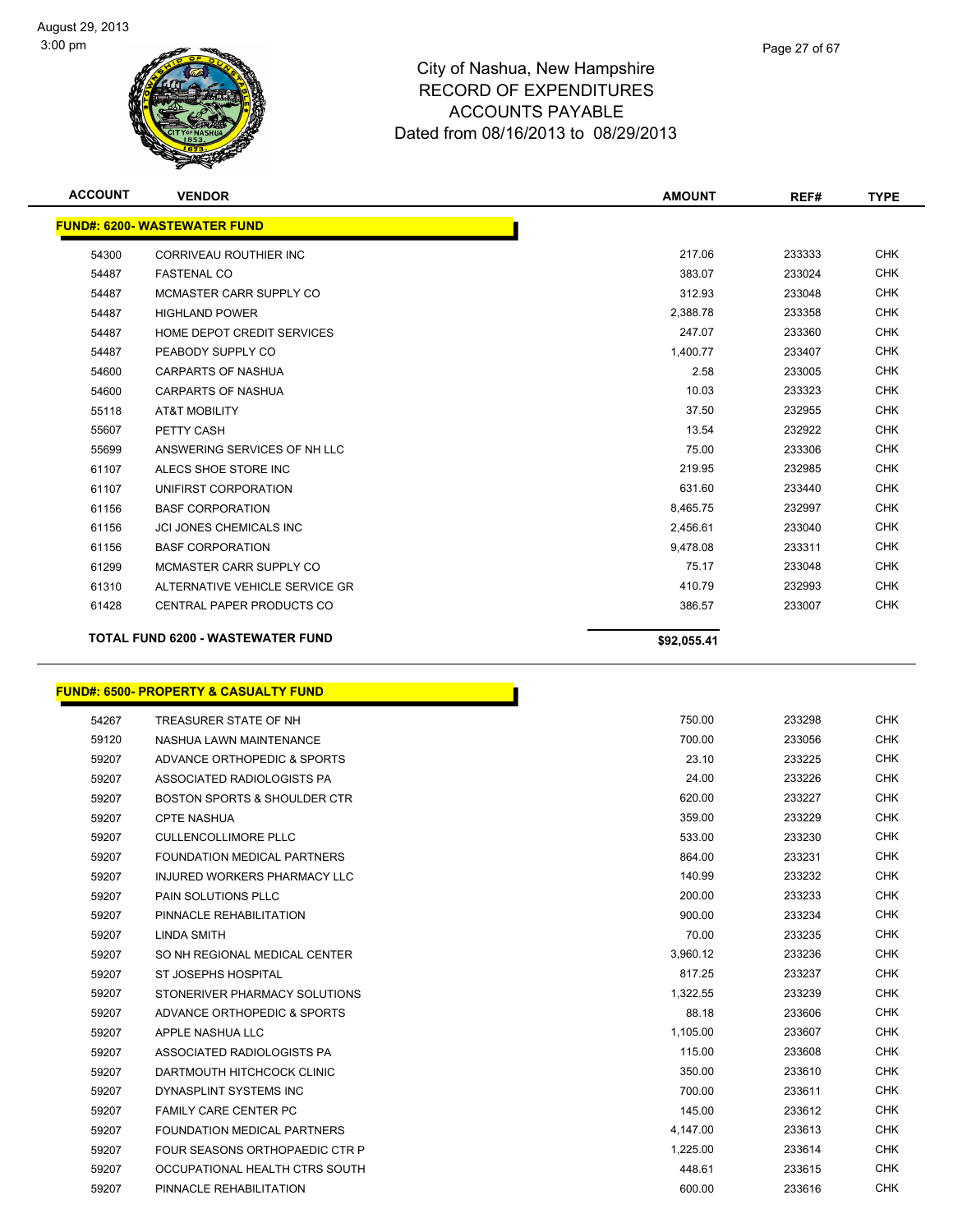

| <b>ACCOUNT</b> | <b>VENDOR</b>                                    | <b>AMOUNT</b>  | REF#   | <b>TYPE</b> |
|----------------|--------------------------------------------------|----------------|--------|-------------|
|                | <b>FUND#: 6500- PROPERTY &amp; CASUALTY FUND</b> |                |        |             |
| 59207          | <b>SJ PHYSICIAN SERVICES</b>                     | 125.00         | 233618 | <b>CHK</b>  |
| 59207          | SO NH REGIONAL MEDICAL CENTER                    | 12,157.18      | 233619 | <b>CHK</b>  |
| 59207          | ST JOSEPHS HOSPITAL                              | 1,406.60       | 233620 | <b>CHK</b>  |
| 59207          | STONERIVER PHARMACY SOLUTIONS                    | 71.27          | 233621 | <b>CHK</b>  |
| 59225          | ASSOCIATED RADIOLOGISTS PA                       | 26.00          | 233226 | <b>CHK</b>  |
| 59225          | <b>CULLENCOLLIMORE PLLC</b>                      | 35.00          | 233230 | <b>CHK</b>  |
| 59225          | <b>CULLENCOLLIMORE PLLC</b>                      | 5,664.00       | 233609 | <b>CHK</b>  |
| 59250          | <b>RC WELDING LLC</b>                            | 4,740.00       | 233617 | <b>CHK</b>  |
| 59275          | <b>CASIMIR PLACE LP</b>                          | 1,750.00       | 233228 | <b>CHK</b>  |
| 59275          | <b>CULLENCOLLIMORE PLLC</b>                      | 122.50         | 233230 | <b>CHK</b>  |
| 59275          | STATEWIDE COLLISION LLC                          | 320.83         | 233238 | <b>CHK</b>  |
|                | TOTAL FUND 6500 - PROPERTY & CASUALTY FUND       | \$46,626.18    |        |             |
|                |                                                  |                |        |             |
|                | <b>FUND#: 6600- BENEFITS SELF INSURANCE FUND</b> |                |        |             |
| 21505          | PROTECTIVE LIFE INSURANCE CO                     | 47.08          | 14021  | <b>ACH</b>  |
| 21516          | BOSTON MUTUAL LIFE INSURANCE                     | 8,278.89       | 14016  | <b>ACH</b>  |
| 21550          | <b>FRANK TURNER</b>                              | 375.00         | 233346 | <b>CHK</b>  |
| 21825          | <b>MARCELLA WOODMAN</b>                          | 47.64          | 233285 | <b>CHK</b>  |
| 21990          | <b>FRANK TURNER</b>                              | 45.01          | 233346 | <b>CHK</b>  |
| 45607          | MARCELLA WOODMAN                                 | 47.64          | 233285 | <b>CHK</b>  |
| 45607          | <b>MARCELLA WOODMAN</b>                          | $-47.64$       | 233285 | <b>CHK</b>  |
| 59007          | <b>FRANK TURNER</b>                              | 45.01          | 233346 | <b>CHK</b>  |
| 59014          | <b>ITT HARTFORD</b>                              | 34,845.00      | 14019  | ACH         |
| 59165          | HM LIFE INSURANCE CO                             | 107,670.48     | 14018  | ACH         |
| 59500          | ANTHEM BCBS OF NE                                | 86,108.91      | 14014  | ACH         |
| 59500          | HARVARD PILGRIM HEALTH CARE                      | 23,029.21      | 14017  | ACH         |
| 59507          | ANTHEM BCBS OF NE                                | 1,748.29       | 14014  | ACH         |
| 59507          | ANTHEM BCBS OF NE                                | 1,046.35       | 14044  | ACH         |
| 59507          | ANTHEM BCBS OF NE                                | 517,940.55     | 14014  | ACH         |
| 59507          | ANTHEM BCBS OF NE                                | 477,601.10     | 14044  | ACH         |
| 59507          | ANTHEM BCBS OF NE                                | 36,887.67      | 14014  | <b>ACH</b>  |
| 59507          | ANTHEM BCBS OF NE                                | 42,960.45      | 14044  | ACH         |
| 59507          | ANTHEM BCBS OF NE                                | 12,084.63      | 14014  | <b>ACH</b>  |
| 59507          | HARVARD PILGRIM HEALTH CARE                      | 87,225.99      | 14017  | ACH         |
| 59507          | ANTHEM BCBS OF NE                                | 15,220.16      | 14044  | ACH         |
| 59507          | HARVARD PILGRIM HEALTH CARE                      | 70,394.88      | 14045  | ACH         |
| 59525          | NORTHEAST DELTA DENTAL                           | 39,290.16      | 14020  | ACH         |
| 59525          | NORTHEAST DELTA DENTAL                           | 29,059.43      | 14046  | <b>ACH</b>  |
|                | TOTAL FUND 6600 - BENEFITS SELF INSURANCE FUND   | \$1,591,951.89 |        |             |
|                |                                                  |                |        |             |

**FUND#: 7020- UAW EDUCATIONAL ASSISTANCE**

 LINDA PANNY 1,440.00 233264 CHK **TOTAL FUND 7020 - UAW EDUCATIONAL ASSISTANCE \$1,440.00**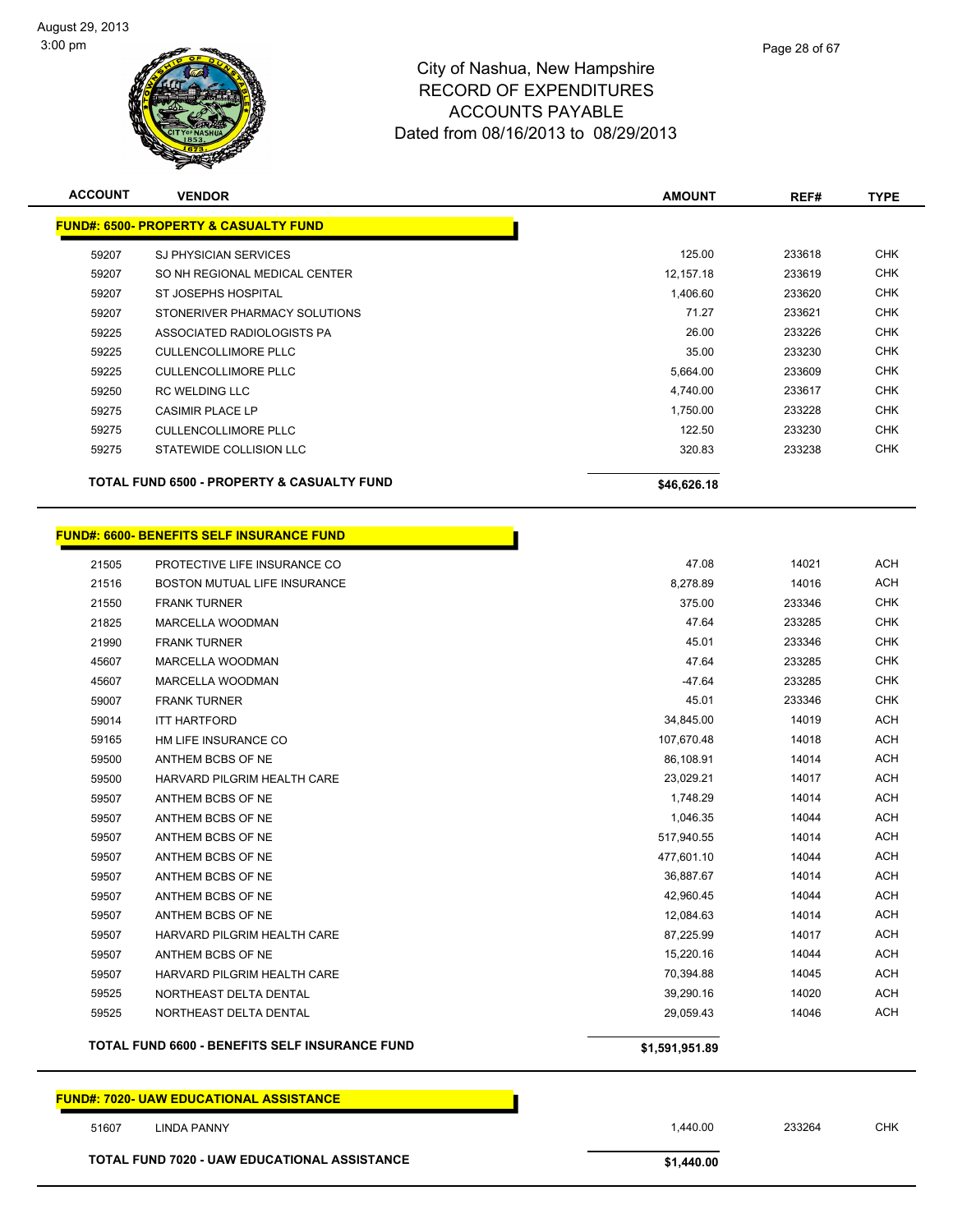

| <b>ACCOUNT</b> | <b>VENDOR</b>                                      | <b>AMOUNT</b> | REF#   | <b>TYPE</b> |
|----------------|----------------------------------------------------|---------------|--------|-------------|
|                | <u>FUND#: 7050- HOLMAN STADIUM IMPROVEMNTS ETF</u> |               |        |             |
| 54280          | INTELLIGENT PRODUCTS INC                           | 775.32        | 233039 | <b>CHK</b>  |
| 54280          | HOME DEPOT CREDIT SERVICES                         | 58.42         | 233360 | <b>CHK</b>  |
| 61299          | UNITED SITE SERVICES NORTHEAST                     | 109.94        | 233072 | <b>CHK</b>  |
|                |                                                    |               |        |             |
|                | TOTAL FUND 7050 - HOLMAN STADIUM IMPROVEMNTS ETF   | \$943.68      |        |             |
|                | <b>FUND#: 7052- MINE FALLS PARK ETF</b>            |               |        |             |
| 54280          | UNITED SITE SERVICES NORTHEAST                     | 164.91        | 233072 | <b>CHK</b>  |
| 54280          | HOME DEPOT CREDIT SERVICES                         | 203.17        | 233360 | <b>CHK</b>  |
|                |                                                    |               |        |             |
|                | <b>TOTAL FUND 7052 - MINE FALLS PARK ETF</b>       | \$368.08      |        |             |
|                | <b>FUND#: 7506- ETF CONTRIB-WOODLAWN CEMETERY</b>  |               |        |             |
| 54280          | <b>FIMBEL PAUNET CORP</b>                          | 2,140.00      | 233025 | <b>CHK</b>  |
| 54280          | <b>RC WELDING LLC</b>                              | 9,920.00      | 233412 | <b>CHK</b>  |
| 54280          | SAYCO TREE & LANDSCAPE INC                         | 2,280.00      | 233423 | <b>CHK</b>  |
| 54487          | MORIN ENGINE SERVICES LLC                          | 597.00        | 233269 | <b>CHK</b>  |
|                |                                                    |               |        |             |
|                | TOTAL FUND 7506 - ETF CONTRIB-WOODLAWN CEMETERY    | \$14,937.00   |        |             |
|                | <b>FUND#: 7551- P&amp;R-SUMMERFUN</b>              |               |        |             |
|                |                                                    |               |        |             |
| 53400          | <b>JD DESIGN &amp; PRINT</b>                       | 434.00        | 233041 | <b>CHK</b>  |
| 55650          | <b>GIOVANNA ROY</b>                                | 300.00        | 233416 | <b>CHK</b>  |
| 55650          | <b>SAM'S CLUB</b>                                  | 35.80         | 233418 | <b>CHK</b>  |
| 55654          | ANGEL WAGNER                                       | 700.00        | 233445 | <b>CHK</b>  |
| 55654          | <b>GABRIEL COHEN</b>                               | 600.00        | 233241 | <b>CHK</b>  |
| 55658          | JEANNOTTE'S MARKET LLC                             | 62.69         | 233367 | <b>CHK</b>  |
| 61299          | <b>GABRIEL COHEN</b>                               | 600.00        | 233241 | <b>CHK</b>  |
| 61299          | <b>GABRIEL COHEN</b>                               | $-600.00$     | 233241 | <b>CHK</b>  |
|                | TOTAL FUND 7551 - P&R-SUMMERFUN                    | \$2,132.49    |        |             |
|                | <b>FUND#: 8063- LIBRARY-HENRY STEARNS FUND</b>     |               |        |             |
|                |                                                    |               |        |             |
| 61807          | BAKER & TAYLOR, INC                                | 146.41        | 232995 | <b>CHK</b>  |
| 61807          | CENGAGE LEARNING INC                               | 6,500.00      | 233028 | CHK         |
| 61807          | <b>BAKER &amp; TAYLOR, INC</b>                     | 30.46         | 233310 | <b>CHK</b>  |
|                | TOTAL FUND 8063 - LIBRARY-HENRY STEARNS FUND       | \$6,676.87    |        |             |
|                | <b>FUND#: 8400- AGENCY-DEVELOPER ESCROWS</b>       |               |        |             |
| 21730          | <b>GEORGE HASELTINE</b>                            | 7,506.10      | 233260 | <b>CHK</b>  |
|                | TOTAL FUND 8400 - AGENCY-DEVELOPER ESCROWS         | \$7,506.10    |        |             |
|                |                                                    |               |        |             |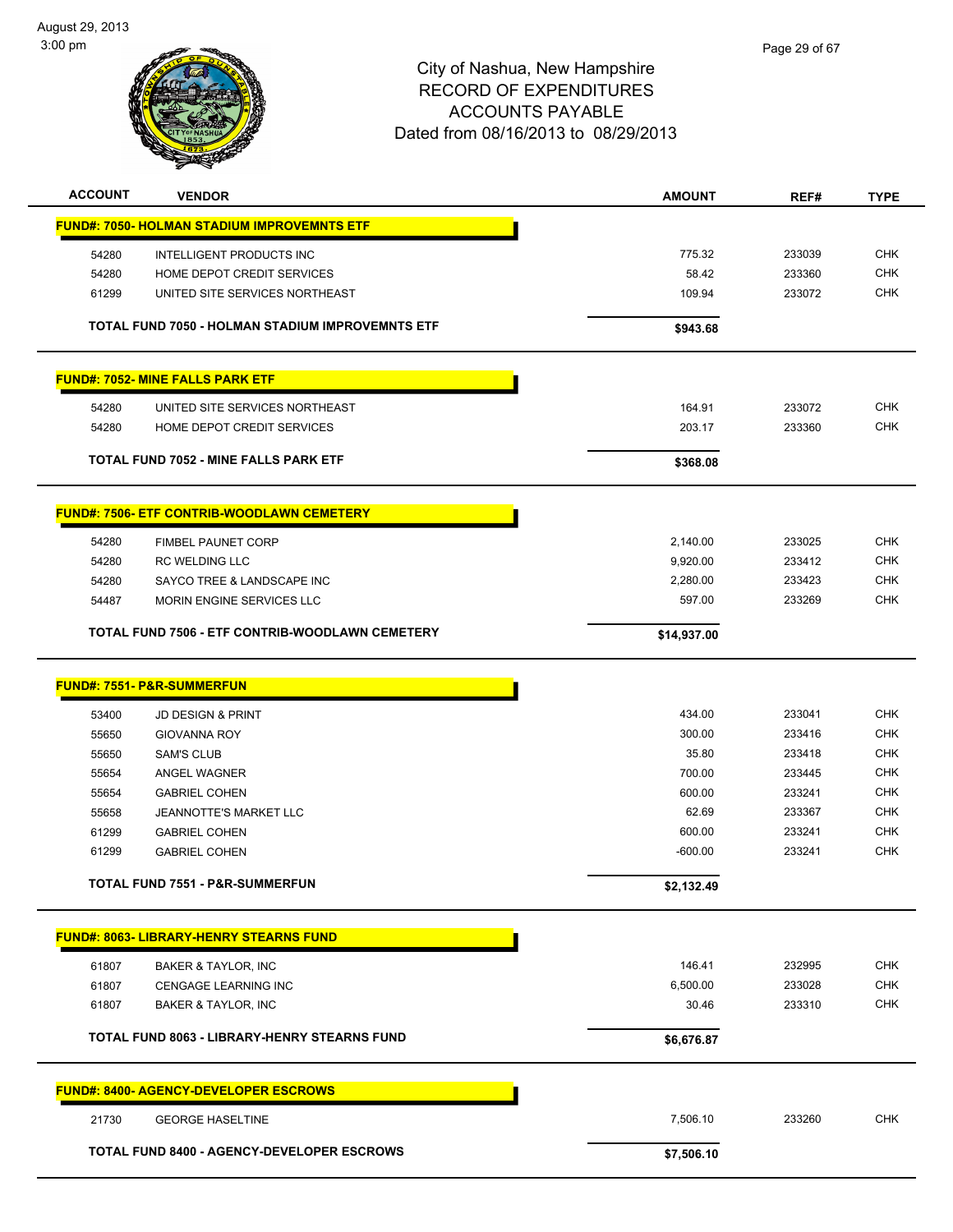| $3:00 \text{ pm}$ |                 |          | City of Nashua, New Hampshire<br><b>RECORD OF EXPENDITURES</b><br><b>ACCOUNTS PAYABLE</b><br>Dated from 08/16/2013 to 08/29/2013 |                | Page 30 of 67 |             |
|-------------------|-----------------|----------|----------------------------------------------------------------------------------------------------------------------------------|----------------|---------------|-------------|
| <b>ACCOUNT</b>    | <b>VENDOR</b>   |          |                                                                                                                                  | <b>AMOUNT</b>  | REF#          | <b>TYPE</b> |
|                   |                 |          | <b>Grand Total:</b>                                                                                                              | \$3,907,658.41 |               |             |
| Last Modified:    | August 29, 2013 | 12:32 pm |                                                                                                                                  |                |               |             |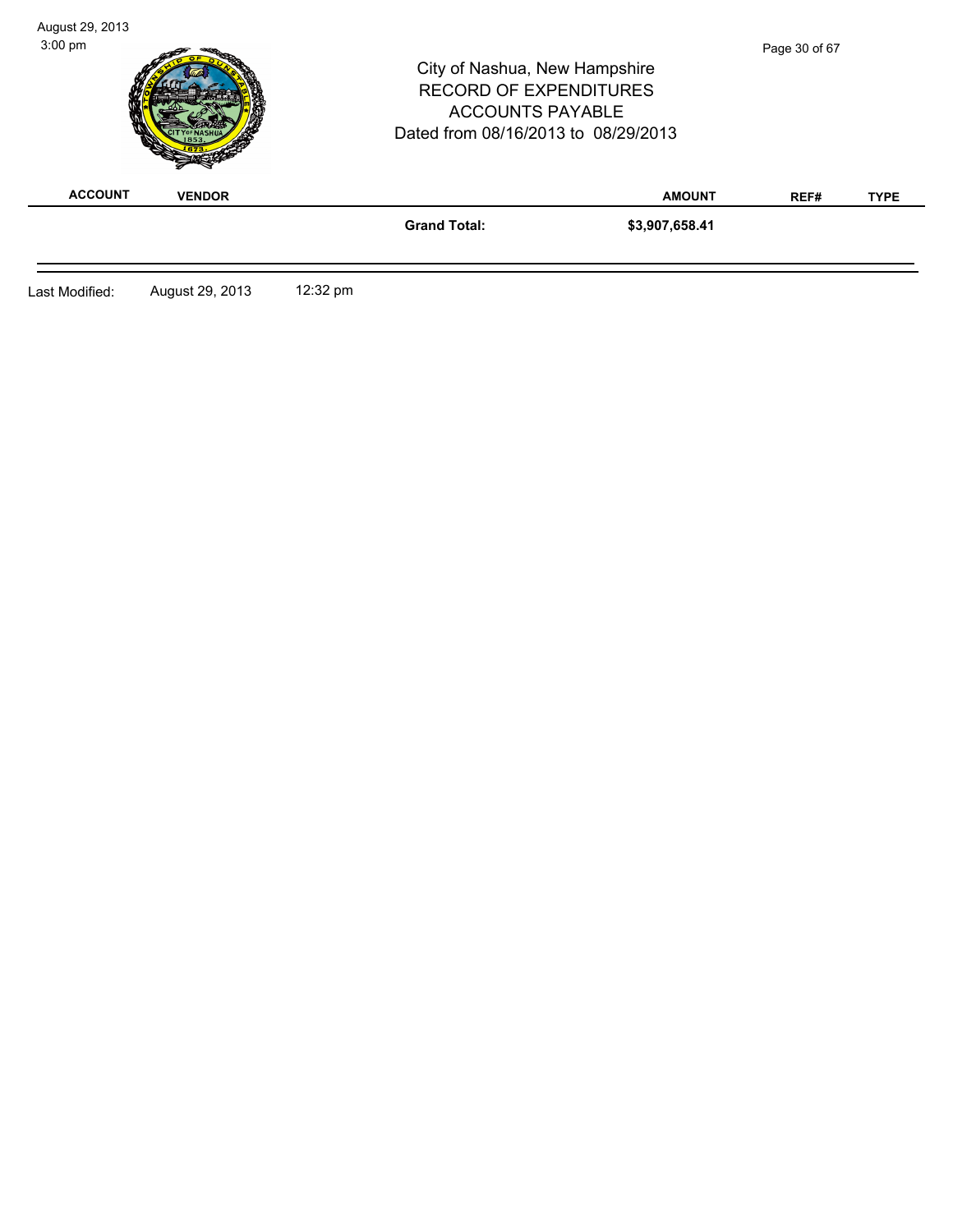

|     | <b>PAY DATE</b>                   | <b>ACCOUNT</b>                       | <b>DESCRIPTION</b>             | <b>AMOUNT</b> |
|-----|-----------------------------------|--------------------------------------|--------------------------------|---------------|
|     | <b>FUND#: 1000 - GENERAL FUND</b> |                                      |                                |               |
| 101 | <b>MAYOR</b>                      |                                      |                                |               |
|     | 8/22/13                           | 51100                                | CITIZEN SERVICES DIRECTOR      | 903.15        |
|     | 8/29/13                           | 51100                                | CITIZEN SERVICES DIRECTOR      | 903.15        |
|     | 8/22/13                           | 51100                                | EXECUTIVE SECRETARY AA         | 877.25        |
|     | 8/29/13                           | 51100                                | EXECUTIVE SECRETARY AA         | 877.25        |
|     | 8/22/13                           | 51100                                | HUNT BUILDING ADMINISTRATOR    | 413.87        |
|     | 8/29/13                           | 51100                                | HUNT BUILDING ADMINISTRATOR    | 496.65        |
|     | 8/22/13                           | 51100                                | <b>RESOURCE COORDINATOR</b>    | 452.45        |
|     | 8/29/13                           | 51100                                | <b>RESOURCE COORDINATOR</b>    | 452.45        |
|     | 8/22/13                           | 51100                                | SECRETARY RECEPTIONIST         | 546.80        |
|     | 8/29/13                           | 51100                                | SECRETARY RECEPTIONIST         | 546.80        |
|     | 8/22/13                           | 51200                                | <b>COMMUNICATIONS DIRECTOR</b> | 426.07        |
|     | 8/29/13                           | 51200                                | <b>COMMUNICATIONS DIRECTOR</b> | 426.07        |
|     | 8/22/13                           | 51500                                | <b>MAYOR</b>                   | 2,115.95      |
|     | 8/29/13                           | 51500                                | <b>MAYOR</b>                   | 2,115.95      |
|     | 8/29/13                           | 55118                                | TELEPHONE-CELLULAR             | 50.00         |
|     | <b>TOTAL 101 - MAYOR</b>          |                                      |                                | \$11,603.86   |
|     |                                   |                                      |                                |               |
| 102 |                                   | <b>BOARD OF ALDERMEN</b>             |                                |               |
|     | 8/22/13                           | 51100                                | ALDERMANIC LEGISLATION MANAGER | 1,404.70      |
|     | 8/29/13                           | 51100                                | ALDERMANIC LEGISLATION MANAGER | 1,404.70      |
|     |                                   | <b>TOTAL 102 - BOARD OF ALDERMEN</b> |                                | \$2,809.40    |
| 103 | <b>LEGAL</b>                      |                                      |                                |               |
|     |                                   |                                      |                                |               |
|     | 8/22/13                           | 51100                                | ASSISTANT CORP COUNSEL         | 1,324.89      |
|     | 8/29/13                           | 51100                                | ASSISTANT CORP COUNSEL         | 1,324.90      |
|     | 8/22/13                           | 51100                                | DEPUTY CORPORATION COUNSEL     | 4,170.45      |
|     | 8/29/13                           | 51100                                | DEPUTY CORPORATION COUNSEL     | 4,170.45      |
|     | 8/22/13                           | 51100                                | <b>LEGAL ASSISTANT</b>         | 1,846.55      |
|     | 8/29/13                           | 51100                                | <b>LEGAL ASSISTANT</b>         | 1,846.55      |
|     | 8/29/13                           | 51300                                | OVERTIME-REGULAR               | 4.56          |
|     | 8/29/13                           | 55118                                | TELEPHONE-CELLULAR             | 100.00        |
|     | <b>TOTAL 103 - LEGAL</b>          |                                      |                                | \$14,788.35   |
|     |                                   |                                      |                                |               |
| 105 | <b>CITI-STAT</b><br>8/22/13       | 51100                                | <b>DIRECTOR CITISTAT</b>       | 1,529.81      |
|     | 8/29/13                           | 51100                                | <b>DIRECTOR CITISTAT</b>       | 1,529.80      |
|     | 8/22/13                           | 51100                                | OPERATIONS ANALYST             | 690.85        |
|     | 8/29/13                           | 51100                                | OPERATIONS ANALYST             | 690.85        |
|     |                                   |                                      |                                |               |
|     | <b>TOTAL 105 - CITI-STAT</b>      |                                      |                                | \$4,441.31    |
|     |                                   |                                      |                                |               |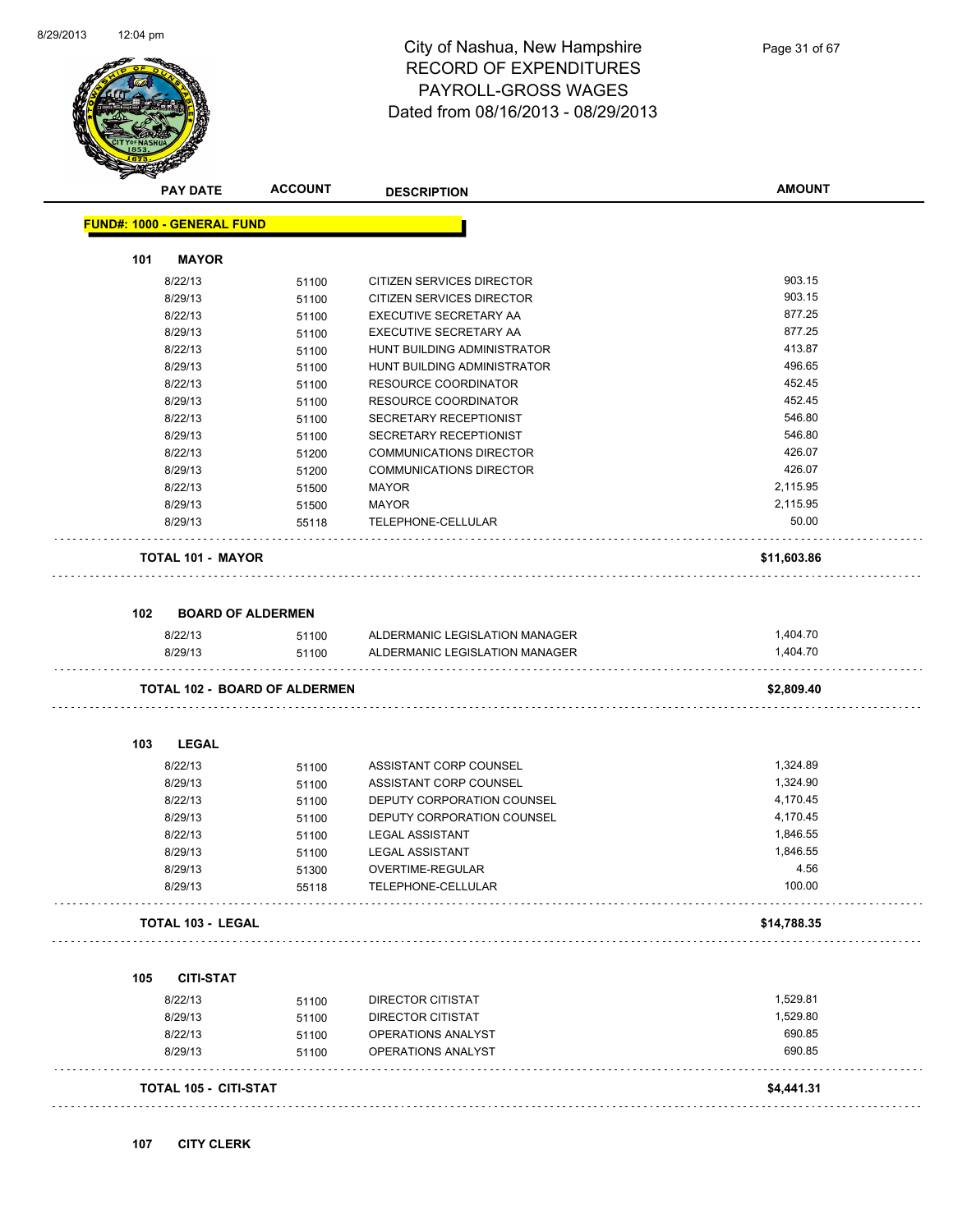

|     | <b>PAY DATE</b>                      | <b>ACCOUNT</b>                | <b>DESCRIPTION</b>            | <b>AMOUNT</b> |
|-----|--------------------------------------|-------------------------------|-------------------------------|---------------|
|     | <b>FUND#: 1000 - GENERAL FUND</b>    |                               |                               |               |
| 107 | <b>CITY CLERK</b>                    |                               |                               |               |
|     | 8/22/13                              | 51100                         | <b>CITY CLERK</b>             | 1,771.20      |
|     | 8/29/13                              | 51100                         | <b>CITY CLERK</b>             | 1,771.20      |
|     | 8/22/13                              | 51100                         | <b>CLERK VITAL RECORDS II</b> | 2,089.95      |
|     | 8/29/13                              | 51100                         | <b>CLERK VITAL RECORDS II</b> | 2,089.95      |
|     | 8/22/13                              | 51100                         | DEPARTMENT COORDINATOR, CC    | 791.45        |
|     | 8/29/13                              | 51100                         | DEPARTMENT COORDINATOR, CC    | 791.45        |
|     | 8/22/13                              | 51100                         | DEPUTY CITY CLERK             | 1,370.99      |
|     | 8/29/13                              | 51100                         | DEPUTY CITY CLERK             | 1,371.00      |
|     | 8/29/13                              | 51300                         | OVERTIME-REGULAR              | 37.10         |
|     | <b>TOTAL 107 - CITY CLERK</b>        |                               |                               | \$12,084.29   |
| 111 | <b>HUMAN RESOURCES</b>               |                               |                               |               |
|     | 8/22/13                              | 51100                         | <b>HR ANALYST</b>             | 1,014.70      |
|     | 8/29/13                              | 51100                         | <b>HR ANALYST</b>             | 1,014.70      |
|     | 8/22/13                              | 51100                         | HR SPEC                       | 833.86        |
|     | 8/29/13                              | 51100                         | <b>HR SPEC</b>                | 833.85        |
|     | 8/22/13                              | 51100                         | HUMAN RESOURCES DIRECTOR      | 1,546.44      |
|     | 8/29/13                              | 51100                         | HUMAN RESOURCES DIRECTOR      | 1,546.45      |
|     | 8/22/13                              | 51200                         | ADMINISTRATIVE ASSISTANT I    | 255.60        |
|     | 8/29/13                              | 51200                         | ADMINISTRATIVE ASSISTANT I    | 257.51        |
|     | 8/29/13                              | 55118                         | TELEPHONE-CELLULAR            | 50.00         |
|     | <b>TOTAL 111 - HUMAN RESOURCES</b>   |                               |                               | \$7,353.11    |
| 115 | <b>CITYWIDE PENSIONS</b>             |                               |                               |               |
|     | 8/29/13                              | 52120                         | PENSION DISTRIBUTIONS         | 50.00         |
|     | <b>TOTAL 115 - CITYWIDE PENSIONS</b> |                               |                               | \$50.00       |
| 122 |                                      | <b>INFORMATION TECHNOLOGY</b> |                               |               |
|     | 8/22/13                              | 51100                         | ADMIN ASSISTANT II            | 665.60        |
|     | 8/29/13                              | 51100                         | ADMIN ASSISTANT II            | 665.60        |
|     | 8/22/13                              | 51100                         | ERP SYSTEM ADMIN DBA          | 1,622.11      |
|     | 8/29/13                              | 51100                         | ERP SYSTEM ADMIN DBA          | 1,622.10      |
|     | 8/22/13                              | 51100                         | INTER INTRA APPL DEV PROJ LDR | 1,579.20      |
|     | 8/29/13                              | 51100                         | INTER INTRA APPL DEV PROJ LDR | 1,579.20      |
|     | 8/22/13                              | 51100                         | INTERNET INTRANET APPL DEV    | 1,459.20      |
|     | 8/29/13                              | 51100                         | INTERNET INTRANET APPL DEV    | 1,459.20      |
|     | 8/22/13                              | 51100                         | IT APPLICATIONS ANALYST       | 1,143.65      |
|     | 8/29/13                              | 51100                         | IT APPLICATIONS ANALYST       | 1,143.65      |
|     | 8/22/13                              | 51100                         | IT DIVISION DIRECTOR          | 1,986.70      |
|     | 8/29/13                              | 51100                         | IT DIVISION DIRECTOR          | 1,986.70      |

8/22/13 51100 IT INFRASTRUCTURE ANALYST 1,194.35 8/29/13 51100 IT INFRASTRUCTURE ANALYST 1,194.35 8/22/13 51100 IT INFRASTRUCTURE TEAM LEADER 1,713.00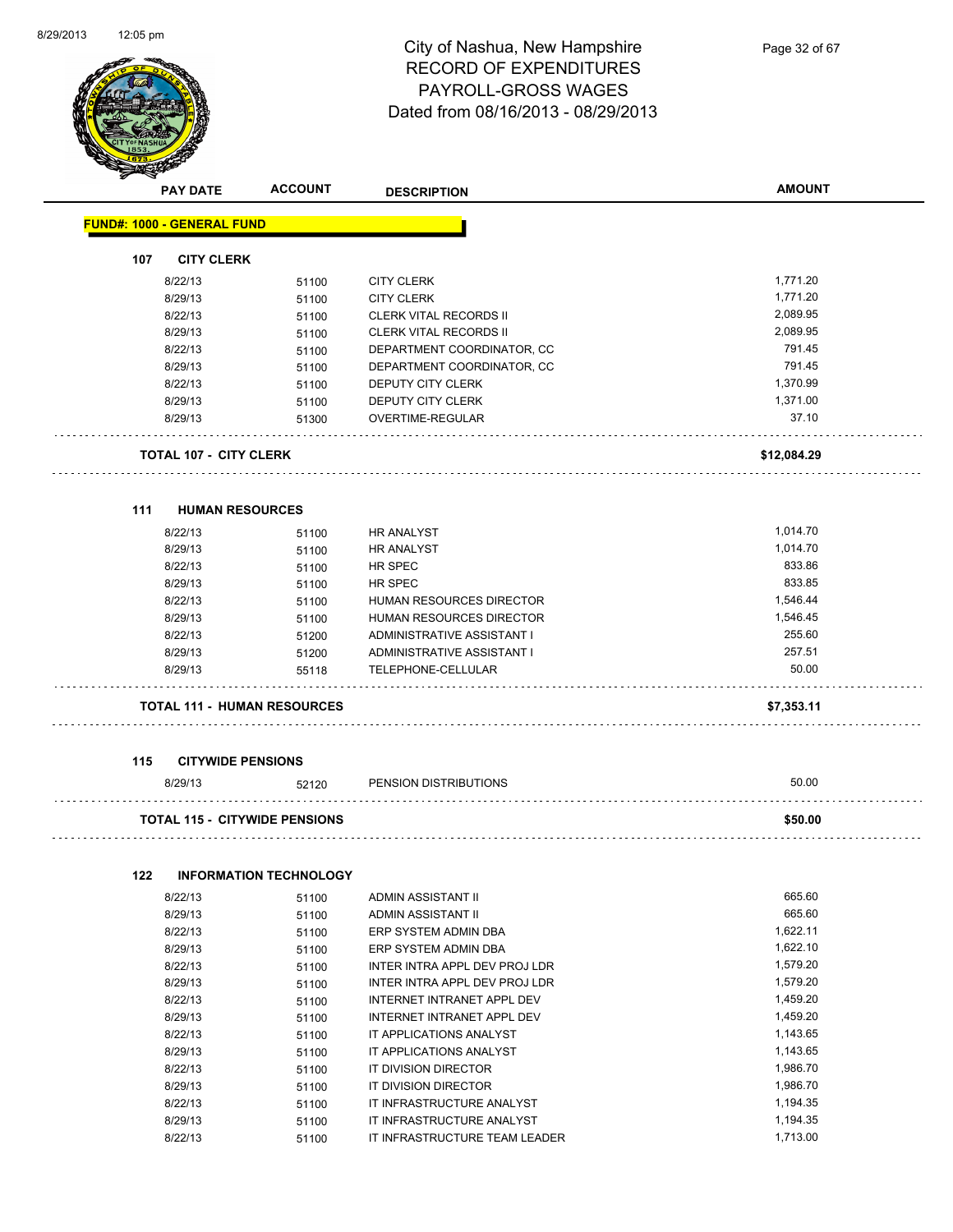

|     | <b>PAY DATE</b>                   | <b>ACCOUNT</b>                     | <b>DESCRIPTION</b>                        | <b>AMOUNT</b>    |
|-----|-----------------------------------|------------------------------------|-------------------------------------------|------------------|
|     | <b>FUND#: 1000 - GENERAL FUND</b> |                                    |                                           |                  |
|     |                                   |                                    |                                           |                  |
| 122 |                                   | <b>INFORMATION TECHNOLOGY</b>      |                                           |                  |
|     | 8/29/13                           | 51100                              | IT INFRASTRUCTURE TEAM LEADER             | 1,713.00         |
|     | 8/22/13                           | 51100                              | SYSTEMS ADM DATABASE ADM                  | 1,611.15         |
|     | 8/29/13                           | 51100                              | SYSTEMS ADM DATABASE ADM                  | 1,611.15         |
|     | 8/22/13                           | 51100                              | TECHNICAL SPEC II NET SUPPORT             | 2,310.91         |
|     | 8/29/13                           | 51100                              | TECHNICAL SPEC II NET SUPPORT             | 2,310.90         |
|     | 8/22/13                           | 51100                              | <b>TECHNICAL SPEC III</b>                 | 1,444.15         |
|     | 8/29/13                           | 51100                              | <b>TECHNICAL SPEC III</b>                 | 1,444.15         |
|     | 8/22/13                           | 51100                              | <b>WEB DESIGNER</b>                       | 633.45           |
|     | 8/29/13<br>8/29/13                | 51100<br>55118                     | <b>WEB DESIGNER</b><br>TELEPHONE-CELLULAR | 633.45<br>250.00 |
|     |                                   |                                    |                                           |                  |
|     |                                   | TOTAL 122 - INFORMATION TECHNOLOGY |                                           | \$34,976.92      |
|     |                                   |                                    |                                           |                  |
| 126 |                                   | <b>FINANCIAL SERVICES</b>          |                                           |                  |
|     | 8/22/13                           | 51100                              | ACCOUNTANT                                | 898.10           |
|     | 8/29/13                           | 51100                              | <b>ACCOUNTANT</b>                         | 898.10           |
|     | 8/22/13                           | 51100                              | ACCOUNTING COMPLIANCE MGR                 | 1,073.50         |
|     | 8/29/13                           | 51100                              | ACCOUNTING COMPLIANCE MGR                 | 1,073.50         |
|     | 8/22/13                           | 51100                              | ACCOUNTS PAYABLE COORDINATOR              | 1,510.60         |
|     | 8/29/13                           | 51100                              | ACCOUNTS PAYABLE COORDINATOR              | 1,510.60         |
|     | 8/22/13                           | 51100                              | ACCOUNTS PAYABLE SUPV                     | 929.80           |
|     | 8/29/13                           | 51100                              | ACCOUNTS PAYABLE SUPV                     | 929.80           |
|     | 8/22/13                           | 51100                              | ADMINISTRATIVE ASSISTANT I                | 646.80           |
|     | 8/29/13                           | 51100                              | ADMINISTRATIVE ASSISTANT I                | 646.80           |
|     | 8/22/13                           | 51100                              | <b>CFO COMPTROLLER</b>                    | 1,999.70         |
|     | 8/29/13                           | 51100                              | <b>CFO COMPTROLLER</b>                    | 1,999.70         |
|     | 8/22/13                           | 51100                              | <b>COMPENSATION MANAGER</b>               | 1,533.60         |
|     | 8/29/13                           | 51100                              | <b>COMPENSATION MANAGER</b>               | 1,533.60         |
|     | 8/22/13                           | 51100                              | DEP TREASURER TAX COLLECTOR               | 1,076.20         |
|     | 8/29/13                           | 51100                              | DEP TREASURER TAX COLLECTOR               | 1,076.20         |
|     | 8/22/13                           | 51100                              | <b>FINANCE AND ADMIN MANAGER</b>          | 744.65           |
|     | 8/29/13                           | 51100                              | FINANCE AND ADMIN MANAGER                 | 744.65           |
|     | 8/22/13                           | 51100                              | FINANCIAL MANAGER GENERAL GOVT            | 1,367.60         |
|     | 8/29/13                           | 51100                              | FINANCIAL MANAGER GENERAL GOVT            | 1,367.60         |
|     | 8/22/13                           | 51100                              | FINANCIAL SERVICES COORDINATOR            | 936.71           |
|     | 8/29/13                           | 51100                              | FINANCIAL SERVICES COORDINATOR            | 936.70           |
|     | 8/22/13                           | 51100                              | MOTOR VEHICLE COORDINATOR                 | 646.80           |
|     | 8/29/13                           | 51100                              | MOTOR VEHICLE COORDINATOR                 | 646.80           |
|     | 8/22/13                           | 51100                              | MV CLERK II REGISTRATION                  | 632.00           |
|     | 8/29/13                           | 51100                              | MV CLERK II REGISTRATION                  | 632.00           |
|     | 8/22/13                           | 51100                              | PAYROLL ANALYST II                        | 1,770.54         |
|     | 8/29/13                           | 51100                              | PAYROLL ANALYST II                        | 1,770.54         |
|     | 8/22/13                           | 51100                              | REVENUE ACCOUNTS SPEC                     | 829.85           |
|     | 8/29/13                           | 51100                              | REVENUE ACCOUNTS SPEC                     | 829.85           |
|     | 8/22/13                           | 51100                              | REVENUE COORDINATOR                       | 1,040.85         |
|     | 8/29/13                           | 51100                              | REVENUE COORDINATOR                       | 1,040.85         |
|     | 8/22/13                           | 51100                              | SENIOR FINANCIAL ANALYST                  | 1,100.45         |
|     | 8/29/13                           | 51100                              | SENIOR FINANCIAL ANALYST                  | 1,100.45         |
|     | 8/22/13                           | 51100                              | SUPV VEHICLE REGISTRATION                 | 1,014.70         |
|     | 8/29/13                           | 51100                              | SUPV VEHICLE REGISTRATION                 | 1,014.70         |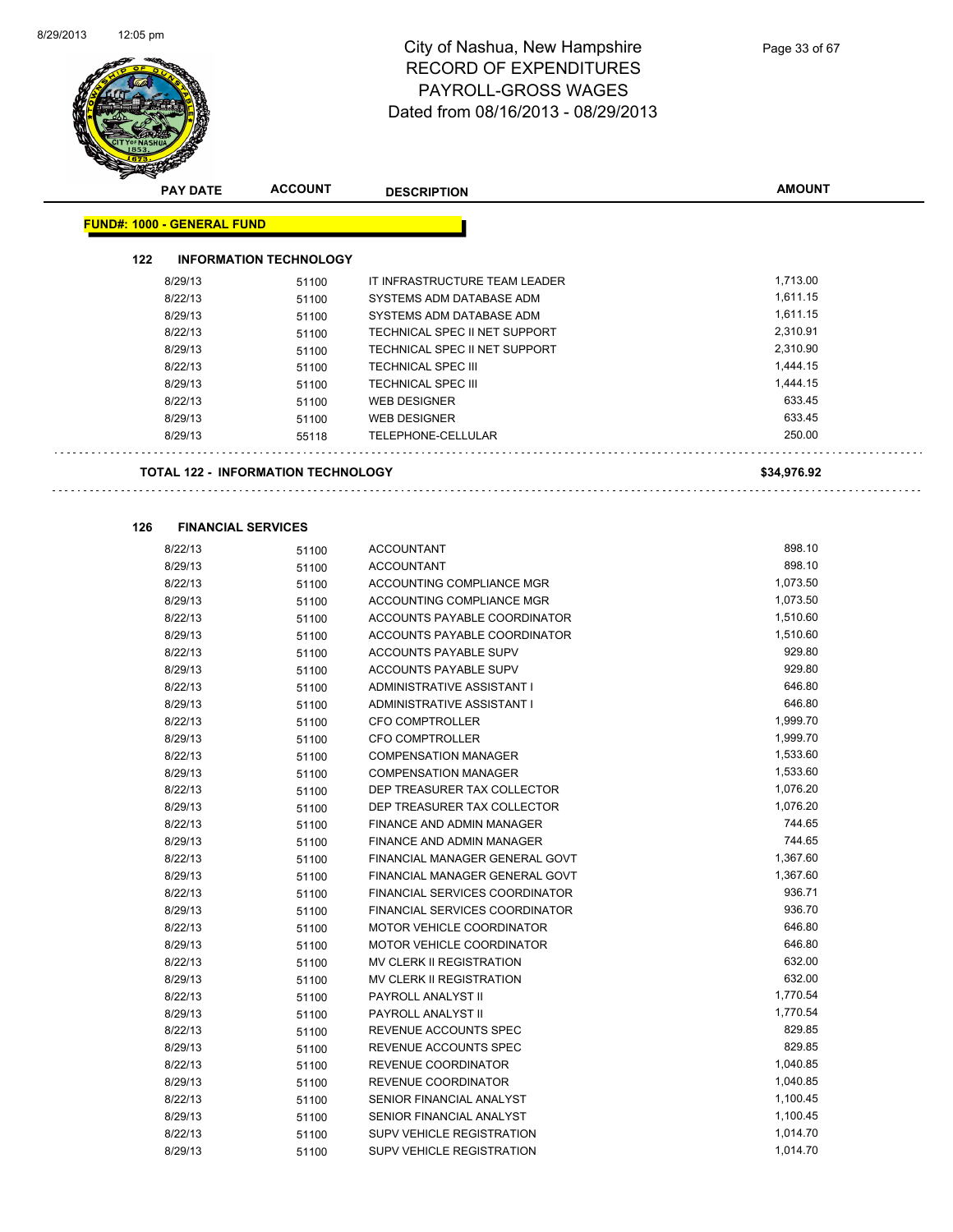$\overline{\phantom{0}}$ 



| <b>PAY DATE</b>                   | <b>ACCOUNT</b>                        | <b>DESCRIPTION</b>                | <b>AMOUNT</b> |
|-----------------------------------|---------------------------------------|-----------------------------------|---------------|
| <b>FUND#: 1000 - GENERAL FUND</b> |                                       |                                   |               |
| 126                               | <b>FINANCIAL SERVICES</b>             |                                   |               |
| 8/22/13                           | 51100                                 | TREASURER TAX COLLECTOR           | 1,771.20      |
| 8/29/13                           | 51100                                 | TREASURER TAX COLLECTOR           | 1,771.20      |
| 8/22/13                           | 51100                                 | <b>VEHICLE REGISTRATION CLERK</b> | 1,629.95      |
| 8/29/13                           | 51100                                 | <b>VEHICLE REGISTRATION CLERK</b> | 1,629.94      |
| 8/22/13                           | 51300                                 | OVERTIME-REGULAR                  | 400.01        |
| 8/29/13                           | 51300                                 | OVERTIME-REGULAR                  | 521.15        |
|                                   | <b>TOTAL 126 - FINANCIAL SERVICES</b> |                                   | \$47,228.34   |
| 129                               | <b>CITY BUILDINGS</b>                 |                                   |               |
| 8/22/13                           | 51100                                 | <b>BUILDING MANAGER</b>           | 788.60        |
| 8/29/13                           | 51100                                 | <b>BUILDING MANAGER</b>           | 788.60        |
| 8/22/13                           | 51100                                 | <b>CUSTODIAN I</b>                | 1,166.85      |
| 8/29/13                           | 51100                                 | <b>CUSTODIAN I</b>                | 1,166.85      |
| 8/22/13                           | 51100                                 | MAINTENANCE SPEC                  | 663.85        |
| 8/29/13                           | 51100                                 | MAINTENANCE SPEC                  | 663.85        |
| 8/22/13                           | 51200                                 | <b>CUSTODIAN I</b>                | 306.75        |
| 8/29/13                           | 51200                                 | <b>CUSTODIAN I</b>                | 306.75        |
|                                   | <b>TOTAL 129 - CITY BUILDINGS</b>     |                                   | \$5,852.10    |
| 130                               | <b>PURCHASING</b>                     |                                   |               |
| 8/22/13                           | 51100                                 | PRINTING TECH MAIL DIST           | 972.30        |
| 8/29/13                           | 51100                                 | PRINTING TECH MAIL DIST           | 972.30        |
| 8/22/13                           | 51100                                 | PURCHASING AGENT I                | 661.95        |
| 8/29/13                           | 51100                                 | PURCHASING AGENT I                | 661.95        |
| 8/22/13                           | 51100                                 | PURCHASING AGENT II               | 1,020.45      |
| 8/29/13                           | 51100                                 | PURCHASING AGENT II               | 1,020.45      |
| 8/22/13                           | 51100                                 | PURCHASING MANAGER                | 1,364.20      |
| 8/29/13                           | 51100                                 | <b>PURCHASING MANAGER</b>         | 1,364.20      |
|                                   | <b>TOTAL 130 - PURCHASING</b>         |                                   | \$8,037.80    |
| 131                               | <b>HUNT BUILDING</b>                  |                                   |               |
| 8/22/13                           | 51100                                 | HUNT BUILDING ADMINISTRATOR       | 319.05        |
| 8/29/13                           | 51100                                 | HUNT BUILDING ADMINISTRATOR       | 382.86        |
|                                   | TOTAL 131 - HUNT BUILDING             |                                   | \$701.91      |
|                                   |                                       |                                   |               |

| 8/22/13 | 51100 | <b>APPRAISER I</b>   | 853.70   |
|---------|-------|----------------------|----------|
| 8/29/13 | 51100 | APPRAISER I          | 853.70   |
| 8/22/13 | 51100 | <b>APPRAISER II</b>  | 1.020.45 |
| 8/29/13 | 51100 | <b>APPRAISER II</b>  | 1.020.45 |
| 8/22/13 | 51100 | <b>APPRAISER III</b> | 1.162.45 |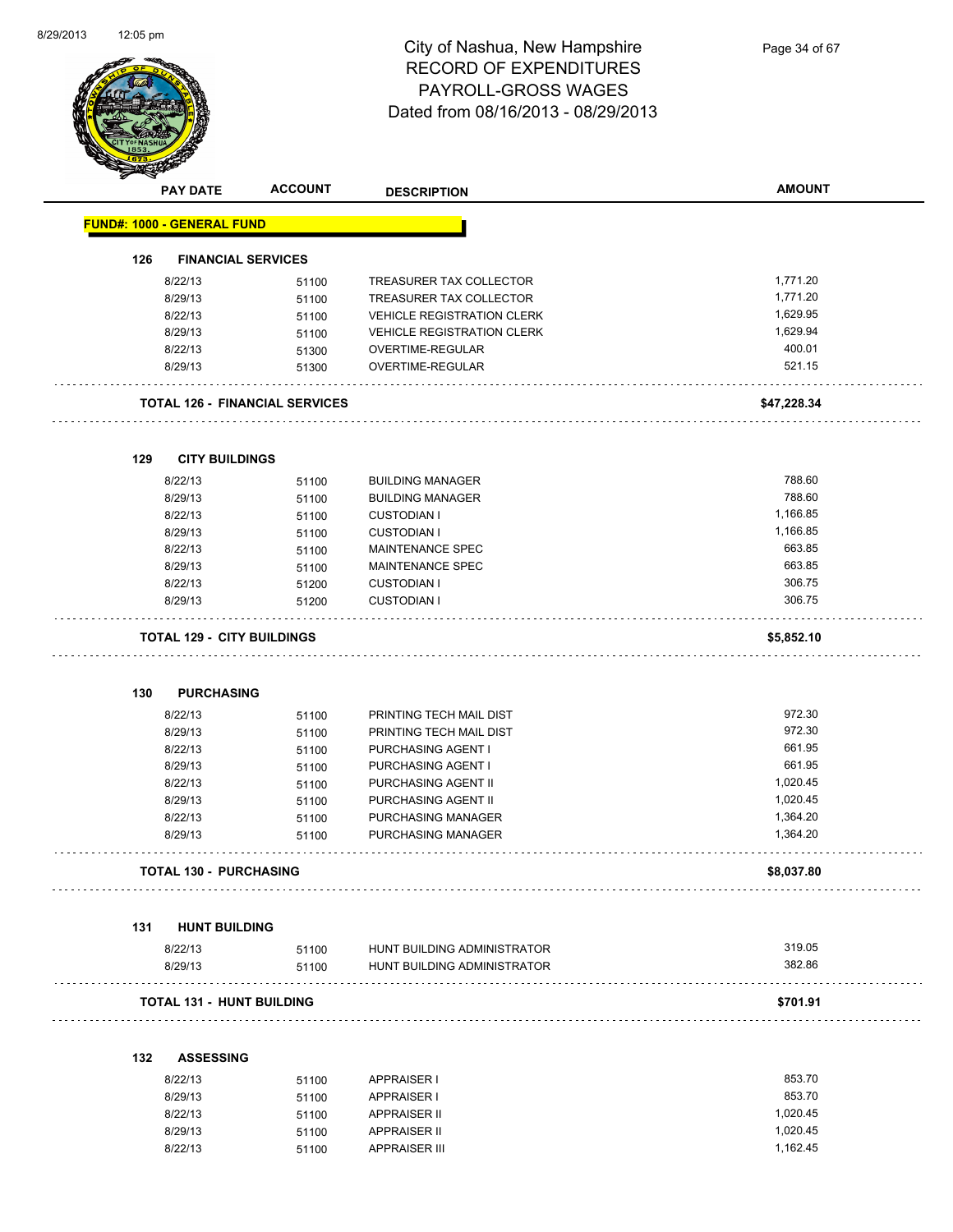

|     | <b>PAY DATE</b>                   | <b>ACCOUNT</b>                       | <b>DESCRIPTION</b>            | <b>AMOUNT</b> |
|-----|-----------------------------------|--------------------------------------|-------------------------------|---------------|
|     | <b>FUND#: 1000 - GENERAL FUND</b> |                                      |                               |               |
| 132 | <b>ASSESSING</b>                  |                                      |                               |               |
|     | 8/29/13                           | 51100                                | <b>APPRAISER III</b>          | 1,162.45      |
|     | 8/22/13                           | 51100                                | ASSESSING ADMIN SPEC I CSR    | 241.36        |
|     | 8/29/13                           | 51100                                | ASSESSING ADMIN SPEC I CSR    | 603.40        |
|     | 8/22/13                           | 51100                                | ASSESSING ADMIN SPEC II CSR   | 699.35        |
|     | 8/29/13                           | 51100                                | ASSESSING ADMIN SPEC II CSR   | 699.35        |
|     | 8/22/13                           | 51100                                | ASSESSING ADMIN SPEC III CSR  | 888.76        |
|     | 8/29/13                           | 51100                                | ASSESSING ADMIN SPEC III CSR  | 888.75        |
|     | 8/22/13                           | 51100                                | CHIEF ASSESSOR GIS MANAGER    | 2,077.25      |
|     | 8/29/13                           | 51100                                | CHIEF ASSESSOR GIS MANAGER    | 2,077.25      |
|     | 8/22/13                           | 51100                                | DEPARTMENT COORDINATOR        | 844.04        |
|     | 8/29/13                           | 51100                                | DEPARTMENT COORDINATOR        | 844.04        |
|     | 8/22/13                           | 51100                                | DEPUTY MANAGER APPRAISER IV   | 1,450.00      |
|     | 8/29/13                           | 51100                                | DEPUTY MANAGER APPRAISER IV   | 1,450.00      |
|     | 8/29/13                           | 51500                                | ELECTED BOARD MEMBER          | 375.00        |
|     | <b>TOTAL 132 - ASSESSING</b>      |                                      |                               | \$19,211.75   |
| 134 | <b>GIS</b>                        |                                      |                               |               |
|     |                                   |                                      | <b>GIS TECHNICIAN II</b>      | 1,042.60      |
|     | 8/22/13                           | 51100                                |                               | 1,042.60      |
|     | 8/29/13                           | 51100                                | <b>GIS TECHNICIAN II</b>      |               |
|     | <b>TOTAL 134 - GIS</b>            |                                      |                               | \$2,085.20    |
| 140 | <b>PINEWOOD CEMETERY</b>          |                                      |                               |               |
|     | 7/31/13                           | 51100                                | SEASONAL                      | (40.00)       |
|     | 7/31/13                           | 51400                                | WAGES TEMP-SEASONAL           | 40.00         |
|     | 8/22/13                           | 51400                                | WAGES TEMP-SEASONAL           | 174.83        |
|     | 8/29/13                           | 51400                                | WAGES TEMP-SEASONAL           | 207.61        |
|     | 8/29/13                           | 55314                                | FIXED RATE MILEAGE ALLOWANCE  | 100.00        |
|     |                                   | <b>TOTAL 140 - PINEWOOD CEMETERY</b> |                               | \$482.44      |
| 142 |                                   | <b>WOODLAWN CEMETERY</b>             |                               |               |
|     | 8/22/13                           | 51100                                | <b>GROUNDSKEEPER CEMETERY</b> | 534.21        |
|     | 8/29/13                           | 51100                                | <b>GROUNDSKEEPER CEMETERY</b> | 576.89        |
|     | 8/22/13                           | 51100                                | SUBFOREMAN CEMETERY           | 632.20        |
|     | 8/29/13                           | 51100                                | SUBFOREMAN CEMETERY           | 650.61        |
|     | 8/22/13                           | 51100                                | SUPERINTENDENT CEMETERY I     | 1,014.70      |
|     | 8/29/13                           | 51100                                | SUPERINTENDENT CEMETERY I     | 1,014.70      |
|     | 8/29/13                           | 51300                                | OVERTIME-REGULAR              | 3.52          |
|     | 8/22/13                           | 51400                                | <b>WAGES TEMP-SEASONAL</b>    | 1,040.00      |
|     | 8/29/13                           | 51400                                | <b>WAGES TEMP-SEASONAL</b>    | 960.00        |
|     |                                   |                                      |                               |               |
|     |                                   | <b>TOTAL 142 - WOODLAWN CEMETERY</b> |                               | \$6,426.83    |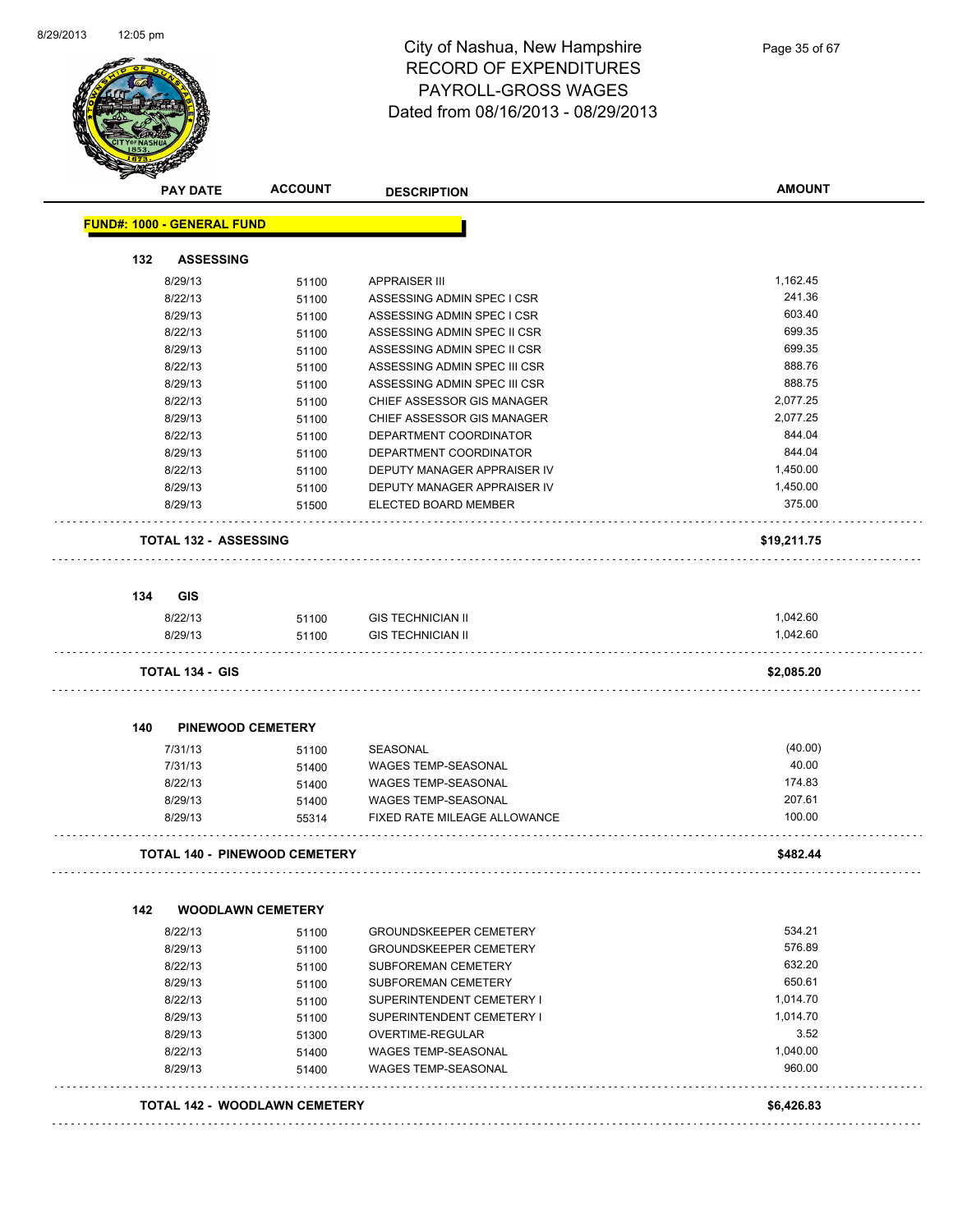$\overline{\phantom{a}}$ 



| <b>PAY DATE</b>                      | <b>ACCOUNT</b> | <b>DESCRIPTION</b>               | <b>AMOUNT</b> |
|--------------------------------------|----------------|----------------------------------|---------------|
|                                      |                |                                  |               |
| <b>FUND#: 1000 - GENERAL FUND</b>    |                |                                  |               |
| 144<br><b>EDGEWOOD CEMETERY</b>      |                |                                  |               |
| 8/22/13                              | 51100          | <b>GROUNDSKEEPER CEMETERY</b>    | 1,094.45      |
| 8/29/13                              | 51100          | <b>GROUNDSKEEPER CEMETERY</b>    | 1,094.45      |
| 8/22/13                              | 51100          | SUBFOREMAN CEMETERY              | 783.65        |
| 8/29/13                              | 51100          | SUBFOREMAN CEMETERY              | 783.65        |
| 8/22/13                              | 51100          | SUPERINTENDENT CEMETERY II       | 1,124.65      |
| 8/29/13                              | 51100          | SUPERINTENDENT CEMETERY II       | 1,124.65      |
| 8/22/13                              | 51300          | OVERTIME-REGULAR                 | 147.92        |
| 8/29/13                              | 51300          | <b>OVERTIME-REGULAR</b>          | 151.53        |
| 8/22/13                              | 51400          | <b>WAGES TEMP-SEASONAL</b>       | 1,840.00      |
| 8/29/13                              | 51400          | <b>WAGES TEMP-SEASONAL</b>       | 1,655.00      |
| 8/29/13                              | 55314          | FIXED RATE MILEAGE ALLOWANCE     | 100.00        |
|                                      |                |                                  |               |
| <b>TOTAL 144 - EDGEWOOD CEMETERY</b> |                |                                  | \$9,899.95    |
|                                      |                |                                  |               |
|                                      |                |                                  |               |
| 150<br><b>POLICE</b>                 |                |                                  |               |
| 8/22/13                              | 51100          | <b>1ST YEAR OFFICERS</b>         | 10,330.10     |
| 8/29/13                              | 51100          | <b>1ST YEAR OFFICERS</b>         | 10,330.10     |
| 8/22/13                              | 51100          | 1ST YR OFFICERS CERTIFIED SPEC   | 2,944.35      |
| 8/29/13                              | 51100          | 1ST YR OFFICERS CERTIFIED SPEC   | 2,944.35      |
| 8/22/13                              | 51100          | <b>ACCOUNT CLERK III</b>         | 2,091.01      |
| 8/29/13                              | 51100          | <b>ACCOUNT CLERK III</b>         | 2,091.02      |
| 8/22/13                              |                | ADMINISTRATIVE PROJECT SPEC      | 1,212.06      |
| 8/29/13                              | 51100          | ADMINISTRATIVE PROJECT SPEC      | 1,212.06      |
| 8/22/13                              | 51100<br>51100 | ANIMAL CONTROL OFFICER           | 904.77        |
| 8/29/13                              | 51100          | ANIMAL CONTROL OFFICER           | 904.76        |
| 8/22/13                              | 51100          | AUTO MECHANIC 1ST CLASS          | 781.34        |
| 8/29/13                              | 51100          | AUTO MECHANIC 1ST CLASS          | 781.35        |
| 8/22/13                              | 51100          | AUTO MECHANIC 2ND CLASS          | 776.57        |
| 8/29/13                              | 51100          | AUTO MECHANIC 2ND CLASS          | 776.58        |
| 8/22/13                              | 51100          | <b>BUILDING MAINTENANCE SUPV</b> | 922.04        |
| 8/29/13                              | 51100          | <b>BUILDING MAINTENANCE SUPV</b> | 922.04        |
| 8/22/13                              | 51100          | <b>CAPTAIN</b>                   | 13,991.35     |
| 8/29/13                              | 51100          | <b>CAPTAIN</b>                   | 13,991.36     |
| 8/22/13                              | 51100          | CHIEF OF POLICE                  | 2,462.74      |
| 8/29/13                              | 51100          | CHIEF OF POLICE                  | 2,462.74      |
| 8/22/13                              | 51100          | COMM TECH ALL DESIGNATIONS       | 8,493.88      |
| 8/29/13                              | 51100          | COMM TECH ALL DESIGNATIONS       | 8,493.90      |
| 8/22/13                              | 51100          | COMMUNITY POLICE COORD CEMD      | 1,214.02      |
| 8/29/13                              | 51100          | COMMUNITY POLICE COORD CEMD      | 1,214.02      |
| 8/22/13                              | 51100          | <b>CRIME ANALYST</b>             | 1,199.75      |
| 8/29/13                              | 51100          | <b>CRIME ANALYST</b>             | 1,199.75      |
| 8/22/13                              | 51100          | <b>CUSTODIAN II</b>              | 723.38        |
| 8/29/13                              | 51100          | <b>CUSTODIAN II</b>              | 723.38        |
| 6/27/13                              | 51100          | <b>CUSTODIAN III</b>             | 4,647.79      |
| 8/22/13                              | 51100          | <b>CUSTODIAN III</b>             | 707.74        |
| 8/29/13                              | 51100          | <b>CUSTODIAN III</b>             | 707.74        |
| 8/22/13                              | 51100          | DEPUTY CHIEF OF POLICE           | 4,463.39      |
| 8/29/13                              | 51100          | DEPUTY CHIEF OF POLICE           | 4,463.38      |
| 8/22/13                              | 51100          | DETENTION SPEC                   | 817.21        |
| 8/29/13                              | 51100          | DETENTION SPEC                   | 817.21        |
|                                      |                |                                  |               |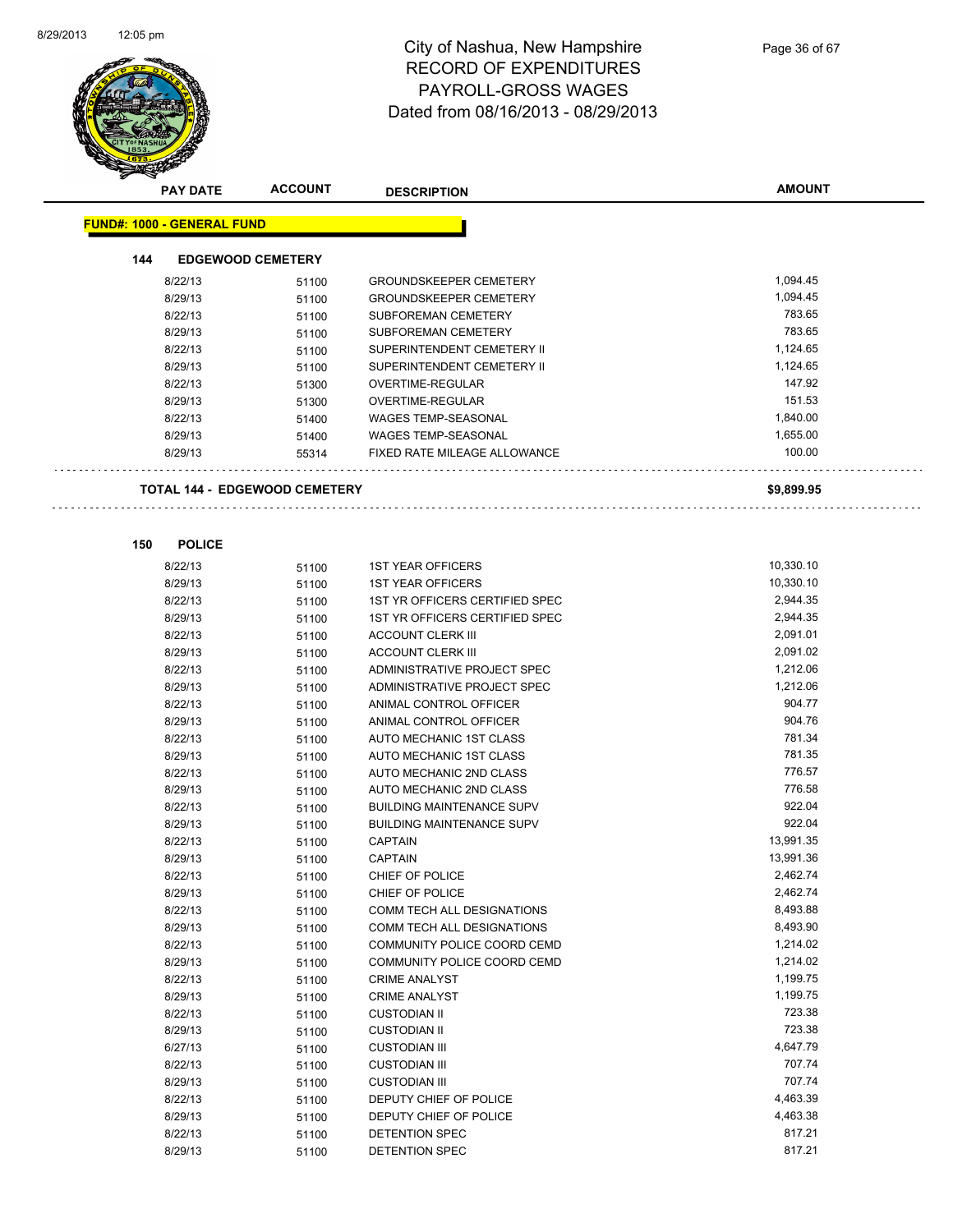

| <b>PAY DATE</b>                   | <b>ACCOUNT</b> | <b>DESCRIPTION</b>           | <b>AMOUNT</b> |
|-----------------------------------|----------------|------------------------------|---------------|
|                                   |                |                              |               |
| <b>FUND#: 1000 - GENERAL FUND</b> |                |                              |               |
| <b>POLICE</b><br>150              |                |                              |               |
| 8/22/13                           | 51100          | DISPATCHERS ALL DESIGNATIONS | 6,634.94      |
| 8/29/13                           | 51100          | DISPATCHERS ALL DESIGNATIONS | 6,634.95      |
| 8/22/13                           | 51100          | FLEET MAINTENANCE ASST SUPV  | 863.25        |
| 8/29/13                           | 51100          | FLEET MAINTENANCE ASST SUPV  | 863.25        |
| 8/22/13                           | 51100          | IT SYSTEM SUPPORT SPEC       | 996.73        |
| 8/29/13                           | 51100          | IT SYSTEM SUPPORT SPEC       | 996.73        |
| 8/22/13                           | 51100          | LIEUTENANT                   | 14,485.34     |
| 8/29/13                           | 51100          | LIEUTENANT                   | 14,485.35     |
| 8/22/13                           | 51100          | NPD BUSINESS COORDINATOR     | 922.04        |
| 8/29/13                           | 51100          | NPD BUSINESS COORDINATOR     | 922.04        |
| 8/22/13                           | 51100          | <b>NPD BUSINESS MANAGER</b>  | 1,674.48      |
| 8/29/13                           | 51100          | NPD BUSINESS MANAGER         | 1,674.48      |
| 8/22/13                           | 51100          | PARALEGAL                    | 925.53        |
| 8/29/13                           | 51100          | PARALEGAL                    | 925.53        |
| 8/22/13                           | 51100          | PATROLMAN ALL RANKS          | 140,541.22    |
| 8/29/13                           | 51100          | PATROLMAN ALL RANKS          | 140,892.13    |
| 8/22/13                           | 51100          | POLICE ATTORNEY              | 1,496.61      |
| 8/29/13                           | 51100          | POLICE ATTORNEY              | 1,496.62      |
| 8/22/13                           | 51100          | <b>RECORDS MANAGER</b>       | 1,178.65      |
| 8/29/13                           | 51100          | <b>RECORDS MANAGER</b>       | 1,178.65      |
| 8/22/13                           | 51100          | <b>RECORDS TECHNICIAN I</b>  | 2,493.00      |
| 8/29/13                           | 51100          | <b>RECORDS TECHNICIAN I</b>  | 2,493.00      |
| 8/22/13                           | 51100          | RECORDS TECHNICIAN II        | 1,607.97      |
| 8/29/13                           | 51100          | RECORDS TECHNICIAN II        | 1,607.97      |
| 8/22/13                           | 51100          | SEC DOMESTIC VIOLENCE UNIT   | 683.96        |
| 8/29/13                           | 51100          | SEC DOMESTIC VIOLENCE UNIT   | 683.96        |
| 8/22/13                           | 51100          | SECRETARIAL SUPV DET BUREAU  | 846.15        |
| 8/29/13                           | 51100          | SECRETARIAL SUPV DET BUREAU  | 846.15        |
| 8/22/13                           | 51100          | <b>SECRETARY III</b>         | 2,008.52      |
| 8/29/13                           | 51100          | <b>SECRETARY III</b>         | 2,008.52      |
| 8/22/13                           | 51100          | <b>SECRETARY V</b>           | 3,159.20      |
| 8/29/13                           | 51100          | <b>SECRETARY V</b>           | 3,159.19      |
| 8/22/13                           | 51100          | <b>SERGEANT</b>              | 34,187.06     |
| 8/29/13                           | 51100          | <b>SERGEANT</b>              | 34,187.09     |
| 8/22/13                           | 51100          | <b>SUPV POLICE FLEET</b>     | 1,171.18      |
| 8/29/13                           | 51100          | <b>SUPV POLICE FLEET</b>     | 1,171.18      |
| 8/22/13                           | 51200          | <b>ACCREDITATION MANAGER</b> | 1,017.75      |
| 8/29/13                           | 51200          | <b>ACCREDITATION MANAGER</b> | 1,017.76      |
| 8/22/13                           | 51200          | <b>DETENTION SPEC</b>        | 699.17        |
| 8/29/13                           | 51200          | <b>DETENTION SPEC</b>        | 699.17        |
| 8/22/13                           | 51200          | FILE CLERK PT                | 287.00        |
| 8/29/13                           | 51200          | FILE CLERK PT                | 287.00        |
| 8/22/13                           | 51200          | POLICE ATTORNEY PT           | 1,158.52      |
| 8/29/13                           | 51200          | POLICE ATTORNEY PT           | 1,158.52      |
| 8/22/13                           | 51200          | PRISONER TRANSPORT OFFICER   | 725.99        |
| 8/29/13                           | 51200          | PRISONER TRANSPORT OFFICER   | 725.99        |
| 8/22/13                           | 51300          | OVERTIME-REGULAR             | 2,745.94      |
| 8/29/13                           | 51300          | OVERTIME-REGULAR             | 1,960.56      |
| 8/29/13                           | 51309          | <b>OVERTIME-TRAINING</b>     | 1,560.62      |
| 8/22/13                           | 51315          | <b>OVERTIME-WITNESS</b>      | 4,827.59      |
| 8/29/13                           | 51315          | <b>OVERTIME-WITNESS</b>      | 3,312.27      |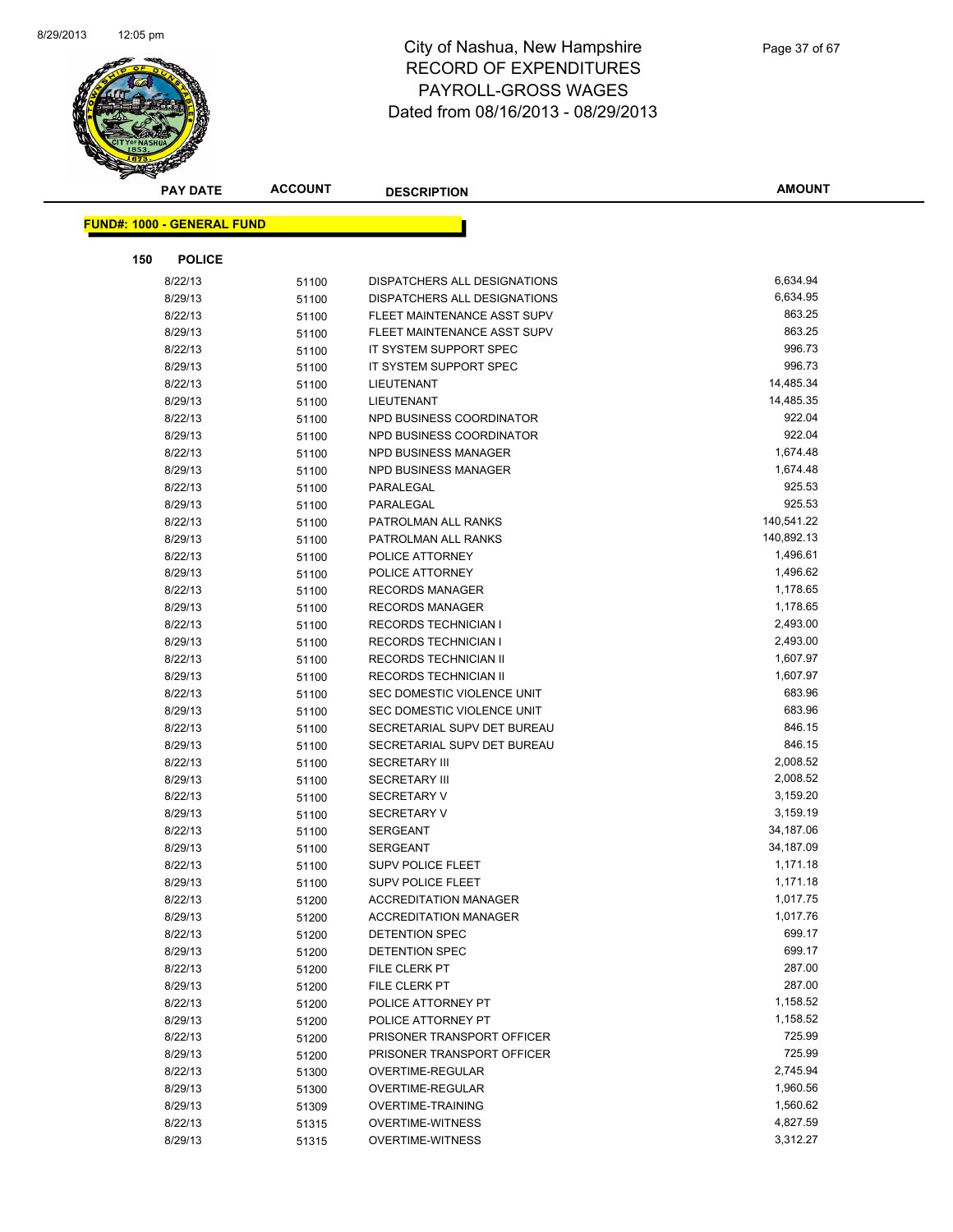

| <b>PAY DATE</b>                   | <b>ACCOUNT</b> | <b>DESCRIPTION</b>              | <b>AMOUNT</b> |
|-----------------------------------|----------------|---------------------------------|---------------|
| <b>FUND#: 1000 - GENERAL FUND</b> |                |                                 |               |
|                                   |                |                                 |               |
| <b>POLICE</b><br>150              |                |                                 |               |
| 8/22/13                           | 51322          | OVERTIME-INVESTIGATIVE          | 4,031.19      |
| 8/29/13                           | 51322          | OVERTIME-INVESTIGATIVE          | 6,686.06      |
| 8/22/13                           | 51330          | OVERTIME-COVERAGE               | 10,321.74     |
| 8/29/13                           | 51330          | OVERTIME-COVERAGE               | 6,542.27      |
| 8/22/13                           | 51412          | <b>WAGES PER DIEM</b>           | 1,603.20      |
| 8/29/13                           | 51412          | <b>WAGES PER DIEM</b>           | 1,926.40      |
| 8/22/13                           | 51600          | <b>LONGEVITY</b>                | 3,950.00      |
| 8/29/13                           | 51600          | <b>LONGEVITY</b>                | 550.00        |
| 8/29/13                           | 55118          | TELEPHONE-CELLULAR              | 67.00         |
| TOTAL 150 - POLICE                |                |                                 | \$602,683.56  |
|                                   |                |                                 |               |
| <b>FIRE</b><br>152                |                |                                 |               |
| 8/22/13                           | 51100          | ADMINISTRATIVE ASSISTANT II     | 2,206.25      |
| 8/29/13                           | 51100          | ADMINISTRATIVE ASSISTANT II     | 2,206.25      |
| 8/22/13                           | 51100          | <b>ASST FIRE CHIEF</b>          | 2,032.40      |
| 8/29/13                           | 51100          | <b>ASST FIRE CHIEF</b>          | 2,032.40      |
| 8/22/13                           | 51100          | ASST SUPERINTENDENT FIRE ALARM  | 1,425.60      |
| 8/29/13                           | 51100          | ASST SUPERINTENDENT FIRE ALARM  | 1,425.60      |
| 8/22/13                           | 51100          | ASST SUPERINTENDENT FIRE FLEET  | 1,540.75      |
| 8/29/13                           | 51100          | ASST SUPERINTENDENT FIRE FLEET  | 1,411.48      |
| 8/22/13                           | 51100          | ASST SUPERINTENDENT PREVENTION  | 2,802.64      |
| 8/29/13                           | 51100          | ASST SUPERINTENDENT PREVENTION  | 2,802.64      |
| 8/22/13                           | 51100          | <b>CAPTAIN</b>                  | 11,520.68     |
| 8/29/13                           | 51100          | <b>CAPTAIN</b>                  | 11,520.67     |
| 8/22/13                           | 51100          | CAPTAIN FIRE TRAINING SAFETY    | 1,605.92      |
| 8/29/13                           | 51100          | CAPTAIN FIRE TRAINING SAFETY    | 1,605.92      |
| 8/22/13                           | 51100          | <b>DEPUTY FIRE CHIEF</b>        | 6,993.51      |
| 8/29/13                           | 51100          | DEPUTY FIRE CHIEF               | 6,993.51      |
| 8/22/13                           | 51100          | <b>EXEC ASST BUSINESS COORD</b> | 1,041.35      |
| 8/29/13                           | 51100          | <b>EXEC ASST BUSINESS COORD</b> | 1,041.35      |
| 8/22/13                           | 51100          | <b>FIRE CHIEF</b>               | 2,331.28      |
| 8/29/13                           | 51100          | <b>FIRE CHIEF</b>               | 2,331.28      |
| 8/22/13                           | 51100          | FIRE DISPATCH ALL RANKS         | 8,130.73      |
| 8/29/13                           | 51100          | FIRE DISPATCH ALL RANKS         | 8,115.39      |
| 8/22/13                           | 51100          | FIRE LIEUTENANT                 | 35,561.77     |
| 8/29/13                           | 51100          | FIRE LIEUTENANT                 | 35,562.09     |
| 8/22/13                           | 51100          | <b>FIRE MECHANIC</b>            | 1,276.56      |
| 8/29/13                           | 51100          | <b>FIRE MECHANIC</b>            | 1,276.56      |
| 8/22/13                           | 51100          | FIRE TRAINING OFFICER           | 1,411.48      |
| 8/29/13                           | 51100          | FIRE TRAINING OFFICER           | 1,411.48      |
| 8/22/13                           | 51100          | FIREFIGHTERS ALL RANKS          | 110,344.88    |
| 8/29/13                           | 51100          | FIREFIGHTERS ALL RANKS          | 111,084.15    |
| 8/22/13                           | 51100          | SUPERINTENDENT FIRE ALARM       | 1,590.04      |
| 8/29/13                           | 51100          | SUPERINTENDENT FIRE ALARM       | 1,590.04      |
| 8/22/13                           | 51100          | SUPERINTENDENT FIRE FLEET       | 1,590.04      |
| 8/29/13                           | 51100          | SUPERINTENDENT FIRE FLEET       | 1,590.04      |
| 8/22/13                           | 51100          | SUPERINTENDENT FIRE PREVENTION  | 1,535.92      |
| 8/29/13                           | 51100          | SUPERINTENDENT FIRE PREVENTION  | 1,535.92      |
| 8/22/13                           | 51300          | OVERTIME-REGULAR                | 1,230.10      |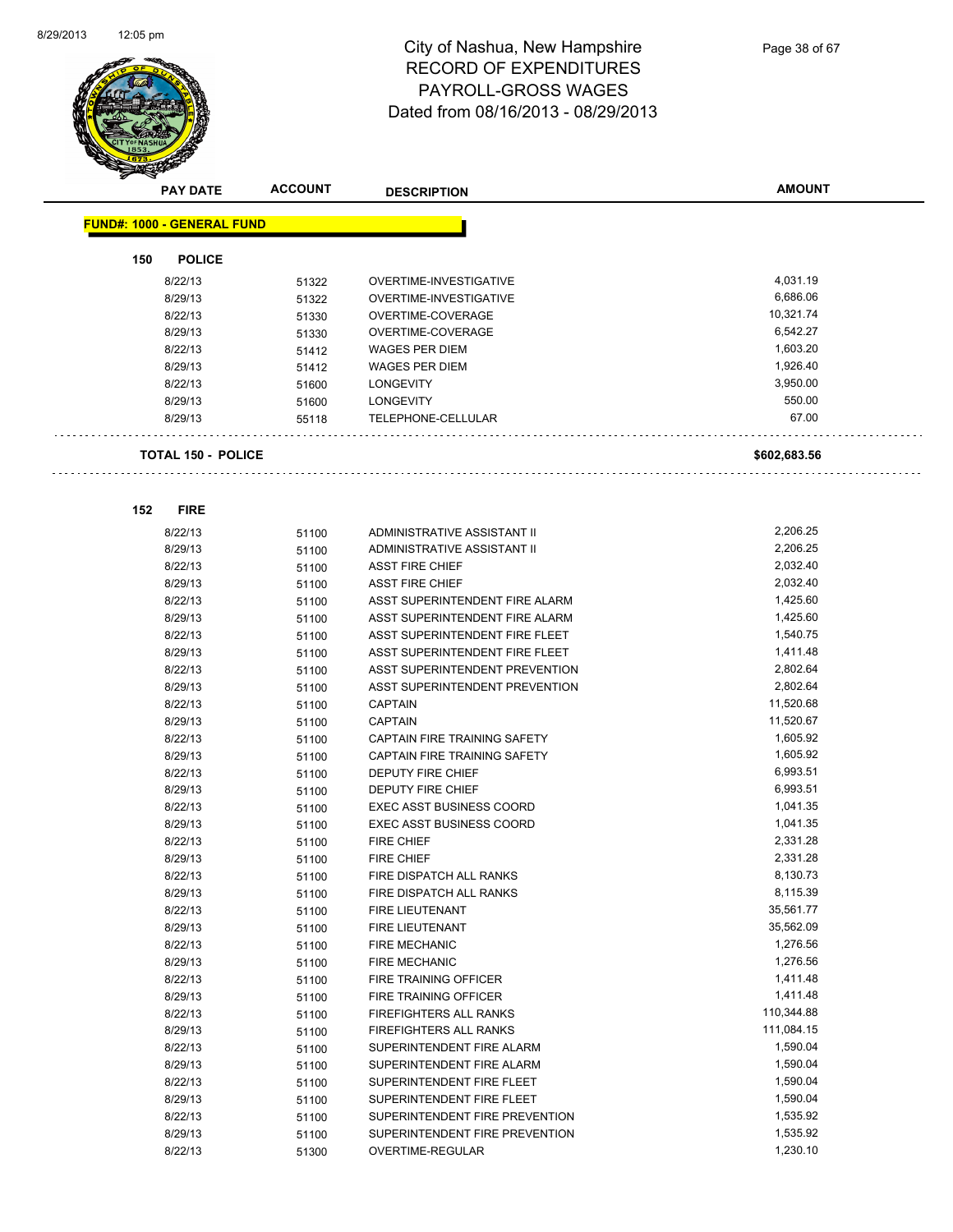

Page 39 of 67

| <b>PAY DATE</b>                   | <b>ACCOUNT</b>                         | <b>DESCRIPTION</b>                    | <b>AMOUNT</b>     |
|-----------------------------------|----------------------------------------|---------------------------------------|-------------------|
| <b>FUND#: 1000 - GENERAL FUND</b> |                                        |                                       |                   |
| <b>FIRE</b><br>152                |                                        |                                       |                   |
| 8/29/13                           | 51300                                  | <b>OVERTIME-REGULAR</b>               | 165.47            |
| 8/22/13                           | 51330                                  | OVERTIME-COVERAGE                     | 9,542.76          |
| 8/29/13                           | 51330                                  | OVERTIME-COVERAGE                     | 9,339.37          |
| 8/22/13                           | 51650                                  | <b>ADDITIONAL HOURS</b>               | 31,695.99         |
| 8/29/13                           | 51650                                  | <b>ADDITIONAL HOURS</b>               | 29,918.97         |
| 8/22/13                           | 51700                                  | <b>STIPENDS</b>                       | 4,267.93          |
| 8/29/13                           | 51700                                  | <b>STIPENDS</b>                       | 4,286.84          |
| 8/22/13                           | 55118                                  | TELEPHONE-CELLULAR                    | 50.00             |
| 8/29/13                           | 55118                                  | TELEPHONE-CELLULAR                    | 284.00            |
| <b>TOTAL 152 - FIRE</b>           |                                        |                                       | \$481,260.00      |
| 153                               | <b>BUILDING INSPECTION</b>             |                                       |                   |
| 8/22/13                           | 51100                                  | <b>BUILDING AND UTILITIES INSPCTR</b> | 2,220.36          |
| 8/29/13                           | 51100                                  | <b>BUILDING AND UTILITIES INSPCTR</b> | 2,220.34          |
| 8/22/13                           | 51100                                  | <b>BUILDING DEPARTMENT MANAGER</b>    | 1,367.60          |
| 8/29/13                           | 51100                                  | <b>BUILDING DEPARTMENT MANAGER</b>    | 1,367.60          |
| 8/22/13                           | 51100                                  | PERMIT TECHNICIAN I                   | 601.55            |
| 8/29/13                           | 51100                                  | PERMIT TECHNICIAN I                   | 601.55            |
| 8/22/13                           | 51100                                  | PERMIT TECHNICIAN III                 | 734.80            |
| 8/29/13                           | 51100                                  | PERMIT TECHNICIAN III                 | 734.80            |
| 8/22/13                           | 51100                                  | <b>PLANS EXAMINER</b>                 | 1,131.50          |
| 8/29/13                           | 51100                                  | <b>PLANS EXAMINER</b>                 | 1,131.50          |
| 8/22/13                           | 51200                                  | <b>BUILDING AND UTILITIES INSPCTR</b> | 816.01            |
| 8/29/13                           | 51200                                  | <b>BUILDING AND UTILITIES INSPCTR</b> | 772.97            |
|                                   | <b>TOTAL 153 - BUILDING INSPECTION</b> |                                       | \$13,700.58       |
| 155                               | <b>CODE ENFORCEMENT</b>                |                                       |                   |
| 8/22/13                           | 51100                                  | CODE ENFORCEMENT OFFICER II           | 2,026.65          |
| 8/29/13                           | 51100                                  | CODE ENFORCEMENT OFFICER II           | 2,026.65          |
| 8/22/13                           | 51100                                  | MGR CODE ENFORCEMENT DEPT             | 1,289.90          |
| 8/29/13                           | 51100                                  | MGR CODE ENFORCEMENT DEPT             | 1,289.90          |
|                                   | <b>TOTAL 155 - CODE ENFORCEMENT</b>    |                                       | \$6,633.10        |
|                                   |                                        |                                       |                   |
| 156                               | <b>EMERGENCY MANAGEMENT</b>            |                                       | 1,442.85          |
| 8/22/13                           | 51100                                  | <b>EMERGENCY MANAGEMENT DIRECTOR</b>  |                   |
| 8/29/13                           | 51100                                  | EMERGENCY MANAGEMENT DIRECTOR         | 1,442.85<br>50.00 |
| 8/29/13                           | 55118                                  | TELEPHONE-CELLULAR                    |                   |
|                                   | TOTAL 156 - EMERGENCY MANAGEMENT       |                                       | \$2,935.70        |
|                                   |                                        |                                       |                   |

### **157 CITYWIDE COMMUNICATIONS**

| .449.60 |
|---------|
|         |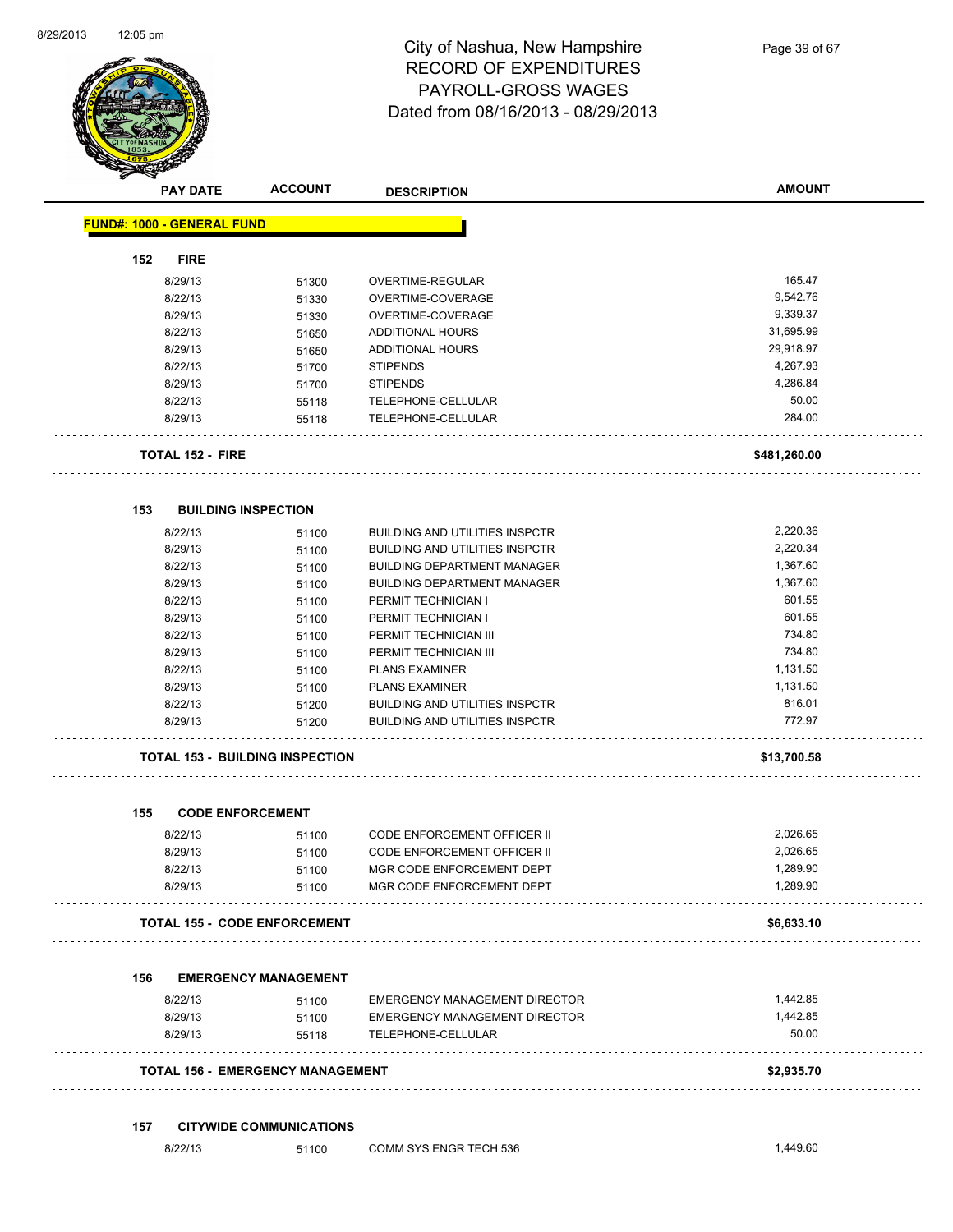

|     |                                   |                                                   | <b>DESCRIPTION</b>                  |             |
|-----|-----------------------------------|---------------------------------------------------|-------------------------------------|-------------|
|     | <b>FUND#: 1000 - GENERAL FUND</b> |                                                   |                                     |             |
| 157 |                                   | <b>CITYWIDE COMMUNICATIONS</b>                    |                                     |             |
|     | 8/29/13                           | 51100                                             | <b>COMM SYS ENGR TECH 536</b>       | 1,449.60    |
|     | 8/22/13                           | 51200                                             | RADIO SYSTEMS MANAGER 536           | 1,230.12    |
|     | 8/29/13                           | 51200                                             | RADIO SYSTEMS MANAGER 536           | 1,230.12    |
|     | 8/29/13                           | 55118                                             | TELEPHONE-CELLULAR                  | 100.00      |
|     |                                   | <b>TOTAL 157 - CITYWIDE COMMUNICATIONS</b>        |                                     | \$5,459.44  |
| 160 |                                   | <b>PUBLIC WORKS-ADMIN/ENGINEERING</b>             |                                     |             |
|     | 8/22/13                           |                                                   | ADMINISTRATIVE ASSISTANT II         | 665.60      |
|     | 8/29/13                           | 51100<br>51100                                    | ADMINISTRATIVE ASSISTANT II         | 665.61      |
|     | 8/22/13                           | 51100                                             | <b>CITY ENGINEER</b>                | 993.35      |
|     | 8/29/13                           | 51100                                             | <b>CITY ENGINEER</b>                | 993.35      |
|     | 8/22/13                           |                                                   | DEPUTY MANAGER OF ENGINEERING       | 670.20      |
|     | 8/29/13                           | 51100                                             | DEPUTY MANAGER OF ENGINEERING       | 670.20      |
|     | 8/22/13                           | 51100                                             | DIRECTOR PUBLIC WORKS               | 1,441.50    |
|     | 8/29/13                           | 51100                                             | DIRECTOR PUBLIC WORKS               | 1,441.50    |
|     | 8/22/13                           | 51100                                             | DIVISION OPERATIONS MANAGER         | 1,372.55    |
|     | 8/29/13                           | 51100<br>51100                                    | DIVISION OPERATIONS MANAGER         | 1,372.55    |
|     | 8/22/13                           | 51100                                             | DPW CONTRACT ADMINISTRATOR          | 324.85      |
|     | 8/29/13                           | 51100                                             | DPW CONTRACT ADMINISTRATOR          | 324.85      |
|     | 8/22/13                           | 51100                                             | <b>ENGINEERING DESIGNER INSP</b>    | 912.75      |
|     | 8/29/13                           | 51100                                             | <b>ENGINEERING DESIGNER INSP</b>    | 912.75      |
|     | 8/22/13                           | 51100                                             | <b>ENGINEERING INSPECTORS</b>       | 1,805.20    |
|     | 8/29/13                           | 51100                                             | <b>ENGINEERING INSPECTORS</b>       | 1,805.20    |
|     | 8/22/13                           | 51100                                             | <b>EXECUTIVE ADMINISTRATOR</b>      | 673.10      |
|     | 8/29/13                           | 51100                                             | <b>EXECUTIVE ADMINISTRATOR</b>      | 673.10      |
|     | 8/22/13                           | 51100                                             | SENIOR STAFF ENGINEER               | 1,219.70    |
|     | 8/29/13                           | 51100                                             | SENIOR STAFF ENGINEER               | 1,219.70    |
|     | 8/22/13                           | 51100                                             | <b>SENIOR TRAFFIC ENGINEER</b>      | 1,533.60    |
|     | 8/29/13                           | 51100                                             | SENIOR TRAFFIC ENGINEER             | 1,533.60    |
|     | 8/22/13                           | 51100                                             | <b>STAFF ENGINEER</b>               | 400.15      |
|     | 8/29/13                           | 51100                                             | <b>STAFF ENGINEER</b>               | 400.15      |
|     | 8/22/13                           | 51100                                             | STREET CONSTRUCTION ENGINEER        | 1,284.98    |
|     | 8/29/13                           | 51100                                             | <b>STREET CONSTRUCTION ENGINEER</b> | 1,285.00    |
|     | 8/22/13                           | 51300                                             | OVERTIME-REGULAR                    | 699.54      |
|     | 8/29/13                           |                                                   | OVERTIME-REGULAR                    | 307.70      |
|     | 8/29/13                           | 51300<br>55118                                    | TELEPHONE-CELLULAR                  | 201.00      |
|     |                                   |                                                   |                                     |             |
|     |                                   | <b>TOTAL 160 - PUBLIC WORKS-ADMIN/ENGINEERING</b> |                                     | \$27,803.33 |

**161 STREETS**

| 8/22/13 | 51100 | ADMINISTRATIVE ASSISTANT III | 953.24   |
|---------|-------|------------------------------|----------|
| 8/29/13 | 51100 | ADMINISTRATIVE ASSISTANT III | 953.25   |
| 8/22/13 | 51100 | AUTO MECH 1ST CLASS NIGHTS   | 3.033.60 |
| 8/29/13 | 51100 | AUTO MECH 1ST CLASS NIGHTS   | 3.033.60 |
| 8/22/13 | 51100 | AUTO MECH 2ND CLASS          | 1.818.40 |
| 8/29/13 | 51100 | AUTO MECH 2ND CLASS          | 1.818.40 |
| 8/22/13 | 51100 | AUTO MECH 2ND CLASS NIGHTS   | 921.20   |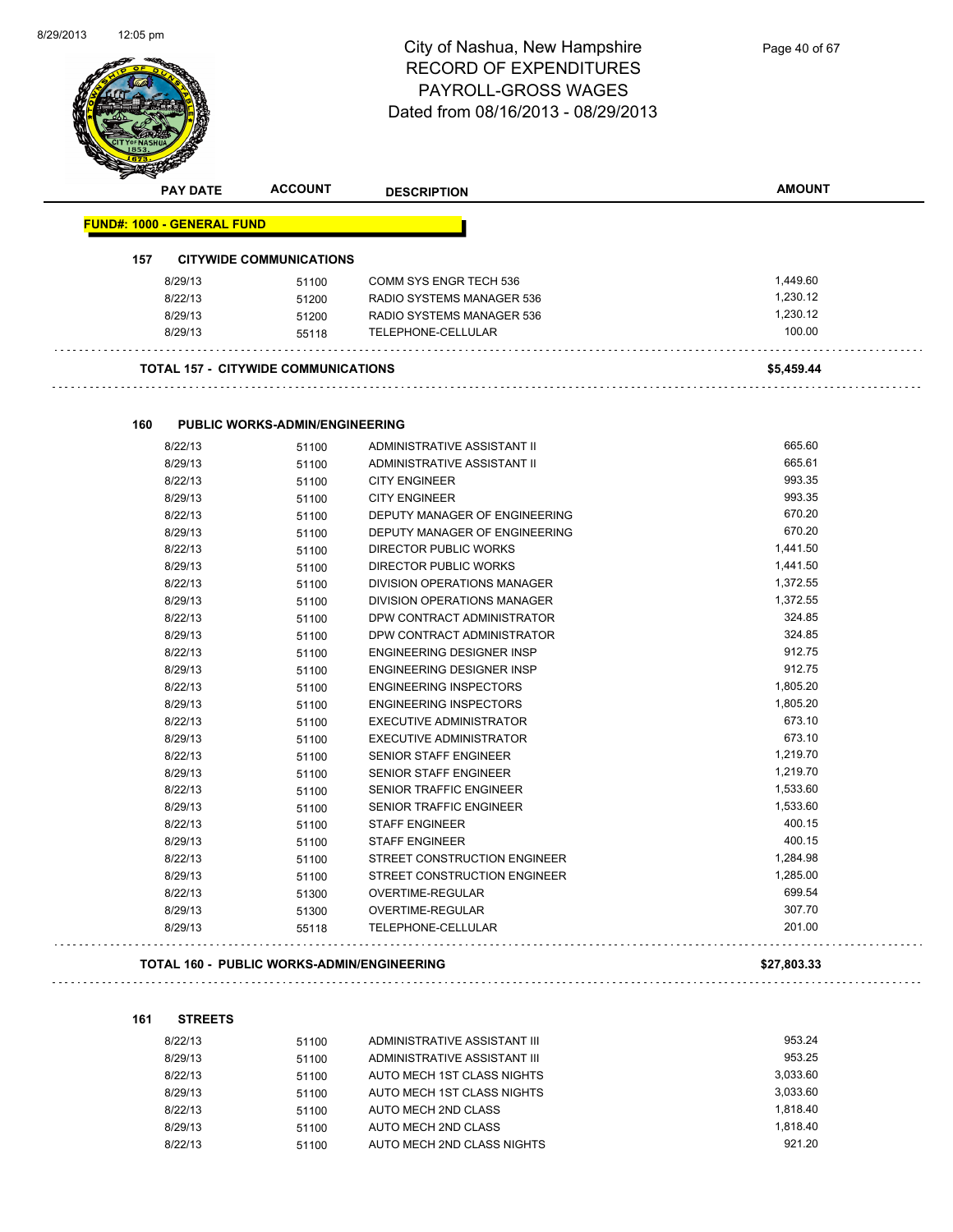

|                                   | <b>PAY DATE</b> | <b>ACCOUNT</b> | <b>DESCRIPTION</b>                   | <b>AMOUNT</b> |  |
|-----------------------------------|-----------------|----------------|--------------------------------------|---------------|--|
| <b>FUND#: 1000 - GENERAL FUND</b> |                 |                |                                      |               |  |
|                                   |                 |                |                                      |               |  |
| 161                               | <b>STREETS</b>  |                |                                      |               |  |
|                                   | 8/29/13         | 51100          | AUTO MECH 2ND CLASS NIGHTS           | 921.20        |  |
|                                   | 8/22/13         | 51100          | <b>EQUIP OPR STREET REPAIR</b>       | 7,446.32      |  |
|                                   | 8/29/13         | 51100          | <b>EQUIP OPR STREET REPAIR</b>       | 7,381.27      |  |
|                                   | 8/22/13         | 51100          | FLEET MANAGER STREET DEPT            | 1,056.15      |  |
|                                   | 8/29/13         | 51100          | FLEET MANAGER STREET DEPT            | 1,056.15      |  |
|                                   | 8/22/13         | 51100          | <b>FOREMAN LABOR SHOP EQUIP</b>      | 1,109.68      |  |
|                                   | 8/29/13         | 51100          | FOREMAN LABOR SHOP EQUIP             | 1,096.64      |  |
|                                   | 8/22/13         | 51100          | FOREMAN LABOR STREET                 | 5,483.23      |  |
|                                   | 8/29/13         | 51100          | FOREMAN LABOR STREET                 | 4,386.60      |  |
|                                   | 8/22/13         | 51100          | <b>MASON PIPELAYER</b>               | 1,739.20      |  |
|                                   | 8/29/13         | 51100          | <b>MASON PIPELAYER</b>               | 2,670.05      |  |
|                                   | 8/22/13         | 51100          | <b>MECHANIC AUTO 1ST CLASS</b>       | 2,993.60      |  |
|                                   | 8/29/13         | 51100          | <b>MECHANIC AUTO 1ST CLASS</b>       | 2,993.61      |  |
|                                   | 8/22/13         | 51100          | OPERATIONS COORDINATOR               | 1,011.60      |  |
|                                   | 8/29/13         | 51100          | OPERATIONS COORDINATOR               | 1,011.60      |  |
|                                   | 8/22/13         | 51100          | SIGN MAINTENANCE                     | 865.60        |  |
|                                   | 8/29/13         | 51100          | <b>SIGN MAINTENANCE</b>              | 865.60        |  |
|                                   | 8/22/13         | 51100          | SIGN MAINTENANCE ASSISTANT           | 807.21        |  |
|                                   | 8/29/13         | 51100          | SIGN MAINTENANCE ASSISTANT           | 807.21        |  |
|                                   | 8/22/13         | 51100          | STR CONSTR RPR AND PERMT COORD       | 1,075.15      |  |
|                                   | 8/29/13         | 51100          | STR CONSTR RPR AND PERMT COORD       | 1,075.15      |  |
|                                   | 8/22/13         | 51100          | <b>TRAFFIC MAINTENANCE ASSISTANT</b> | 860.80        |  |
|                                   | 8/29/13         | 51100          | <b>TRAFFIC MAINTENANCE ASSISTANT</b> | 860.80        |  |
|                                   | 8/22/13         | 51100          | <b>TRAFFIC MANAGER</b>               | 1,331.45      |  |
|                                   | 8/29/13         | 51100          | <b>TRAFFIC MANAGER</b>               | 1,331.45      |  |
|                                   | 8/22/13         | 51100          | <b>TRAFFIC TECHNICIAN I</b>          | 2,071.20      |  |
|                                   | 8/29/13         | 51100          | <b>TRAFFIC TECHNICIAN I</b>          | 2,071.20      |  |
|                                   | 8/22/13         | 51100          | TRUCK DRIVER STREET REPAIR           | 17,245.34     |  |
|                                   | 8/29/13         | 51100          | TRUCK DRIVER STREET REPAIR           | 17,128.80     |  |
|                                   | 8/22/13         | 51100          | <b>WELDER FIRST CLASS</b>            | 1,968.80      |  |
|                                   | 8/29/13         | 51100          | <b>WELDER FIRST CLASS</b>            | 1,968.80      |  |
|                                   | 8/22/13         | 51300          | OVERTIME-REGULAR                     | 4,565.62      |  |
|                                   | 8/29/13         | 51300          | OVERTIME-REGULAR                     | 2,273.17      |  |
|                                   | 8/22/13         | 51400          | WAGES TEMP-SEASONAL                  | 320.00        |  |
|                                   | 8/29/13         | 51400          | WAGES TEMP-SEASONAL                  | 400.00        |  |
|                                   | 8/22/13         | 51600          | <b>LONGEVITY</b>                     | 2,200.00      |  |
|                                   | 8/29/13         | 55118          | TELEPHONE-CELLULAR                   | 17.00         |  |
|                                   |                 |                |                                      |               |  |

### **TOTAL 161 - STREETS \$116,998.94**

 $\bar{z}$  is a

**166 PARKING LOTS**

| 8/22/13 | 51100 | ADMINISTRATIVE ASSISTANT II | 665.60   |
|---------|-------|-----------------------------|----------|
| 8/29/13 | 51100 | ADMINISTRATIVE ASSISTANT II | 665.60   |
| 8/22/13 | 51100 | PARKING MAINTENANCE         | 1.315.20 |
| 8/29/13 | 51100 | PARKING MAINTENANCE         | 1.315.20 |
| 8/22/13 | 51100 | TRANSPORTATION DEPT MANAGER | 76.85    |
| 8/29/13 | 51100 | TRANSPORTATION DEPT MANAGER | 76.85    |
| 8/22/13 | 51300 | OVERTIME-REGULAR            | 327.89   |
| 8/29/13 | 55118 | TELEPHONE-CELLULAR          | 51.00    |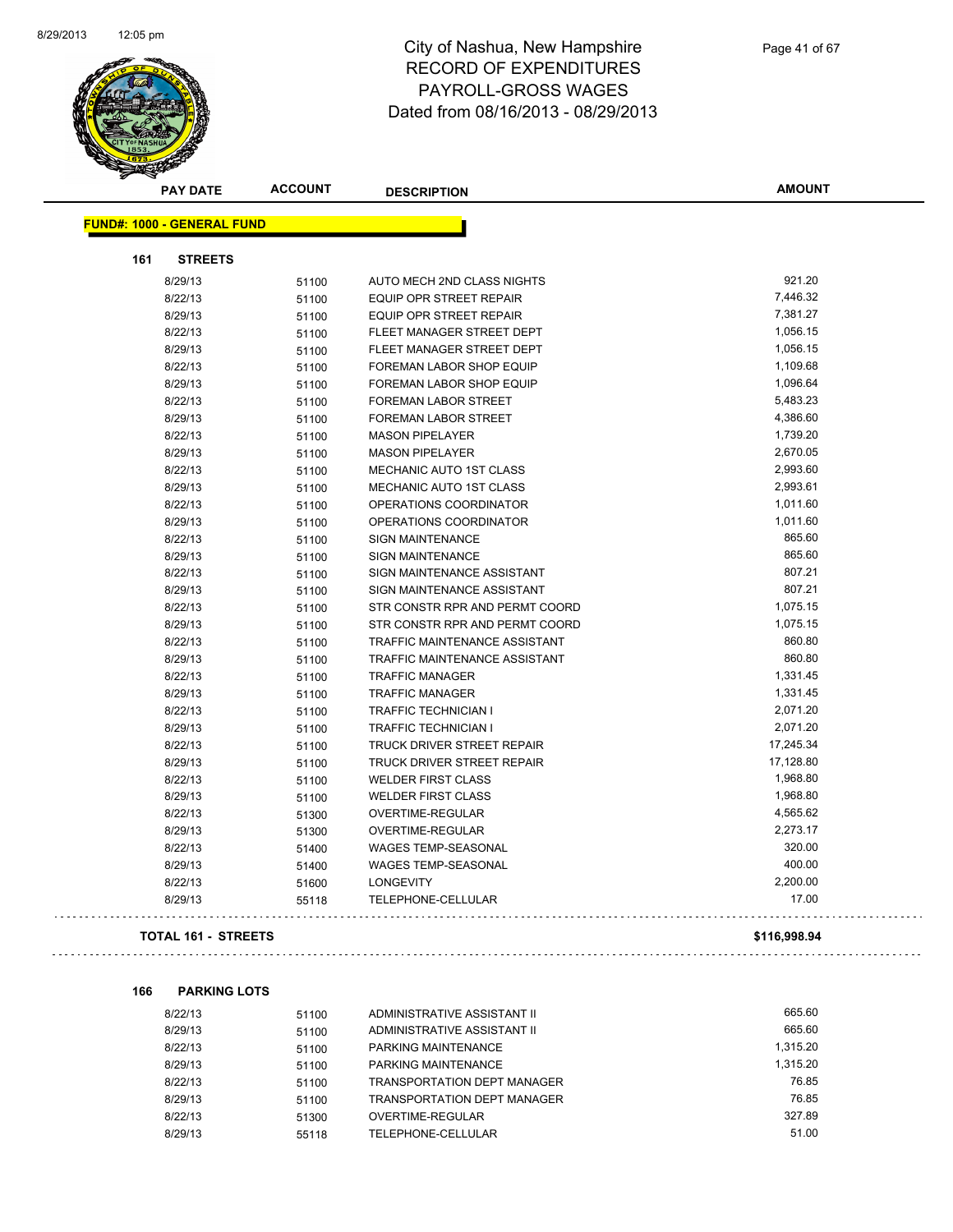

Page 42 of 67

| <b>PAY DATE</b>                   | <b>ACCOUNT</b>                        | <b>DESCRIPTION</b>            | <b>AMOUNT</b> |
|-----------------------------------|---------------------------------------|-------------------------------|---------------|
| <b>FUND#: 1000 - GENERAL FUND</b> |                                       |                               |               |
|                                   |                                       |                               |               |
| <b>TOTAL 166 - PARKING LOTS</b>   |                                       |                               | \$4,494.19    |
|                                   |                                       |                               |               |
| 171                               | <b>COMMUNITY SERVICES</b>             |                               |               |
| 8/22/13                           | 51100                                 | DIRECTOR HEALTH AND COMM SVS  | 1,677.05      |
| 8/29/13                           | 51100                                 | DIRECTOR HEALTH AND COMM SVS  | 1,677.05      |
| 8/22/13                           | 51100                                 | PROGRAM COORDINATOR           | 903.15        |
| 8/29/13                           | 51100                                 | PROGRAM COORDINATOR           | 903.15        |
| 8/29/13                           | 51412                                 | <b>WAGES PER DIEM</b>         | 155.44        |
| 8/29/13                           | 55118                                 | TELEPHONE-CELLULAR            | 50.00         |
|                                   | <b>TOTAL 171 - COMMUNITY SERVICES</b> |                               | \$5,365.84    |
| <b>COMMUNITY HEALTH</b><br>172    |                                       |                               |               |
| 8/22/13                           | 51100                                 | ADMINISTRATIVE ASSISTANT II   | 695.71        |
| 8/29/13                           | 51100                                 | ADMINISTRATIVE ASSISTANT II   | 696.76        |
| 8/22/13                           | 51100                                 | BILINGUAL OUTREACH WORKER     | 708.00        |
| 8/29/13                           | 51100                                 | BILINGUAL OUTREACH WORKER     | 708.00        |
| 8/22/13                           | 51100                                 | MANAGER COMMUNITY HEALTH      | 1,364.20      |
| 8/29/13                           | 51100                                 | MANAGER COMMUNITY HEALTH      | 1,364.20      |
| 8/22/13                           | 51100                                 | PUB HEALTH NURSE              | 3,342.60      |
| 8/29/13                           | 51100                                 | PUB HEALTH NURSE              | 3,342.60      |
| 8/22/13                           | 51412                                 | <b>WAGES PER DIEM</b>         | 139.46        |
| 8/29/13                           | 51412                                 | <b>WAGES PER DIEM</b>         | 163.40        |
|                                   | <b>TOTAL 172 - COMMUNITY HEALTH</b>   |                               | \$12,524.93   |
| 173                               | <b>ENVIRONMENTAL HEALTH</b>           |                               |               |
| 8/22/13                           | 51100                                 | ENVIRONMENTAL HEALTH SPEC I   | 1,598.15      |
| 8/29/13                           | 51100                                 | ENVIRONMENTAL HEALTH SPEC I   | 1,598.15      |
| 8/22/13                           | 51100                                 | ENVIRONMENTAL HEALTH SPEC II  | 1,044.25      |
| 8/29/13                           | 51100                                 | ENVIRONMENTAL HEALTH SPEC II  | 1,044.26      |
| 8/22/13                           | 51100                                 | ENVIRONMENTAL TECH OFFICE MGR | 964.36        |
| 8/29/13                           | 51100                                 | ENVIRONMENTAL TECH OFFICE MGR | 964.35        |
| 8/22/13                           | 51100                                 | MANAGER ENVIRONMENTAL HEALTH  | 1,404.70      |
| 8/29/13                           | 51100                                 | MANAGER ENVIRONMENTAL HEALTH  | 1,404.70      |
| 8/29/13                           | 55118                                 | TELEPHONE-CELLULAR            | 84.00         |
|                                   | TOTAL 173 - ENVIRONMENTAL HEALTH      |                               | \$10,106.92   |

### **174 WELFARE ADMINISTRATION**

| 8/22/13 | 51100 | ADMINISTRATIVE ASSISTANT I | 812.25   |
|---------|-------|----------------------------|----------|
| 8/29/13 | 51100 | ADMINISTRATIVE ASSISTANT I | 812.25   |
| 8/22/13 | 51100 | CASE TECHNICIAN WELFARE    | 1.574.30 |
| 8/29/13 | 51100 | CASE TECHNICIAN WELFARE    | 1.574.30 |
| 8/22/13 | 51100 | INTAKE WORKER ACCOUNTANT   | 909.85   |
| 8/29/13 | 51100 | INTAKE WORKER ACCOUNTANT   | 909.85   |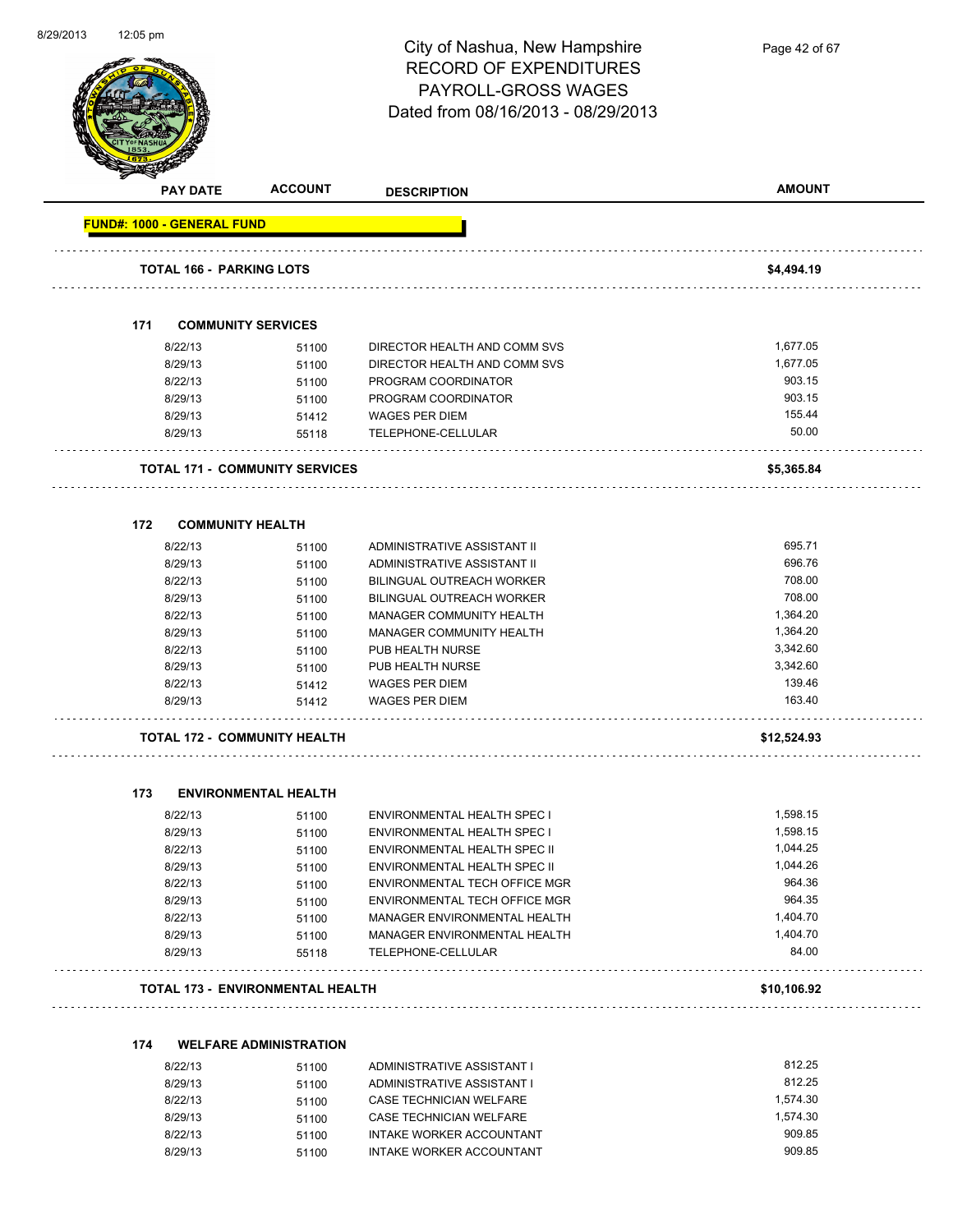

Page 43 of 67

| <b>PAY DATE</b>                           | <b>ACCOUNT</b>                | <b>DESCRIPTION</b>               | <b>AMOUNT</b> |
|-------------------------------------------|-------------------------------|----------------------------------|---------------|
| <b>FUND#: 1000 - GENERAL FUND</b>         |                               |                                  |               |
| 174                                       | <b>WELFARE ADMINISTRATION</b> |                                  |               |
|                                           |                               |                                  | 929.80        |
| 8/22/13                                   | 51100                         | SENIOR CASE TECHNICIAN           |               |
| 8/29/13                                   | 51100                         | SENIOR CASE TECHNICIAN           | 929.80        |
| 8/22/13                                   | 51100                         | <b>WELFARE OFFICER</b>           | 1,408.20      |
| 8/29/13                                   | 51100                         | <b>WELFARE OFFICER</b>           | 1,408.19      |
| 8/29/13                                   | 55118                         | TELEPHONE-CELLULAR               | 50.00         |
| <b>TOTAL 174 - WELFARE ADMINISTRATION</b> |                               |                                  | \$11,318.79   |
| 177                                       | <b>PARKS &amp; RECREATION</b> |                                  |               |
| 8/22/13                                   | 51100                         | ADMINISTRATIVE ASSISTANT II      | 734.80        |
| 8/29/13                                   | 51100                         | ADMINISTRATIVE ASSISTANT II      | 734.80        |
| 8/22/13                                   | 51100                         | <b>FOREMAN LABOR PARK</b>        | 3,289.95      |
| 8/29/13                                   | 51100                         | <b>FOREMAN LABOR PARK</b>        | 3,289.95      |
| 8/22/13                                   | 51100                         | <b>GROUNDS KEEPER PARK MAINT</b> | 6,663.22      |
| 8/29/13                                   | 51100                         | <b>GROUNDS KEEPER PARK MAINT</b> | 6,663.22      |
| 8/22/13                                   | 51100                         | <b>GROUNDSMAN I PARKS</b>        | 2,490.80      |
| 8/29/13                                   | 51100                         | <b>GROUNDSMAN I PARKS</b>        | 3,177.44      |
| 8/22/13                                   | 51100                         | <b>GROUNDSMAN II PARKS</b>       | 818.80        |
| 8/29/13                                   | 51100                         | <b>GROUNDSMAN II PARKS</b>       | 818.80        |
| 8/22/13                                   | 51100                         | <b>LEAD GROUNDSMAN</b>           | 2,758.80      |
| 8/29/13                                   | 51100                         | <b>LEAD GROUNDSMAN</b>           | 2,758.80      |
| 8/22/13                                   | 51100                         | NURSERY WORKER PARKS             | 865.60        |
| 8/29/13                                   | 51100                         | NURSERY WORKER PARKS             | 865.60        |
| 8/22/13                                   | 51100                         | PROGRAM COORDINATOR              | 347.85        |
| 8/29/13                                   | 51100                         | PROGRAM COORDINATOR              | 347.85        |
| 8/22/13                                   | 51100                         | RECREATION PROGRAM MANAGER       | 1,075.60      |
| 8/29/13                                   | 51100                         | RECREATION PROGRAM MANAGER       | 1,075.60      |
| 8/22/13                                   | 51100                         | STELLOS STADIUM ATTENDANT        | 909.20        |
| 8/22/13                                   | 51100                         | SUPERINTENDENT OF PARKS RECR     | 1,670.35      |
| 8/29/13                                   | 51100                         | SUPERINTENDENT OF PARKS RECR     | 1,670.35      |
| 8/22/13                                   | 51100                         | TRUCK DRIVER PARKS RECR          | 844.00        |
| 8/29/13                                   | 51100                         | TRUCK DRIVER PARKS RECR          | 857.20        |
| 8/22/13                                   | 51300                         | OVERTIME-REGULAR                 | 3,996.04      |
| 8/29/13                                   | 51300                         | OVERTIME-REGULAR                 | 5,329.14      |
| 8/15/13                                   | 51400                         | <b>WAGES TEMP-SEASONAL</b>       | (294.00)      |
| 8/23/13                                   | 51400                         | WAGES TEMP-SEASONAL              | 14,517.25     |
| 8/29/13                                   | 51400                         | WAGES TEMP-SEASONAL              | 10,943.25     |
| 8/22/13                                   | 51600                         | <b>LONGEVITY</b>                 | 800.00        |
| 8/29/13                                   | 55118                         | TELEPHONE-CELLULAR               | 67.00         |
| 8/15/13                                   | 55642                         | <b>GAME OFFICIALS</b>            | 890.00        |
| <b>TOTAL 177 - PARKS &amp; RECREATION</b> |                               |                                  | \$80,977.26   |

# 

**179 LIBRARY**

| 8/22/13 | 51100 | ADMIN ASST COST ACCOUNTANT | 782.40   |
|---------|-------|----------------------------|----------|
| 8/29/13 | 51100 | ADMIN ASST COST ACCOUNTANT | 782.40   |
| 8/22/13 | 51100 | ASSISTANT DIRECTOR LIBRARY | 1.255.85 |
| 8/29/13 | 51100 | ASSISTANT DIRECTOR LIBRARY | 1.255.85 |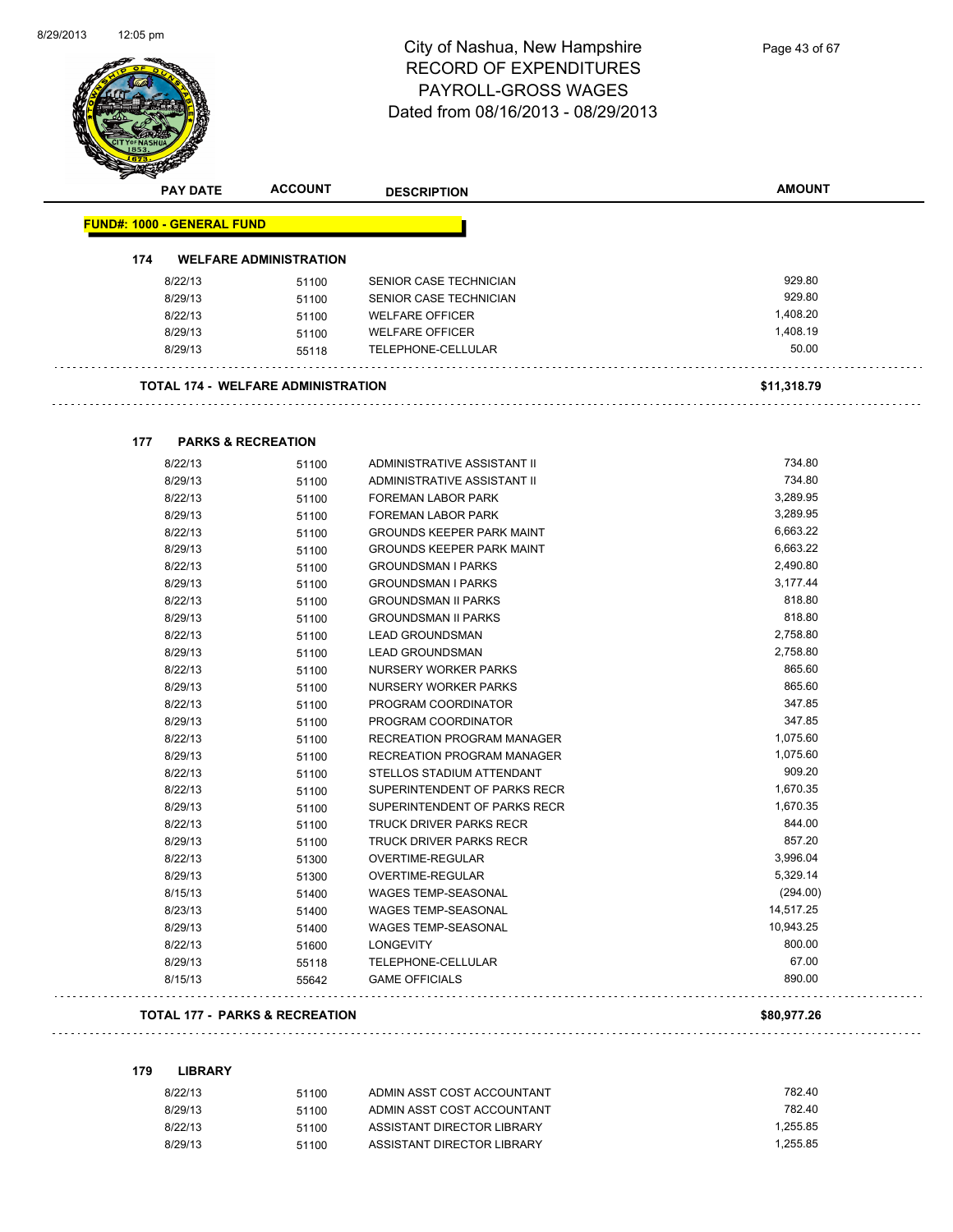

| <b>PAY DATE</b>                   | <b>ACCOUNT</b> | <b>DESCRIPTION</b>                                              | <b>AMOUNT</b>        |
|-----------------------------------|----------------|-----------------------------------------------------------------|----------------------|
|                                   |                |                                                                 |                      |
| <b>FUND#: 1000 - GENERAL FUND</b> |                |                                                                 |                      |
| 179<br><b>LIBRARY</b>             |                |                                                                 |                      |
| 8/22/13                           | 51100          | ASSISTANT LIBRARIAN CIRCULATIO                                  | 922.00               |
| 8/29/13                           | 51100          | ASSISTANT LIBRARIAN CIRCULATIO                                  | 921.99               |
| 8/22/13                           | 51100          | ASSISTANT LIBRARIAN MEDIA SERV                                  | 715.90               |
| 8/29/13                           | 51100          | ASSISTANT LIBRARIAN MEDIA SERV                                  | 715.90               |
| 8/22/13                           | 51100          | ASSISTANT LIBRARIAN TECH SVS                                    | 951.65               |
| 8/29/13                           | 51100          | ASSISTANT LIBRARIAN TECH SVS                                    | 951.65               |
| 8/22/13                           | 51100          | ASSISTANT LIBRARIAN YOUTH SERV                                  | 738.91               |
| 8/29/13                           | 51100          | ASSISTANT LIBRARIAN YOUTH SERV                                  | 738.90               |
| 8/22/13                           | 51100          | <b>DIRECTOR LIBRARY</b>                                         | 1,831.20             |
| 8/29/13                           | 51100          | <b>DIRECTOR LIBRARY</b>                                         | 1,831.20             |
| 8/22/13                           | 51100          | EXECUTIVE ASST OFFICE MANAGER                                   | 834.27               |
| 8/29/13                           | 51100          | EXECUTIVE ASST OFFICE MANAGER                                   | 833.85               |
| 8/22/13                           | 51100          | <b>JANITOR</b>                                                  | 464.60               |
| 8/29/13                           | 51100          | <b>JANITOR</b>                                                  | 464.60               |
| 8/22/13                           | 51100          | <b>LIBRARIAN ADULT SERVICES</b>                                 | 911.79               |
| 8/29/13                           | 51100          | LIBRARIAN ADULT SERVICES                                        | 911.80               |
| 8/22/13                           | 51100          | <b>LIBRARIAN CIRCULATION</b>                                    | 950.24               |
| 8/29/13                           | 51100          | <b>LIBRARIAN CIRCULATION</b>                                    | 950.25               |
| 8/22/13                           | 51100          | LIBRARIAN MEDIA SERVICES                                        | 865.38               |
| 8/29/13                           | 51100          | LIBRARIAN MEDIA SERVICES                                        | 865.40               |
| 8/22/13                           | 51100          | LIBRARIAN OUTREACH SVS                                          | 946.43               |
| 8/29/13                           | 51100          | LIBRARIAN OUTREACH SVS                                          | 946.45               |
| 8/22/13                           | 51100          | <b>LIBRARIAN TECH SERVICES</b>                                  | 982.39               |
| 8/29/13                           | 51100          | LIBRARIAN TECH SERVICES                                         | 982.39               |
| 8/22/13                           | 51100          | LIBRARIAN YOUTH SERVICES                                        | 2,162.65             |
| 8/29/13                           | 51100          | LIBRARIAN YOUTH SERVICES                                        | 2,162.66             |
| 8/22/13                           | 51100          | LIBRARY ASSISTANT ADULT SERVIC                                  | 629.70               |
| 8/29/13                           | 51100          | LIBRARY ASSISTANT ADULT SERVIC                                  | 629.70               |
| 8/22/13                           | 51100          | LIBRARY ASSISTANT CIRCULATION                                   | 3,324.56             |
| 8/29/13                           | 51100          | LIBRARY ASSISTANT CIRCULATION                                   | 3,322.38             |
| 8/22/13                           | 51100          | LIBRARY ASSISTANT MEDIA SERVIC                                  | 1,941.96             |
| 8/29/13                           | 51100          | LIBRARY ASSISTANT MEDIA SERVIC                                  | 1,941.95             |
| 8/22/13                           | 51100          | <b>LIBRARY ASSISTANT TECH SVS</b>                               | 669.55               |
| 8/29/13                           | 51100          | LIBRARY ASSISTANT TECH SVS                                      | 669.55               |
| 8/22/13                           | 51100          | LIBRARY ASSISTANT YOUTH SERVIC                                  | 1,248.09<br>1,247.62 |
| 8/29/13                           | 51100          | LIBRARY ASSISTANT YOUTH SERVIC                                  | 807.51               |
| 8/22/13                           | 51100          | MAINTENANCE SUPV                                                | 807.50               |
| 8/29/13                           | 51100          | MAINTENANCE SUPV                                                | 1,141.43             |
| 8/22/13<br>8/29/13                | 51100          | <b>MEDIA SERVICES COORDINATOR</b><br>MEDIA SERVICES COORDINATOR | 1,141.40             |
| 8/22/13                           | 51100          | REFERENCE LIBRARIAN ADULT SERV                                  | 2,279.50             |
| 8/29/13                           | 51100          | REFERENCE LIBRARIAN ADULT SERV                                  | 2,278.60             |
| 8/22/13                           | 51100          | REFERENCE LIBRARIAN TECH SVS                                    | 716.50               |
| 8/29/13                           | 51100<br>51100 | REFERENCE LIBRARIAN TECH SVS                                    | 716.50               |
| 8/22/13                           | 51100          | <b>SECURITY LIBRARY</b>                                         | 649.95               |
| 8/29/13                           | 51100          | <b>SECURITY LIBRARY</b>                                         | 649.95               |
| 8/22/13                           | 51200          | LIBRARY ASSISTANT CIRCULATION                                   | 504.11               |
| 8/29/13                           | 51200          | LIBRARY ASSISTANT CIRCULATION                                   | 473.11               |
| 8/22/13                           | 51200          | LIBRARY ASSISTANT TECH SVS                                      | 394.34               |
| 8/29/13                           | 51200          | LIBRARY ASSISTANT TECH SVS                                      | 394.02               |
| 8/22/13                           | 51200          | LIBRARY ASSISTANT YOUTH SERVIC                                  | 311.55               |
|                                   |                |                                                                 |                      |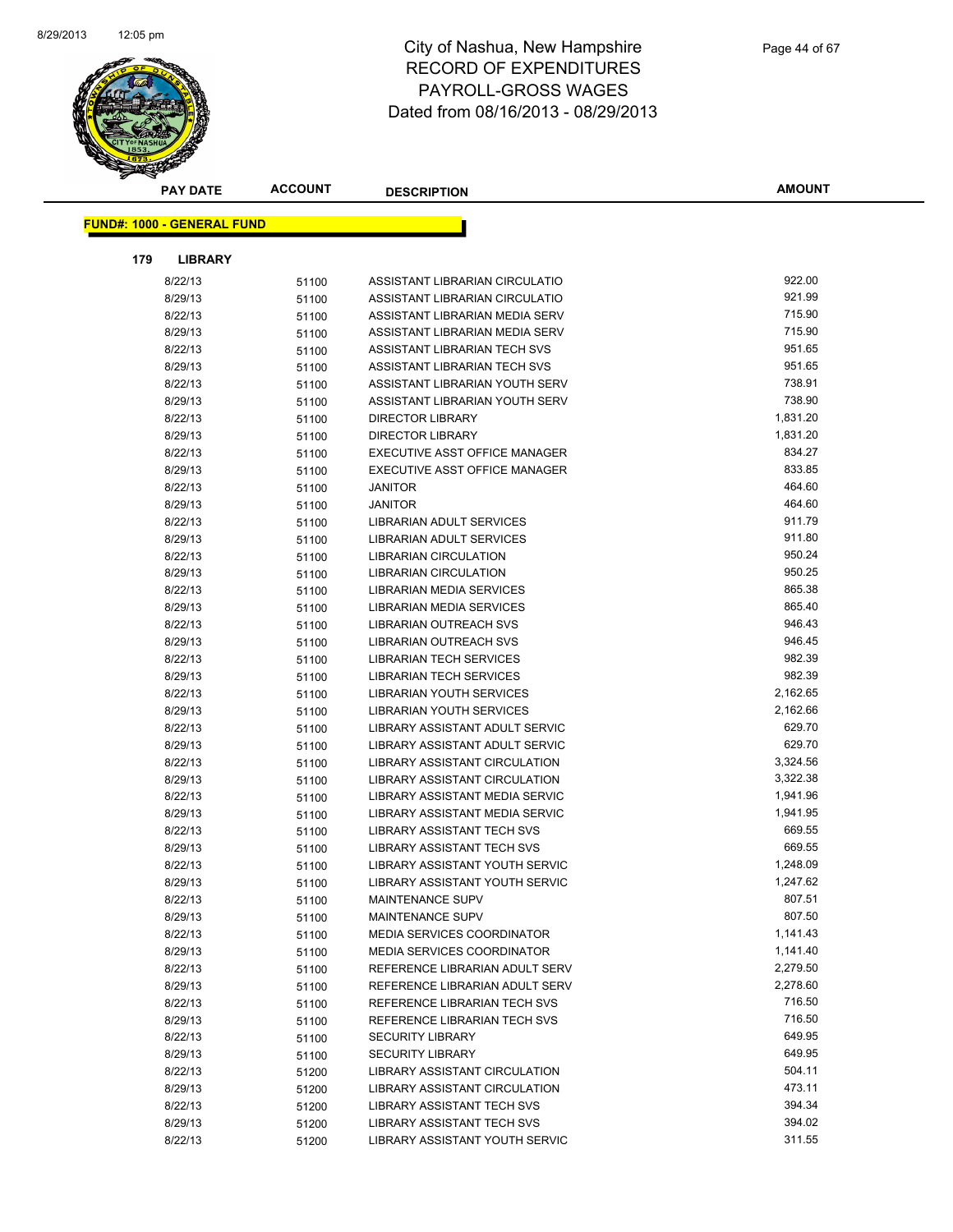

| <b>PAY DATE</b>                   | <b>ACCOUNT</b>                           | <b>DESCRIPTION</b>               | <b>AMOUNT</b> |
|-----------------------------------|------------------------------------------|----------------------------------|---------------|
| <b>FUND#: 1000 - GENERAL FUND</b> |                                          |                                  |               |
| 179<br><b>LIBRARY</b>             |                                          |                                  |               |
| 8/29/13                           | 51200                                    | LIBRARY ASSISTANT YOUTH SERVIC   | 310.00        |
| 8/22/13                           | 51200                                    | LIBRARY PAGE YOUTH SERVICES      | 275.10        |
| 8/29/13                           | 51200                                    | LIBRARY PAGE YOUTH SERVICES      | 275.10        |
| 8/22/13                           | 51200                                    | <b>LIBRARY PAGES CIRCULATION</b> | 689.58        |
| 8/29/13                           | 51200                                    | <b>LIBRARY PAGES CIRCULATION</b> | 635.74        |
| 8/22/13                           | 51200                                    | LIBRARY PAGES MEDIA SERVICES     | 517.98        |
| 8/29/13                           | 51200                                    | LIBRARY PAGES MEDIA SERVICES     | 478.37        |
| 8/22/13                           | 51300                                    | OVERTIME-REGULAR                 | 172.77        |
| 8/29/13                           | 51300                                    | OVERTIME-REGULAR                 | 351.06        |
| 8/22/13                           | 51400                                    | <b>WAGES TEMP-SEASONAL</b>       | 421.21        |
| 8/29/13                           | 51400                                    | <b>WAGES TEMP-SEASONAL</b>       | 418.60        |
| <b>TOTAL 179 - LIBRARY</b>        |                                          |                                  | \$64,067.49   |
| 181                               | <b>COMMUNITY DEVELOPMENT</b>             |                                  |               |
| 8/22/13                           | 51100                                    | ADMINISTRATIVE ASSISTANT II      | 665.60        |
| 8/29/13                           | 51100                                    | ADMINISTRATIVE ASSISTANT II      | 665.60        |
| 8/29/13                           | 51200                                    | <b>CLERK TYPIST II PT</b>        | 447.66        |
| 8/29/13                           | 51400                                    | <b>WAGES TEMP-SEASONAL</b>       | 250.00        |
|                                   | <b>TOTAL 181 - COMMUNITY DEVELOPMENT</b> |                                  | \$2,028.86    |
| 182                               | <b>PLANNING &amp; ZONING</b>             |                                  |               |
| 8/22/13                           | 51100                                    | DEPARTMENT COORDINATOR           | 913.60        |
| 8/29/13                           | 51100                                    | DEPARTMENT COORDINATOR           | 913.60        |
| 8/22/13                           | 51100                                    | DEPUTY PLANNING MANAGER          | 2,589.59      |
| 8/29/13                           | 51100                                    | DEPUTY PLANNING MANAGER          | 2,589.60      |
| 8/22/13                           | 51100                                    | <b>MANAGER PLANNING DEPT</b>     | 1,865.85      |
| 8/29/13                           | 51100                                    | <b>MANAGER PLANNING DEPT</b>     | 1,865.85      |
| 8/22/13                           | 51100                                    | PLANNER I                        | 1,675.35      |
| 8/29/13                           | 51100                                    | <b>PLANNER I</b>                 | 1,675.35      |
| 8/22/13                           | 51100                                    | <b>PLANNER II</b>                | 1,095.40      |
| 8/29/13                           | 51100                                    | PLANNER II                       | 1,095.40      |
| 8/22/13                           | 51100                                    | ZONING COORDINATOR               | 682.30        |
| 8/29/13                           | 51100                                    | ZONING COORDINATOR               | 682.30        |
| 8/29/13                           | 53428                                    | STENOGRAPHIC SERVICES            | 500.00        |
| 8/29/13                           | 55118                                    | TELEPHONE-CELLULAR               | 17.00         |
|                                   |                                          |                                  |               |

### **183 ECONOMIC DEVELOPMENT**

| 8/22/13 | 51100 | ECONOMIC DEV DIRECTOR   | 1.819.35 |
|---------|-------|-------------------------|----------|
| 8/29/13 | 51100 | ECONOMIC DEV DIRECTOR   | 1.819.35 |
| 8/22/13 | 51100 | OED PROGRAM COORDINATOR | 385.00   |
| 8/29/13 | 51100 | OED PROGRAM COORDINATOR | 385.00   |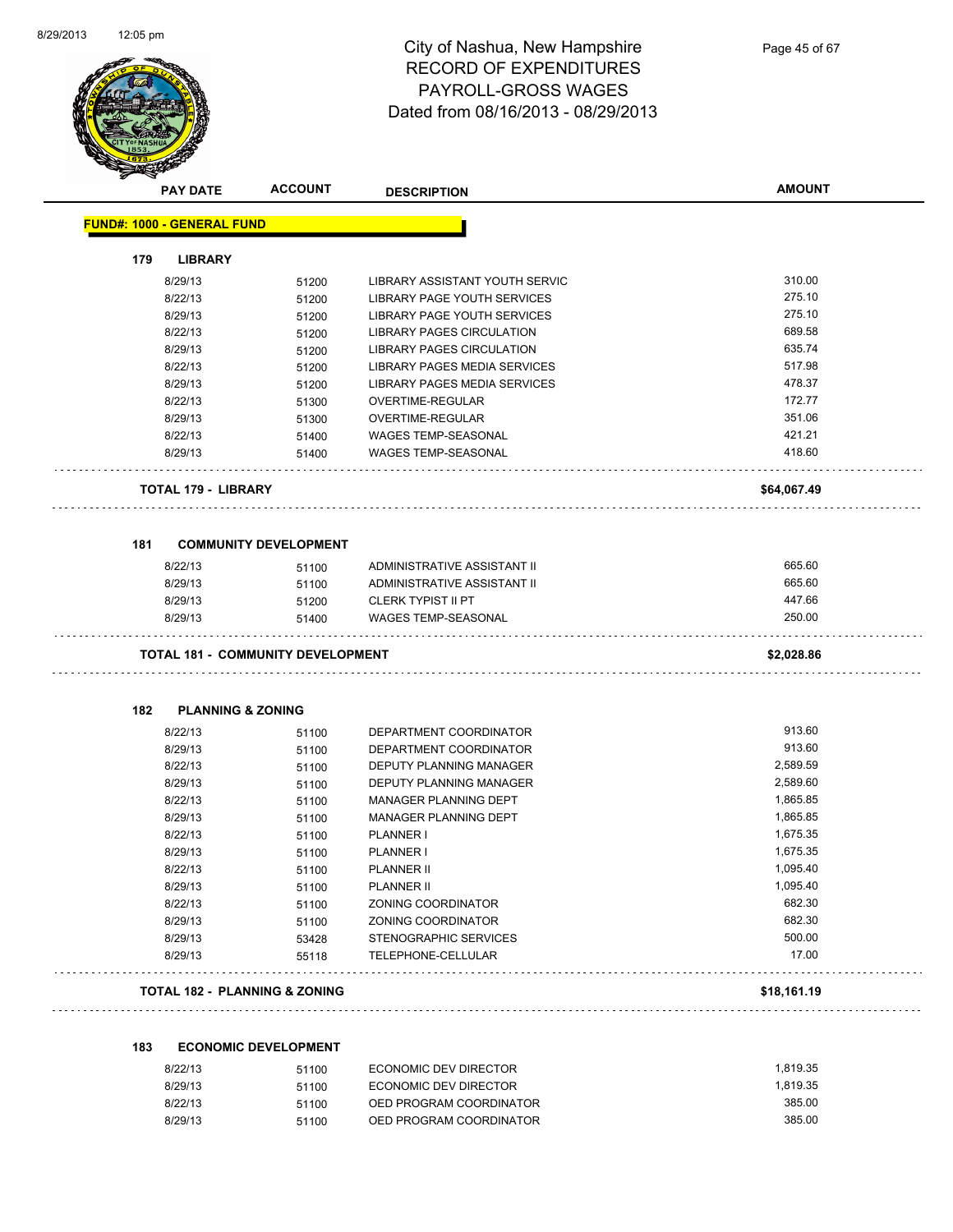

| <b>PAY DATE</b>                         | <b>ACCOUNT</b> | <b>DESCRIPTION</b>                             | <b>AMOUNT</b>      |
|-----------------------------------------|----------------|------------------------------------------------|--------------------|
| <b>FUND#: 1000 - GENERAL FUND</b>       |                |                                                |                    |
|                                         |                |                                                |                    |
| <b>TOTAL 183 - ECONOMIC DEVELOPMENT</b> |                |                                                | \$4,408.70         |
|                                         |                |                                                |                    |
| <b>SCHOOL</b><br>191                    |                |                                                |                    |
| 8/29/13                                 | 51100          | 21 CENTURY ELEM MFAM RES COORD                 | 587.63             |
| 8/29/13                                 | 51100          | ASSISTANT PRINCIPAL AMH                        | 2,762.62           |
| 8/29/13                                 | 51100          | ASSISTANT PRINCIPAL BIC                        | 2,873.96           |
| 8/29/13                                 | 51100          | ASSISTANT PRINCIPAL BRO                        | 1,403.84           |
| 8/29/13                                 | 51100          | ASSISTANT PRINCIPAL CHARL                      | 2,915.05           |
| 8/29/13                                 | 51100          | ASSISTANT PRINCIPAL DR CRSP                    | 2,873.96           |
| 8/29/13                                 | 51100          | ASSISTANT PRINCIPAL ELM                        | 6,488.04           |
| 8/29/13                                 | 51100          | ASSISTANT PRINCIPAL FES                        | 2,915.06           |
| 8/29/13                                 | 51100          | ASSISTANT PRINCIPAL FMS                        | 3,411.12           |
| 8/29/13                                 | 51100          | ASSISTANT PRINCIPAL LEDGE                      | 2,762.62           |
| 8/29/13                                 | 51100          | ASSISTANT PRINCIPAL MDE                        | 4,273.85           |
| 8/29/13                                 | 51100          | ASSISTANT PRINCIPAL NHN                        | 12,899.04          |
| 8/29/13                                 | 51100          | ASSISTANT PRINCIPAL NHS                        | 12,407.28          |
| 8/29/13                                 | 51100          | ASSISTANT PRINCIPAL PMS                        | 3,214.75           |
| 8/29/13                                 | 51100          | ASSISTANT PRINCIPAL SHE                        | 2,807.69           |
| 8/29/13                                 | 51100          | ASSISTANT SUPERINTENDENT                       | 8,186.73           |
| 8/29/13                                 | 51100          | ASST DIRECTOR PLANT OPS                        | 4,219.70           |
| 8/29/13                                 | 51100          | <b>ASST DIRECTOR SPED</b>                      | 5,972.02           |
| 8/22/13                                 | 51100          | ASST SYSTEMS ADMIN FULL YEAR                   | 865.39             |
| 8/29/13                                 | 51100          | ASST SYSTEMS ADMIN FULL YEAR                   | 11,355.87          |
| 8/29/13                                 | 51100          | ASST SYSTEMS ADMIN SCH YEAR                    | 591.09             |
| 8/29/13                                 | 51100          | ATTENDANCE OFFICER                             | 2,225.67           |
| 8/29/13                                 | 51100          | AYP FACILITATOR FES                            | 1,911.92           |
| 8/29/13                                 | 51100          | CAREER CENTER COORD NHN                        | 1,449.39           |
| 8/29/13                                 | 51100          | CAREER CENTER COORD NHS                        | 1,449.39           |
| 8/29/13                                 | 51100          | CHIEF OPERATING OFFICER                        | 3,868.07           |
| 8/22/13                                 | 51100          | CLERICAL ACADEMY NHN                           | 1,410.20           |
| 8/29/13                                 | 51100          | CLERICAL ACADEMY NHN                           | 2,397.34           |
| 8/22/13                                 | 51100          | CLERICAL ACADEMY NHS                           | 1,542.73           |
| 8/29/13                                 | 51100          | <b>CLERICAL ACADEMY NHS</b>                    | 2,414.47           |
| 8/22/13                                 | 51100          | <b>CLERICAL ASST SUPER SUP</b>                 | 1,978.23           |
| 8/29/13                                 | 51100          | CLERICAL ASST SUPER SUP                        | 1,978.23<br>368.20 |
| 8/22/13                                 | 51100          | CLERICAL ATHLETIC NHN<br>CLERICAL ATHLETIC NHN | 625.94             |
| 8/29/13                                 | 51100          |                                                | 362.20             |
| 8/22/13                                 | 51100          | CLERICAL ATHLETIC NHS<br>CLERICAL ATHLETIC NHS | 615.74             |
| 8/29/13<br>8/22/13                      | 51100          | CLERICAL BOARD OF ED SUP                       | 759.54             |
| 8/29/13                                 | 51100          | CLERICAL BOARD OF ED SUP                       | 759.54             |
| 8/22/13                                 | 51100<br>51100 | <b>CLERICAL BUSINESS</b>                       | 3,455.27           |
| 8/29/13                                 | 51100          | <b>CLERICAL BUSINESS</b>                       | 3,455.27           |
| 8/22/13                                 | 51100          | CLERICAL CHIEF OP OFFICER SUP                  | 779.39             |
| 8/29/13                                 | 51100          | CLERICAL CHIEF OP OFFICER SUP                  | 779.39             |
| 8/22/13                                 | 51100          | CLERICAL CTE NHN                               | 712.88             |
| 8/29/13                                 | 51100          | CLERICAL CTE NHN                               | 712.88             |
| 8/22/13                                 | 51100          | CLERICAL CTE NHS                               | 506.29             |
| 8/29/13                                 | 51100          | CLERICAL CTE NHS                               | 653.56             |
| 8/22/13                                 | 51100          | CLERICAL GUIDANCE ELM                          | 579.30             |

Page 46 of 67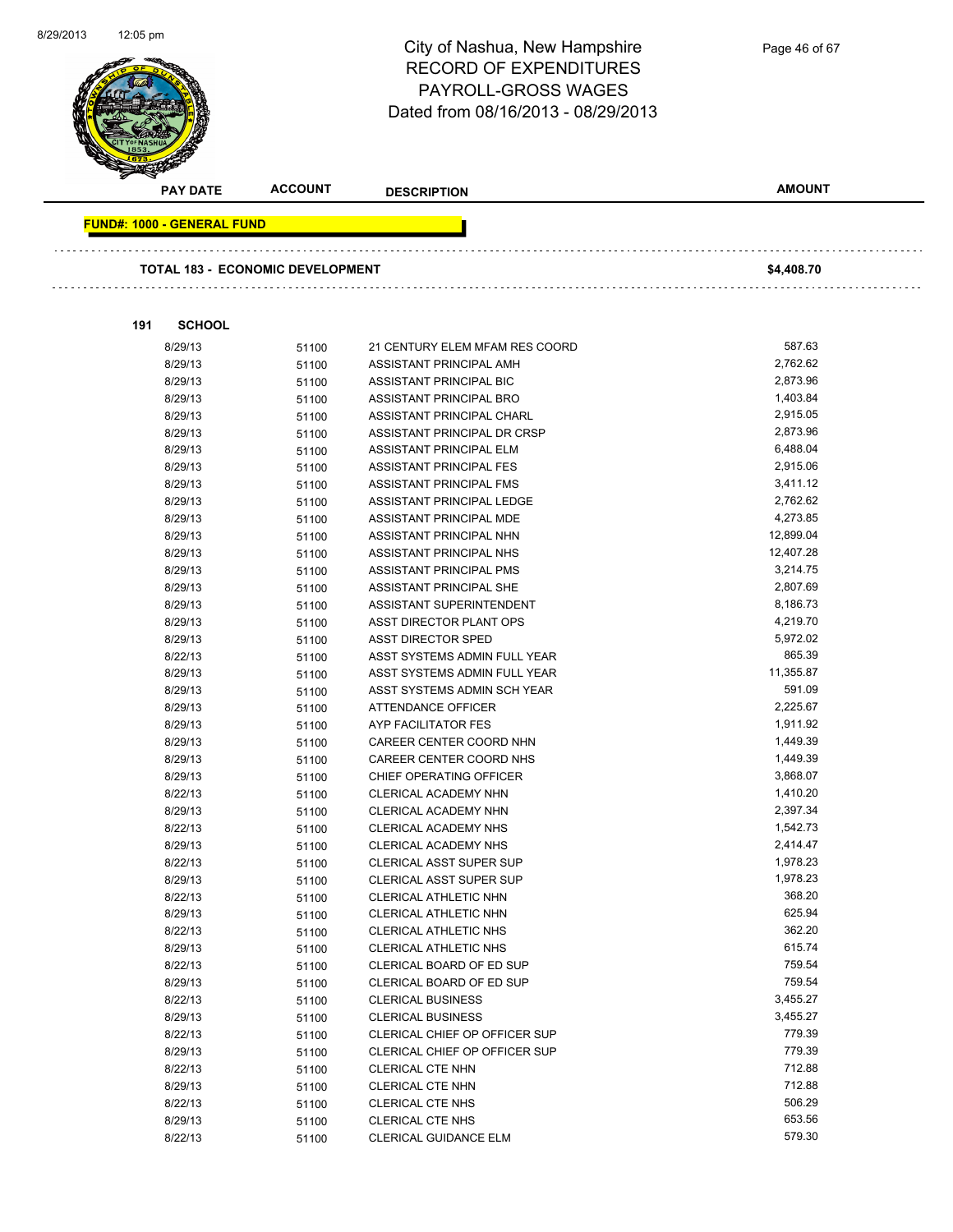

| <b>PAY DATE</b>                   | <b>ACCOUNT</b> | <b>DESCRIPTION</b>              | <b>AMOUNT</b> |
|-----------------------------------|----------------|---------------------------------|---------------|
|                                   |                |                                 |               |
| <b>FUND#: 1000 - GENERAL FUND</b> |                |                                 |               |
| 191<br><b>SCHOOL</b>              |                |                                 |               |
| 8/29/13                           | 51100          | <b>CLERICAL GUIDANCE ELM</b>    | 608.26        |
| 8/22/13                           | 51100          | <b>CLERICAL GUIDANCE NHN</b>    | 1,638.63      |
| 8/29/13                           | 51100          | <b>CLERICAL GUIDANCE NHN</b>    | 2,390.38      |
| 8/22/13                           | 51100          | <b>CLERICAL GUIDANCE NHS</b>    | 1,982.54      |
| 8/29/13                           | 51100          | <b>CLERICAL GUIDANCE NHS</b>    | 2,692.52      |
| 8/22/13                           | 51100          | <b>CLERICAL HUMAN RESOURCES</b> | 2,646.01      |
| 8/29/13                           | 51100          | <b>CLERICAL HUMAN RESOURCES</b> | 2,646.01      |
| 8/22/13                           | 51100          | <b>CLERICAL PAYROLL SUP</b>     | 647.63        |
| 8/29/13                           | 51100          | <b>CLERICAL PAYROLL SUP</b>     | 647.63        |
| 8/22/13                           | 51100          | <b>CLERICAL PLANT OPS</b>       | 724.13        |
| 8/29/13                           | 51100          | <b>CLERICAL PLANT OPS</b>       | 724.13        |
| 8/22/13                           | 51100          | <b>CLERICAL PRINCIPAL AMH</b>   | 656.80        |
| 8/29/13                           | 51100          | <b>CLERICAL PRINCIPAL AMH</b>   | 1,157.61      |
| 8/22/13                           | 51100          | <b>CLERICAL PRINCIPAL BIC</b>   | 759.63        |
| 8/29/13                           | 51100          | <b>CLERICAL PRINCIPAL BIC</b>   | 1,338.01      |
| 8/22/13                           | 51100          | <b>CLERICAL PRINCIPAL BIR</b>   | 920.51        |
| 8/29/13                           | 51100          | <b>CLERICAL PRINCIPAL BIR</b>   | 1,251.88      |
| 8/22/13                           | 51100          | <b>CLERICAL PRINCIPAL BRO</b>   | 894.74        |
| 8/29/13                           | 51100          | <b>CLERICAL PRINCIPAL BRO</b>   | 1,376.79      |
| 8/22/13                           | 51100          | CLERICAL PRINCIPAL CHA          | 777.16        |
| 8/29/13                           | 51100          | CLERICAL PRINCIPAL CHA          | 1,148.46      |
| 8/22/13                           | 51100          | <b>CLERICAL PRINCIPAL DRC</b>   | 561.28        |
| 8/29/13                           | 51100          | <b>CLERICAL PRINCIPAL DRC</b>   | 1,217.54      |
| 8/22/13                           | 51100          | <b>CLERICAL PRINCIPAL ELM</b>   | 1,122.02      |
| 8/29/13                           | 51100          | <b>CLERICAL PRINCIPAL ELM</b>   | 2,625.11      |
| 8/22/13                           | 51100          | <b>CLERICAL PRINCIPAL FES</b>   | 407.48        |
| 8/29/13                           | 51100          | <b>CLERICAL PRINCIPAL FES</b>   | 597.64        |
| 8/22/13                           | 51100          | <b>CLERICAL PRINCIPAL FMS</b>   | 1,547.61      |
| 8/29/13                           | 51100          | <b>CLERICAL PRINCIPAL FMS</b>   | 1,902.70      |
| 8/22/13                           | 51100          | <b>CLERICAL PRINCIPAL LDG</b>   | 796.95        |
| 8/29/13                           | 51100          | <b>CLERICAL PRINCIPAL LDG</b>   | 1,170.11      |
| 8/22/13                           | 51100          | <b>CLERICAL PRINCIPAL MDE</b>   | 1,216.16      |
| 8/29/13                           | 51100          | <b>CLERICAL PRINCIPAL MDE</b>   | 1,365.84      |
| 8/22/13                           | 51100          | <b>CLERICAL PRINCIPAL MTP</b>   | 713.60        |
| 8/29/13                           | 51100          | <b>CLERICAL PRINCIPAL MTP</b>   | 1,213.12      |
| 8/22/13                           | 51100          | CLERICAL PRINCIPAL NHN          | 1,631.58      |
| 8/29/13                           | 51100          | <b>CLERICAL PRINCIPAL NHN</b>   | 2,352.76      |
| 8/22/13                           | 51100          | <b>CLERICAL PRINCIPAL NHS</b>   | 1,372.50      |
| 8/29/13                           | 51100          | <b>CLERICAL PRINCIPAL NHS</b>   | 1,372.50      |
| 8/22/13                           | 51100          | <b>CLERICAL PRINCIPAL NSE</b>   | 956.78        |
| 8/29/13                           | 51100          | <b>CLERICAL PRINCIPAL NSE</b>   | 1,269.61      |
| 8/22/13                           | 51100          | <b>CLERICAL PRINCIPAL PMS</b>   | 1,455.29      |
| 8/29/13                           | 51100          | <b>CLERICAL PRINCIPAL PMS</b>   | 2,410.59      |
| 8/22/13                           | 51100          | <b>CLERICAL PRINCIPAL SHE</b>   | 754.40        |
| 8/29/13                           | 51100          | <b>CLERICAL PRINCIPAL SHE</b>   | 1,282.48      |
| 8/22/13                           | 51100          | CLERICAL RECEPTIONIST NHS       | 431.76        |
| 8/29/13                           | 51100          | CLERICAL RECEPTIONIST NHS       | 587.18        |
| 8/22/13                           | 51100          | CLERICAL SPECIAL ED NHS         | 627.58        |
| 8/29/13                           | 51100          | CLERICAL SPECIAL ED NHS         | 656.54        |
| 8/22/13                           | 51100          | CLERICAL SPECIAL ED SUP         | 1,448.26      |
| 8/29/13                           | 51100          | CLERICAL SPECIAL ED SUP         | 1,448.26      |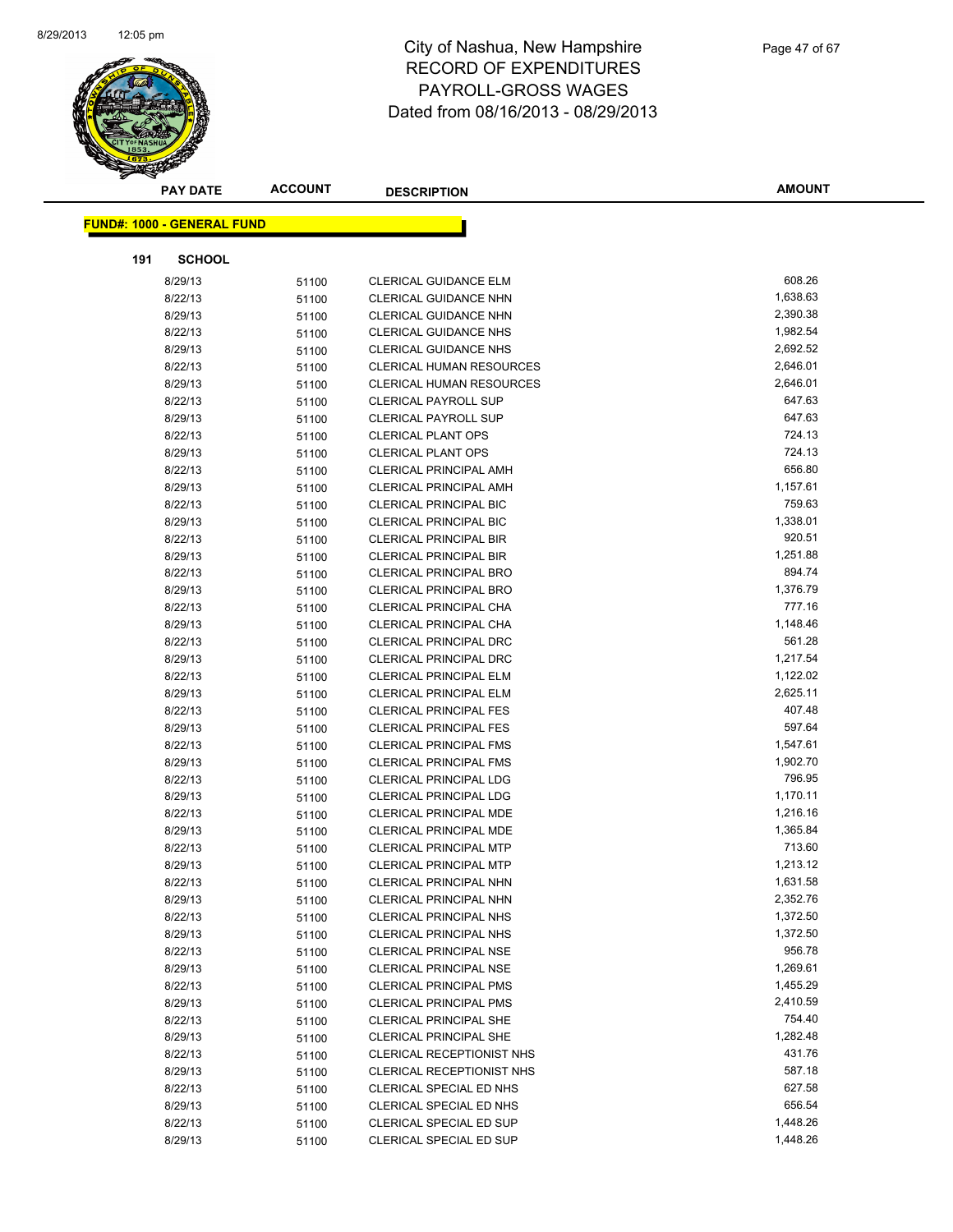

|     | <b>PAY DATE</b>                   | <b>ACCOUNT</b> | <b>DESCRIPTION</b>                           | AMOUNT               |
|-----|-----------------------------------|----------------|----------------------------------------------|----------------------|
|     | <b>FUND#: 1000 - GENERAL FUND</b> |                |                                              |                      |
|     |                                   |                |                                              |                      |
| 191 | <b>SCHOOL</b>                     |                |                                              |                      |
|     | 8/22/13                           | 51100          | CLERICAL STUDENT SERV SUP                    | 768.69               |
|     | 8/29/13                           | 51100          | CLERICAL STUDENT SERV SUP                    | 768.69               |
|     | 8/22/13                           | 51100          | <b>CLERICAL SUPERINTENDANT SUP</b>           | 907.63               |
|     | 8/29/13                           | 51100          | <b>CLERICAL SUPERINTENDANT SUP</b>           | 907.63               |
|     | 8/22/13                           | 51100          | <b>CLERICAL TRANSPORTATION SUP</b>           | 724.13               |
|     | 8/29/13                           | 51100          | <b>CLERICAL TRANSPORTATION SUP</b>           | 724.13               |
|     | 8/22/13                           | 51100          | CLERICAL VOCATIONAL NHN                      | 724.13               |
|     | 8/29/13                           | 51100          | CLERICAL VOCATIONAL NHN                      | 724.13               |
|     | 8/29/13                           | 51100          | <b>CURRICULUM SUPERVISOR</b>                 | 5,797.28             |
|     | 8/22/13                           | 51100          | <b>CUSTODIAN AMH</b>                         | 1,941.60             |
|     | 8/29/13                           | 51100          | <b>CUSTODIAN AMH</b>                         | 1,941.60             |
|     | 8/22/13                           | 51100          | <b>CUSTODIAN ASST HEAD FMS</b>               | 736.80               |
|     | 8/29/13                           | 51100          | <b>CUSTODIAN ASST HEAD FMS</b>               | 736.80               |
|     | 8/22/13                           | 51100          | <b>CUSTODIAN ASST HEAD NHN</b>               | 1,618.00             |
|     | 8/29/13                           | 51100          | <b>CUSTODIAN ASST HEAD NHN</b>               | 1,618.00             |
|     | 8/22/13                           | 51100          | <b>CUSTODIAN ASST HEAD NHS</b>               | 1,618.00             |
|     | 8/29/13                           | 51100          | <b>CUSTODIAN ASST HEAD NHS</b>               | 1,618.01             |
|     | 8/22/13                           | 51100          | <b>CUSTODIAN BIC</b>                         | 1,941.60             |
|     | 8/29/13                           | 51100          | <b>CUSTODIAN BIC</b>                         | 1,941.60             |
|     | 8/22/13                           | 51100          | <b>CUSTODIAN BIR</b>                         | 1,941.60             |
|     | 8/29/13                           | 51100          | <b>CUSTODIAN BIR</b>                         | 1,941.60             |
|     | 8/22/13                           | 51100          | <b>CUSTODIAN BRO</b>                         | 1,294.40             |
|     | 8/29/13                           | 51100          | <b>CUSTODIAN BRO</b>                         | 1,294.40             |
|     | 8/22/13                           | 51100          | <b>CUSTODIAN CHA</b>                         | 1,294.40             |
|     | 8/29/13                           | 51100          | <b>CUSTODIAN CHA</b>                         | 1,294.40             |
|     | 8/22/13                           | 51100          | <b>CUSTODIAN DRC</b>                         | 1,294.40             |
|     | 8/29/13                           | 51100          | <b>CUSTODIAN DRC</b>                         | 1,294.40             |
|     | 8/22/13                           | 51100          | <b>CUSTODIAN ELM</b>                         | 5,147.66             |
|     | 8/29/13                           | 51100          | <b>CUSTODIAN ELM</b>                         | 5,228.40             |
|     | 8/22/13                           | 51100          | <b>CUSTODIAN FES</b><br><b>CUSTODIAN FES</b> | 1,294.40<br>1,294.40 |
|     | 8/29/13<br>8/22/13                | 51100          | <b>CUSTODIAN FMS</b>                         | 2,588.80             |
|     | 8/29/13                           | 51100          | <b>CUSTODIAN FMS</b>                         | 2,588.80             |
|     | 8/22/13                           | 51100          | <b>CUSTODIAN HEAD AMH</b>                    | 736.80               |
|     | 8/29/13                           | 51100<br>51100 | <b>CUSTODIAN HEAD AMH</b>                    | 736.80               |
|     | 8/22/13                           | 51100          | <b>CUSTODIAN HEAD BIC</b>                    | 736.80               |
|     | 8/29/13                           | 51100          | <b>CUSTODIAN HEAD BIC</b>                    | 736.80               |
|     | 8/22/13                           | 51100          | <b>CUSTODIAN HEAD BIR</b>                    | 736.80               |
|     | 8/29/13                           | 51100          | <b>CUSTODIAN HEAD BIR</b>                    | 736.80               |
|     | 8/22/13                           | 51100          | <b>CUSTODIAN HEAD BRO</b>                    | 736.80               |
|     | 8/29/13                           | 51100          | <b>CUSTODIAN HEAD BRO</b>                    | 736.80               |
|     | 8/22/13                           | 51100          | <b>CUSTODIAN HEAD CHA</b>                    | 736.80               |
|     | 8/29/13                           | 51100          | <b>CUSTODIAN HEAD CHA</b>                    | 736.80               |
|     | 8/22/13                           | 51100          | <b>CUSTODIAN HEAD DRC</b>                    | 736.80               |
|     | 8/29/13                           | 51100          | <b>CUSTODIAN HEAD DRC</b>                    | 736.80               |
|     | 8/22/13                           | 51100          | <b>CUSTODIAN HEAD ELM</b>                    | 873.20               |
|     | 8/29/13                           | 51100          | <b>CUSTODIAN HEAD ELM</b>                    | 873.20               |
|     | 8/22/13                           | 51100          | <b>CUSTODIAN HEAD FES</b>                    | 736.80               |
|     | 8/29/13                           | 51100          | <b>CUSTODIAN HEAD FES</b>                    | 736.80               |
|     | 8/22/13                           | 51100          | <b>CUSTODIAN HEAD FMS</b>                    | 873.20               |
|     | 8/29/13                           | 51100          | <b>CUSTODIAN HEAD FMS</b>                    | 873.20               |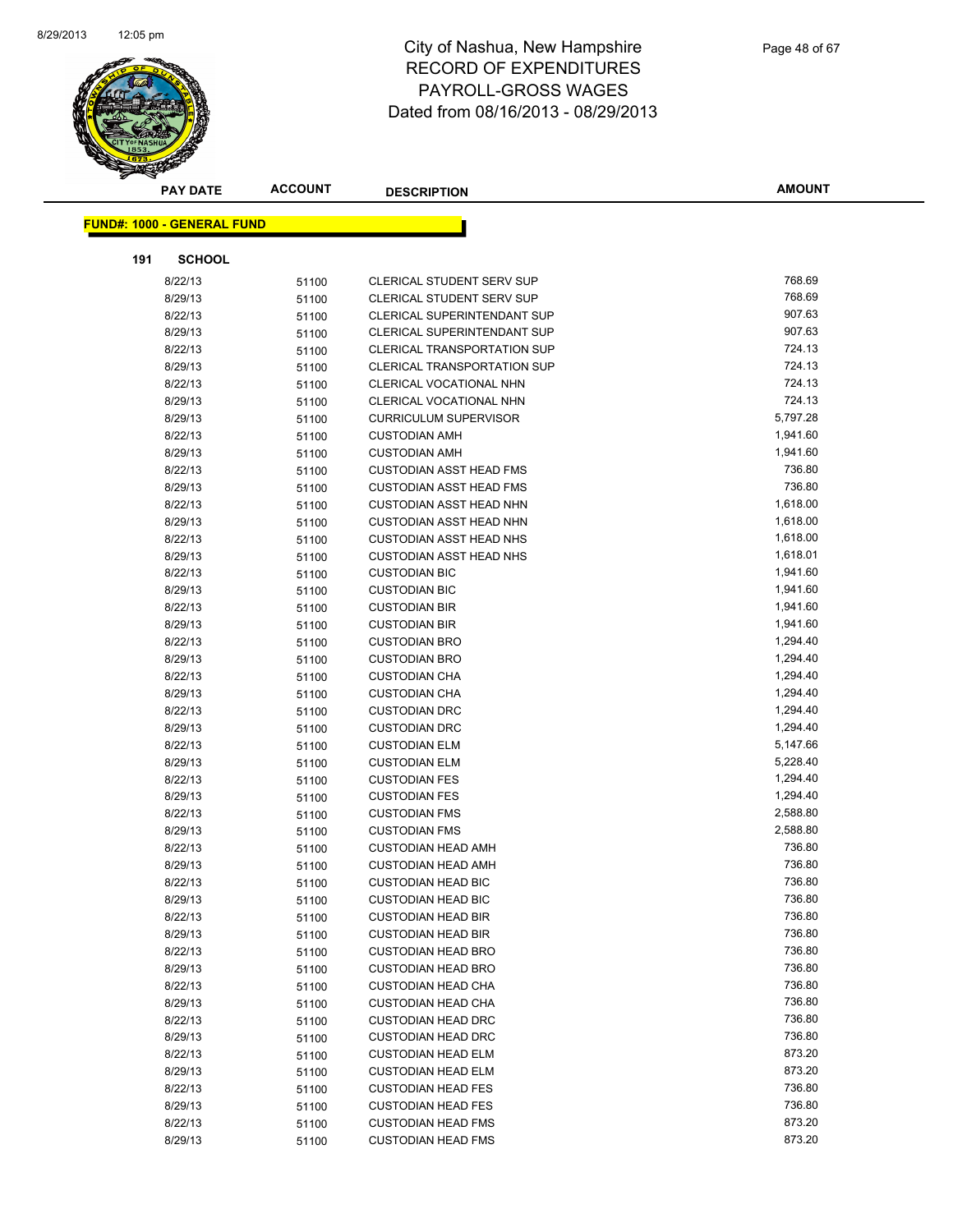

|     | <b>PAY DATE</b>                   | <b>ACCOUNT</b> | <b>DESCRIPTION</b>               | <b>AMOUNT</b> |
|-----|-----------------------------------|----------------|----------------------------------|---------------|
|     | <b>FUND#: 1000 - GENERAL FUND</b> |                |                                  |               |
|     |                                   |                |                                  |               |
| 191 | <b>SCHOOL</b>                     |                |                                  |               |
|     | 8/22/13                           | 51100          | <b>CUSTODIAN HEAD LDG</b>        | 736.80        |
|     | 8/29/13                           | 51100          | <b>CUSTODIAN HEAD LDG</b>        | 736.80        |
|     | 8/22/13                           | 51100          | <b>CUSTODIAN HEAD MDE</b>        | 736.80        |
|     | 8/29/13                           | 51100          | <b>CUSTODIAN HEAD MDE</b>        | 736.80        |
|     | 8/22/13                           | 51100          | <b>CUSTODIAN HEAD MTP</b>        | 736.80        |
|     | 8/29/13                           | 51100          | <b>CUSTODIAN HEAD MTP</b>        | 736.80        |
|     | 8/22/13                           | 51100          | <b>CUSTODIAN HEAD NHN</b>        | 878.40        |
|     | 8/29/13                           | 51100          | <b>CUSTODIAN HEAD NHN</b>        | 878.40        |
|     | 8/22/13                           | 51100          | <b>CUSTODIAN HEAD NHS</b>        | 878.40        |
|     | 8/29/13                           | 51100          | <b>CUSTODIAN HEAD NHS</b>        | 878.40        |
|     | 8/22/13                           | 51100          | <b>CUSTODIAN HEAD NSE</b>        | 736.80        |
|     | 8/29/13                           | 51100          | <b>CUSTODIAN HEAD NSE</b>        | 736.80        |
|     | 8/22/13                           | 51100          | <b>CUSTODIAN HEAD PMS</b>        | 1,479.95      |
|     | 8/29/13                           | 51100          | <b>CUSTODIAN HEAD PMS</b>        | 1,610.00      |
|     | 8/22/13                           | 51100          | <b>CUSTODIAN HEAD SHE</b>        | 736.80        |
|     | 8/29/13                           | 51100          | <b>CUSTODIAN HEAD SHE</b>        | 736.81        |
|     | 8/22/13                           | 51100          | <b>CUSTODIAN LDG</b>             | 1,941.60      |
|     | 8/29/13                           | 51100          | <b>CUSTODIAN LDG</b>             | 1,941.60      |
|     | 8/22/13                           | 51100          | <b>CUSTODIAN MDE</b>             | 1,294.40      |
|     | 8/29/13                           | 51100          | <b>CUSTODIAN MDE</b>             | 1,294.40      |
|     | 8/22/13                           | 51100          | <b>CUSTODIAN MTP</b>             | 1,294.40      |
|     | 8/29/13                           | 51100          | <b>CUSTODIAN MTP</b>             | 1,294.40      |
|     | 8/22/13                           | 51100          | <b>CUSTODIAN NHN</b>             | 10,091.60     |
|     | 8/29/13                           | 51100          | <b>CUSTODIAN NHN</b>             | 10,091.60     |
|     | 8/22/13                           | 51100          | <b>CUSTODIAN NHS</b>             | 10,557.75     |
|     | 8/29/13                           | 51100          | <b>CUSTODIAN NHS</b>             | 10,427.20     |
|     | 8/22/13                           | 51100          | <b>CUSTODIAN NSE</b>             | 1,294.40      |
|     | 8/29/13                           | 51100          | <b>CUSTODIAN NSE</b>             | 1,294.40      |
|     | 8/22/13                           | 51100          | <b>CUSTODIAN PMS</b>             | 1,941.60      |
|     | 8/29/13                           | 51100          | <b>CUSTODIAN PMS</b>             | 1,941.60      |
|     | 8/22/13                           | 51100          | <b>CUSTODIAN SHE</b>             | 1,941.60      |
|     | 8/29/13                           | 51100          | <b>CUSTODIAN SHE</b>             | 1,941.60      |
|     | 8/29/13                           | 51100          | <b>CUSTODIAN SUPERVISOR WPO</b>  | 1,950.58      |
|     | 8/22/13                           | 51100          | <b>CUSTODIAN WID</b>             | 1,294.40      |
|     | 8/29/13                           | 51100          | <b>CUSTODIAN WID</b>             | 1,294.40      |
|     | 8/29/13                           | 51100          | <b>DATA ANALYST</b>              | 1,726.32      |
|     | 8/29/13                           | 51100          | DIRECTOR ADULT ED                | 3,076.92      |
|     | 8/29/13                           | 51100          | <b>DIRECTOR ATHLETICS</b>        | 3,384.62      |
|     | 8/29/13                           | 51100          | <b>DIRECTOR BUSINESS</b>         | 2,841.83      |
|     | 8/29/13                           | 51100          | <b>DIRECTOR COM GRANTS</b>       | 2,955.69      |
|     | 8/29/13                           | 51100          | <b>DIRECTOR GUIDANCE</b>         | 3,214.75      |
|     | 8/29/13                           | 51100          | DIRECTOR HUMAN RESOURCES         | 3,061.85      |
|     | 8/29/13                           | 51100          | DIRECTOR PLANT OPS               | 3,451.21      |
|     | 8/29/13                           | 51100          | DIRECTOR PRE SCHOOL              | 3,316.47      |
|     | 8/29/13                           | 51100          | DIRECTOR SPECIAL ED              | 3,591.75      |
|     | 8/29/13                           | 51100          | <b>DIRECTOR STUDENT SERVICES</b> | 3,081.78      |
|     | 8/29/13                           | 51100          | DIRECTOR TECHNOLOGY              | 3,881.74      |
|     | 8/29/13                           | 51100          | DIRECTOR TRANSPORTATION          | 2,933.70      |
|     | 8/29/13                           | 51100          | DIRECTOR VOCATIONAL              | 6,776.08      |
|     | 8/29/13                           | 51100          | ELL OUTREACH WORKER              | 1,802.31      |
|     | 8/29/13                           | 51100          | GUIDANCE COUNSELOR AMH           | 1,650.69      |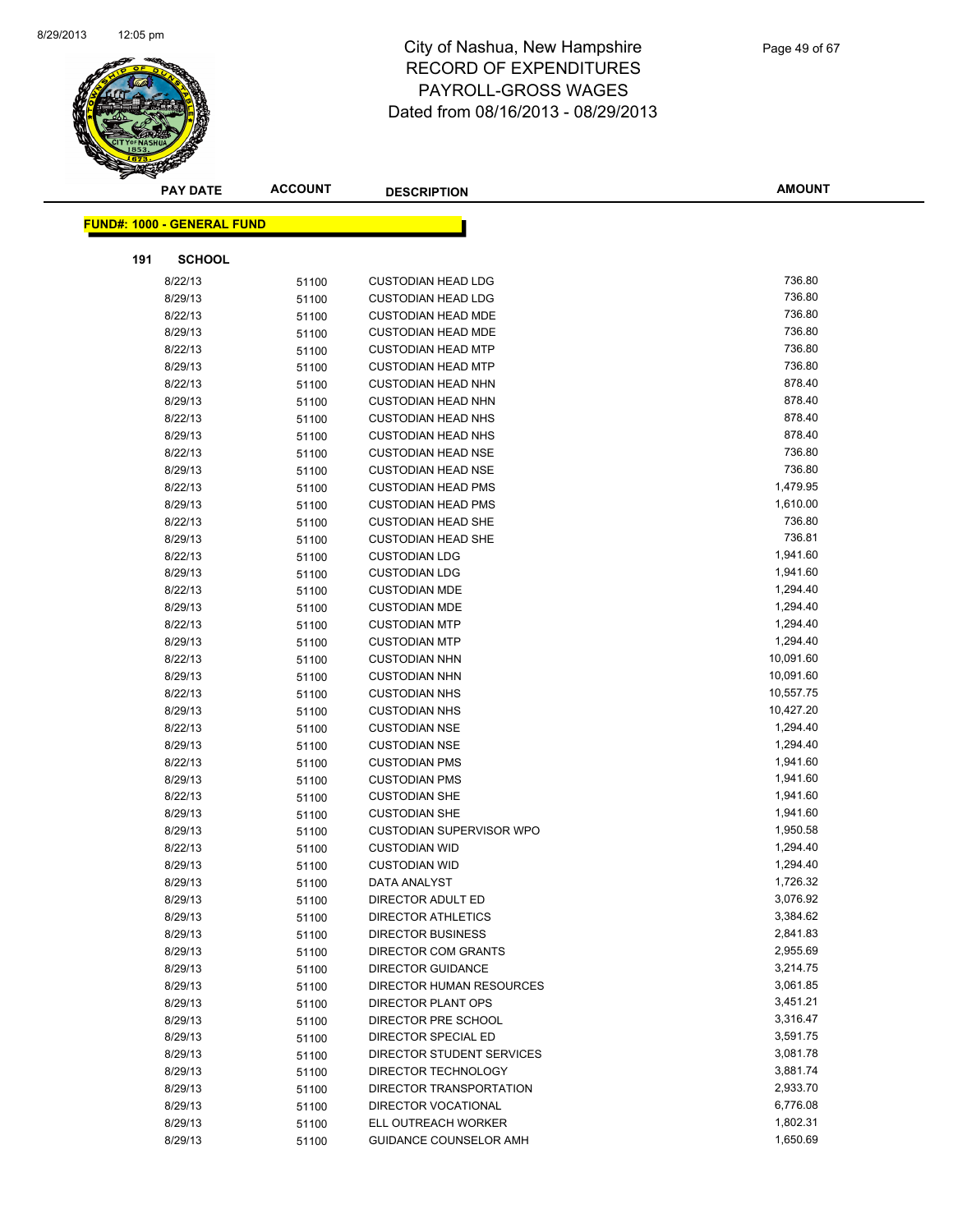

|     | <b>PAY DATE</b>                   | <b>ACCOUNT</b> | <b>DESCRIPTION</b>                                     | <b>AMOUNT</b>        |
|-----|-----------------------------------|----------------|--------------------------------------------------------|----------------------|
|     | <b>FUND#: 1000 - GENERAL FUND</b> |                |                                                        |                      |
|     |                                   |                |                                                        |                      |
| 191 | <b>SCHOOL</b>                     |                |                                                        |                      |
|     | 8/29/13                           | 51100          | <b>GUIDANCE COUNSELOR BIC</b>                          | 1,718.27             |
|     | 8/29/13                           | 51100          | <b>GUIDANCE COUNSELOR BIR</b>                          | 2,717.58             |
|     | 8/29/13                           | 51100          | <b>GUIDANCE COUNSELOR BRO</b>                          | 1,650.69             |
|     | 8/29/13                           | 51100          | <b>GUIDANCE COUNSELOR CHA</b>                          | 2,717.58             |
|     | 8/29/13                           | 51100          | GUIDANCE COUNSELOR DRC                                 | 2,631.00             |
|     | 8/29/13                           | 51100          | GUIDANCE COUNSELOR ELM                                 | 14,941.33            |
|     | 8/29/13                           | 51100          | <b>GUIDANCE COUNSELOR FES</b>                          | 2,631.00             |
|     | 8/29/13                           | 51100          | <b>GUIDANCE COUNSELOR FMS</b>                          | 5,397.69             |
|     | 8/29/13                           | 51100          | <b>GUIDANCE COUNSELOR LDG</b>                          | 2,496.38             |
|     | 8/29/13                           | 51100          | <b>GUIDANCE COUNSELOR MDE</b>                          | 2,075.46             |
|     | 8/29/13                           | 51100          | <b>GUIDANCE COUNSELOR MTP</b>                          | 2,631.00             |
|     | 8/22/13                           | 51100          | <b>GUIDANCE COUNSELOR NHN</b>                          | 371.77               |
|     | 8/29/13                           | 51100          | <b>GUIDANCE COUNSELOR NHN</b>                          | 18,553.01            |
|     | 8/29/13                           | 51100          | GUIDANCE COUNSELOR NHS                                 | 19,618.17            |
|     | 8/29/13                           | 51100          | <b>GUIDANCE COUNSELOR NSE</b>                          | 2,631.00             |
|     | 8/29/13                           | 51100          | <b>GUIDANCE COUNSELOR PMS</b>                          | 9,446.91             |
|     | 8/29/13                           | 51100          | <b>GUIDANCE COUNSELOR SHE</b>                          | 2,414.73             |
|     | 8/29/13                           | 51100          | <b>INSTRUMENTAL MUSIC</b>                              | 2,000.00             |
|     | 8/29/13                           | 51100          | JOB DEVELOPER SPED NHN                                 | 2,717.58             |
|     | 8/29/13                           | 51100          | <b>LIBRARIAN AMH</b>                                   | 2,414.73             |
|     | 8/29/13                           | 51100          | <b>LIBRARIAN BIC</b>                                   | 1,718.27             |
|     | 8/29/13                           | 51100          | LIBRARIAN BIR                                          | 1,779.23             |
|     | 8/29/13                           | 51100          | LIBRARIAN BRO                                          | 1,639.62             |
|     | 8/29/13                           | 51100          | LIBRARIAN CHA                                          | 2,717.58             |
|     | 8/29/13                           | 51100          | <b>LIBRARIAN DRC</b>                                   | 1,639.62             |
|     | 8/29/13                           | 51100          | <b>LIBRARIAN ELM</b>                                   | 1,510.92             |
|     | 8/29/13                           | 51100          | <b>LIBRARIAN FES</b>                                   | 2,102.73             |
|     | 8/29/13                           | 51100          | <b>LIBRARIAN FMS</b>                                   | 3,109.36             |
|     | 8/29/13                           | 51100          | <b>LIBRARIAN LDG</b>                                   | 1,779.23             |
|     | 8/29/13                           | 51100          | <b>LIBRARIAN MDE</b>                                   | 2,075.46             |
|     | 8/29/13                           | 51100          | <b>LIBRARIAN MTP</b>                                   | 2,252.08             |
|     | 8/29/13                           | 51100          | LIBRARIAN NHN                                          | 4,237.23             |
|     | 8/29/13                           | 51100          | <b>LIBRARIAN NHS</b>                                   | 4,494.51             |
|     | 8/29/13                           | 51100          | <b>LIBRARIAN NSE</b>                                   | 2,075.46             |
|     | 8/29/13                           | 51100          | <b>LIBRARIAN PMS</b>                                   | 2,717.58<br>2,631.00 |
|     | 8/29/13                           | 51100          | <b>LIBRARIAN SHE</b>                                   |                      |
|     | 8/29/13                           | 51100          | LICENSED PRACTICAL NURSE AMH                           | 1,104.24<br>1,408.99 |
|     | 8/29/13                           | 51100          | LICENSED PRACTICAL NURSE ELM                           |                      |
|     | 8/22/13                           | 51100          | MAINTENANCE ALARM WPO                                  | 930.40<br>930.40     |
|     | 8/29/13                           | 51100          | MAINTENANCE ALARM WPO                                  | 909.20               |
|     | 8/22/13<br>8/29/13                | 51100          | MAINTENANCE CARPENTER WPO<br>MAINTENANCE CARPENTER WPO | 909.20               |
|     | 8/22/13                           | 51100          | MAINTENANCE ELECTRICIAN WPO                            | 1,860.80             |
|     | 8/29/13                           | 51100          | MAINTENANCE ELECTRICIAN WPO                            | 1,860.80             |
|     | 8/22/13                           | 51100          | MAINTENANCE GRDS FORMEN WPO                            | 909.20               |
|     | 8/29/13                           | 51100          | MAINTENANCE GRDS FORMEN WPO                            | 909.20               |
|     | 8/22/13                           | 51100          | MAINTENANCE GROUNDS WPO                                | 4,007.20             |
|     | 8/29/13                           | 51100          | MAINTENANCE GROUNDS WPO                                | 4,007.20             |
|     | 8/22/13                           | 51100          | MAINTENANCE HVAC WPO                                   | 4,364.16             |
|     | 8/29/13                           | 51100<br>51100 | MAINTENANCE HVAC WPO                                   | 4,352.80             |
|     | 8/22/13                           | 51100          | MAINTENANCE MESSENGER WPO                              | 873.20               |
|     |                                   |                |                                                        |                      |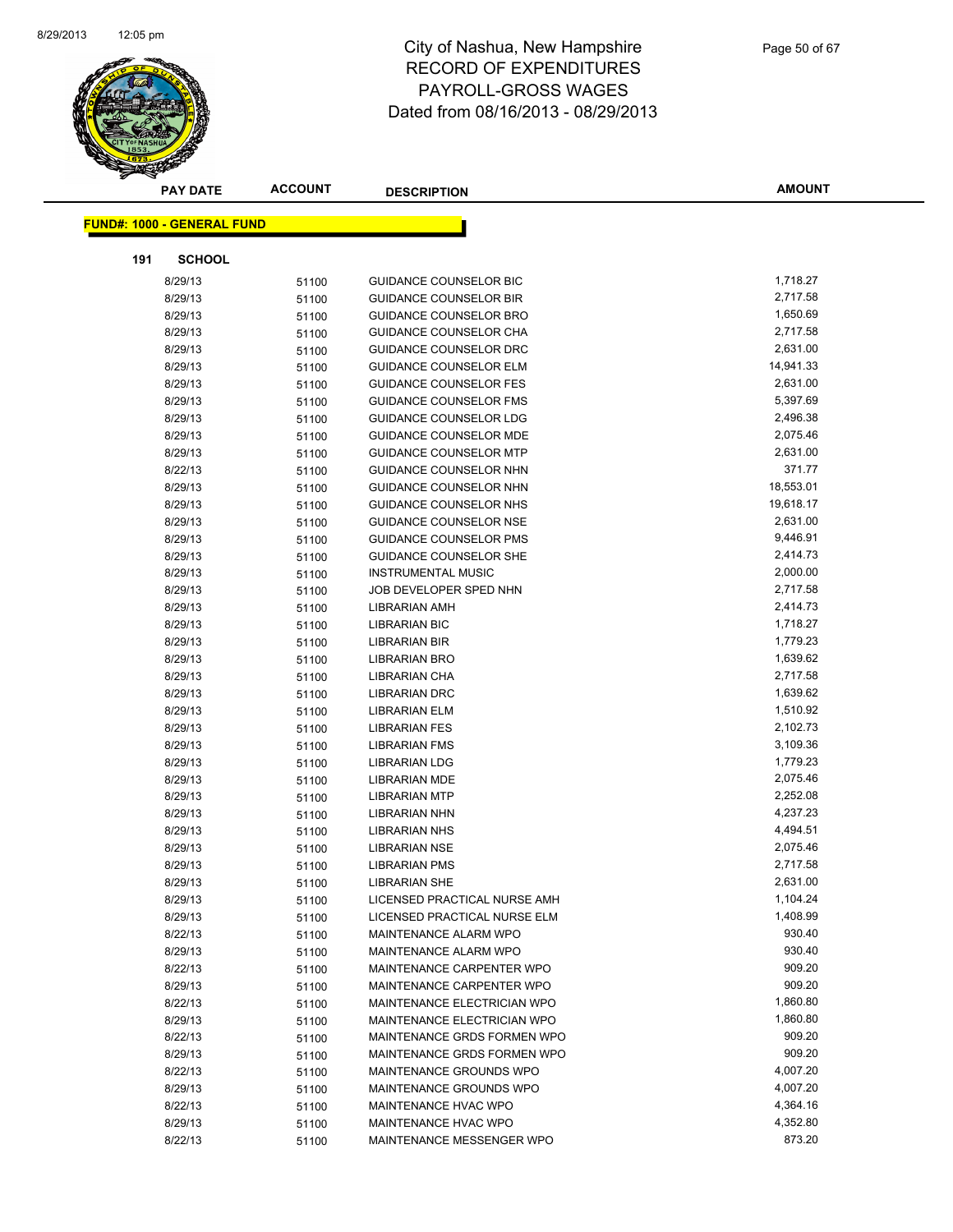

|     | <b>PAY DATE</b>                   | <b>ACCOUNT</b> | <b>DESCRIPTION</b>            | <b>AMOUNT</b> |  |
|-----|-----------------------------------|----------------|-------------------------------|---------------|--|
|     | <b>FUND#: 1000 - GENERAL FUND</b> |                |                               |               |  |
|     |                                   |                |                               |               |  |
| 191 | <b>SCHOOL</b>                     |                |                               |               |  |
|     | 8/29/13                           | 51100          | MAINTENANCE MESSENGER WPO     | 873.20        |  |
|     | 8/22/13                           | 51100          | MAINTENANCE PLUMBER WPO       | 1,860.80      |  |
|     | 8/29/13                           | 51100          | MAINTENANCE PLUMBER WPO       | 1,860.80      |  |
|     | 8/22/13                           | 51100          | MAINTENANCE TRADES WPO        | 1,800.40      |  |
|     | 8/29/13                           | 51100          | <b>MAINTENANCE TRADES WPO</b> | 2,035.70      |  |
|     | 8/29/13                           | 51100          | MARKETING TEACHER NHS         | 2,075.46      |  |
|     | 8/29/13                           | 51100          | <b>NURSE AMH</b>              | 2,288.31      |  |
|     | 8/29/13                           | 51100          | <b>NURSE BIC</b>              | 2,020.48      |  |
|     | 8/29/13                           | 51100          | <b>NURSE BIR</b>              | 1,795.65      |  |
|     | 8/29/13                           | 51100          | <b>NURSE BRO</b>              | 1,946.19      |  |
|     | 8/29/13                           | 51100          | <b>NURSE CHA</b>              | 2,288.31      |  |
|     | 8/29/13                           | 51100          | <b>NURSE DRC</b>              | 2,288.31      |  |
|     | 8/29/13                           | 51100          | <b>NURSE ELM</b>              | 2,704.36      |  |
|     | 8/29/13                           | 51100          | <b>NURSE FES</b>              | 1,407.50      |  |
|     | 8/29/13                           | 51100          | <b>NURSE FMS</b>              | 2,288.31      |  |
|     | 8/29/13                           | 51100          | <b>NURSE LDG</b>              | 1,795.65      |  |
|     | 8/29/13                           | 51100          | <b>NURSE MDE</b>              | 2,288.31      |  |
|     | 8/29/13                           | 51100          | <b>NURSE MTP</b>              | 1,407.50      |  |
|     | 8/29/13                           | 51100          | <b>NURSE NHN</b>              | 4,385.08      |  |
|     | 8/29/13                           | 51100          | <b>NURSE NHS</b>              | 4,576.62      |  |
|     | 8/29/13                           | 51100          | <b>NURSE NSE</b>              | 2,096.77      |  |
|     | 8/29/13                           | 51100          | <b>NURSE PMS</b>              | 4,576.62      |  |
|     | 8/29/13                           | 51100          | <b>NURSE SHE</b>              | 2,704.36      |  |
|     | 8/29/13                           | 51100          | OFFICE MANAGER BUSINESS       | 2,346.89      |  |
|     | 8/29/13                           | 51100          | OFFICE MANAGER PLANT OPS      | 1,829.27      |  |
|     | 8/29/13                           | 51100          | OFFICE MANAGER SPED           | 1,795.46      |  |
|     | 8/29/13                           | 51100          | OUT DISTRICT COORDINATOR      | 2,925.04      |  |
|     | 8/29/13                           | 51100          | PEER COACH MATH               | 1,052.40      |  |
|     | 8/29/13                           | 51100          | PEER COACH SCIENCE            | 9,188.72      |  |
|     | 8/29/13                           | 51100          | PER DIEM TEMP WID             | 420.90        |  |
|     | 8/29/13                           | 51100          | PRINCIPAL AMH                 | 3,365.39      |  |
|     | 8/29/13                           | 51100          | PRINCIPAL BIC                 | 3,724.45      |  |
|     | 8/29/13                           | 51100          | PRINCIPAL BIR                 | 3,469.23      |  |
|     | 8/29/13                           | 51100          | PRINCIPAL BRO                 | 3,509.48      |  |
|     | 8/29/13                           | 51100          | PRINCIPAL CHA                 | 3,349.61      |  |
|     | 8/29/13                           | 51100          | PRINCIPAL DRC                 | 3,572.10      |  |
|     | 8/29/13                           | 51100          | PRINCIPAL ELM                 | 3,630.58      |  |
|     | 8/29/13                           | 51100          | <b>PRINCIPAL FES</b>          | 3,365.39      |  |
|     | 8/29/13                           | 51100          | PRINCIPAL FMS                 | 3,909.87      |  |
|     | 8/29/13                           | 51100          | PRINCIPAL LDG                 | 3,727.95      |  |
|     | 8/29/13                           | 51100          | PRINCIPAL MDE                 | 3,413.41      |  |
|     | 8/29/13                           | 51100          | PRINCIPAL MTP                 | 3,509.48      |  |
|     | 8/29/13                           | 51100          | PRINCIPAL NHN                 | 8,170.18      |  |
|     | 8/29/13                           | 51100          | PRINCIPAL NHS                 | 3,961.54      |  |
|     | 8/29/13                           | 51100          | PRINCIPAL NSE                 | 3,469.23      |  |
|     | 8/29/13                           | 51100          | PRINCIPAL PMS                 | 3,615.39      |  |
|     | 8/29/13                           | 51100          | PRINCIPAL SHE                 | 3,773.83      |  |
|     | 8/29/13                           | 51100          | SCHOOL PSYCHOLOGIST WID       | 36,207.77     |  |
|     | 8/29/13                           | 51100          | SECURITY GUARD NHS            | 516.76        |  |
|     | 8/22/13                           | 51100          | SECURITY MONITOR NHN          | 606.75        |  |
|     | 8/29/13                           | 51100          | SECURITY MONITOR NHN          | 16.18         |  |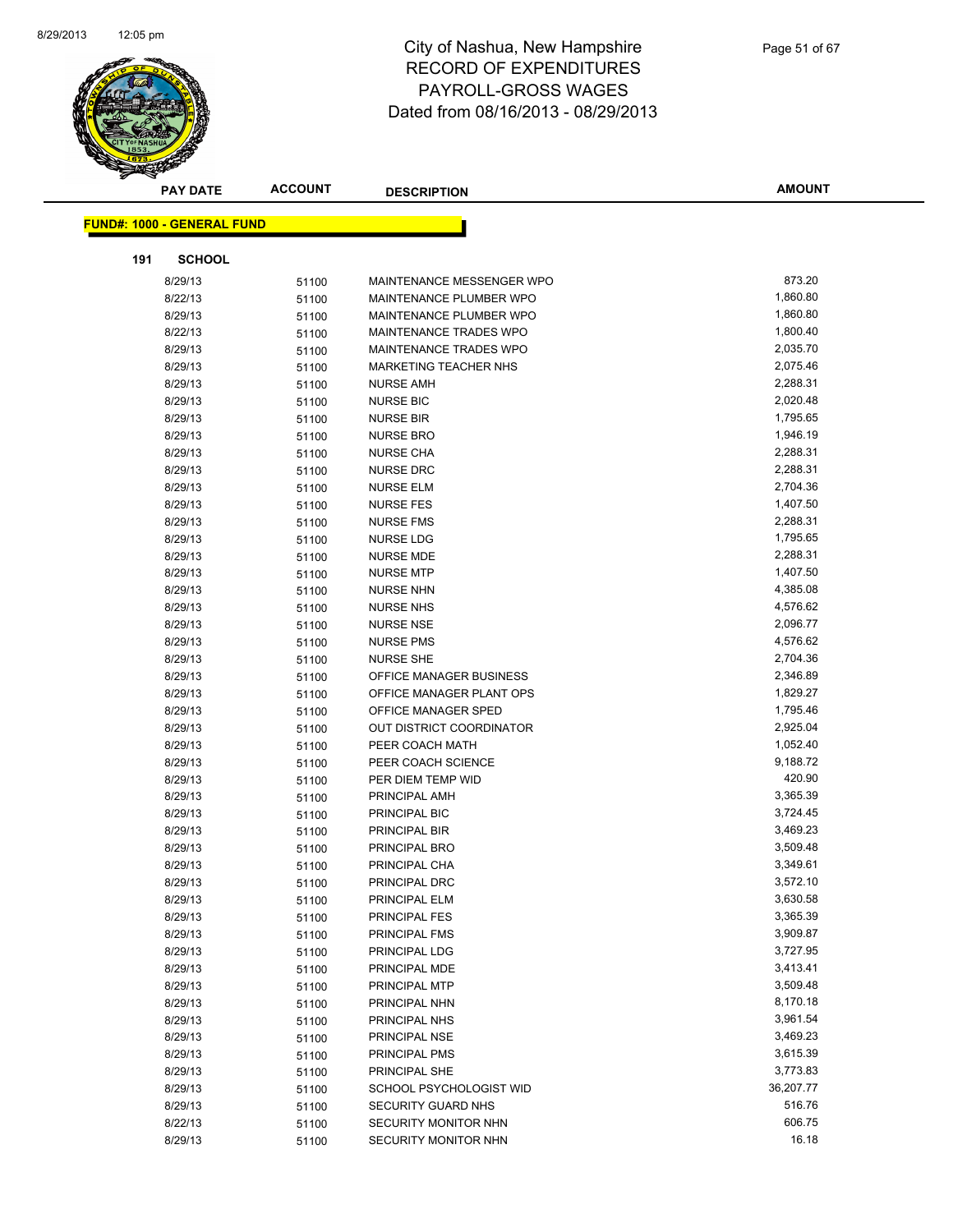

| <b>PAY DATE</b>                   | <b>ACCOUNT</b> | <b>DESCRIPTION</b>                          | <b>AMOUNT</b>        |
|-----------------------------------|----------------|---------------------------------------------|----------------------|
|                                   |                |                                             |                      |
| <b>FUND#: 1000 - GENERAL FUND</b> |                |                                             |                      |
| 191<br><b>SCHOOL</b>              |                |                                             |                      |
| 8/29/13                           | 51100          | <b>SECURITY MONITOR NHS</b>                 | 517.76               |
| 8/29/13                           | 51100          | <b>SLC GRANT DIRECTOR</b>                   | 3,310.28             |
| 8/29/13                           | 51100          | SOCIAL WORKER ELM                           | 2,245.12             |
| 8/29/13                           | 51100          | SOCIAL WORKER FMS                           | 2,496.39             |
| 8/29/13                           | 51100          | SPEECH LANG PATHOLOGIST WID                 | 48,313.92            |
| 8/29/13                           | 51100          | STUDENT ACTIVITY COORD NHN                  | 1,143.00             |
| 8/29/13                           | 51100          | STUDENT ACTIVITY COORD NHS                  | 1,074.36             |
| 8/29/13                           | 51100          | STUDENT INFO COORDINATOR                    | 2,081.86             |
| 8/29/13                           | 51100          | <b>SUPERINTENDENT</b>                       | 5,407.85             |
| 8/29/13                           | 51100          | SYSTEMS ADMIN FULL YEAR                     | 13,418.06            |
| 8/29/13                           | 51100          | <b>TEACHER ART AMH</b>                      | 2,458.00             |
| 8/29/13                           | 51100          | <b>TEACHER ART BIC</b>                      | 1,779.23             |
| 8/29/13                           | 51100          | <b>TEACHER ART BIR</b>                      | 2,458.00             |
| 8/29/13                           | 51100          | <b>TEACHER ART BRO</b>                      | 2,653.32             |
| 8/29/13                           | 51100          | <b>TEACHER ART CHA</b>                      | 2,631.00             |
| 8/29/13                           | 51100          | TEACHER ART DRC                             | 1,718.27             |
| 8/29/13                           | 51100          | <b>TEACHER ART ELM</b>                      | 4,806.96             |
| 8/29/13                           | 51100          | <b>TEACHER ART FES</b>                      | 2,631.00             |
| 8/29/13                           | 51100          | <b>TEACHER ART FMS</b>                      | 4,548.15             |
| 8/29/13                           | 51100          | <b>TEACHER ART LDG</b>                      | 1,928.27             |
| 8/29/13                           | 51100          | <b>TEACHER ART MDE</b>                      | 1,718.27             |
| 8/29/13                           | 51100          | <b>TEACHER ART NHN</b>                      | 9,737.92             |
| 8/29/13                           | 51100          | <b>TEACHER ART NHS</b>                      | 11,239.13            |
| 8/29/13                           | 51100          | <b>TEACHER ART NSE</b>                      | 2,717.58             |
| 8/29/13                           | 51100          | <b>TEACHER ART PMS</b>                      | 3,298.19             |
| 8/29/13                           | 51100          | <b>TEACHER AUTO NHN</b>                     | 4,916.00             |
| 8/29/13                           | 51100          | TEACHER BEHAVIOR SPEC WID                   | 5,262.00             |
| 8/29/13                           | 51100          | TEACHER BIO TEC NHN                         | 2,047.35             |
| 8/29/13                           | 51100          | TEACHER BUILD CONST NHS                     | 2,458.00             |
| 8/29/13                           | 51100          | <b>TEACHER BUSINESS NHN</b>                 | 10,337.56            |
| 8/29/13                           | 51100          | <b>TEACHER BUSINESS NHS</b>                 | 4,962.70             |
| 8/29/13                           | 51100          | <b>TEACHER COMPUTER ELM</b>                 | 4,133.00             |
| 8/29/13                           | 51100          | <b>TEACHER COMPUTER FMS</b>                 | 2,631.00             |
| 8/29/13                           | 51100          | TEACHER COMPUTER NHN                        | 2,102.73             |
| 8/29/13                           | 51100          | <b>TEACHER COMPUTER NHS</b>                 | 4,629.50             |
| 8/29/13                           | 51100          | TEACHER COMPUTER PMS                        | 5,535.91             |
| 8/29/13                           | 51100          | TEACHER COSMETOLOGY NHN                     | 5,311.77             |
| 8/29/13                           | 51100          | <b>TEACHER CULINARY NHN</b>                 | 4,916.00             |
| 8/29/13                           | 51100          | <b>TEACHER DEAF NSE</b>                     | 4,141.92<br>1,721.46 |
| 8/29/13<br>8/29/13                | 51100          | TEACHER DEAF WID                            | 6,696.42             |
|                                   | 51100          | <b>TEACHER DWSE AMH</b>                     | 3,902.77             |
| 8/29/13                           | 51100          | <b>TEACHER DWSE BIR</b>                     | 7,007.46             |
| 8/29/13<br>8/29/13                | 51100          | <b>TEACHER DWSE BRO</b><br>TEACHER DWSE CHA | 4,024.35             |
| 8/29/13                           | 51100          | <b>TEACHER DWSE ELM</b>                     | 3,416.73             |
| 8/29/13                           | 51100<br>51100 | TEACHER DWSE MDE                            | 4,133.00             |
| 8/29/13                           |                | <b>TEACHER DWSE NSE</b>                     | 1,779.23             |
| 8/29/13                           | 51100<br>51100 | TEACHER DWSE PMS                            | 6,844.01             |
| 8/29/13                           | 51100          | <b>TEACHER DWSE SHE</b>                     | 5,576.34             |
| 8/29/13                           | 51100          | TEACHER ECE NHS                             | 5,262.00             |
| 8/29/13                           | 51100          | TEACHER ELECTRICAL NHS                      | 2,458.00             |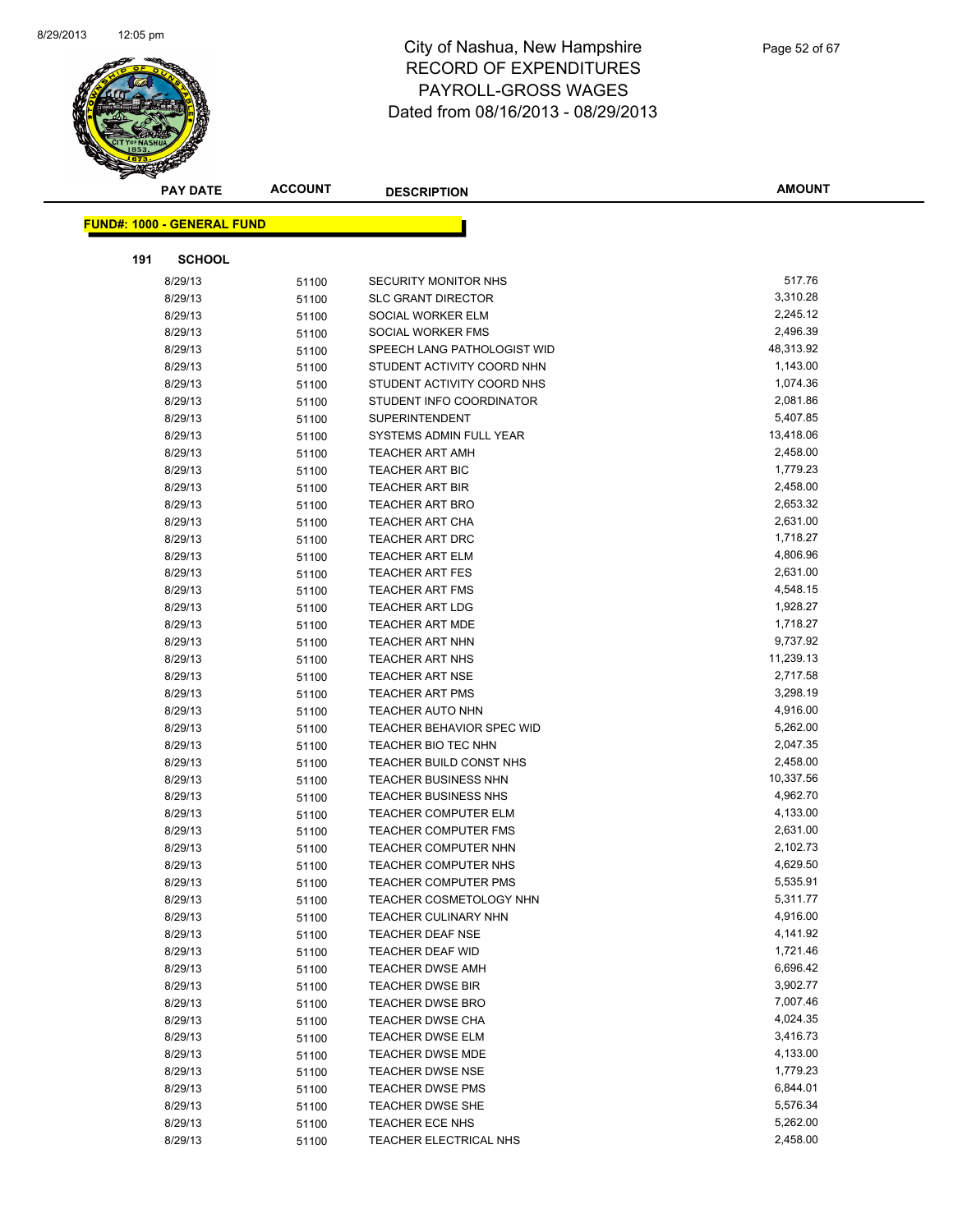

|     | <b>PAY DATE</b>                   | <b>ACCOUNT</b> | <b>DESCRIPTION</b>          | <b>AMOUNT</b> |
|-----|-----------------------------------|----------------|-----------------------------|---------------|
|     |                                   |                |                             |               |
|     | <b>FUND#: 1000 - GENERAL FUND</b> |                |                             |               |
| 191 | <b>SCHOOL</b>                     |                |                             |               |
|     | 8/29/13                           | 51100          | <b>TEACHER ELL AMH</b>      | 1,639.62      |
|     | 8/29/13                           | 51100          | TEACHER ELL BIR             | 2,631.00      |
|     | 8/29/13                           | 51100          | TEACHER ELL DRC             | 5,442.48      |
|     | 8/29/13                           | 51100          | <b>TEACHER ELL ELM</b>      | 4,209.58      |
|     | 8/29/13                           | 51100          | TEACHER ELL FES             | 7,676.73      |
|     | 8/29/13                           | 51100          | <b>TEACHER ELL FMS</b>      | 1,905.81      |
|     | 8/29/13                           | 51100          | <b>TEACHER ELL LDG</b>      | 5,693.85      |
|     | 8/29/13                           | 51100          | <b>TEACHER ELL MTP</b>      | 2,631.00      |
|     | 8/29/13                           | 51100          | TEACHER ELL NHN             | 3,929.08      |
|     | 8/29/13                           | 51100          | TEACHER ELL NHS             | 6,571.15      |
|     | 8/29/13                           | 51100          | <b>TEACHER ELL PMS</b>      | 1,779.23      |
|     | 8/29/13                           | 51100          | TEACHER ELL SHE             | 1,911.92      |
|     | 8/29/13                           | 51100          | <b>TEACHER ENGINEER NHS</b> | 2,149.85      |
|     | 8/29/13                           | 51100          | <b>TEACHER ENGLISH ELM</b>  | 22,067.82     |
|     | 8/29/13                           | 51100          | <b>TEACHER ENGLISH FMS</b>  | 16,626.77     |
|     | 8/29/13                           | 51100          | <b>TEACHER ENGLISH NHN</b>  | 35,511.36     |
|     | 8/16/13                           | 51100          | TEACHER ENGLISH NHS         | (1,626.65)    |
|     | 8/29/13                           | 51100          | <b>TEACHER ENGLISH NHS</b>  | 37,322.84     |
|     | 8/29/13                           | 51100          | <b>TEACHER ENGLISH PMS</b>  | 15,149.12     |
|     | 8/29/13                           | 51100          | <b>TEACHER FACS ELM</b>     | 3,212.54      |
|     | 8/29/13                           | 51100          | <b>TEACHER FACS FMS</b>     | 4,326.65      |
|     | 8/29/13                           | 51100          | <b>TEACHER FACS NHN</b>     | 3,916.65      |
|     | 8/29/13                           | 51100          | <b>TEACHER FACS NHS</b>     | 3,840.19      |
|     | 8/29/13                           | 51100          | TEACHER FACS PMS            | 5,089.00      |
|     | 8/29/13                           | 51100          | TEACHER FOREIGN LANG ELM    | 5,348.58      |
|     | 8/29/13                           | 51100          | TEACHER FOREIGN LANG FMS    | 3,531.83      |
|     | 8/29/13                           | 51100          | TEACHER FOREIGN LANG NHN    | 15,025.54     |
|     | 8/29/13                           | 51100          | TEACHER FOREIGN LANG NHS    | 13,741.54     |
|     | 8/29/13                           | 51100          | TEACHER FOREIGN LANG PMS    | 5,175.58      |
|     | 8/29/13                           | 51100          | <b>TEACHER GR1 AMH</b>      | 7,246.19      |
|     | 8/29/13                           | 51100          | TEACHER GR1 BIC             | 9,263.34      |
|     | 8/29/13                           | 51100          | <b>TEACHER GR1 BIR</b>      | 9,588.65      |
|     | 8/29/13                           | 51100          | <b>TEACHER GR1 BRO</b>      | 6,240.26      |
|     | 8/29/13                           | 51100          | <b>TEACHER GR1 CHA</b>      | 6,426.92      |
|     | 8/29/13                           | 51100          | <b>TEACHER GR1 DRC</b>      | 8,037.73      |
|     | 8/29/13                           | 51100          | <b>TEACHER GR1 FES</b>      | 9,686.46      |
|     | 8/29/13                           | 51100          | <b>TEACHER GR1 LDG</b>      | 8,595.47      |
|     | 8/29/13                           | 51100          | <b>TEACHER GR1 MDE</b>      | 9,356.32      |
|     | 8/29/13                           | 51100          | <b>TEACHER GR1 MTP</b>      | 5,089.00      |
|     | 8/29/13                           | 51100          | <b>TEACHER GR1 NSE</b>      | 5,262.00      |
|     | 8/29/13                           | 51100          | <b>TEACHER GR1 SHE</b>      | 9,409.54      |
|     | 8/29/13                           | 51100          | <b>TEACHER GR2 AMH</b>      | 4,097.62      |
|     | 8/29/13                           | 51100          | TEACHER GR2 BIC             | 11,383.46     |
|     | 8/29/13                           | 51100          | <b>TEACHER GR2 BIR</b>      | 9,327.42      |
|     | 8/29/13                           | 51100          | <b>TEACHER GR2 BRO</b>      | 5,813.52      |
|     | 8/29/13                           | 51100          | TEACHER GR2 CHA             | 7,846.77      |
|     | 8/29/13                           | 51100          | <b>TEACHER GR2 DRC</b>      | 5,831.50      |
|     | 8/29/13                           | 51100          | <b>TEACHER GR2 FES</b>      | 6,017.46      |
|     | 8/29/13                           | 51100          | <b>TEACHER GR2 LDG</b>      | 9,327.42      |
|     | 8/29/13                           | 51100          | TEACHER GR2 MDE             | 6,169.00      |
|     | 8/29/13                           | 51100          | <b>TEACHER GR2 MTP</b>      | 8,759.50      |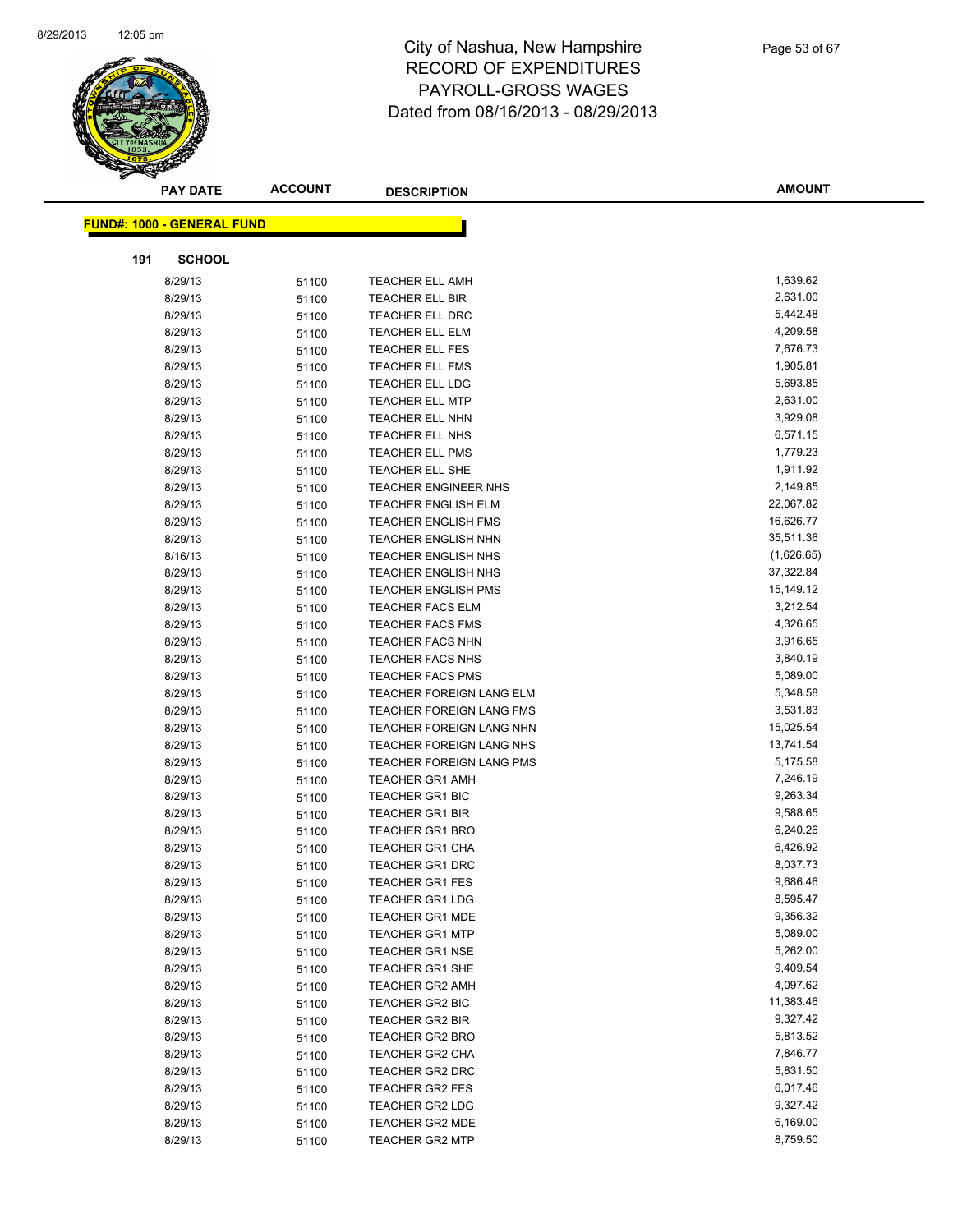

| <b>PAY DATE</b>                   | <b>ACCOUNT</b> | <b>DESCRIPTION</b>            | <b>AMOUNT</b> |
|-----------------------------------|----------------|-------------------------------|---------------|
| <b>FUND#: 1000 - GENERAL FUND</b> |                |                               |               |
|                                   |                |                               |               |
| <b>SCHOOL</b><br>191              |                |                               |               |
| 8/29/13                           | 51100          | <b>TEACHER GR2 NSE</b>        | 6,327.38      |
| 8/29/13                           | 51100          | <b>TEACHER GR2 SHE</b>        | 4,133.00      |
| 8/29/13                           | 51100          | <b>TEACHER GR3 AMH</b>        | 4,368.27      |
| 8/29/13                           | 51100          | <b>TEACHER GR3 BIC</b>        | 9,692.69      |
| 8/29/13                           | 51100          | <b>TEACHER GR3 BIR</b>        | 8,067.57      |
| 8/29/13                           | 51100          | <b>TEACHER GR3 BRO</b>        | 7,495.63      |
| 8/29/13                           | 51100          | TEACHER GR3 CHA               | 5,198.08      |
| 8/29/13                           | 51100          | <b>TEACHER GR3 DRC</b>        | 5,209.15      |
| 8/29/13                           | 51100          | <b>TEACHER GR3 FES</b>        | 8,279.89      |
| 8/29/13                           | 51100          | <b>TEACHER GR3 LDG</b>        | 6,739.69      |
| 8/29/13                           | 51100          | <b>TEACHER GR3 MDE</b>        | 13,332.96     |
| 8/29/13                           | 51100          | <b>TEACHER GR3 MTP</b>        | 4,913.63      |
| 8/29/13                           | 51100          | <b>TEACHER GR3 NSE</b>        | 3,780.31      |
| 8/29/13                           | 51100          | <b>TEACHER GR3 SHE</b>        | 13,135.77     |
| 8/29/13                           | 51100          | <b>TEACHER GR4 AMH</b>        | 3,730.05      |
| 8/29/13                           | 51100          | <b>TEACHER GR4 BIC</b>        | 6,974.00      |
| 8/29/13                           | 51100          | <b>TEACHER GR4 BIR</b>        | 6,048.04      |
| 8/29/13                           | 51100          | <b>TEACHER GR4 BRO</b>        | 6,724.27      |
| 8/29/13                           | 51100          | <b>TEACHER GR4 CHA</b>        | 11,777.82     |
| 8/29/13                           | 51100          | <b>TEACHER GR4 DRC</b>        | 4,809.11      |
| 8/29/13                           | 51100          | <b>TEACHER GR4 FES</b>        | 11,252.54     |
| 8/29/13                           | 51100          | <b>TEACHER GR4 LDG</b>        | 6,822.69      |
| 8/29/13                           | 51100          | <b>TEACHER GR4 MDE</b>        | 7,838.19      |
| 8/29/13                           | 51100          | TEACHER GR4 MTP               | 5,175.58      |
| 8/29/13                           | 51100          | <b>TEACHER GR4 NSE</b>        | 8,544.85      |
| 8/29/13                           | 51100          | <b>TEACHER GR4 SHE</b>        | 5,604.27      |
| 8/29/13                           | 51100          | <b>TEACHER GR5 AMH</b>        | 5,089.00      |
| 8/29/13                           | 51100          | <b>TEACHER GR5 BIC</b>        | 6,599.92      |
| 8/29/13                           | 51100          | <b>TEACHER GR5 BIR</b>        | 6,970.46      |
| 8/29/13                           | 51100          | <b>TEACHER GR5 BRO</b>        | 9,916.82      |
| 8/29/13                           | 51100          | <b>TEACHER GR5 CHA</b>        | 6,288.66      |
| 8/29/13                           | 51100          | <b>TEACHER GR5 DRC</b>        | 5,118.66      |
| 8/29/13                           | 51100          | <b>TEACHER GR5 FES</b>        | 7,567.66      |
| 8/29/13                           | 51100          | <b>TEACHER GR5 LDG</b>        | 9,582.54      |
| 8/29/13                           | 51100          | <b>TEACHER GR5 MDE</b>        | 9,097.08      |
| 8/29/13                           | 51100          | <b>TEACHER GR5 MTP</b>        | 5,433.35      |
| 8/29/13                           | 51100          | <b>TEACHER GR5 NSE</b>        | 7,590.23      |
| 8/29/13                           | 51100          | <b>TEACHER GR5 SHE</b>        | 5,089.00      |
| 8/29/13                           | 51100          | <b>TEACHER GR6 ELM</b>        | 28,536.10     |
| 8/29/13                           | 51100          | <b>TEACHER GR6 FMS</b>        | 25,614.63     |
| 8/29/13                           | 51100          | <b>TEACHER GR6 PMS</b>        | 22,327.34     |
| 8/29/13                           | 51100          | <b>TEACHER GRAPH NHS</b>      | 8,954.24      |
| 8/29/13                           | 51100          | <b>TEACHER GRAPHICS NHN</b>   | 2,458.00      |
| 8/29/13                           | 51100          | <b>TEACHER HEALTH ELM</b>     | 2,333.12      |
| 8/29/13                           | 51100          | <b>TEACHER HEALTH NHN</b>     | 2,950.27      |
| 8/29/13                           | 51100          | <b>TEACHER HEALTH NHS</b>     | 2,458.00      |
| 8/29/13                           | 51100          | TEACHER HEALTHOC NHS          | 7,720.00      |
| 8/29/13                           | 51100          | TEACHER IN SCH SUSPENSION ELM | 1,510.92      |
| 8/29/13                           | 51100          | TEACHER IN SCH SUSPENSION NHS | 2,414.73      |
| 8/29/13                           | 51100          | TEACHER INST SPED WID         | 4,076.37      |
| 8/29/13                           | 51100          | <b>TEACHER KIND AMH</b>       | 4,659.85      |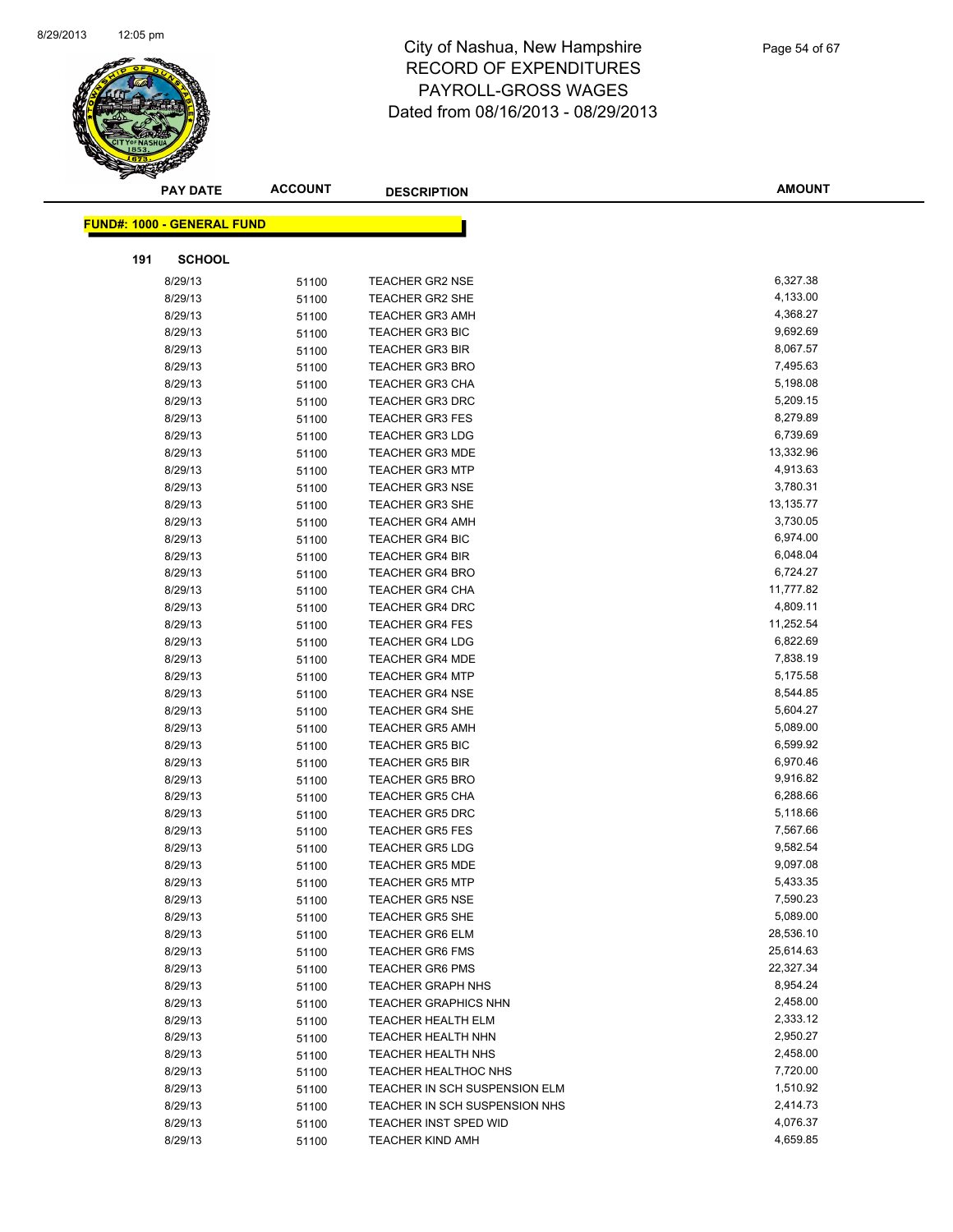

|     | <b>PAY DATE</b>                   | <b>ACCOUNT</b> | <b>DESCRIPTION</b>           | <b>AMOUNT</b> |
|-----|-----------------------------------|----------------|------------------------------|---------------|
|     | <b>FUND#: 1000 - GENERAL FUND</b> |                |                              |               |
|     |                                   |                |                              |               |
| 191 | <b>SCHOOL</b>                     |                |                              |               |
|     | 8/29/13                           | 51100          | <b>TEACHER KIND BIC</b>      | 3,860.00      |
|     | 8/29/13                           | 51100          | <b>TEACHER KIND BIR</b>      | 825.35        |
|     | 8/29/13                           | 51100          | <b>TEACHER KIND BRO</b>      | 2,458.00      |
|     | 8/29/13                           | 51100          | <b>TEACHER KIND CHA</b>      | 6,739.69      |
|     | 8/29/13                           | 51100          | <b>TEACHER KIND DRC</b>      | 6,060.92      |
|     | 8/29/13                           | 51100          | <b>TEACHER KIND FES</b>      | 8,776.77      |
|     | 8/29/13                           | 51100          | <b>TEACHER KIND LDG</b>      | 10,784.04     |
|     | 8/29/13                           | 51100          | <b>TEACHER KIND MDE</b>      | 2,075.46      |
|     | 8/29/13                           | 51100          | <b>TEACHER KIND MTP</b>      | 5,810.11      |
|     | 8/29/13                           | 51100          | <b>TEACHER KIND NSE</b>      | 2,075.46      |
|     | 8/29/13                           | 51100          | TEACHER KIND SHE             | 2,013.94      |
|     | 8/29/13                           | 51100          | <b>TEACHER MATH ELM</b>      | 19,154.34     |
|     | 8/29/13                           | 51100          | <b>TEACHER MATH FMS</b>      | 13,695.86     |
|     | 8/29/13                           | 51100          | <b>TEACHER MATH NHN</b>      | 33,624.62     |
|     | 8/29/13                           | 51100          | <b>TEACHER MATH NHS</b>      | 35,285.39     |
|     | 8/29/13                           | 51100          | <b>TEACHER MATH PMS</b>      | 10,015.38     |
|     | 8/29/13                           | 51100          | <b>TEACHER MUSIC AMH</b>     | 1,510.92      |
|     | 8/29/13                           | 51100          | <b>TEACHER MUSIC BIC</b>     | 2,458.00      |
|     | 8/29/13                           | 51100          | <b>TEACHER MUSIC BIR</b>     | 2,458.00      |
|     | 8/29/13                           | 51100          | <b>TEACHER MUSIC BRO</b>     | 2,631.00      |
|     | 8/29/13                           | 51100          | <b>TEACHER MUSIC CHA</b>     | 2,631.00      |
|     | 8/29/13                           | 51100          | <b>TEACHER MUSIC DRC</b>     | 2,458.00      |
|     | 8/29/13                           | 51100          | <b>TEACHER MUSIC ELM</b>     | 3,480.81      |
|     | 8/29/13                           | 51100          | <b>TEACHER MUSIC FMS</b>     | 4,659.85      |
|     | 8/29/13                           | 51100          | <b>TEACHER MUSIC LDG</b>     | 2,496.38      |
|     | 8/29/13                           | 51100          | <b>TEACHER MUSIC MDE</b>     | 1,779.23      |
|     | 8/29/13                           | 51100          | <b>TEACHER MUSIC NHN</b>     | 5,262.00      |
|     | 8/29/13                           | 51100          | <b>TEACHER MUSIC NHS</b>     | 5,710.08      |
|     | 8/29/13                           | 51100          | <b>TEACHER MUSIC NSE</b>     | 1,835.08      |
|     | 8/29/13                           | 51100          | <b>TEACHER MUSIC PMS</b>     | 4,037.92      |
|     | 8/29/13                           | 51100          | <b>TEACHER MUSIC SHE</b>     | 2,252.08      |
|     | 8/29/13                           | 51100          | TEACHER PE BIC               | 1,841.19      |
|     | 8/29/13                           | 51100          | TEACHER PE BIR               | 2,496.38      |
|     | 8/29/13                           | 51100          | <b>TEACHER PE BRO</b>        | 2,544.50      |
|     | 8/29/13                           | 51100          | <b>TEACHER PE CHA</b>        | 2,458.00      |
|     | 8/29/13                           | 51100          | <b>TEACHER PE DRC</b>        | 2,631.00      |
|     | 8/29/13                           | 51100          | <b>TEACHER PE ELM</b>        | 7,277.76      |
|     | 8/29/13                           | 51100          | <b>TEACHER PE FES</b>        | 1,779.23      |
|     | 8/29/13                           | 51100          | <b>TEACHER PE FMS</b>        | 4,916.00      |
|     | 8/29/13                           | 51100          | TEACHER PE LDG               | 1,639.62      |
|     | 8/29/13                           | 51100          | <b>TEACHER PE MDE</b>        | 2,414.73      |
|     | 8/29/13                           | 51100          | <b>TEACHER PE MTP</b>        | 1,701.62      |
|     | 8/29/13                           | 51100          | TEACHER PE NHN               | 7,341.08      |
|     | 8/29/13                           | 51100          | TEACHER PE NHS               | 6,901.62      |
|     | 8/29/13                           | 51100          | <b>TEACHER PE NSE</b>        | 2,252.32      |
|     | 8/29/13                           | 51100          | TEACHER PE PMS               | 5,089.00      |
|     | 8/29/13                           | 51100          | TEACHER PE SHE               | 1,928.27      |
|     | 8/29/13                           | 51100          | <b>TEACHER PRESCHOOL BIC</b> | 7,299.40      |
|     | 8/29/13                           | 51100          | TEACHER PRESCHOOL BRO        | 6,918.89      |
|     | 8/29/13                           | 51100          | TEACHER PRESCHOOL DRC        | 2,458.00      |
|     | 8/29/13                           | 51100          | <b>TEACHER PRESCHOOL MTP</b> | 4,270.62      |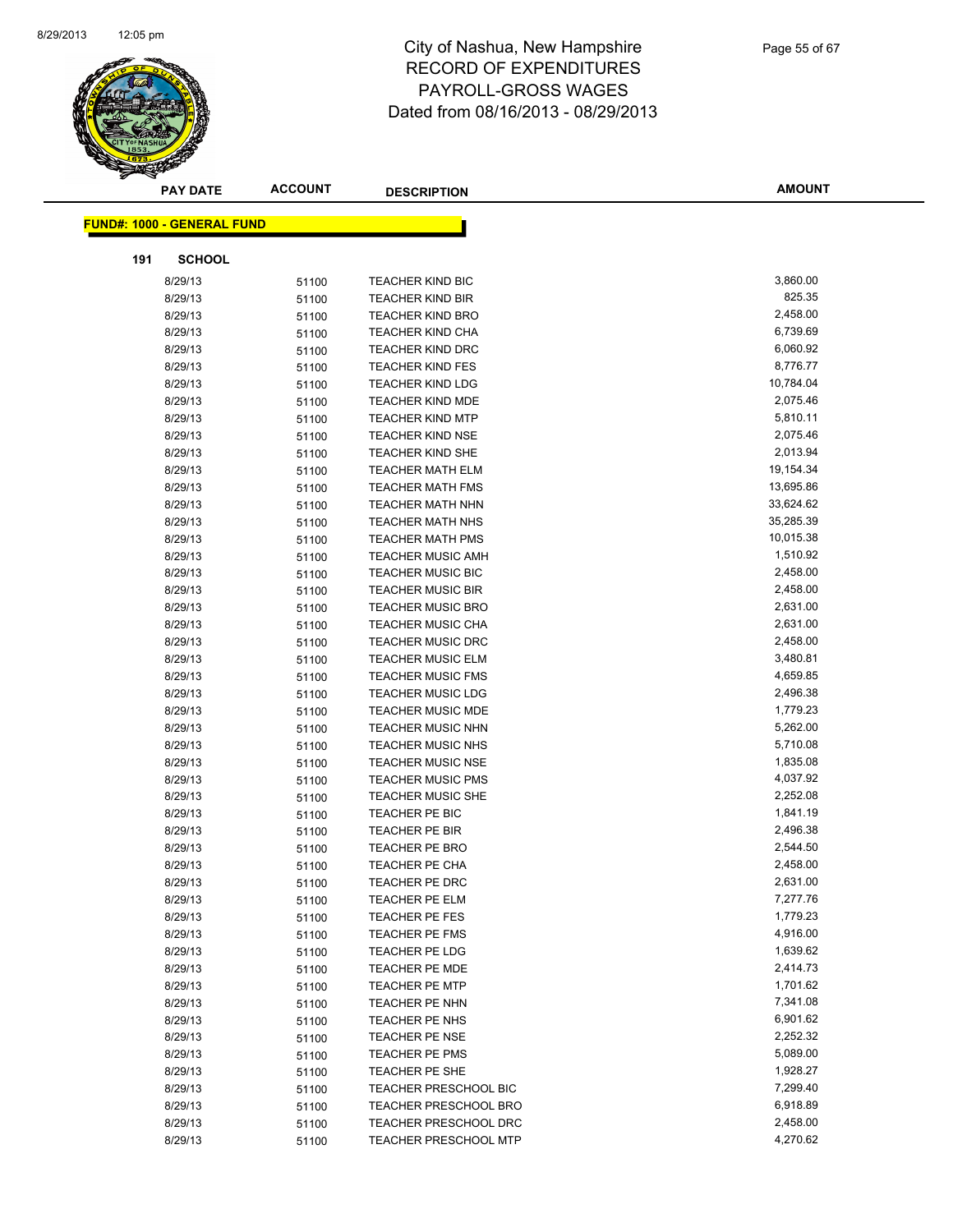

|     | <b>PAY DATE</b>                   | <b>ACCOUNT</b> | <b>DESCRIPTION</b>                  | <b>AMOUNT</b> |
|-----|-----------------------------------|----------------|-------------------------------------|---------------|
|     | <b>FUND#: 1000 - GENERAL FUND</b> |                |                                     |               |
|     |                                   |                |                                     |               |
| 191 | <b>SCHOOL</b>                     |                |                                     |               |
|     | 8/29/13                           | 51100          | TEACHER PRESCHOOL NHS               | 2,631.00      |
|     | 8/29/13                           | 51100          | <b>TEACHER PRESCHOOL NSE</b>        | 7,041.12      |
|     | 8/29/13                           | 51100          | <b>TEACHER PRESCHOOL WID</b>        | 869.63        |
|     | 8/29/13                           | 51100          | <b>TEACHER READ AMH</b>             | 2,717.58      |
|     | 8/29/13                           | 51100          | <b>TEACHER READ BIC</b>             | 4,962.70      |
|     | 8/29/13                           | 51100          | <b>TEACHER READ BIR</b>             | 2,631.00      |
|     | 8/29/13                           | 51100          | <b>TEACHER READ BRO</b>             | 1,708.46      |
|     | 8/29/13                           | 51100          | <b>TEACHER READ ELM</b>             | 5,826.94      |
|     | 8/29/13                           | 51100          | <b>TEACHER READ FMS</b>             | 5,045.73      |
|     | 8/29/13                           | 51100          | <b>TEACHER READ LDG</b>             | 2,245.12      |
|     | 8/29/13                           | 51100          | <b>TEACHER READ MDE</b>             | 2,631.00      |
|     | 8/29/13                           | 51100          | <b>TEACHER READ NHN</b>             | 1,510.92      |
|     | 8/29/13                           | 51100          | <b>TEACHER READ NSE</b>             | 3,109.36      |
|     | 8/29/13                           | 51100          | <b>TEACHER READ PMS</b>             | 1,718.27      |
|     | 8/29/13                           | 51100          | TEACHER READ SHE                    | 2,414.73      |
|     | 8/29/13                           | 51100          | TEACHER READ WID                    | 10,307.94     |
|     | 8/29/13                           | 51100          | <b>TEACHER SCIENCE ELM</b>          | 20,257.95     |
|     | 8/29/13                           | 51100          | <b>TEACHER SCIENCE FMS</b>          | 10,026.42     |
|     | 8/29/13                           | 51100          | TEACHER SCIENCE NHN                 | 26,267.67     |
|     | 8/29/13                           | 51100          | TEACHER SCIENCE NHS                 | 36,575.63     |
|     | 8/29/13                           | 51100          | <b>TEACHER SCIENCE PMS</b>          | 10,394.31     |
|     | 8/29/13                           | 51100          | TEACHER SOCIAL STUDIES ELM          | 14,285.27     |
|     | 8/29/13                           | 51100          | TEACHER SOCIAL STUDIES FMS          | 12,563.46     |
|     | 8/29/13                           | 51100          | TEACHER SOCIAL STUDIES NHN          | 34,166.21     |
|     | 8/29/13                           | 51100          | TEACHER SOCIAL STUDIES NHS          | 36,628.87     |
|     | 8/29/13                           | 51100          | TEACHER SOCIAL STUDIES PMS          | 10,833.35     |
|     | 8/29/13                           | 51100          | <b>TEACHER SPED AMH</b>             | 3,290.15      |
|     | 8/29/13                           | 51100          | <b>TEACHER SPED BIC</b>             | 5,719.82      |
|     | 8/29/13                           | 51100          | <b>TEACHER SPED BIR</b>             | 5,682.00      |
|     | 8/29/13                           | 51100          | TEACHER SPED BRO                    | 5,348.58      |
|     | 8/29/13                           | 51100          | TEACHER SPED CHA                    | 7,633.58      |
|     | 8/29/13                           | 51100          | <b>TEACHER SPED DRC</b>             | 5,705.04      |
|     | 8/29/13                           | 51100          | <b>TEACHER SPED ELM</b>             | 6,007.73      |
|     | 8/29/13                           | 51100          | <b>TEACHER SPED FES</b>             | 8,112.27      |
|     | 8/29/13                           | 51100          | <b>TEACHER SPED FMS</b>             | 5,135.19      |
|     | 8/29/13                           | 51100          | TEACHER SPED LDG                    | 5,494.31      |
|     | 8/29/13                           | 51100          | <b>TEACHER SPED MDE</b>             | 7,415.69      |
|     | 8/29/13                           | 51100          | <b>TEACHER SPED MTP</b>             | 5,089.00      |
|     | 8/29/13                           | 51100          | <b>TEACHER SPED NHN</b>             | 13,193.92     |
|     | 8/29/13                           | 51100          | TEACHER SPED NHS                    | 18,398.74     |
|     | 8/29/13                           | 51100          | <b>TEACHER SPED NSE</b>             | 3,413.66      |
|     | 8/29/13                           | 51100          | TEACHER SPED PMS                    | 10,995.69     |
|     | 8/29/13                           | 51100          | TEACHER SPED SHE                    | 6,868.23      |
|     | 8/29/13                           | 51100          | <b>TEACHER TEAM FACILITATOR MTP</b> | 1,841.19      |
|     | 8/29/13                           | 51100          | <b>TEACHER TECHED ELM</b>           | 7,932.83      |
|     | 8/29/13                           | 51100          | <b>TEACHER TECHED FMS</b>           | 5,132.31      |
|     | 8/29/13                           | 51100          | TEACHER TECHED NHN                  | 7,814.87      |
|     | 8/29/13                           | 51100          | <b>TEACHER TECHED NHS</b>           | 7,374.00      |
|     | 8/29/13                           | 51100          | TEACHER TECHED PMS                  | 2,631.00      |
|     | 8/29/13                           | 51100          | <b>TEACHER TTI MTP</b>              | 1,361.11      |
|     | 8/29/13                           | 51100          | TEACHER TV PROD NHS                 | 2,414.73      |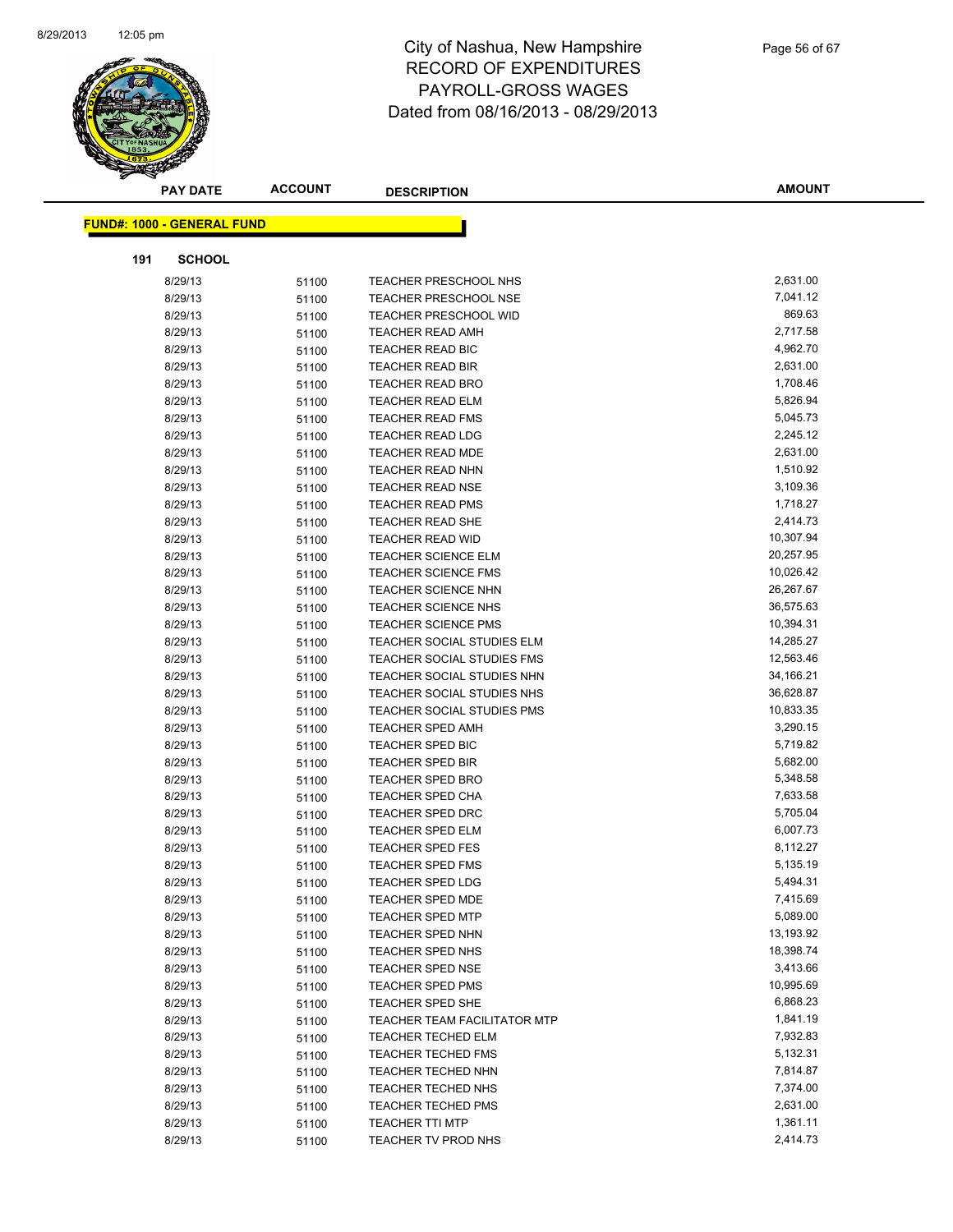

| <b>PAY DATE</b>                   | <b>ACCOUNT</b> | <b>DESCRIPTION</b>                     | <b>AMOUNT</b>  |
|-----------------------------------|----------------|----------------------------------------|----------------|
| <b>FUND#: 1000 - GENERAL FUND</b> |                |                                        |                |
| 191<br><b>SCHOOL</b>              |                |                                        |                |
| 8/29/13                           | 51100          | <b>TEACHER VISION WID</b>              | 3,211.68       |
| 8/22/13                           | 51100          | TECH INTERGRATION ASST NSE             | 157.44         |
| 8/29/13                           | 51200          | ASSISTANT PRINCIPAL BIR                | 1,516.44       |
| 8/22/13                           | 51200          | <b>CLERICAL VOLUNTEER SUP</b>          | 336.77         |
| 8/29/13                           | 51200          | <b>CLERICAL VOLUNTEER SUP</b>          | 336.77         |
| 8/22/13                           | 51200          | <b>CUSTODIAN CHA</b>                   | 323.60         |
| 8/29/13                           | 51200          | <b>CUSTODIAN CHA</b>                   | 323.60         |
| 8/22/13                           | 51200          | FOOD SERVICE COOK PMS                  | 80.00          |
| 8/29/13                           | 51200          | SCHOOL PSYCHOLOGIST WID                | 6,834.34       |
| 8/29/13                           | 51200          | SPEECH LANG PATHOLOGIST WID            | 12,349.66      |
| 8/29/13                           | 51200          | <b>TEACHER ART NHS</b>                 | 1,229.00       |
| 8/29/13                           | 51200          | <b>TEACHER DWSE ELM</b>                | 112.50         |
| 8/29/13                           | 51200          | <b>TEACHER ENGLISH NHN</b>             | 150.00         |
| 8/29/13                           | 51200          | TEACHER FOREIGN LANG NHN               | 2,737.89       |
| 8/29/13                           | 51200          | <b>TEACHER HVAC NHS</b>                | 1,166.56       |
| 8/29/13                           | 51200          | TEACHER IN SCH SUSPENSION NHS          | 187.50         |
| 8/29/13                           | 51200          | <b>TEACHER KIND BIC</b>                | 1,315.50       |
| 8/29/13                           | 51200          | <b>TEACHER KIND MDE</b>                | 2,323.12       |
| 8/29/13                           | 51200          | <b>TEACHER MUSIC ELM</b>               | 906.55         |
| 8/29/13                           | 51200          | TEACHER PE NHN                         | 488.86         |
| 8/22/13                           | 51200          | <b>TEACHER READ FMS</b>                | 175.00         |
| 8/29/13                           | 51200          | <b>TEACHER READ WID</b>                | 1,554.68       |
| 8/29/13                           | 51200          | TEACHER SCIENCE NHS                    | 287.50         |
| 8/29/13                           | 51200          | TEACHER SPED NHN                       | 2,180.55       |
| 8/29/13                           | 51200          | <b>TEACHER SPED SHE</b>                | 475.00         |
| 8/29/13                           | 51200          | <b>TEACHER VISION WIDE</b>             | 1,315.50       |
| 8/22/13                           | 51200          | <b>TECHNOLOGY SUMMER HELP</b>          | 1,593.44       |
| 8/29/13                           | 51200          | <b>TECHNOLOGY SUMMER HELP</b>          | 1,155.00       |
| 8/22/13                           | 51300          | OVERTIME-REGULAR                       | 297.84         |
| 8/29/13                           | 51300          | OVERTIME-REGULAR                       | 3,988.18       |
| 8/15/13                           | 51400          | WAGES TEMP-SEASONAL                    | (6,590.00)     |
| 8/22/13                           | 51400          | WAGES TEMP-SEASONAL                    | 3,794.30       |
| 8/29/13                           | 51400          | <b>WAGES TEMP-SEASONAL</b>             | 3,245.10       |
| 8/15/13                           | 51412          | WAGES PER DIEM                         | (434.00)       |
| 8/22/13                           | 51412          | <b>WAGES PER DIEM</b>                  | 973.43         |
| 8/29/13                           | 51412          | WAGES PER DIEM                         | 2,431.39       |
| 8/22/13                           | 51650          | ADDITIONAL HOURS                       | 27,859.26      |
| 8/29/13                           | 51650          | ADDITIONAL HOURS                       | 27,211.27      |
| 8/22/13                           | 51700          | <b>STIPENDS</b>                        | 800.00         |
| 8/29/13                           | 51700          | <b>STIPENDS</b>                        | 23,416.25      |
| 8/22/13                           | 51750          | <b>RETIREMENT &amp; SEPARATION PAY</b> | 1,385.55       |
| 8/29/13                           | 51750          | <b>RETIREMENT &amp; SEPARATION PAY</b> | 9,216.24       |
| 8/29/13                           | 55118          | TELEPHONE-CELLULAR                     | 2,360.00       |
| TOTAL 191 - SCHOOL                |                |                                        | \$2,647,593.17 |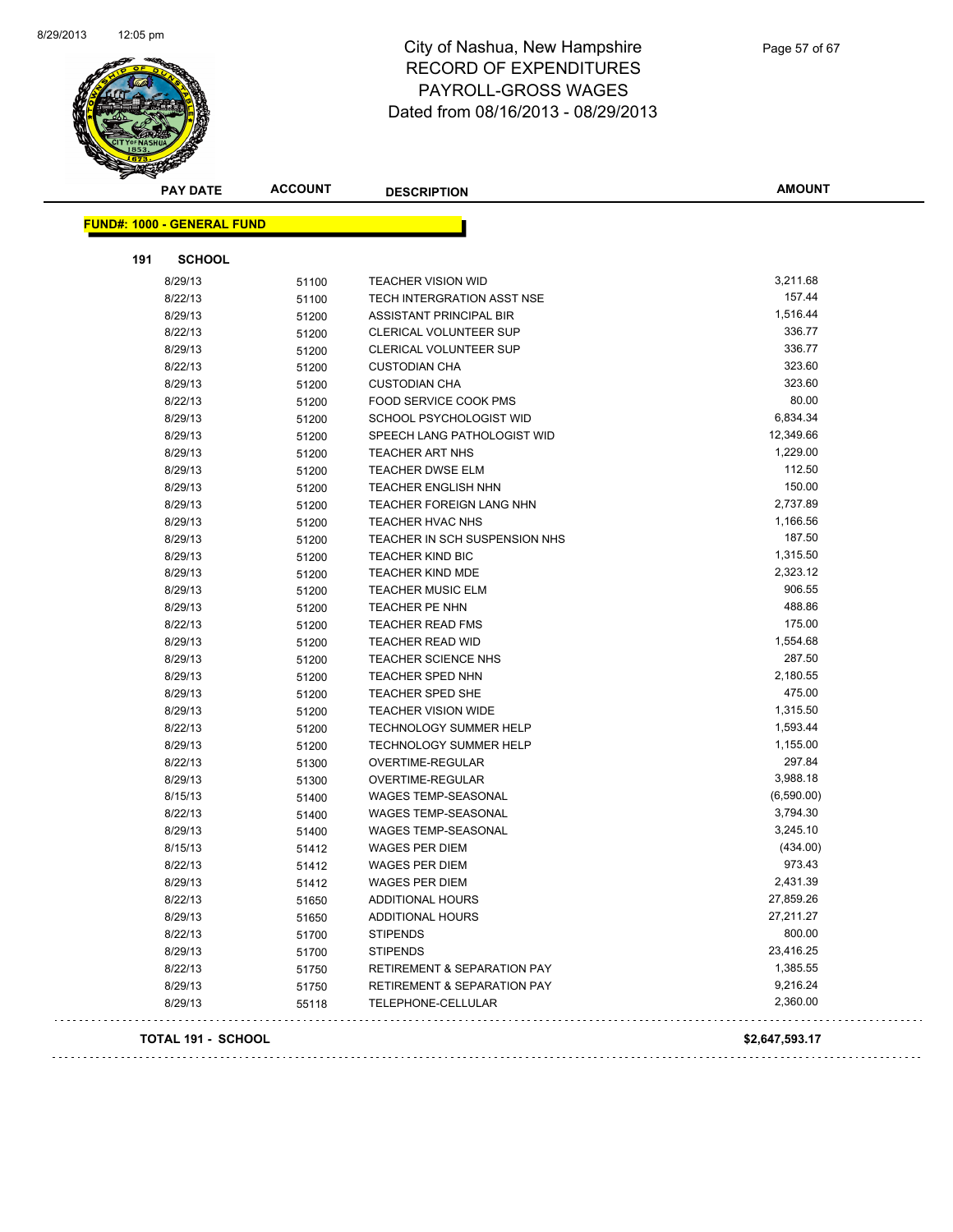

| <b>PAY DATE</b>                       | <b>ACCOUNT</b> | <b>DESCRIPTION</b>                   | <b>AMOUNT</b>  |
|---------------------------------------|----------------|--------------------------------------|----------------|
| <b>TOTAL FUND 1000 - GENERAL FUND</b> |                |                                      | \$4,306,555.55 |
| <b>FUND#: 2100 - FOOD SERVICES</b>    |                |                                      |                |
| 8/22/13                               | 51100          | CLERICAL FOOD SERVICE NHS            | 679.13         |
| 8/29/13                               | 51100          | CLERICAL FOOD SERVICE NHS            | 679.13         |
| 8/22/13                               | 51100          | DELIVERY DRIVER FOOD SERVICE         | 295.58         |
| 8/29/13                               | 51100          | DELIVERY DRIVER FOOD SERVICE         | 738.96         |
| 8/22/13                               | 51100          | DIRECTOR FOOD SERVICE                | 911.65         |
| 8/29/13                               | 51100          | DIRECTOR FOOD SERVICE                | 2,972.70       |
| 8/29/13                               | 51100          | <b>FOOD SERVICE BUSINESS MANAGER</b> | 1,994.59       |
| 8/29/13                               | 51100          | FOOD SERVICE COOK AMH                | 189.42         |
| 8/29/13                               | 51100          | <b>FOOD SERVICE COOK BIC</b>         | 189.42         |
| 8/29/13                               | 51100          | FOOD SERVICE COOK BIR                | 189.42         |
| 8/29/13                               | 51100          | <b>FOOD SERVICE COOK BRO</b>         | 174.30         |
| 8/29/13                               | 51100          | FOOD SERVICE COOK CHA                | 189.42         |
| 8/29/13                               | 51100          | FOOD SERVICE COOK DRC                | 172.65         |
| 8/22/13                               | 51100          | FOOD SERVICE COOK ELM                | 41.46          |
| 8/29/13                               | 51100          | FOOD SERVICE COOK ELM                | 386.96         |
| 8/29/13                               | 51100          | <b>FOOD SERVICE COOK FES</b>         | 166.32         |
| 8/29/13                               | 51100          | <b>FOOD SERVICE COOK FMS</b>         | 124.38         |
| 8/29/13                               | 51100          | FOOD SERVICE COOK LDG                | 182.42         |
| 8/29/13                               | 51100          | FOOD SERVICE COOK MDE                | 189.42         |
| 8/22/13                               | 51100          | FOOD SERVICE COOK NHN                | 41.46          |
| 8/29/13                               | 51100          | FOOD SERVICE COOK NHN                | 501.97         |
| 8/29/13                               | 51100          | FOOD SERVICE COOK NHS                | 506.17         |
| 8/29/13                               | 51100          | <b>FOOD SERVICE COOK NSE</b>         | 181.30         |
| 8/29/13                               | 51100          | <b>FOOD SERVICE COOK PMS</b>         | 193.48         |
| 8/22/13                               | 51100          | FOOD SERVICE COOK SHE                | 39.09          |
| 8/29/13                               | 51100          | FOOD SERVICE COOK SHE                | 169.39         |
| 8/29/13                               | 51100          | <b>FOOD SERVICE SITE CORD</b>        | 11,323.93      |
| 8/29/13                               | 51100          | <b>FOOD SERVICECOOK MTP</b>          | 166.32         |
| 8/29/13                               | 51200          | <b>FOOD SERVICE ASST PT FMS</b>      | 44.52          |
| 8/29/13                               | 51200          | FOOD SERVICE ASST PT LDG             | 73.97          |

8/29/13 55118 TELEPHONE-CELLULAR 80.00

### **TOTAL FUND 2100 - FOOD SERVICES \$23,788.93**

| 8/22/13<br>FOOD SERVICE ASST PT ELM<br>51100 |
|----------------------------------------------|
|                                              |
| FOOD SERVICE ASST PT LDG<br>8/22/13<br>51100 |
| 8/22/13<br>FOOD SERVICE ASST PT NHN<br>51100 |
| 8/22/13<br>FOOD SERVICE COOK AMH<br>51100    |
| 8/22/13<br>FOOD SERVICE COOK BIC<br>51100    |
| 8/22/13<br>FOOD SERVICE COOK FMS<br>51100    |
| 8/22/13<br>FOOD SERVICE COOK LDG<br>51100    |
| 8/22/13<br>FOOD SERVICE COOK NHS<br>51100    |
| 8/29/13<br>FOOD SERVICE SITE CORD<br>51100   |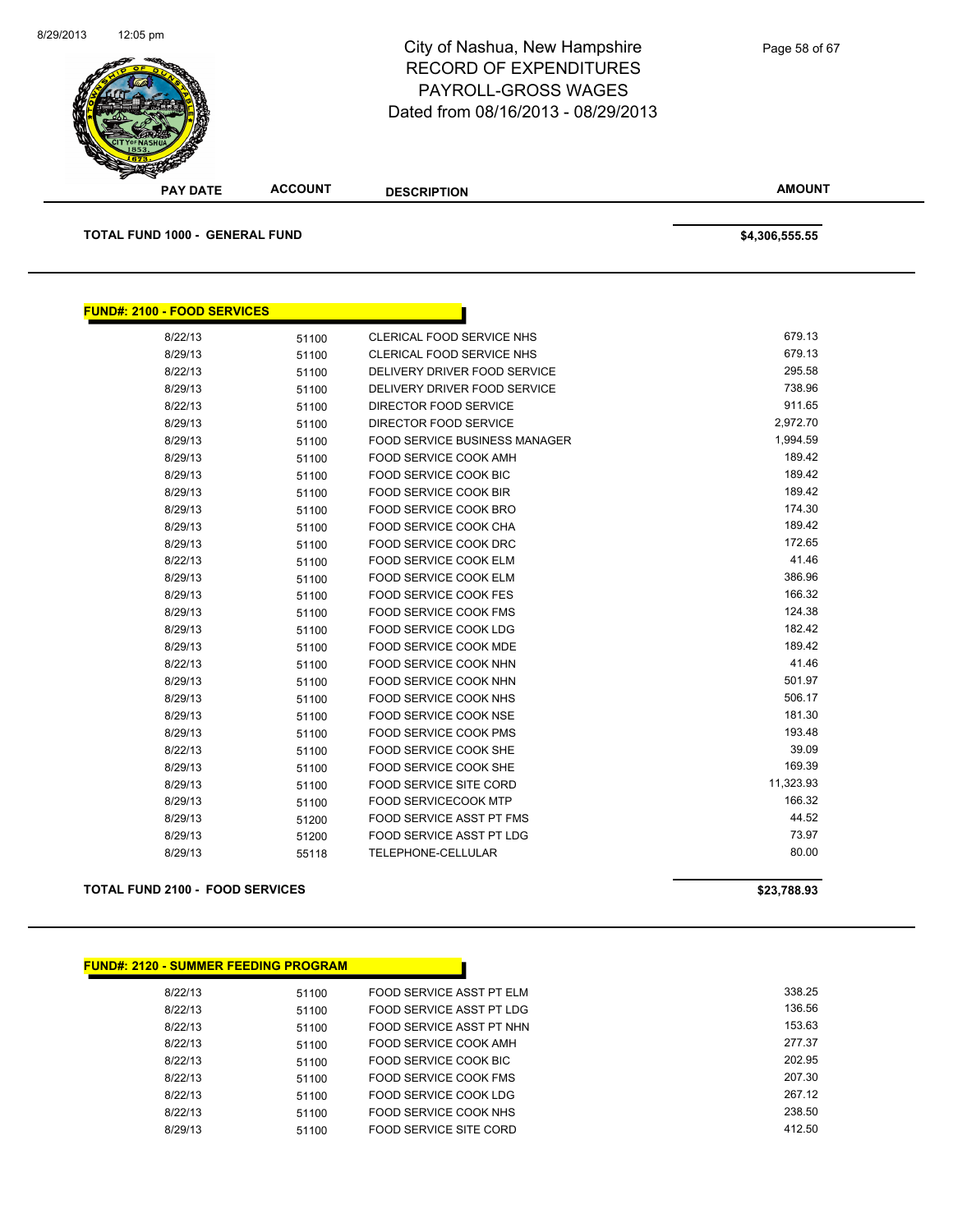|                                                                                                |                                  | City of Nashua, New Hampshire<br><b>RECORD OF EXPENDITURES</b><br>PAYROLL-GROSS WAGES<br>Dated from 08/16/2013 - 08/29/2013 | Page 59 of 67                          |
|------------------------------------------------------------------------------------------------|----------------------------------|-----------------------------------------------------------------------------------------------------------------------------|----------------------------------------|
| <b>PAY DATE</b>                                                                                | <b>ACCOUNT</b>                   | <b>DESCRIPTION</b>                                                                                                          | <b>AMOUNT</b>                          |
| TOTAL FUND 2120 - SUMMER FEEDING PROGRAM                                                       |                                  |                                                                                                                             | \$2,234.18                             |
| <b>FUND#: 2207 - ADULT ED/CONTINUING ED</b>                                                    |                                  |                                                                                                                             |                                        |
| 8/29/13                                                                                        | 51200                            | STUDENT INFO COORDINATOR                                                                                                    | 75.00                                  |
| <b>TOTAL FUND 2207 - ADULT ED/CONTINUING ED</b>                                                |                                  |                                                                                                                             | \$75.00                                |
| FUND#: 2222 - AFTER SCHOOL PROGRAM                                                             |                                  |                                                                                                                             |                                        |
| 8/29/13                                                                                        | 51100                            | DIRECTOR 21 CENTURY                                                                                                         | 2,157.90                               |
| <b>TOTAL FUND 2222 - AFTER SCHOOL PROGRAM</b>                                                  |                                  |                                                                                                                             | \$2,157.90                             |
| <b>FUND#: 2503 - PARKS &amp; REC PROGRAMS FUND</b><br>8/22/13<br>8/29/13<br>8/15/13<br>8/29/13 | 51100<br>51100<br>51400<br>51400 | PROGRAM COORDINATOR<br>PROGRAM COORDINATOR<br>WAGES TEMP-SEASONAL<br>WAGES TEMP-SEASONAL                                    | 347.90<br>347.90<br>5,700.00<br>900.00 |
| <b>TOTAL FUND 2503 - PARKS &amp; REC PROGRAMS FUND</b>                                         |                                  |                                                                                                                             | \$7,295.80                             |
|                                                                                                |                                  |                                                                                                                             |                                        |
| <b>FUND#: 2505 - GOVT &amp; EDUCATION CHANNELS FUND</b>                                        |                                  |                                                                                                                             |                                        |
| 8/22/13                                                                                        | 51100                            | ECHANNEL ACCESS ADMINISTRATOR                                                                                               | 1,014.70                               |
| 8/29/13                                                                                        | 51100                            | ECHANNEL ACCESS ADMINISTRATOR                                                                                               | 1,014.70                               |
| 8/22/13<br>8/29/13                                                                             | 51100<br>51100                   | PEG PROGRAM MANAGER<br>PEG PROGRAM MANAGER                                                                                  | 1,139.75<br>1,139.75                   |
| 8/29/13                                                                                        | 55118                            | TELEPHONE-CELLULAR                                                                                                          | 100.00                                 |
| <b>TOTAL FUND 2505 - GOVT &amp; EDUCATION CHANNELS FUND</b>                                    |                                  |                                                                                                                             | \$4,408.90                             |
| <b>FUND#: 3050 - POLICE GRANTS FUND</b>                                                        |                                  |                                                                                                                             |                                        |
| 8/22/13                                                                                        | 51100                            | DOMESTIC VIOLENCE ADVOCATE                                                                                                  | 717.44                                 |
| 8/29/13                                                                                        | 51100                            | DOMESTIC VIOLENCE ADVOCATE                                                                                                  | 717.44                                 |
| 8/22/13                                                                                        | 51100                            | PATROLMAN ALL RANKS                                                                                                         | 1,238.74                               |
| 8/29/13<br>8/22/13                                                                             | 51100<br>51300                   | PATROLMAN ALL RANKS<br>OVERTIME-REGULAR                                                                                     | 1,238.73<br>579.06                     |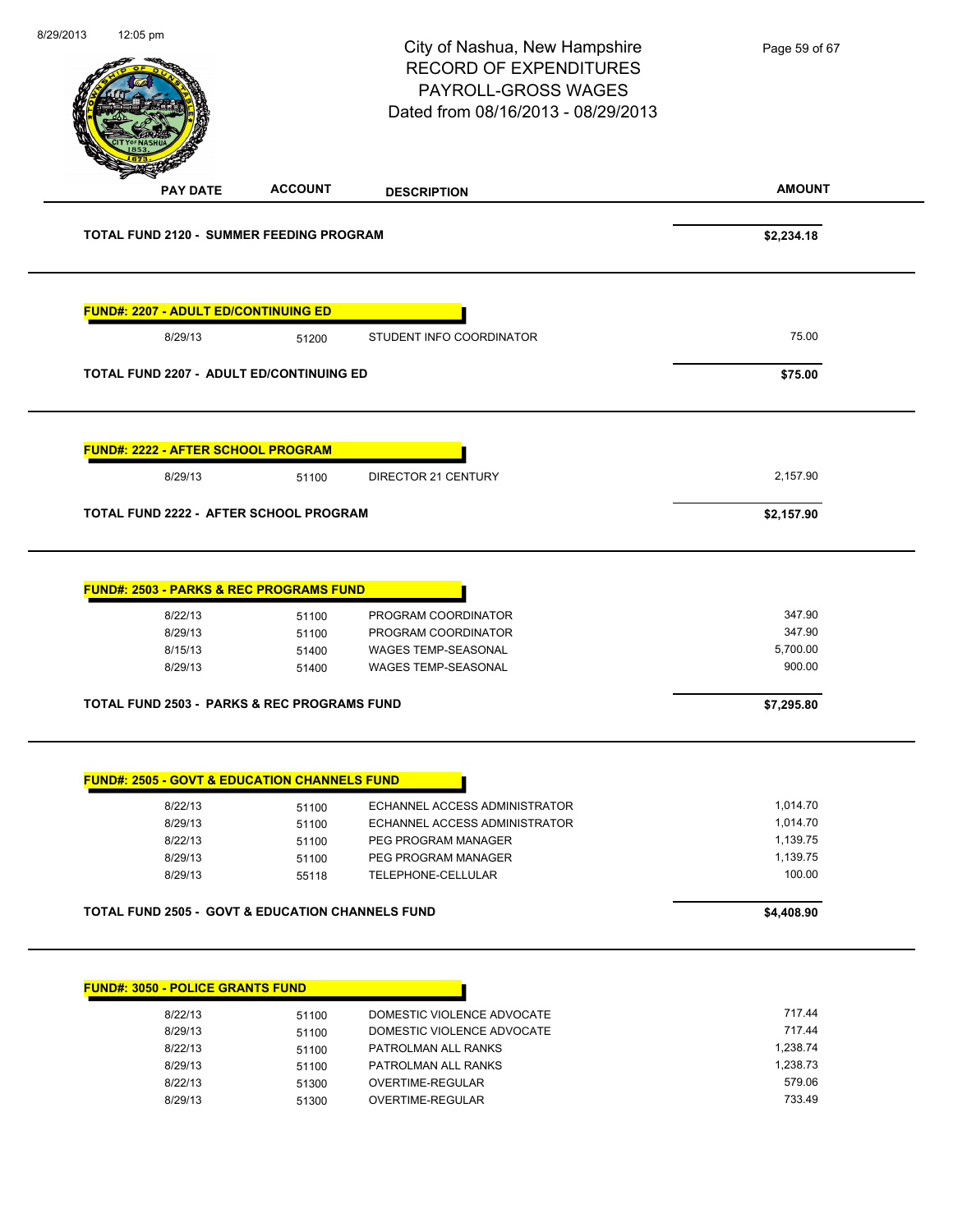

| 8/29/13 | 51100 | GRANT MGMT SPECIALIST          | 961.60   |
|---------|-------|--------------------------------|----------|
| 8/22/13 | 51100 | INTAKE SPECIALIST PROGRAM ASST | 549.70   |
| 8/29/13 | 51100 | INTAKE SPECIALIST PROGRAM ASST | 549.71   |
| 8/22/13 | 51100 | MANAGER URBAN PROGRAMS         | 1,408.20 |
| 8/29/13 | 51100 | MANAGER URBAN PROGRAMS         | 1,408.20 |
| 8/22/13 | 51100 | PROGRAM COORDINATOR LP&HH      | 1.073.90 |
| 8/29/13 | 51100 | PROGRAM COORDINATOR LP&HH      | 1.073.90 |
| 8/22/13 | 51100 | PROJECT ADMINISTRATOR          | 1.162.45 |
| 8/29/13 | 51100 | PROJECT ADMINISTRATOR          | 1,162.45 |
| 8/22/13 | 51100 | PROJECT ADMINISTRATOR LP&HH    | 1.000.40 |
| 8/29/13 | 51100 | PROJECT ADMINISTRATOR LP&HH    | 1.000.40 |
|         |       |                                |          |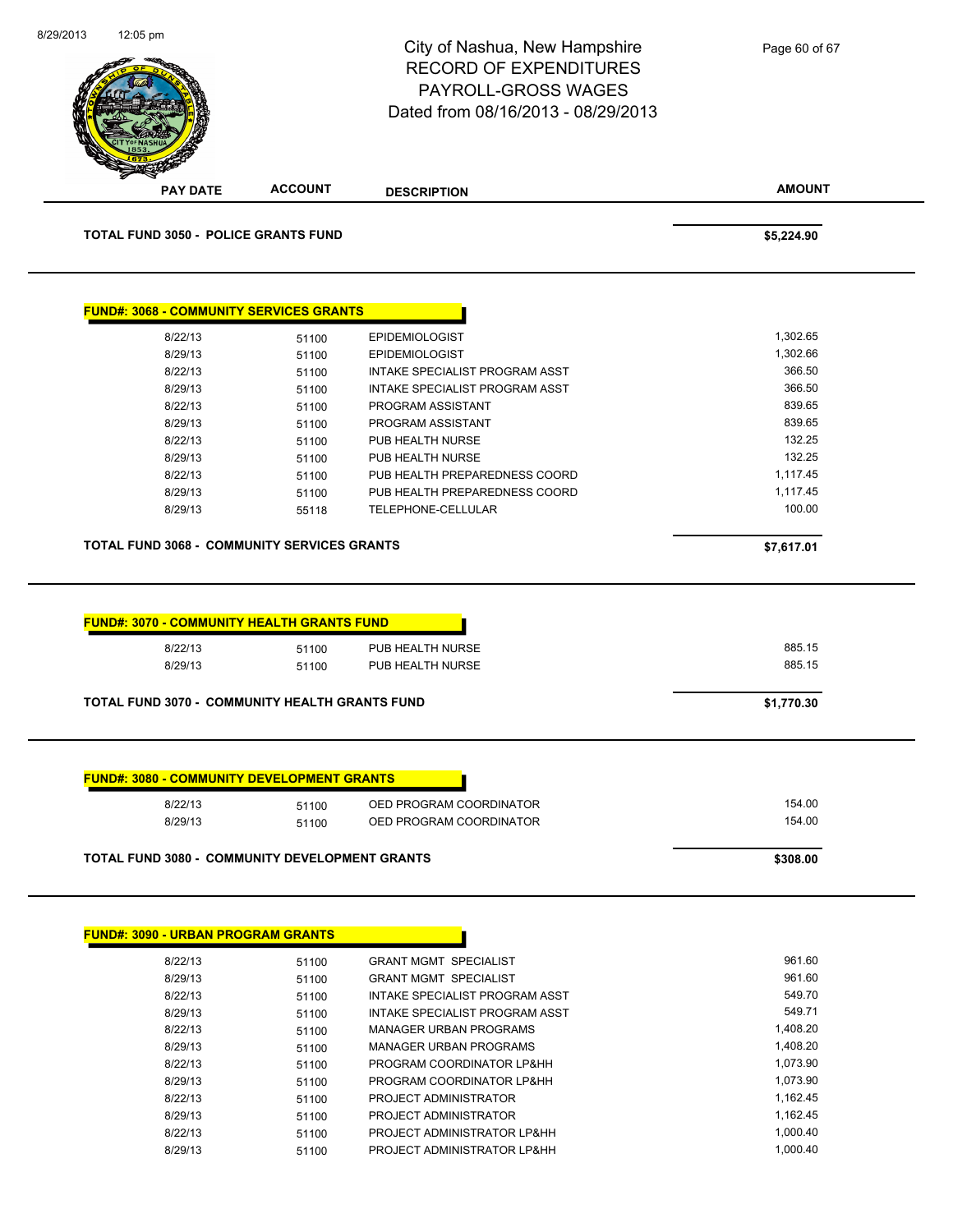

| <b>PAY DATE</b>                           | <b>ACCOUNT</b>                                | <b>DESCRIPTION</b>                 | <b>AMOUNT</b> |
|-------------------------------------------|-----------------------------------------------|------------------------------------|---------------|
| <b>FUND#: 3090 - URBAN PROGRAM GRANTS</b> |                                               |                                    |               |
| 8/22/13                                   | 51200                                         | <b>CODE ENFORCEMENT OFFICER II</b> | 550.93        |
| 8/29/13                                   | 51200                                         | CODE ENFORCEMENT OFFICER II        | 559.67        |
| 8/29/13                                   | 55118                                         | TELEPHONE-CELLULAR                 | 34.00         |
|                                           |                                               |                                    |               |
|                                           | <b>TOTAL FUND 3090 - URBAN PROGRAM GRANTS</b> |                                    | \$13,457.11   |

### **FUND#: 3120 - TRANSIT GRANTS**

| 8/22/13 | 51100 | OED PROGRAM COORDINATOR               | 154.00   |
|---------|-------|---------------------------------------|----------|
| 8/29/13 | 51100 | OED PROGRAM COORDINATOR               | 154.00   |
| 8/22/13 | 51100 | <b>TRANSIT FINANCE COORDINATOR</b>    | 1.139.65 |
| 8/22/13 | 51100 | TRANSIT FLEET FACILITIES SUPV         | 961.60   |
| 8/29/13 | 51100 | TRANSIT FLEET FACILITIES SUPV         | 961.60   |
| 8/22/13 | 51100 | <b>TRANSIT MECHANICS</b>              | 1,744.00 |
| 8/29/13 | 51100 | <b>TRANSIT MECHANICS</b>              | 1.744.00 |
| 8/22/13 | 51100 | TRANSIT OPER MKTG SUPV                | 985.15   |
| 8/29/13 | 51100 | <b>TRANSIT OPER MKTG SUPV</b>         | 985.15   |
| 8/22/13 | 51100 | TRANSIT OPERATIONS COORDINATOR        | 863.35   |
| 8/29/13 | 51100 | TRANSIT OPERATIONS COORDINATOR        | 863.36   |
| 8/22/13 | 51100 | <b>TRANSIT UTILITY SERVICE WORKER</b> | 643.65   |
| 8/29/13 | 51100 | <b>TRANSIT UTILITY SERVICE WORKER</b> | 643.65   |
| 8/22/13 | 51100 | TRANSPORTATION DEPT MANAGER           | 1,460.55 |
| 8/29/13 | 51100 | TRANSPORTATION DEPT MANAGER           | 1.460.55 |
| 8/22/13 | 51300 | OVERTIME-REGULAR                      | 428.41   |
| 8/29/13 | 51300 | OVERTIME-REGULAR                      | 260.83   |
|         |       |                                       |          |

### **TOTAL FUND 3120 - TRANSIT GRANTS \$15,453.50**

### **FUND#: 3800 - SCHOOL GRANTS FUND**

| 8/29/13 | 51100 | 21 CENTURY ELEM MFAM RES COORD | 6,091.04 |
|---------|-------|--------------------------------|----------|
| 8/29/13 | 51100 | 21 CENTURY MIDL FAM RES COORD  | 2,047.34 |
| 8/29/13 | 51100 | ASSISTANT PRINCIPAL BRO        | 1,403.85 |
| 8/29/13 | 51100 | ASSISTANT PRINCIPAL MDE        | 1,381.31 |
| 8/29/13 | 51100 | AYP FACILITATOR DRC            | 2,149.85 |
| 8/29/13 | 51100 | AYP FACILITATOR LDG            | 3,313.95 |
| 8/22/13 | 51100 | <b>CLERICAL 21 CENTURY</b>     | 617.83   |
| 8/29/13 | 51100 | <b>CLERICAL 21 CENTURY</b>     | 646.34   |
| 8/29/13 | 51100 | <b>DIRECTOR TITLE 1</b>        | 3,153.85 |
| 8/29/13 | 51100 | <b>OFFICE MANAGER TITLE 1</b>  | 1,494.63 |
| 8/29/13 | 51100 | SYSTEMS ADMIN SCH YEAR         | 2,105.58 |
| 8/29/13 | 51100 | <b>TEACHER DWSE ELM</b>        | 7,979.58 |
| 8/29/13 | 51100 | <b>TEACHER GR2 BRO</b>         | 859.13   |
| 8/29/13 | 51100 | <b>TEACHER GR2 FES</b>         | 1,578.58 |
| 8/29/13 | 51100 | TEACHER GR2 SHE                | 1,510.92 |
| 8/29/13 | 51100 | <b>TEACHER GR4 LDG</b>         | 1,718.27 |
| 8/29/13 | 51100 | <b>TEACHER GR5 BIC</b>         | 4,332.62 |
| 8/29/13 | 51100 | <b>TEACHER KIND DRC</b>        | 1,650.69 |
| 8/29/13 | 51100 | <b>TEACHER PRESCHOOL WID</b>   | 1,847.95 |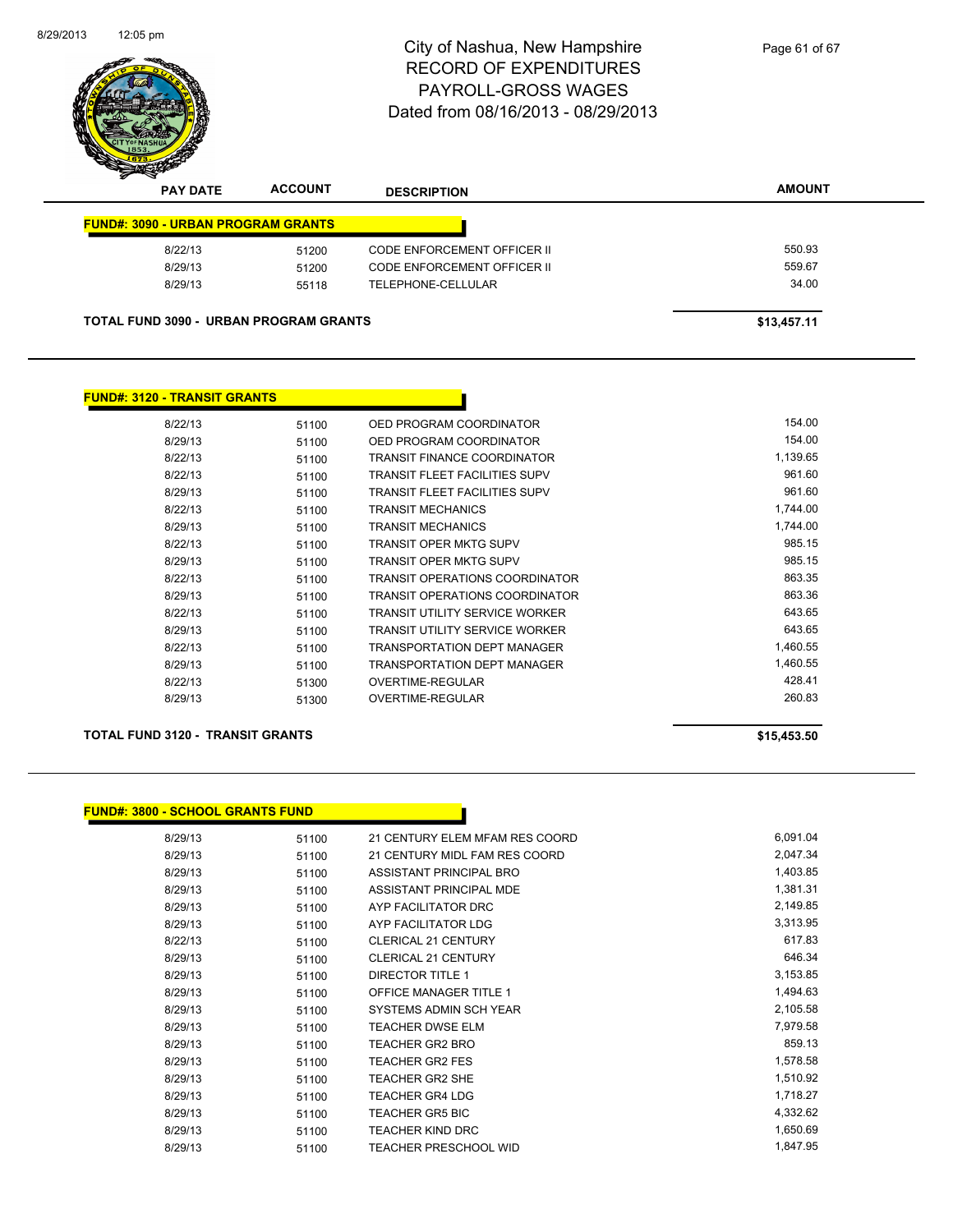

Page 62 of 67

| <b>FUND#: 3800 - SCHOOL GRANTS FUND</b>                 |                                                   |                                   |              |
|---------------------------------------------------------|---------------------------------------------------|-----------------------------------|--------------|
| 8/29/13                                                 | 51100                                             | <b>TEACHER SPED ELM</b>           | 15,800.92    |
| 8/29/13                                                 | 51100                                             | <b>TEACHER SPED FMS</b>           | 5,199.00     |
| 8/29/13                                                 | 51100                                             | <b>TEACHER SPED NHN</b>           | 12,102.92    |
| 8/29/13                                                 | 51100                                             | <b>TEACHER SPED NHS</b>           | 18,710.73    |
| 8/29/13                                                 | 51100                                             | TEACHER TEAM FACILITATOR NHS      | 2,458.00     |
| 8/29/13                                                 | 51100                                             | <b>TEACHER TTI AMH</b>            | 1,492.38     |
| 8/29/13                                                 | 51100                                             | <b>TEACHER TTI LDG</b>            | 1,262.78     |
| 8/29/13                                                 | 51200                                             | FOCUS MONITORING DATA ANALYST     | 1,127.25     |
| 8/29/13                                                 | 51200                                             | <b>INTERPRETER</b>                | 200.00       |
| 8/29/13                                                 | 51200                                             | <b>TEACHER GR2 AMH</b>            | 1,510.92     |
| 8/29/13                                                 | 51200                                             | <b>TEACHER GR4 MTP</b>            | 1,950.82     |
| 8/29/13                                                 | 51200                                             | <b>TEACHER KIND MTP</b>           | 1,718.27     |
| 8/29/13                                                 | 51200                                             | <b>TEACHER TTI AMH</b>            | 5,268.73     |
| 8/29/13                                                 | 51200                                             | <b>TEACHER TTI FES</b>            | 14,253.85    |
| 8/29/13                                                 | 51200                                             | <b>TEACHER TTI LDG</b>            | 9,656.81     |
| 8/29/13                                                 | 51200                                             | <b>TEACHER TTI MTP</b>            | 4,933.34     |
| 8/29/13                                                 | 51200                                             | <b>TEACHER TTI NURSERY</b>        | 4,397.34     |
| 8/29/13                                                 | 51200                                             | <b>TEACHER TTIDRC</b>             | 7,780.64     |
| 8/22/13                                                 | 51650                                             | <b>ADDITIONAL HOURS</b>           | 309.05       |
| 8/29/13                                                 | 51650                                             | <b>ADDITIONAL HOURS</b>           | 4,537.50     |
| 8/29/13                                                 | 55118                                             | TELEPHONE-CELLULAR                | 80.00        |
|                                                         | <b>TOTAL FUND 3800 - SCHOOL GRANTS FUND</b>       |                                   | \$160,634.56 |
|                                                         | <b>FUND#: 3810 - FOOD SERVICE GRANTS FUND</b>     |                                   |              |
| 8/29/13                                                 | 51300                                             | OVERTIME-REGULAR                  | 288.00       |
|                                                         | <b>TOTAL FUND 3810 - FOOD SERVICE GRANTS FUND</b> |                                   | \$288.00     |
|                                                         |                                                   |                                   |              |
| 8/22/13                                                 | 51100                                             | PARKING ENFORCEMENT SPEC          | 3,055.60     |
| 8/29/13                                                 | 51100                                             | PARKING ENFORCEMENT SPEC          | 3,055.60     |
|                                                         |                                                   | PV/MV COORDINATOR                 | 844.05       |
| 8/22/13<br>8/29/13                                      | 51100                                             | PV/MV COORDINATOR                 | 844.05       |
|                                                         | 51100                                             |                                   | 113.10       |
| 8/22/13                                                 | 51100                                             | RESOURCE COORDINATOR              | 113.10       |
| 8/29/13                                                 | 51100                                             | <b>RESOURCE COORDINATOR</b>       |              |
| 8/22/13                                                 | 51100                                             | <b>VEHICLE REGISTRATION CLERK</b> | 843.50       |
| 8/29/13                                                 | 51100                                             | <b>VEHICLE REGISTRATION CLERK</b> | 843.50       |
| 8/22/13                                                 | 51300                                             | OVERTIME-REGULAR                  | 945.03       |
| <b>FUND#: 4005 - TRAFFIC VIOLATIONS FUND</b><br>8/29/13 | 51300                                             | OVERTIME-REGULAR                  | 131.87       |
|                                                         | <b>TOTAL FUND 4005 - TRAFFIC VIOLATIONS FUND</b>  |                                   | \$10,789.40  |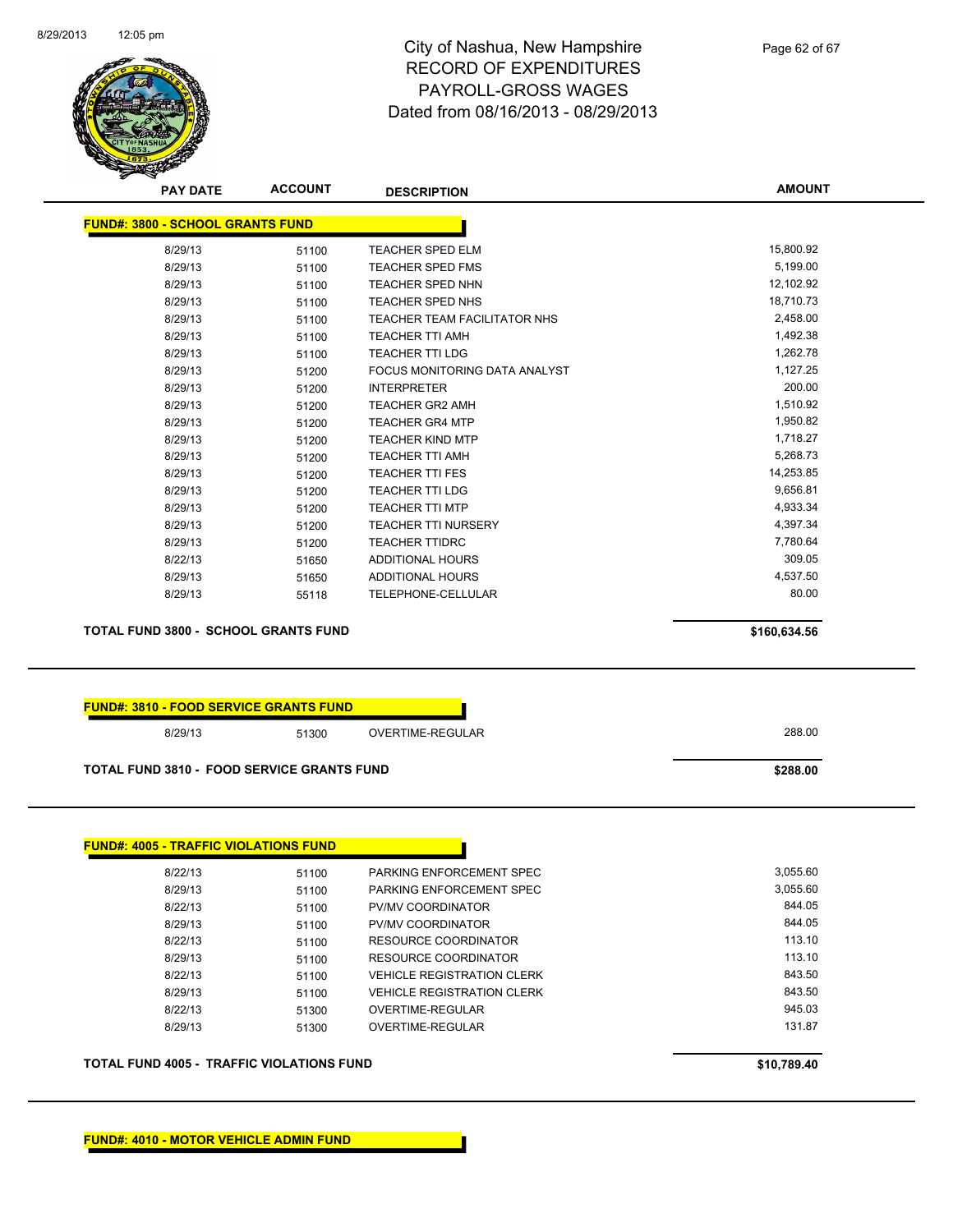| וווק טט.בו                                        |                | City of Nashua, New Hampshire      | Page 63 of 67 |
|---------------------------------------------------|----------------|------------------------------------|---------------|
|                                                   |                | <b>RECORD OF EXPENDITURES</b>      |               |
|                                                   |                | PAYROLL-GROSS WAGES                |               |
|                                                   |                | Dated from 08/16/2013 - 08/29/2013 |               |
|                                                   |                |                                    |               |
|                                                   |                |                                    |               |
|                                                   |                |                                    |               |
| <b>PAY DATE</b>                                   | <b>ACCOUNT</b> | <b>DESCRIPTION</b>                 | <b>AMOUNT</b> |
| <b>FUND#: 4010 - MOTOR VEHICLE ADMIN FUND</b>     |                |                                    |               |
| 8/22/13                                           | 51100          | <b>VEHICLE REGISTRATION CLERK</b>  | 764.19        |
| 8/29/13                                           | 51100          | <b>VEHICLE REGISTRATION CLERK</b>  | 787.40        |
| 8/22/13                                           | 51200          | <b>VEHICLE REGISTRATION CLERK</b>  | 294.35        |
| 8/29/13                                           | 51200          | <b>VEHICLE REGISTRATION CLERK</b>  | 291.94        |
| 8/29/13                                           | 51300          | OVERTIME-REGULAR                   | 14.88         |
| TOTAL FUND 4010 - MOTOR VEHICLE ADMIN FUND        |                |                                    | \$2,152.76    |
|                                                   |                |                                    |               |
|                                                   |                |                                    |               |
| <b>FUND#: 4030 - POLICE SPECIAL DETAILS</b>       |                |                                    |               |
| 8/22/13                                           | 51200          | <b>OUTSIDE DETAIL SPEC PT</b>      | 588.26        |
| 8/29/13                                           | 51200          | OUTSIDE DETAIL SPEC PT             | 588.26        |
| 8/22/13                                           | 51712          | SPECIAL DETAIL                     | 10,172.16     |
| 8/29/13                                           | 51712          | SPECIAL DETAIL                     | 8,458.14      |
|                                                   |                |                                    |               |
| <b>TOTAL FUND 4030 - POLICE SPECIAL DETAILS</b>   |                |                                    | \$19,806.82   |
|                                                   |                |                                    |               |
| <b>FUND#: 4035 - POLICE OT BILLING</b>            |                |                                    |               |
| 8/22/13                                           | 51300          | OVERTIME-REGULAR                   | 698.45        |
| 8/29/13                                           | 51300          | OVERTIME-REGULAR                   | 300.20        |
| <b>TOTAL FUND 4035 - POLICE OT BILLING</b>        |                |                                    | \$998.65      |
|                                                   |                |                                    |               |
| <b>FUND#: 4065 - FIRE WATCHGUARDS FUND</b>        |                |                                    |               |
| 8/22/13                                           | 51712          | <b>SPECIAL DETAIL</b>              | 386.10        |
| <b>TOTAL FUND 4065 - FIRE WATCHGUARDS FUND</b>    |                |                                    | \$386.10      |
|                                                   |                |                                    |               |
|                                                   |                |                                    |               |
| <b>FUND#: 4600 - ECONOMIC DEVELOPMENT RLF</b>     |                |                                    |               |
| 8/22/13                                           | 51100          | OED PROGRAM COORDINATOR            | 76.95         |
| 8/29/13                                           | 51100          | OED PROGRAM COORDINATOR            | 76.95         |
| 8/22/13                                           | 51400          | WAGES TEMP-SEASONAL                | 180.00        |
| <b>TOTAL FUND 4600 - ECONOMIC DEVELOPMENT RLF</b> |                |                                    | \$333.90      |
|                                                   |                |                                    |               |
| <b>FUND#: 6000 - SOLID WASTE FUND</b>             |                |                                    |               |
|                                                   |                |                                    |               |
| 8/22/13                                           | 51100          | ACCOUNTING COMPLIANCE MGR          | 153.40        |
| 8/29/13                                           | 51100          | ACCOUNTING COMPLIANCE MGR          | 153.40        |
| 8/22/13                                           | 51100          | ADMINISTRATIVE ASSISTANT I         | 632.00        |

51100 ADMINISTRATIVE ASSISTANT I

8/29/2013

12:05 pm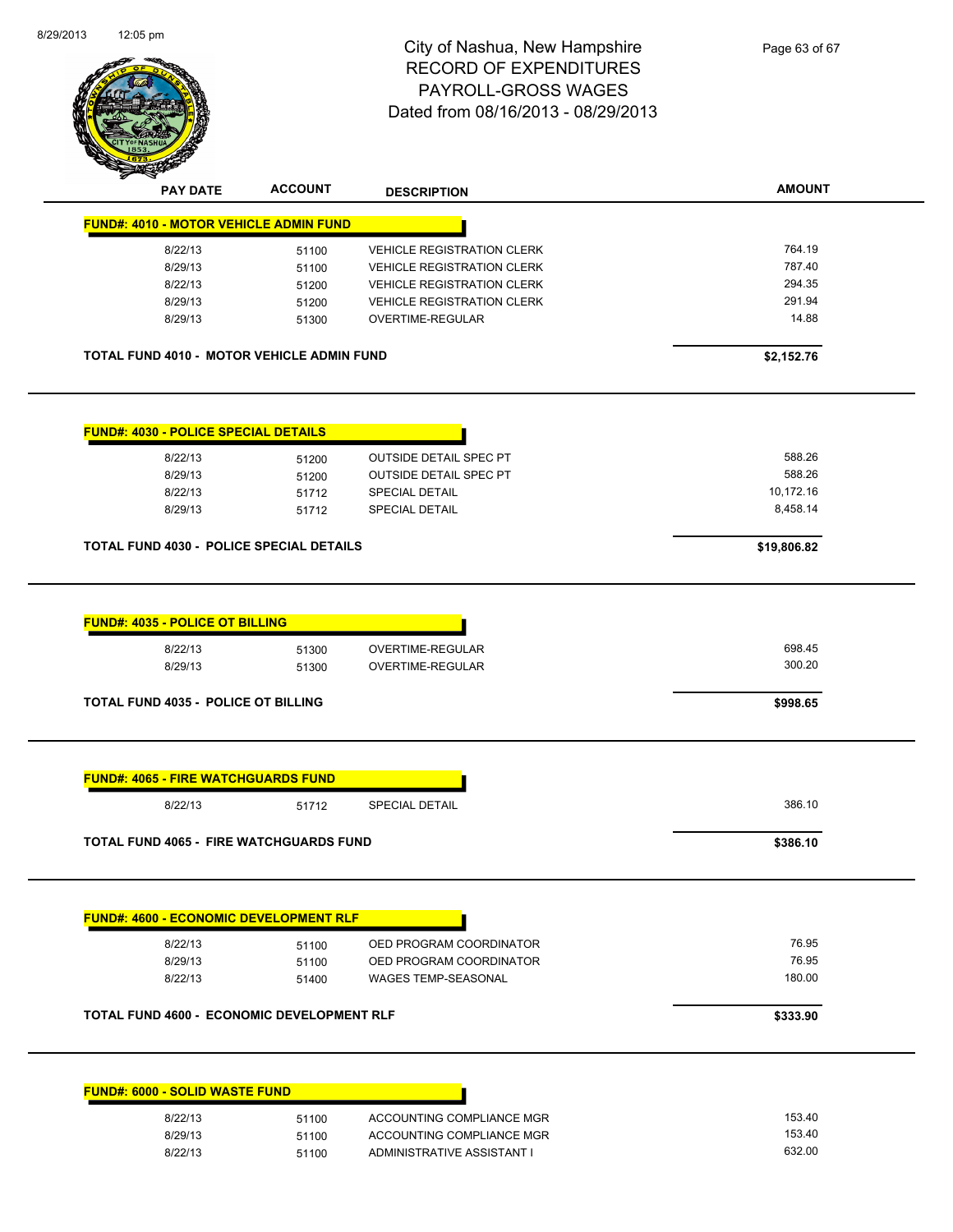

| <b>PAY DATE</b>                       | <b>ACCOUNT</b> | <b>DESCRIPTION</b>                   | <b>AMOUNT</b> |
|---------------------------------------|----------------|--------------------------------------|---------------|
| <b>FUND#: 6000 - SOLID WASTE FUND</b> |                |                                      |               |
| 8/29/13                               | 51100          | ADMINISTRATIVE ASSISTANT I           | 632.00        |
| 8/22/13                               | 51100          | ADMINISTRATIVE ASSISTANT II          | 665.60        |
| 8/29/13                               | 51100          | ADMINISTRATIVE ASSISTANT II          | 666.90        |
| 8/22/13                               | 51100          | AUTOMATIC COLLECTION EQUIP OPR       | 3,636.80      |
| 8/29/13                               |                | AUTOMATIC COLLECTION EQUIP OPR       | 3,636.80      |
| 8/22/13                               | 51100<br>51100 | <b>CITY ENGINEER</b>                 | 298.00        |
| 8/29/13                               |                | <b>CITY ENGINEER</b>                 | 298.00        |
| 8/22/13                               | 51100<br>51100 | <b>COLLECTION EQUIP OPR</b>          | 8,428.00      |
| 8/29/13                               | 51100          | <b>COLLECTION EQUIP OPR</b>          | 8,840.88      |
| 8/22/13                               |                | <b>COLLECTION EQUIP OPR LANDFILL</b> | 900.80        |
| 8/29/13                               | 51100          | <b>COLLECTION EQUIP OPR LANDFILL</b> | 900.80        |
| 8/22/13                               | 51100<br>51100 | DEP TREASURER TAX COLLECTOR          | 230.60        |
| 8/29/13                               |                | DEP TREASURER TAX COLLECTOR          | 230.60        |
| 8/22/13                               | 51100          | DEPUTY MANAGER OF ENGINEERING        | 74.50         |
| 8/29/13                               | 51100<br>51100 | DEPUTY MANAGER OF ENGINEERING        | 74.50         |
| 8/22/13                               |                | <b>DIRECTOR PUBLIC WORKS</b>         | 205.85        |
| 8/29/13                               | 51100          | DIRECTOR PUBLIC WORKS                | 205.85        |
| 8/22/13                               | 51100          | DIVISION OPERATIONS MANAGER          | 171.55        |
| 8/29/13                               | 51100          | <b>DIVISION OPERATIONS MANAGER</b>   | 171.55        |
| 8/22/13                               | 51100          | DPW BILLING ACCOUNTANT               | 438.30        |
| 8/29/13                               | 51100<br>51100 | DPW BILLING ACCOUNTANT               | 438.30        |
| 8/22/13                               |                | DPW COLLECTIONS SPEC III             | 364.60        |
| 8/29/13                               | 51100          | DPW COLLECTIONS SPEC III             | 364.60        |
| 8/22/13                               | 51100          | DPW CONTRACT ADMINISTRATOR           | 108.35        |
| 8/29/13                               | 51100<br>51100 | DPW CONTRACT ADMINISTRATOR           | 108.35        |
| 8/22/13                               |                | <b>ENVIRONMENTAL ENGINEER</b>        | 1,255.85      |
| 8/29/13                               | 51100<br>51100 | <b>ENVIRONMENTAL ENGINEER</b>        | 1,255.85      |
| 8/22/13                               | 51100          | EQUIPMENT OPR LANDFILL               | 4,681.43      |
| 8/29/13                               |                | EQUIPMENT OPR LANDFILL               | 4,566.00      |
| 8/22/13                               | 51100<br>51100 | EXECUTIVE ADMINISTRATOR              | 144.25        |
| 8/29/13                               | 51100          | <b>EXECUTIVE ADMINISTRATOR</b>       | 144.25        |
| 8/22/13                               | 51100          | FINANCE AND ADMIN MANAGER            | 372.35        |
| 8/29/13                               | 51100          | FINANCE AND ADMIN MANAGER            | 372.35        |
| 8/22/13                               | 51100          | LICENSED SCALE OPERATOR              | 773.62        |
| 8/29/13                               |                | LICENSED SCALE OPERATOR              | 586.58        |
| 8/22/13                               | 51100<br>51100 | <b>MASON PIPELAYER</b>               | 913.20        |
| 8/22/13                               | 51100          | RECYCLING COORDINATOR                | 1,061.70      |
| 8/29/13                               | 51100          | RECYCLING COORDINATOR                | 1,061.70      |
| 8/22/13                               | 51100          | SOLID WASTE FOREMAN                  | 2,308.30      |
| 8/29/13                               | 51100          | SOLID WASTE FOREMAN                  | 2,308.28      |
| 8/22/13                               | 51100          | <b>STAFF ENGINEER</b>                | 114.35        |
| 8/29/13                               | 51100          | <b>STAFF ENGINEER</b>                | 114.35        |
| 8/22/13                               | 51100          | SUPERINTENDENT OF SOLID WASTE        | 1,529.80      |
| 8/29/13                               | 51100          | SUPERINTENDENT OF SOLID WASTE        | 1,529.80      |
| 8/22/13                               | 51300          | OVERTIME-REGULAR                     | 2,987.89      |
| 8/29/13                               | 51300          | OVERTIME-REGULAR                     | 1,957.94      |
| 8/22/13                               | 51400          | <b>WAGES TEMP-SEASONAL</b>           | 3,930.25      |
| 8/29/13                               | 51400          | WAGES TEMP-SEASONAL                  | 3,797.00      |
| 8/29/13                               | 55118          | TELEPHONE-CELLULAR                   | 67.00         |
|                                       |                |                                      |               |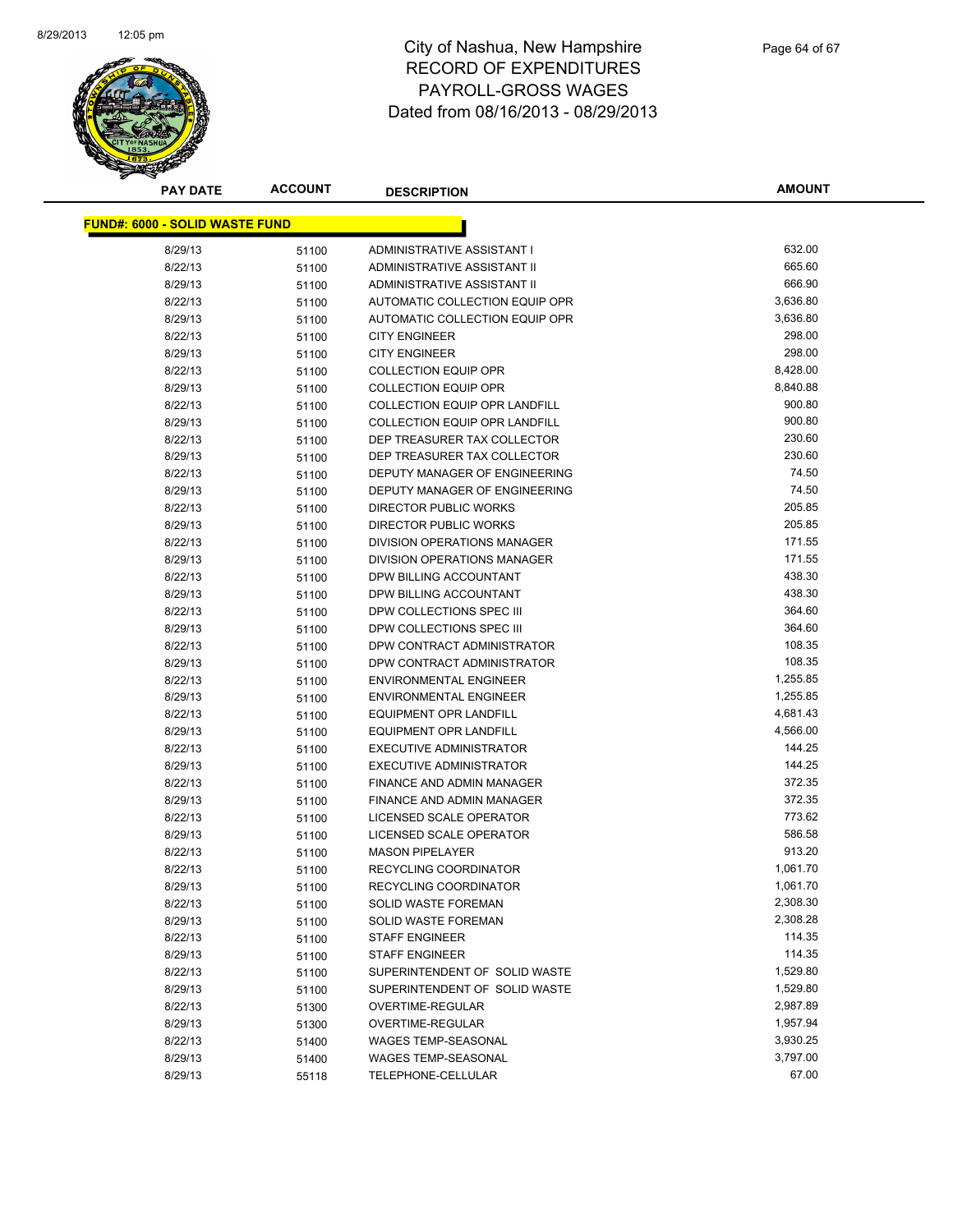

| <b>PAY DATE</b>                           | <b>ACCOUNT</b> | <b>DESCRIPTION</b>                   | <b>AMOUNT</b>    |  |
|-------------------------------------------|----------------|--------------------------------------|------------------|--|
| <b>TOTAL FUND 6000 - SOLID WASTE FUND</b> |                |                                      | \$70,864.97      |  |
|                                           |                |                                      |                  |  |
| <b>FUND#: 6200 - WASTEWATER FUND</b>      |                |                                      |                  |  |
| 8/22/13                                   | 51100          | ACCOUNTING COMPLIANCE MGR            | 306.70           |  |
| 8/29/13                                   | 51100          | <b>ACCOUNTING COMPLIANCE MGR</b>     | 306.70           |  |
| 8/22/13                                   | 51100          | ADMINISTRATIVE ASSISTANT II          | 811.25           |  |
| 8/29/13                                   | 51100          | ADMINISTRATIVE ASSISTANT II          | 811.25           |  |
| 8/22/13                                   | 51100          | ANALYTICAL CHEMIST                   | 853.70           |  |
| 8/29/13                                   | 51100          | <b>ANALYTICAL CHEMIST</b>            | 853.70           |  |
| 8/22/13                                   | 51100          | <b>CITY ENGINEER</b>                 | 695.35           |  |
| 8/29/13                                   | 51100          | <b>CITY ENGINEER</b>                 | 695.35           |  |
| 8/22/13                                   | 51100          | <b>COLLECTION SYSTEM FOREMAN</b>     | 1,087.55         |  |
| 8/29/13                                   | 51100          | <b>COLLECTION SYSTEM FOREMAN</b>     | 1,087.55         |  |
| 8/22/13                                   | 51100          | <b>COLLECTION SYSTEMS OPERATOR</b>   | 2,727.60         |  |
| 8/29/13                                   | 51100          | <b>COLLECTION SYSTEMS OPERATOR</b>   | 2,727.60         |  |
| 8/22/13                                   | 51100          | COLLECTION SYSTEMS TECHNICIAN        | 1,952.00         |  |
| 8/29/13                                   | 51100          | <b>COLLECTION SYSTEMS TECHNICIAN</b> | 1,952.00         |  |
| 8/22/13                                   | 51100          | <b>COLLECTIONS SPEC II</b>           | 791.45           |  |
| 8/29/13                                   | 51100          | <b>COLLECTIONS SPEC II</b>           | 791.45           |  |
| 8/22/13                                   | 51100          | <b>CSO STORM WATER ENGINEER</b>      | 1,200.50         |  |
| 8/29/13                                   | 51100          | <b>CSO STORM WATER ENGINEER</b>      | 1,200.50         |  |
| 8/22/13                                   | 51100          | <b>CSO TECHNICIAN INSPECTOR</b>      | 993.75           |  |
| 8/29/13                                   | 51100          | CSO TECHNICIAN INSPECTOR             | 993.75           |  |
| 8/22/13                                   | 51100          | DEP TREASURER TAX COLLECTOR          | 230.60           |  |
| 8/29/13                                   | 51100          | DEP TREASURER TAX COLLECTOR          | 230.60           |  |
| 8/22/13                                   | 51100          | DEPUTY MANAGER OF ENGINEERING        | 744.65           |  |
| 8/29/13                                   | 51100          | DEPUTY MANAGER OF ENGINEERING        | 744.65           |  |
| 8/22/13                                   | 51100          | DIRECTOR PUBLIC WORKS                | 411.90           |  |
| 8/29/13                                   | 51100          | DIRECTOR PUBLIC WORKS                | 411.90           |  |
| 8/22/13                                   | 51100          | <b>DIVISION OPERATIONS MANAGER</b>   | 171.60           |  |
| 8/29/13                                   | 51100          | <b>DIVISION OPERATIONS MANAGER</b>   | 171.60           |  |
| 8/22/13                                   | 51100          | DPW BILLING ACCOUNTANT               | 438.25           |  |
| 8/29/13                                   | 51100          | DPW BILLING ACCOUNTANT               | 438.25           |  |
| 8/22/13                                   | 51100          | DPW COLLECTIONS SPEC III             | 364.60           |  |
| 8/29/13                                   | 51100          | DPW COLLECTIONS SPEC III             | 364.60           |  |
| 8/22/13                                   | 51100          | DPW CONTRACT ADMINISTRATOR           | 649.70           |  |
| 8/29/13                                   | 51100          | DPW CONTRACT ADMINISTRATOR           | 649.70           |  |
| 8/22/13                                   | 51100          | ELECTRICAL DIAGNOSTIC TECH I         | 2,079.20         |  |
| 8/29/13                                   | 51100          | ELECTRICAL DIAGNOSTIC TECH I         | 2,079.20         |  |
| 8/22/13                                   | 51100          | ENGINEERING DESIGNER INSP            | 228.20           |  |
| 8/29/13                                   | 51100          | ENGINEERING DESIGNER INSP            | 228.20           |  |
| 8/22/13                                   | 51100          | <b>EXECUTIVE ADMINISTRATOR</b>       | 144.25           |  |
| 8/29/13                                   | 51100          | <b>EXECUTIVE ADMINISTRATOR</b>       | 144.25           |  |
| 8/22/13                                   | 51100          | FINANCE AND ADMIN MANAGER            | 372.35<br>372.35 |  |
| 8/29/13                                   | 51100          | FINANCE AND ADMIN MANAGER            | 352.05           |  |
| 8/22/13                                   | 51100          | FLEET MANAGER STREET DEPT            | 352.05           |  |
| 8/29/13                                   | 51100          | FLEET MANAGER STREET DEPT            |                  |  |
| 8/22/13                                   | 51100          | INDUSTRIAL PRETREATMENT COORD        | 1,154.10         |  |

8/29/13 51100 INDUSTRIAL PRETREATMENT COORD 1,154.10 8/22/13 51100 MECHANIC WWTP 1ST CLASS 3,994.04<br>18/29/13 51100 MECHANIC WWTP 1ST CLASS 4,004.80

8/29/13 51100 MECHANIC WWTP 1ST CLASS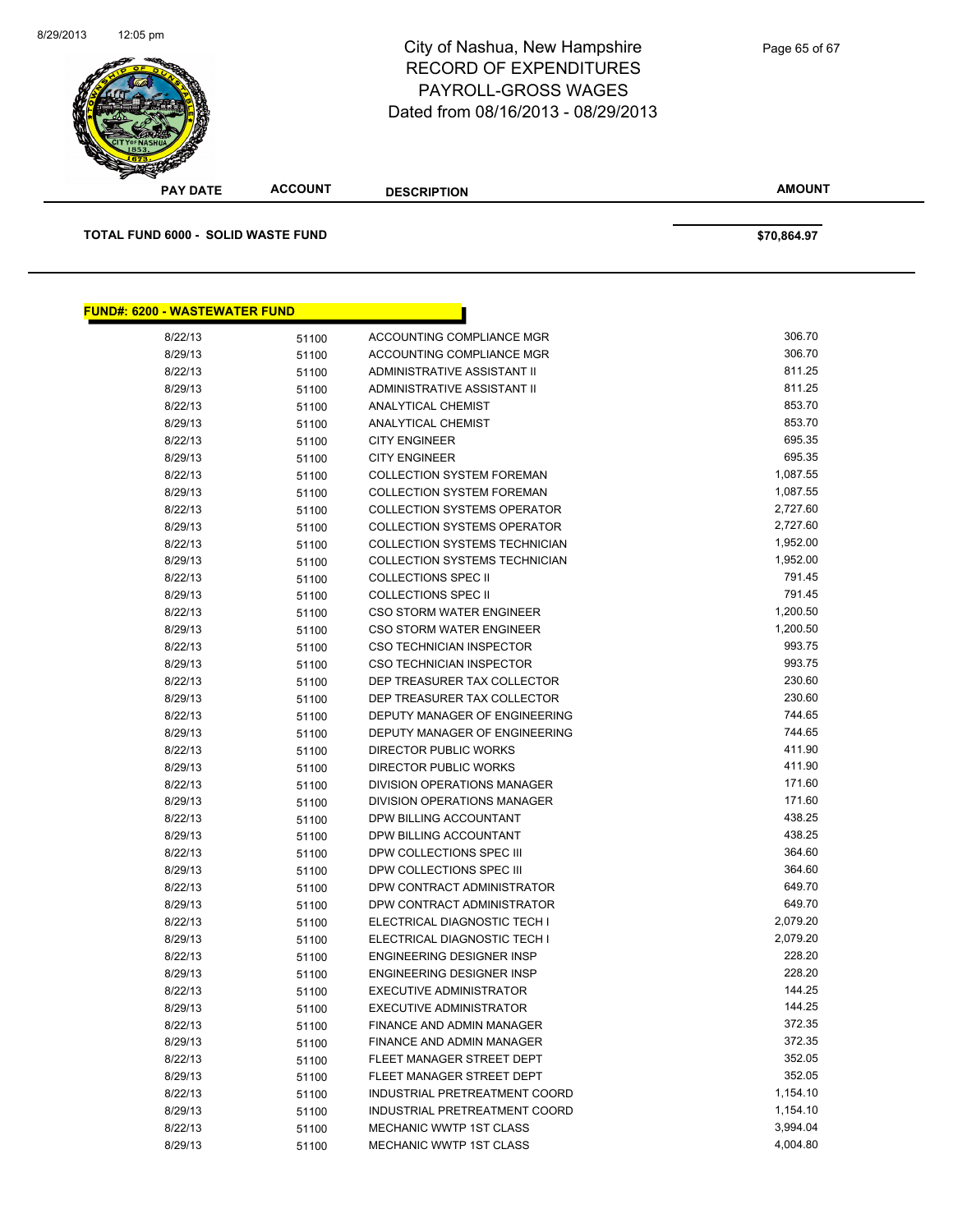

**AMOUNT**

| <b>FUND#: 6200 - WASTEWATER FUND</b> |       |                                    |          |
|--------------------------------------|-------|------------------------------------|----------|
| 8/22/13                              | 51100 | <b>OPERATOR II WWTP</b>            | 7,007.90 |
| 8/29/13                              | 51100 | <b>OPERATOR II WWTP</b>            | 7,008.40 |
| 8/22/13                              | 51100 | <b>OPERATOR III WWTP</b>           | 3,282.63 |
| 8/29/13                              | 51100 | <b>OPERATOR III WWTP</b>           | 3,144.00 |
| 8/22/13                              | 51100 | PLANT OPERATIONS SUPERVISOR        | 1,404.70 |
| 8/29/13                              | 51100 | PLANT OPERATIONS SUPERVISOR        | 1,404.70 |
| 8/22/13                              | 51100 | PROCESS CHEMIST                    | 1,102.78 |
| 8/29/13                              | 51100 | <b>PROCESS CHEMIST</b>             | 1.073.90 |
| 8/22/13                              | 51100 | <b>STAFF ENGINEER</b>              | 628.80   |
| 8/29/13                              | 51100 | <b>STAFF ENGINEER</b>              | 628.80   |
| 8/22/13                              | 51100 | SUPERINTENDENT OF WASTEWATER       | 1,720.00 |
| 8/29/13                              | 51100 | SUPERINTENDENT OF WASTEWATER       | 1,720.00 |
| 8/22/13                              | 51100 | <b>SUPV LABORATORY</b>             | 1,372.45 |
| 8/29/13                              | 51100 | <b>SUPV LABORATORY</b>             | 1,154.10 |
| 8/22/13                              | 51100 | <b>TRUCK DRIVER STREET REPAIR</b>  | 854.00   |
| 8/29/13                              | 51100 | <b>TRUCK DRIVER STREET REPAIR</b>  | 854.00   |
| 8/22/13                              | 51100 | <b>WASTEWATER PROJECT ENGINEER</b> | 1,293.10 |
| 8/29/13                              | 51100 | <b>WASTEWATER PROJECT ENGINEER</b> | 1,293.10 |
| 8/22/13                              | 51300 | <b>OVERTIME-REGULAR</b>            | 2,486.88 |
| 8/29/13                              | 51300 | <b>OVERTIME-REGULAR</b>            | 3,492.74 |
| 8/22/13                              | 51400 | <b>WAGES TEMP-SEASONAL</b>         | 1,768.00 |
| 8/29/13                              | 51400 | <b>WAGES TEMP-SEASONAL</b>         | 1,656.00 |
| 8/22/13                              | 51600 | <b>LONGEVITY</b>                   | 1,800.00 |
| 8/29/13                              | 55118 | <b>TELEPHONE-CELLULAR</b>          | 51.00    |

### **TOTAL FUND 6200 - WASTEWATER FUND \$93,723.42**

| <b>FUND#: 6500 - PROPERTY &amp; CASUALTY FUND</b> |       |                                |
|---------------------------------------------------|-------|--------------------------------|
| 8/22/13                                           | 51100 | <b>PROGRAM SUPV</b>            |
| 8/29/13                                           | 51100 | <b>PROGRAM SUPV</b>            |
| 8/22/13                                           | 51100 | PROPERTY AND CASUALTY ADJUSTER |
| 8/29/13                                           | 51100 | PROPERTY AND CASUALTY ADJUSTER |
| 8/22/13                                           | 51100 | <b>RISK MANAGER</b>            |
| 8/29/13                                           | 51100 | <b>RISK MANAGER</b>            |
| 8/22/13                                           | 51100 | SAFETY LOSS PREVENTION SPEC    |
| 8/29/13                                           | 51100 | SAFETY LOSS PREVENTION SPEC    |
| 8/22/13                                           | 59207 | WORKERS COMPENSATION CLAIMS    |
| 8/29/13                                           | 59207 | WORKERS COMPENSATION CLAIMS    |
| 8/22/13                                           | 59290 | LONG TERM DISABILITY CLAIMS    |
| 8/29/13                                           | 59290 | LONG TERM DISABILITY CLAIMS    |

### TOTAL FUND 6500 - PROPERTY & CASUALTY FUND<br>
\$22,855.78

| <b>FUND#: 6600 - BENEFITS SELF INSURANCE FUND</b> |       |                             |
|---------------------------------------------------|-------|-----------------------------|
| 8/22/13                                           | 51100 | DEPUTY MGR HUMAN RESOURCES  |
| 8/29/13                                           | 51100 | DEPUTY MGR HUMAN RESOURCES  |
| 8/22/13                                           | 51100 | EMPLOYEE BENEFITS ASSISTANT |